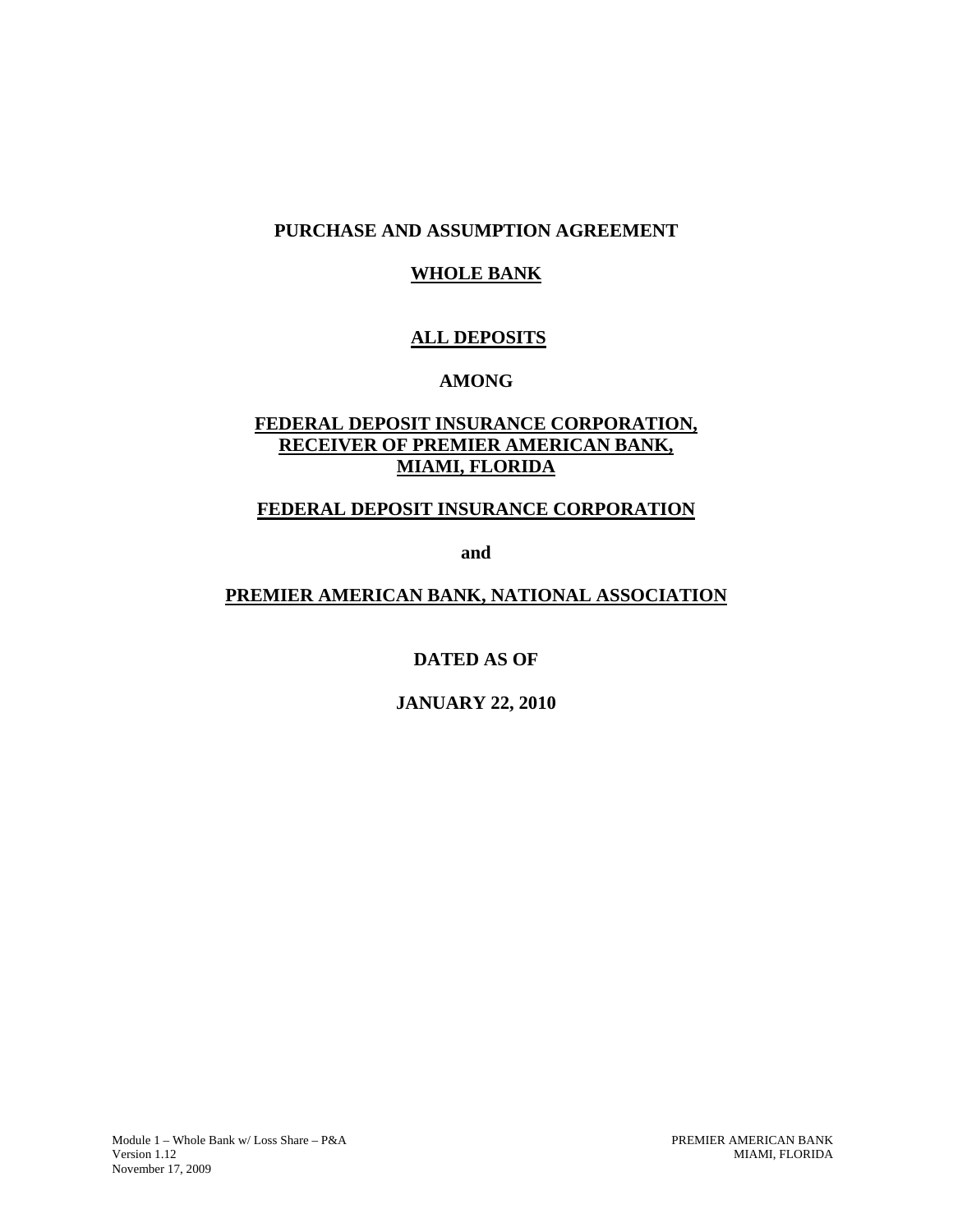# **TABLE OF CONTENTS**

| <b>ARTICLE I</b>   |                                                       |  |
|--------------------|-------------------------------------------------------|--|
| <b>ARTICLE II</b>  |                                                       |  |
| 2.1                |                                                       |  |
| 2.2                |                                                       |  |
| 2.3                |                                                       |  |
| 2.4                |                                                       |  |
| <b>ARTICLE III</b> |                                                       |  |
| 3.1                |                                                       |  |
| 3.2                |                                                       |  |
| 3.3                | Manner of Conveyance; Limited Warranty;               |  |
|                    |                                                       |  |
| 3.4                |                                                       |  |
| 3.5                |                                                       |  |
| 3.6                |                                                       |  |
| <b>ARTICLE IV</b>  | <b>ASSUMPTION OF CERTAIN DUTIES AND OBLIGATIONS16</b> |  |
| 4.1                |                                                       |  |
| 4.2                |                                                       |  |
| 4.3                | Agreement with Respect to Safe Deposit Business 17    |  |
| 4.4                |                                                       |  |
| 4.5                |                                                       |  |
| 4.6                |                                                       |  |
| 4.7                | Agreement with Respect to Leased Data                 |  |
|                    |                                                       |  |
| 4.8                | Agreement with Respect to Certain                     |  |
|                    |                                                       |  |
| 4.9                |                                                       |  |
| 4.10               |                                                       |  |
| 4.11               |                                                       |  |
| 4.12               | Agreement with Respect to Continuation of Group       |  |
|                    |                                                       |  |
| 4.13               | Agreement with Respect to Interim Asset Servicing 24  |  |
| 4.14               |                                                       |  |
| 4.15               |                                                       |  |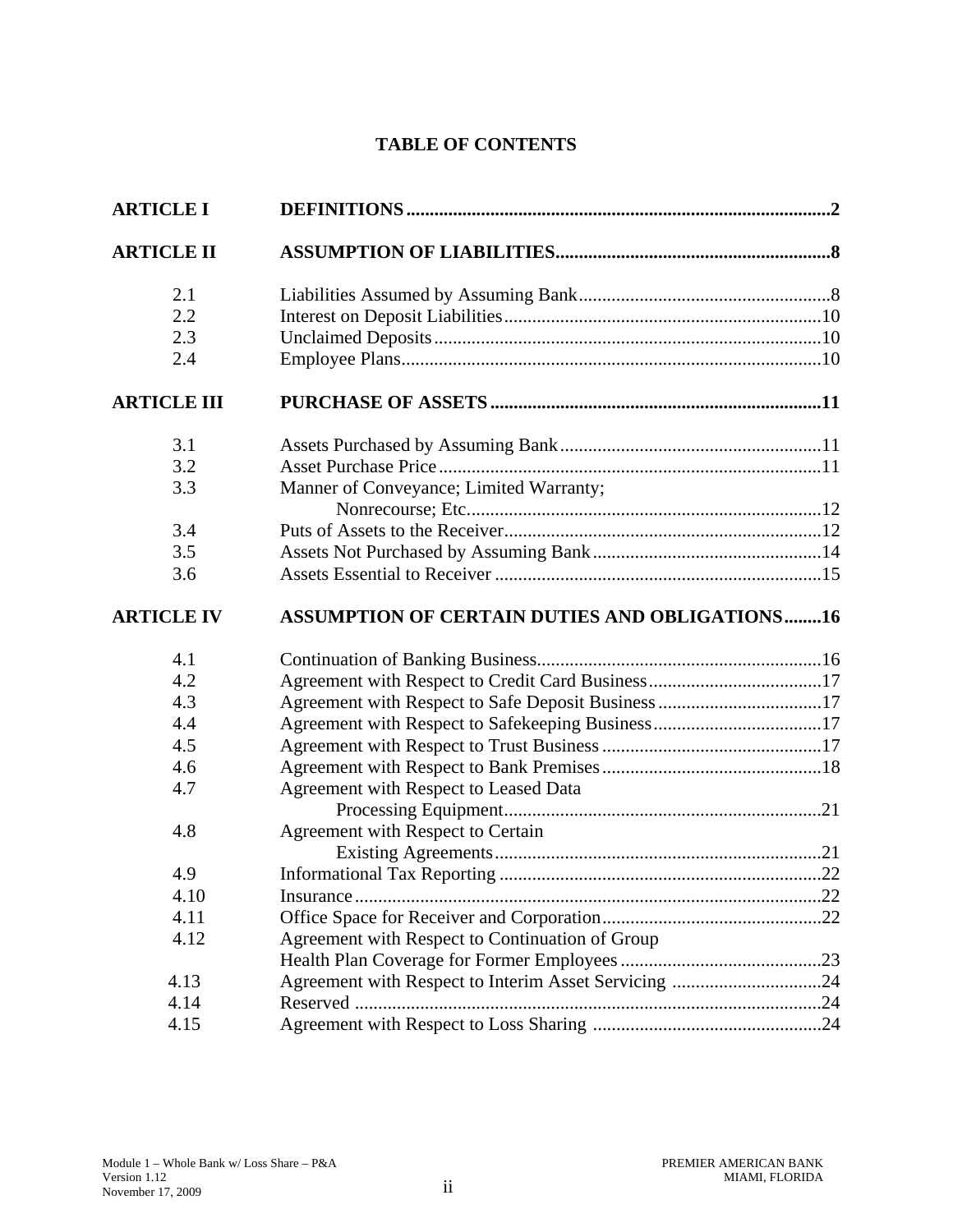| <b>ARTICLE V</b>    | <b>DUTIES WITH RESPECT TO DEPOSITORS</b>              |  |
|---------------------|-------------------------------------------------------|--|
|                     |                                                       |  |
| 5.1                 |                                                       |  |
| 5.2                 |                                                       |  |
| 5.3                 |                                                       |  |
|                     |                                                       |  |
| <b>ARTICLE VI</b>   |                                                       |  |
| 6.1                 |                                                       |  |
| 6.2                 |                                                       |  |
| 6.3                 |                                                       |  |
| 6.4                 |                                                       |  |
| <b>ARTICLE VII</b>  |                                                       |  |
| <b>ARTICLE VIII</b> |                                                       |  |
| 8.1                 |                                                       |  |
| 8.2                 | Correction of Errors and Omissions; Other Liabilities |  |
| 8.3                 |                                                       |  |
| 8.4                 |                                                       |  |
| 8.5                 |                                                       |  |
| <b>ARTICLE IX</b>   |                                                       |  |
| 9.1                 |                                                       |  |
| 9.2                 |                                                       |  |
| 9.3                 |                                                       |  |
| 9.4                 |                                                       |  |
| 9.5                 |                                                       |  |
| 9.6                 | Proceedings with Respect to Certain Assets            |  |
|                     |                                                       |  |
| 9.7                 |                                                       |  |
| <b>ARTICLE X</b>    |                                                       |  |
| <b>ARTICLE XI</b>   | <b>REPRESENTATIONS AND WARRANTIES OF THE</b>          |  |
| <b>ARTICLE XII</b>  |                                                       |  |
| 12.1                |                                                       |  |
| 12.2                |                                                       |  |
|                     |                                                       |  |
| 12.3                |                                                       |  |
| 12.4                |                                                       |  |
| 12.5                |                                                       |  |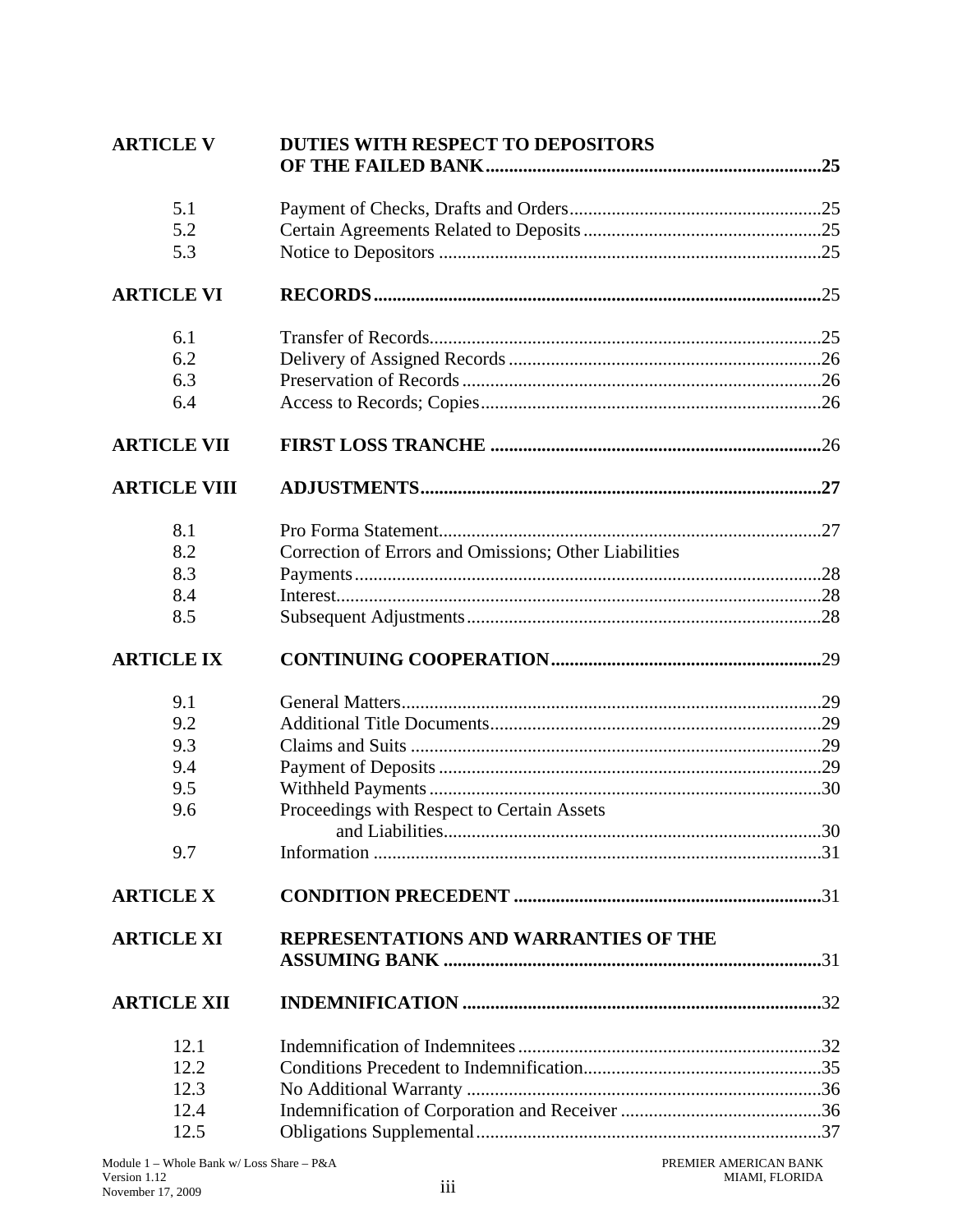| 12.6                |  |
|---------------------|--|
| 12.7                |  |
| 12.8                |  |
| <b>ARTICLE XIII</b> |  |
| 13.1                |  |
| 13.2                |  |
| 13.3                |  |
| 13.4                |  |
| 13.5                |  |
| 13.6                |  |
| 13.7                |  |
| 13.8                |  |
| 13.9                |  |
| 13.10               |  |
| 13.11               |  |
| 13.12               |  |
| 13.13               |  |

### **SCHEDULES**

| 2.1    |  |
|--------|--|
| 2.1(a) |  |
| 3.1    |  |
| 3.2    |  |
| 3.5(l) |  |
| 4.15A  |  |
| 4.15B  |  |
| 7      |  |

# **EXHIBITS**

| 2.3A  |  |
|-------|--|
| 2.3B  |  |
| 4.13  |  |
| 4.15A |  |
| 4.15B |  |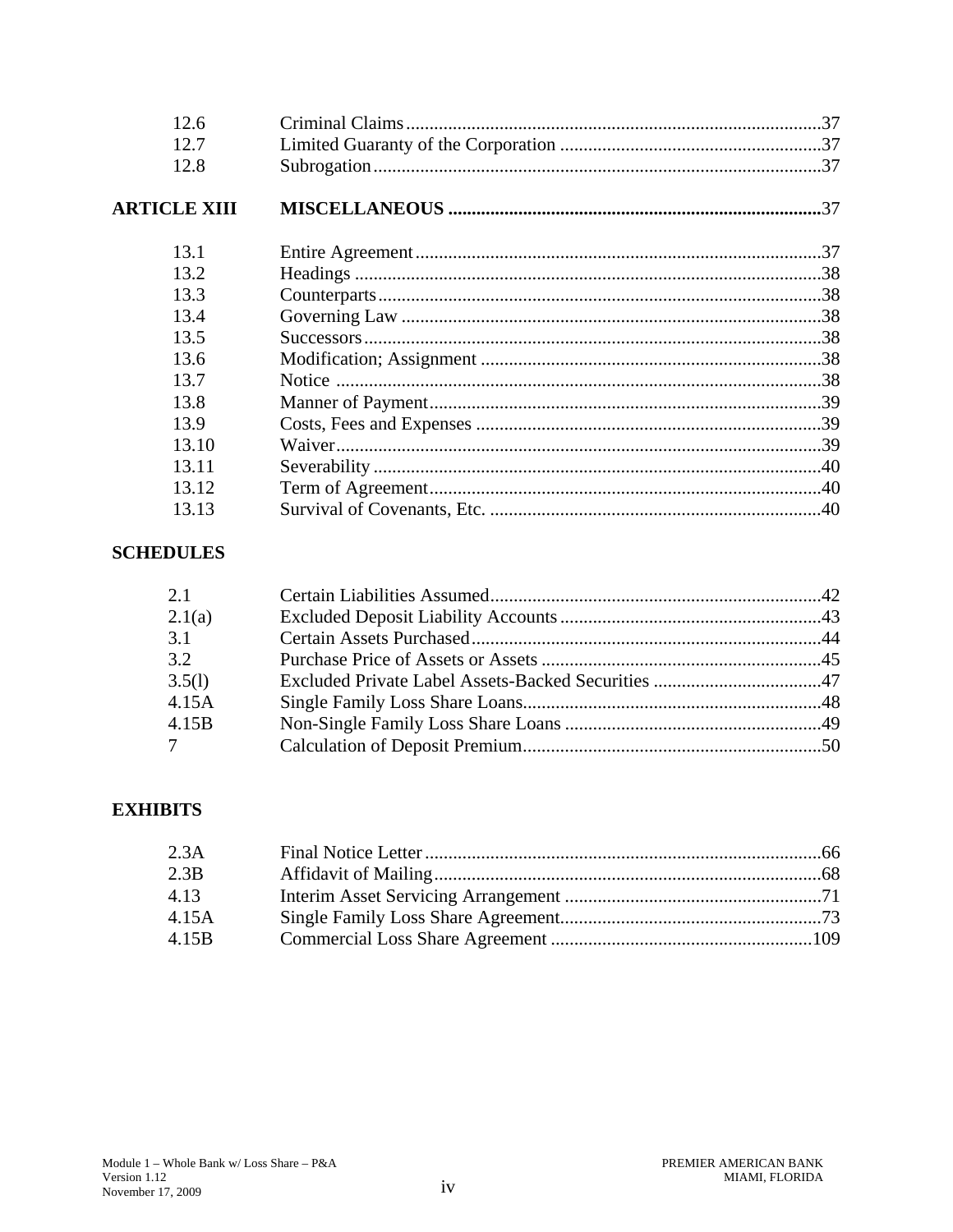### **PURCHASE AND ASSUMPTION AGREEMENT**

### **WHOLE BANK**

#### **ALL DEPOSITS**

 **THIS AGREEMENT**, made and entered into as of the **22nd day of JANUARY, 2010,**  by and among the **FEDERAL DEPOSIT INSURANCE CORPORATION, RECEIVER of PREMIER AMERICAN BANK, MIAMI, FLORIDA** (the "Receiver"), **PREMIER AMERICAN BANK, NATIONAL ASSOCIATION**, organized under the laws of the United States of America, and having its principal place of business in **MIAMI, FLORIDA** (the "Assuming Bank"), and the **FEDERAL DEPOSIT INSURANCE CORPORATION**, organized under the laws of the United States of America and having its principal office in Washington, D.C., acting in its corporate capacity (the "Corporation").

#### **WITNESSETH**:

**WHEREAS**, on Bank Closing, the Chartering Authority closed **PREMIER AMERICAN BANK** (the "Failed Bank") pursuant to applicable law and the Corporation was appointed Receiver thereof; and

**WHEREAS**, the Assuming Bank desires to purchase certain assets and assume certain deposit and other liabilities of the Failed Bank on the terms and conditions set forth in this Agreement; and

**WHEREAS**, pursuant to 12 U.S.C. Section 1823(c)(2)(A), the Corporation may provide assistance to the Assuming Bank to facilitate the transactions contemplated by this Agreement, which assistance may include indemnification pursuant to Article XII; and

**WHEREAS**, the Board of Directors of the Corporation (the "Board") has determined to provide assistance to the Assuming Bank on the terms and subject to the conditions set forth in this Agreement; and

**WHEREAS**, the Board has determined pursuant to 12 U.S.C. Section 1823(c)(4)(A) that such assistance is necessary to meet the obligation of the Corporation to provide insurance coverage for the insured deposits in the Failed Bank.

 **NOW THEREFORE**, in consideration of the mutual promises herein set forth and other valuable consideration, the parties hereto agree as follows: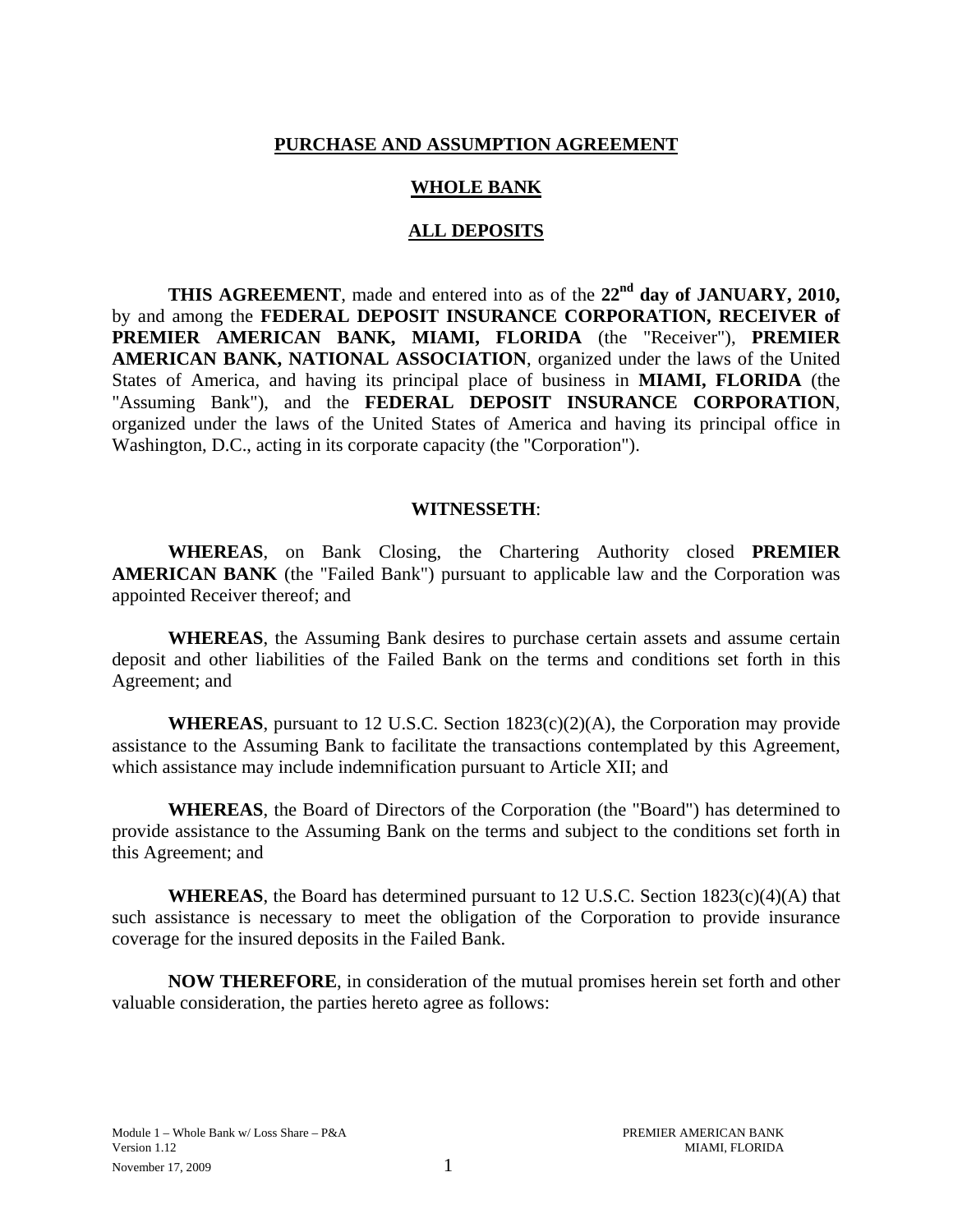### **ARTICLE I DEFINITIONS**

<span id="page-5-0"></span>Capitalized terms used in this Agreement shall have the meanings set forth in this Article I, or elsewhere in this Agreement. As used herein, words imparting the singular include the plural and vice versa.

**"Accounting Records"** means the general ledger and subsidiary ledgers and supporting schedules which support the general ledger balances.

**"Acquired Subsidiaries"** means Subsidiaries of the Failed Bank acquired pursuant to Section 3.1.

**"Affiliate"** of any Person means any director, officer, or employee of that Person and any other Person (i) who is directly or indirectly controlling, or controlled by, or under direct or indirect common control with, such Person, or (ii) who is an affiliate of such Person as the term "affiliate" is defined in Section 2 of the Bank Holding Company Act of 1956, as amended, 12 U.S.C. Section 1841.

**"Agreement"** means this Purchase and Assumption Agreement by and among the Assuming Bank, the Corporation and the Receiver, as amended or otherwise modified from time to time.

**"Assets"** means all assets of the Failed Bank purchased pursuant to Section 3.1. Assets owned by Subsidiaries of the Failed Bank are not "Assets" within the meaning of this definition.

**"Assumed Deposits"** means Deposits.

**"Bank Closing"** means the close of business of the Failed Bank on the date on which the Chartering Authority closed such institution.

**"Bank Premises"** means the banking houses, drive-in banking facilities, and teller facilities (staffed or automated) together with adjacent parking, storage and service facilities and structures connecting remote facilities to banking houses, and land on which the foregoing are located, and unimproved land that are owned or leased by the Failed Bank and that have formerly been utilized, are currently utilized, or are intended to be utilized in the future by the Failed Bank as shown on the Accounting Record of the Failed Bank as of Bank Closing.

# **"Bid Valuation Date"** means **October 27, 2009**.

**"Book Value"** means, with respect to any Asset and any Liability Assumed, the dollar amount thereof stated on the Accounting Records of the Failed Bank. The Book Value of any item shall be determined as of Bank Closing after adjustments made by the Receiver for differences in accounts, suspense items, unposted debits and credits, and other similar adjustments or corrections and for setoffs, whether voluntary or involuntary. The Book Value of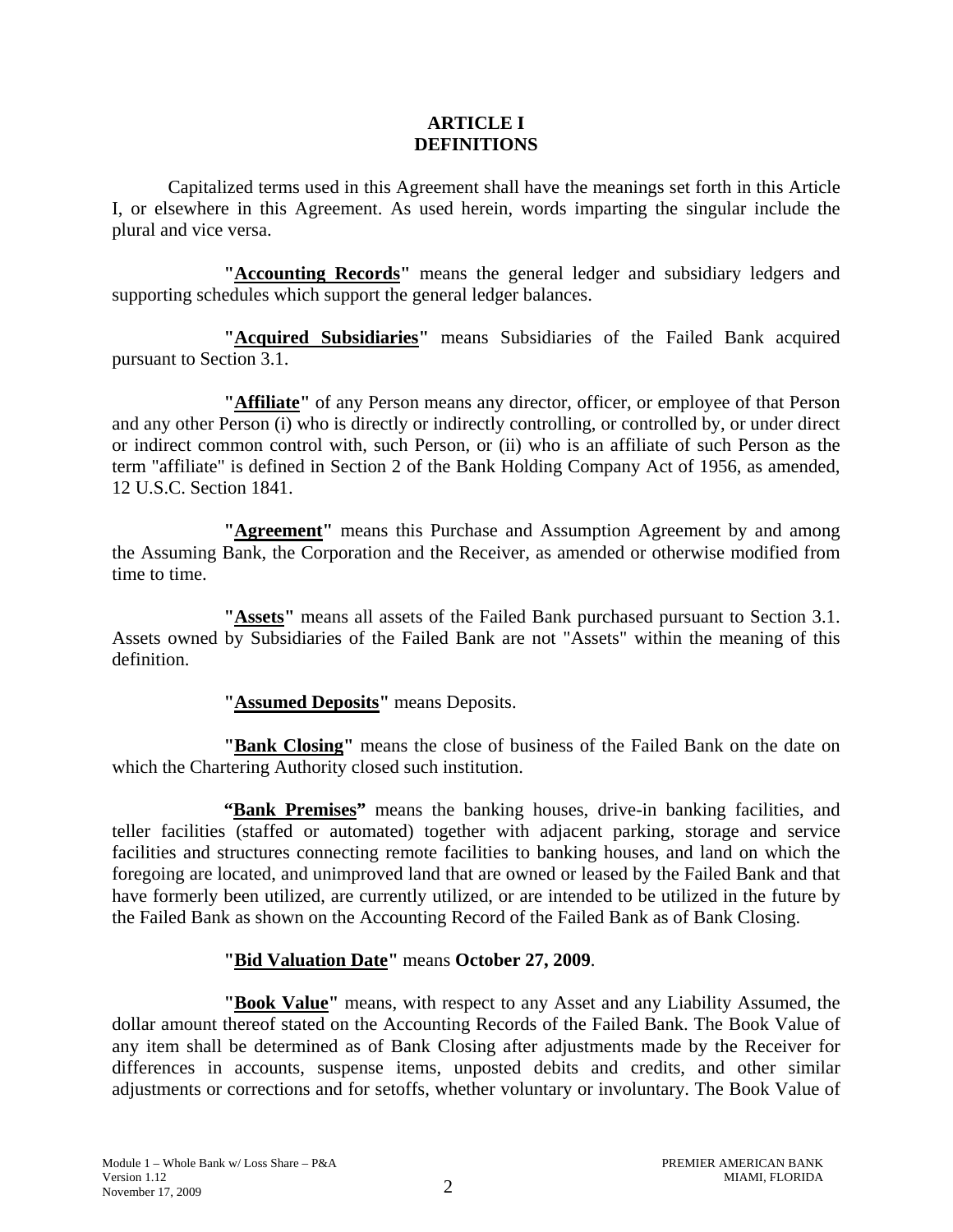<span id="page-6-0"></span>a Subsidiary of the Failed Bank acquired by the Assuming Bank shall be determined from the investment in subsidiary and related accounts on the "bank only" (unconsolidated) balance sheet of the Failed Bank based on the equity method of accounting. Without limiting the generality of the foregoing, (i) the Book Value of a Liability Assumed shall include all accrued and unpaid interest thereon as of Bank Closing, and (ii) the Book Value of a Loan shall reflect adjustments for earned interest, or unearned interest (as it relates to the "rule of 78s" or add-on-interest loans, as applicable), if any, as of Bank Closing, adjustments for the portion of earned or unearned loan-related credit life and/or disability insurance premiums, if any, attributable to the Failed Bank as of Bank Closing, and adjustments for Failed Bank Advances, if any, in each case as determined for financial reporting purposes. The Book Value of an Asset shall not include any adjustment for loan premiums, discounts or any related deferred income, fees or expenses, or general or specific reserves on the Accounting Records of the Failed Bank.

**"Business Day"** means a day other than a Saturday, Sunday, Federal legal holiday or legal holiday under the laws of the State where the Failed Bank is located, or a day on which the principal office of the Corporation is closed.

**"Chartering Authority"** means (i) with respect to a national bank, the Office of the Comptroller of the Currency, (ii) with respect to a Federal savings association or savings bank, the Office of Thrift Supervision, (iii) with respect to a bank or savings institution chartered by a State, the agency of such State charged with primary responsibility for regulating and/or closing banks or savings institutions, as the case may be, (iv) the Corporation in accordance with 12 U.S.C. Section 1821(c), with regard to self appointment, or (v) the appropriate Federal banking agency in accordance with 12 U.S.C. 1821(c)(9).

**"Commitment"** means the unfunded portion of a line of credit or other commitment reflected on the books and records of the Failed Bank to make an extension of credit (or additional advances with respect to a Loan) that was legally binding on the Failed Bank as of Bank Closing, other than extensions of credit pursuant to the credit card business and overdraft protection plans of the Failed Bank, if any.

**"Credit Documents"** mean the agreements, instruments, certificates or other documents at any time evidencing or otherwise relating to, governing or executed in connection with or as security for, a Loan, including without limitation notes, bonds, loan agreements, letter of credit applications, lease financing contracts, banker's acceptances, drafts, interest protection agreements, currency exchange agreements, repurchase agreements, reverse repurchase agreements, guarantees, deeds of trust, mortgages, assignments, security agreements, pledges, subordination or priority agreements, lien priority agreements, undertakings, security instruments, certificates, documents, legal opinions, participation agreements and intercreditor agreements, and all amendments, modifications, renewals, extensions, rearrangements, and substitutions with respect to any of the foregoing.

**"Credit File"** means all Credit Documents and all other credit, collateral, or insurance documents in the possession or custody of the Assuming Bank, or any of its Subsidiaries or Affiliates, relating to an Asset or a Loan included in a Put Notice, or copies of any thereof.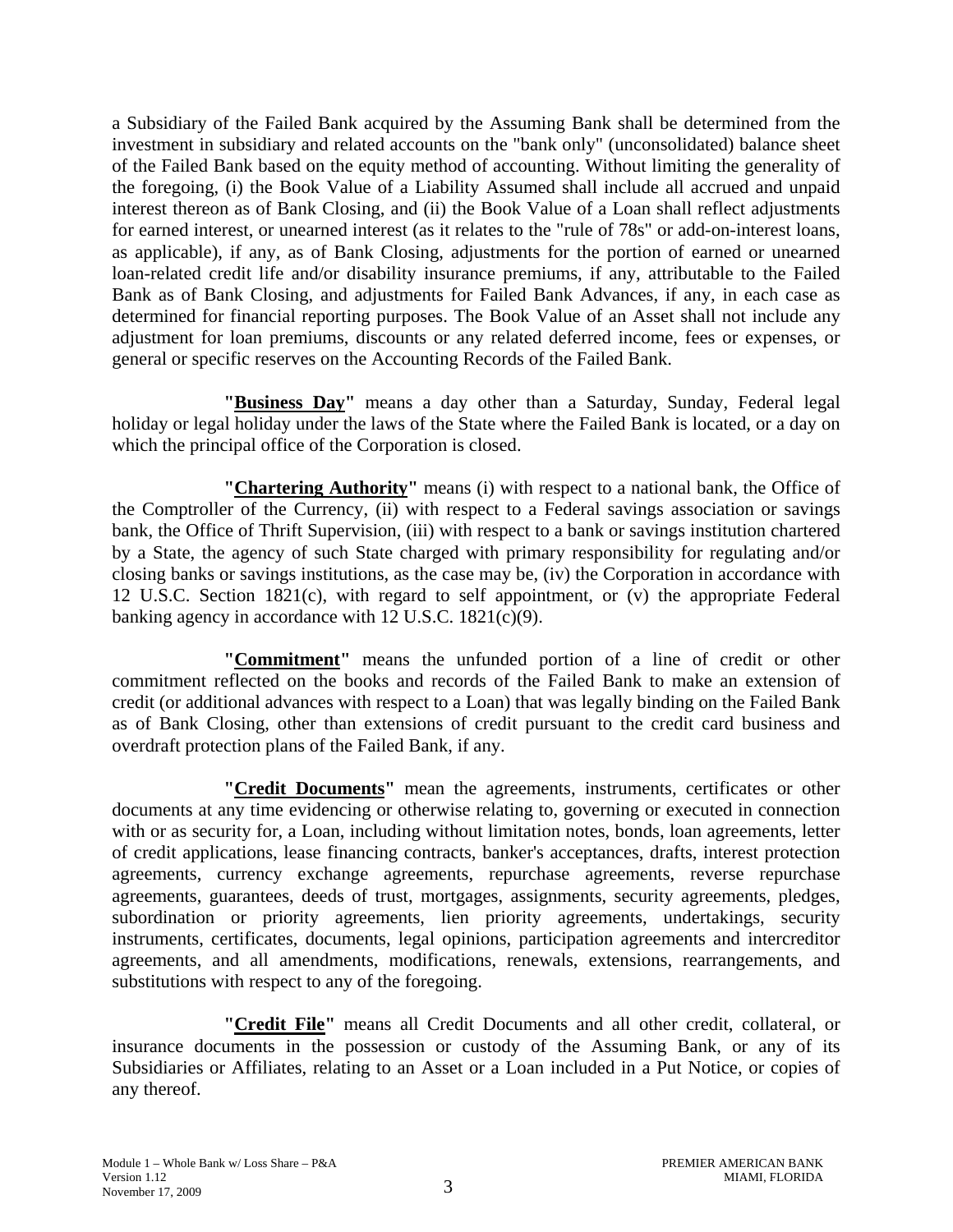<span id="page-7-0"></span> **"Data Processing Lease"** means any lease or licensing agreement, binding on the Failed Bank as of Bank Closing, the subject of which is data processing equipment or computer hardware or software used in connection with data processing activities. A lease or licensing agreement for computer software used in connection with data processing activities shall constitute a Data Processing Lease regardless of whether such lease or licensing agreement also covers data processing equipment.

**"Deposit"** means a deposit as defined in 12 U.S.C. Section 1813(l), including without limitation, outstanding cashier's checks and other official checks and all uncollected items included in the depositors' balances and credited on the books and records of the Failed Bank; provided, that the term "Deposit" shall not include all or any portion of those deposit balances which, in the discretion of the Receiver or the Corporation, (i) may be required to satisfy it for any liquidated or contingent liability of any depositor arising from an unauthorized or unlawful transaction, or (ii) may be needed to provide payment of any liability of any depositor to the Failed Bank or the Receiver, including the liability of any depositor as a director or officer of the Failed Bank, whether or not the amount of the liability is or can be determined as of Bank Closing.

**"Deposit Secured Loan"** means a loan in which the only collateral securing the loan is Assumed Deposits or deposits at other insured depository institutions

**"Equity Adjustment"** means the dollar amount resulting by subtracting the Book Value, as of Bank Closing, of all Liabilities Assumed under this Agreement by the Assuming Bank from the purchase price, as determined in accordance with this Agreement, as of Bank Closing, of all Assets acquired under this Agreement by the Assuming Bank, which may be a positive or a negative number.

**"Failed Bank Advances"** means the total sums paid by the Failed Bank to (i) protect its lien position, (ii) pay ad valorem taxes and hazard insurance, and (iii) pay credit life insurance, accident and health insurance, and vendor's single interest insurance.

**"Fair Market Value"** means (i)(a) "Market Value" as defined in the regulation prescribing the standards for real estate appraisals used in federally related transactions, 12 C.F.R. § 323.2(g), and accordingly shall mean the most probable price which a property should bring in a competitive and open market under all conditions requisite to a fair sale, the buyer and seller each acting prudently and knowledgeably, and assuming the price is not affected by undue stimulus. Implicit in this definition is the consummation of a sale as of a specified date and the passing of title from seller to buyer under conditions whereby:

(1) Buyer and seller are typically motivated;

(2) Both parties are well informed or well advised, and acting in what they consider their own best interests;

(3) A reasonable time is allowed for exposure in the open market;

(4) Payment is made in terms of cash in U.S. dollars or in terms of financial arrangements comparable thereto; and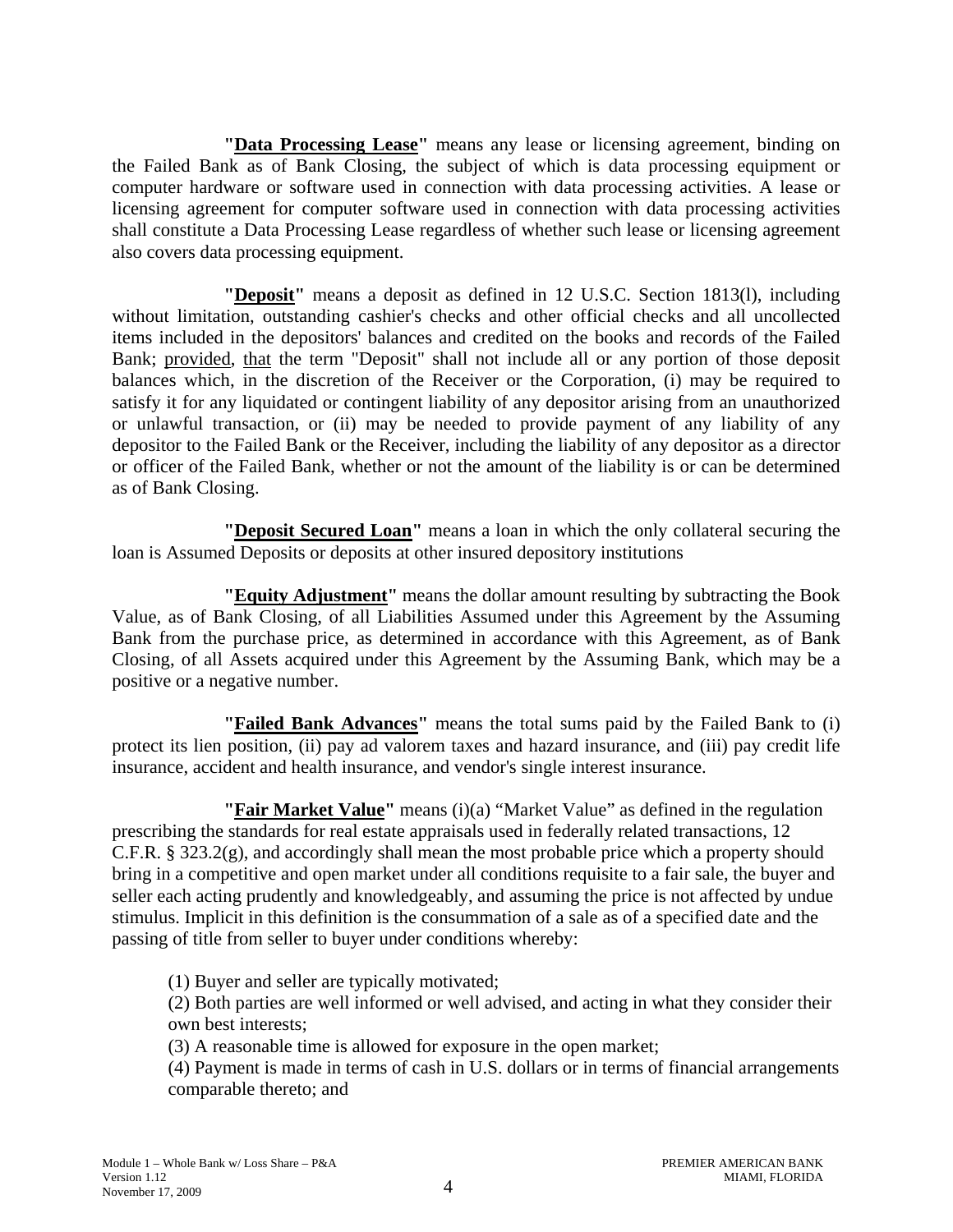(5) The price represents the normal consideration for the property sold unaffected by special or creative financing or sales concessions granted by anyone associated with the sale;

as determined as of Bank Closing by an appraiser chosen by the Assuming Bank from a list of acceptable appraisers provided by the Receiver; any costs and fees associated with such determination shall be shared equally by the Receiver and the Assuming Bank, and (b) which, with respect to Bank Premises (to the extent, if any, that Bank Premises are purchased utilizing this valuation method), shall be determined not later than sixty (60) days after Bank Closing by an appraiser selected by the Receiver and the Assuming Bank within seven (7) days after Bank Closing; or (ii) with respect to property other than Bank Premises purchased utilizing this valuation method, the price therefore as established by the Receiver and agreed to by the Assuming Bank, or in the absence of such agreement, as determined in accordance with clause  $(i)(a)$  above.

"**First Loss Tranche**" means the dollar amount of liability that the Assuming Bank will incur prior to the commencement of loss sharing, which is the sum of (i) the Assuming Bank's asset premium (discount) bid, as reflected on the Assuming Bank's bid form, plus (ii) the Assuming Bank's Deposit premium bid, as reflected on the Assuming Bank's bid form, plus (iii) the Equity Adjustment. The First Loss Tranche may be a positive or negative number.

"**Fixtures**" means those leasehold improvements, additions, alterations and installations constituting all or a part of Bank Premises and which were acquired, added, built, installed or purchased at the expense of the Failed Bank, regardless of the holder of legal title thereto as of Bank Closing.

**"Furniture and Equipment"** means the furniture and equipment, other than motor vehicles, leased or owned by the Failed Bank and reflected on the books of the Failed Bank as of Bank Closing and located on or at Bank Premises, including without limitation automated teller machines, carpeting, furniture, office machinery (including personal computers), shelving, office supplies, telephone, surveillance, security systems and artwork. Motor vehicles shall be considered other assets and pass at Book Value. Furniture and equipment located at a storage facility not adjacent to a Bank Premises are excluded from this definition.

**"Indemnitees"** means, except as provided in paragraph (11) of Section 12.1, (i) the Assuming Bank, (ii) the Subsidiaries and Affiliates of the Assuming Bank other than any Subsidiaries or Affiliates of the Failed Bank that are or become Subsidiaries or Affiliates of the Assuming Bank, and (iii) the directors, officers, employees and agents of the Assuming Bank and its Subsidiaries and Affiliates who are not also present or former directors, officers, employees or agents of the Failed Bank or of any Subsidiary or Affiliate of the Failed Bank.

**"Legal Balance"** means the amount of indebtedness legally owed by an Obligor with respect to a Loan, including principal and accrued and unpaid interest, late fees, attorneys' fees and expenses, taxes, insurance premiums, and similar charges, if any.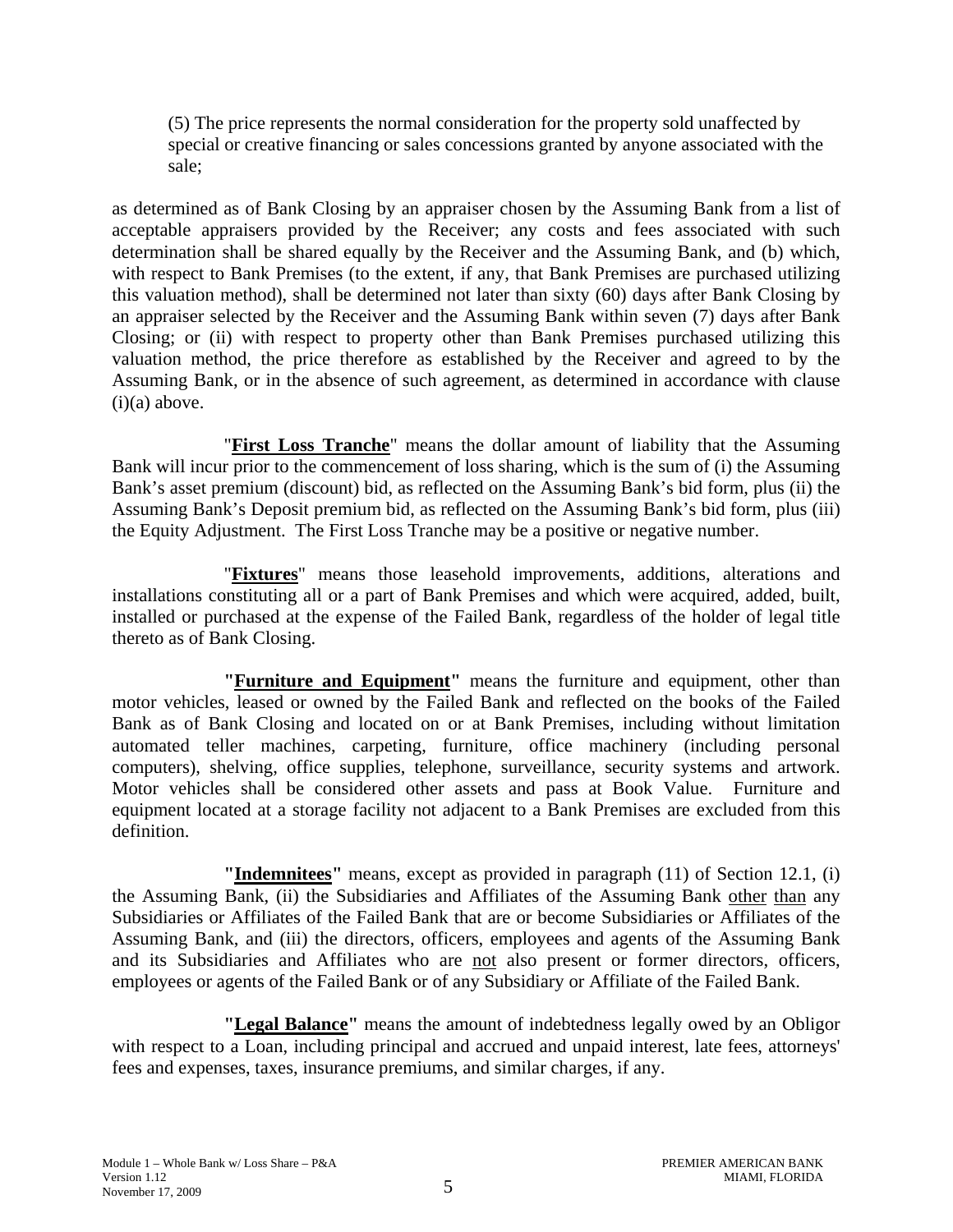**"Liabilities Assumed"** has the meaning provided in Section 2.1.

**"Lien"** means any mortgage, lien, pledge, charge, assignment for security purposes, security interest, or encumbrance of any kind with respect to an Asset, including any conditional sale agreement or capital lease or other title retention agreement relating to such Asset.

**"Loans"** means all of the following owed to or held by the Failed Bank as of Bank Closing:

(i) loans (including loans which have been charged off the Accounting Records of the Failed Bank in whole or in part prior to and including the Bid Valuation Date), participation agreements, interests in participations, overdrafts of customers (including but not limited to overdrafts made pursuant to an overdraft protection plan or similar extensions of credit in connection with a deposit account), revolving commercial lines of credit, home equity lines of credit, Commitments, United States and/or State-guaranteed student loans, and lease financing contracts;

(ii) all Liens, rights (including rights of set-off), remedies, powers, privileges, demands, claims, priorities, equities and benefits owned or held by, or accruing or to accrue to or for the benefit of, the holder of the obligations or instruments referred to in clause (i) above, including but not limited to those arising under or based upon Credit Documents, casualty insurance policies and binders, standby letters of credit, mortgagee title insurance policies and binders, payment bonds and performance bonds at any time and from time to time existing with respect to any of the obligations or instruments referred to in clause (i) above; and

(iii) all amendments, modifications, renewals, extensions, refinancings, and refundings of or for any of the foregoing.

**"Obligor"** means each Person liable for the full or partial payment or performance of any Loan, whether such Person is obligated directly, indirectly, primarily, secondarily, jointly, or severally.

**"Other Real Estate"** means all interests in real estate (other than Bank Premises and Fixtures), including but not limited to mineral rights, leasehold rights, condominium and cooperative interests, air rights and development rights that are owned by the Failed Bank.

**"Person"** means any individual, corporation, partnership, joint venture, association, joint-stock company, trust, unincorporated organization, or government or any agency or political subdivision thereof, excluding the Corporation.

**"Primary Indemnitor"** means any Person (other than the Assuming Bank or any of its Affiliates) who is obligated to indemnify or insure, or otherwise make payments (including payments on account of claims made against) to or on behalf of any Person in connection with the claims covered under Article XII, including without limitation any insurer issuing any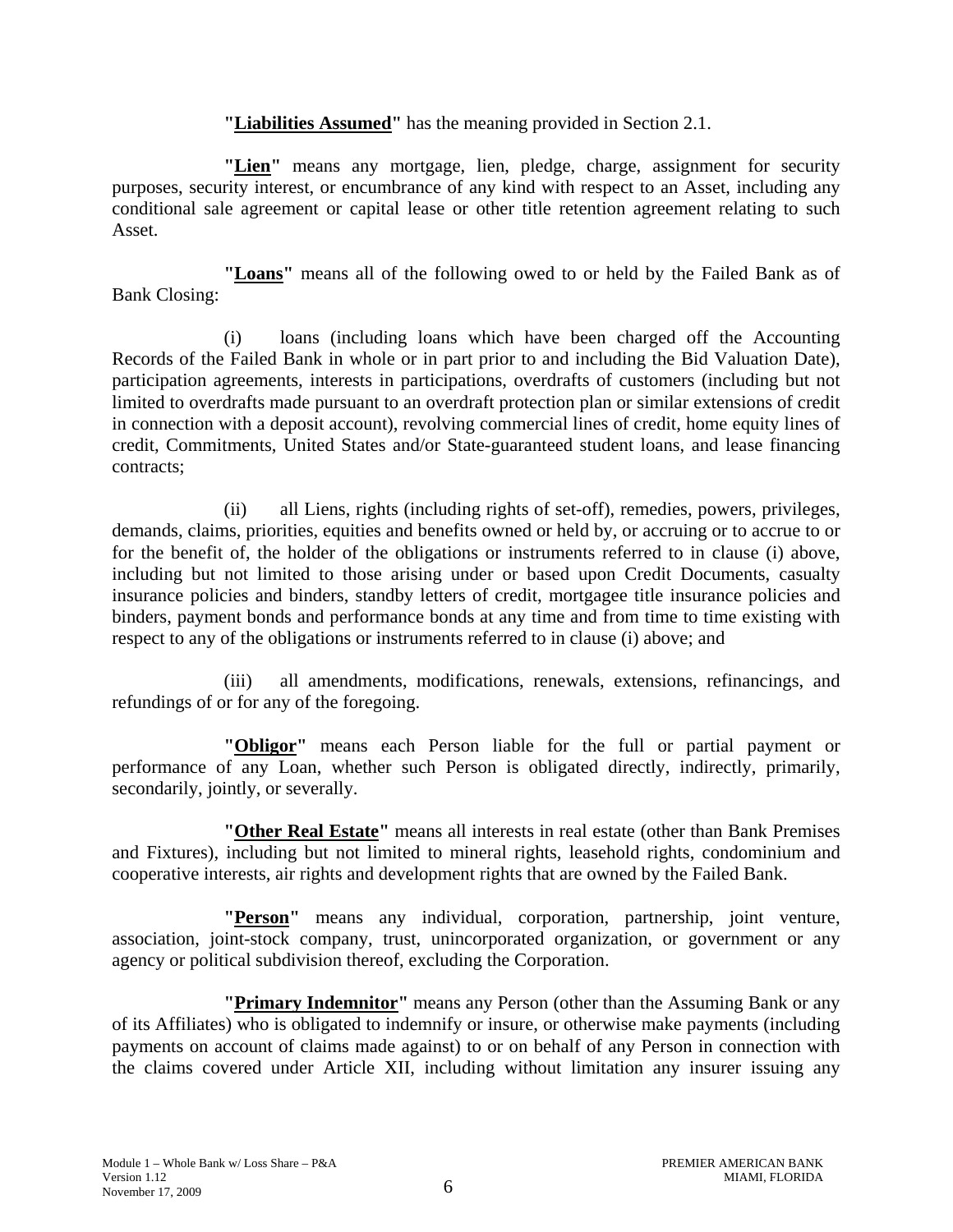directors and officers liability policy or any Person issuing a financial institution bond or banker's blanket bond.

**"Proforma"** means producing a balance sheet that reflects a reasonably accurate financial statement of the Failed bank through the date of closing. The Proforma financial statements serve as a basis for the opening entries of both the Assuming Bank and the Receiver.

**"Put Date"** has the meaning provided in Section 3.4.

**"Put Notice"** has the meaning provided in Section 3.4.

**"Qualified Financial Contract"** means a qualified financial contract as defined in 12 U.S.C. Section 1821(e)(8)(D).

**"Record"** means any document, microfiche, microfilm and computer records (including but not limited to magnetic tape, disc storage, card forms and printed copy) of the Failed Bank generated or maintained by the Failed Bank that is owned by or in the possession of the Receiver at Bank Closing.

**"Related Liability"** with respect to any Asset means any liability existing and reflected on the Accounting Records of the Failed Bank as of Bank Closing for (i) indebtedness secured by mortgages, deeds of trust, chattel mortgages, security interests or other liens on or affecting such Asset, (ii) ad valorem taxes applicable to such Asset, and (iii) any other obligation determined by the Receiver to be directly related to such Asset.

**"Related Liability Amount"** with respect to any Related Liability on the books of the Assuming Bank, means the amount of such Related Liability as stated on the Accounting Records of the Assuming Bank (as maintained in accordance with generally accepted accounting principles) as of the date as of which the Related Liability Amount is being determined. With respect to a liability that relates to more than one asset, the amount of such Related Liability shall be allocated among such assets for the purpose of determining the Related Liability Amount with respect to any one of such assets. Such allocation shall be made by specific allocation, where determinable, and otherwise shall be pro rata based upon the dollar amount of such assets stated on the Accounting Records of the entity that owns such asset.

 **"Repurchase Price"** means, with respect to any Loan the Book Value, adjusted to reflect changes to Book Value after Bank Closing, plus (i) any advances and interest on such Loan after Bank Closing, minus (ii) the total of amounts received by the Assuming Bank for such Loan, regardless of how applied, after Bank Closing, plus (iii) advances made by Assuming Bank, plus (iv) total disbursements of principal made by Receiver that are not included in the Book Value.

**"Safe Deposit Boxes"** means the safe deposit boxes of the Failed Bank, if any, including the removable safe deposit boxes and safe deposit stacks in the Failed Bank's vault(s), all rights and benefits under rental agreements with respect to such safe deposit boxes, and all keys and combinations thereto.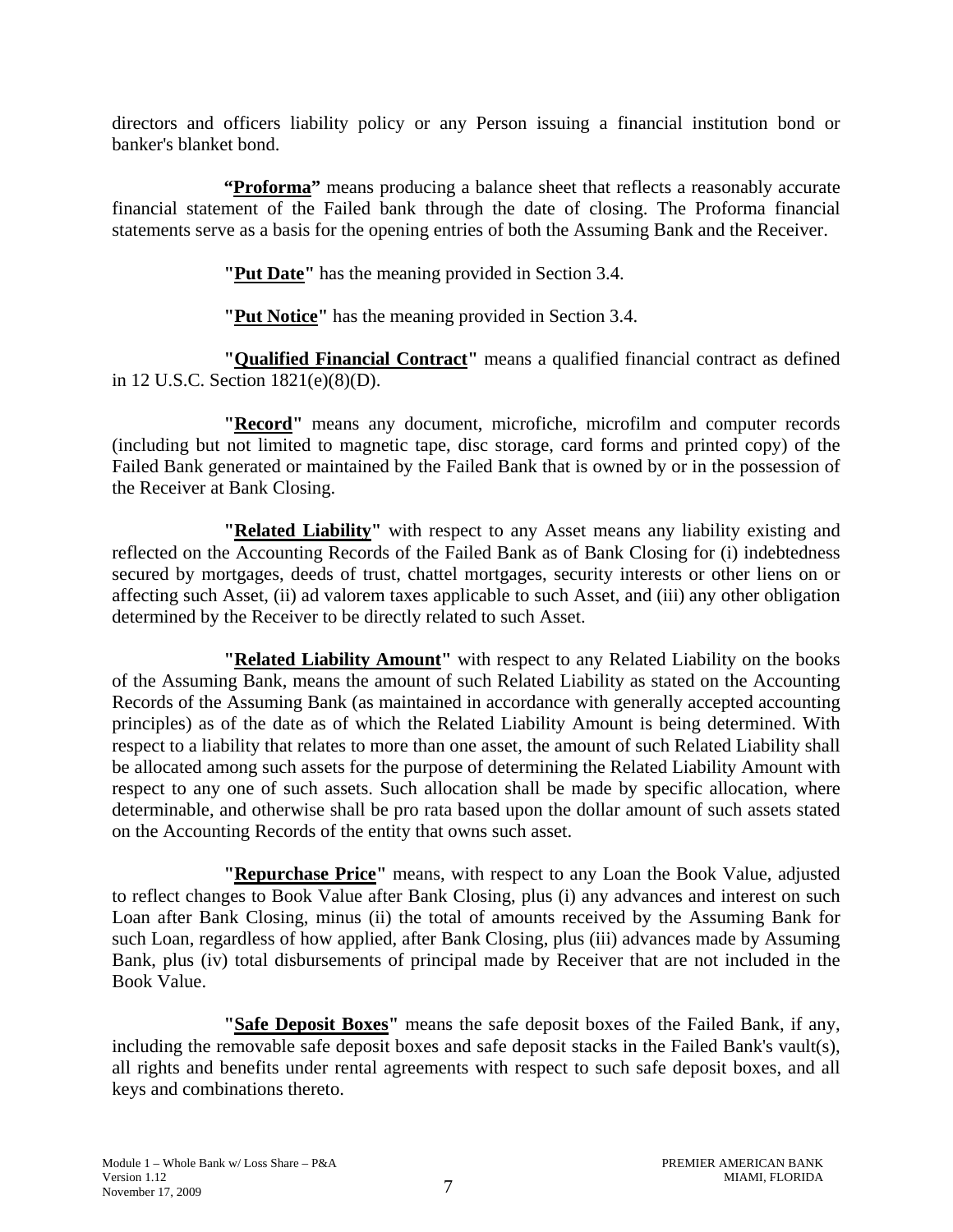**"Settlement Date"** means the first Business Day immediately prior to the day which is one hundred eighty (180) days after Bank Closing, or such other date prior thereto as may be agreed upon by the Receiver and the Assuming Bank. The Receiver, in its discretion, may extend the Settlement Date.

**"Settlement Interest Rate"** means, for the first calendar quarter or portion thereof during which interest accrues, the rate determined by the Receiver to be equal to the equivalent coupon issue yield on twenty-six (26)-week United States Treasury Bills in effect as of Bank Closing as published in The Wall Street Journal; provided, that if no such equivalent coupon issue yield is available as of Bank Closing, the equivalent coupon issue yield for such Treasury Bills most recently published in The Wall Street Journal prior to Bank Closing shall be used. Thereafter, the rate shall be adjusted to the rate determined by the Receiver to be equal to the equivalent coupon issue yield on such Treasury Bills in effect as of the first day of each succeeding calendar quarter during which interest accrues as published in The Wall Street Journal.

**"Subsidiary"** has the meaning set forth in Section 3(w)(4) of the Federal Deposit Insurance Act, 12 U.S.C. Section 1813(w)(4), as amended.

### **ARTICLE II ASSUMPTION OF LIABILITIES**

 **2.1 Liabilities Assumed by Assuming Bank.** The Assuming Bank expressly assumes at Book Value (subject to adjustment pursuant to Article VIII) and agrees to pay, perform, and discharge all of the following liabilities of the Failed Bank as of Bank Closing, except as otherwise provided in this Agreement (such liabilities referred to as "Liabilities Assumed"):

> (a) Assumed Deposits, except those Deposits specifically listed on Schedule 2.1(a); provided, that as to any Deposits of public money which are Assumed Deposits, the Assuming Bank agrees to properly secure such Deposits with such Assets as appropriate which, prior to Bank Closing, were pledged as security by the Failed Bank, or with assets of the Assuming Bank, if such securing Assets, if any, are insufficient to properly secure such Deposits;

> (b) liabilities for indebtedness secured by mortgages, deeds of trust, chattel mortgages, security interests or other liens on or affecting any Assets, if any; provided, that the assumption of any liability pursuant to this paragraph shall be limited to the market value of the Assets securing such liability as determined by the Receiver;

> (c) borrowings from Federal Reserve Banks and Federal Home Loan Banks, if any, provided, that the assumption of any liability pursuant to this paragraph shall be limited to the market value of the assets securing such liability as determined by the Receiver; and overdrafts, debit balances, service charges,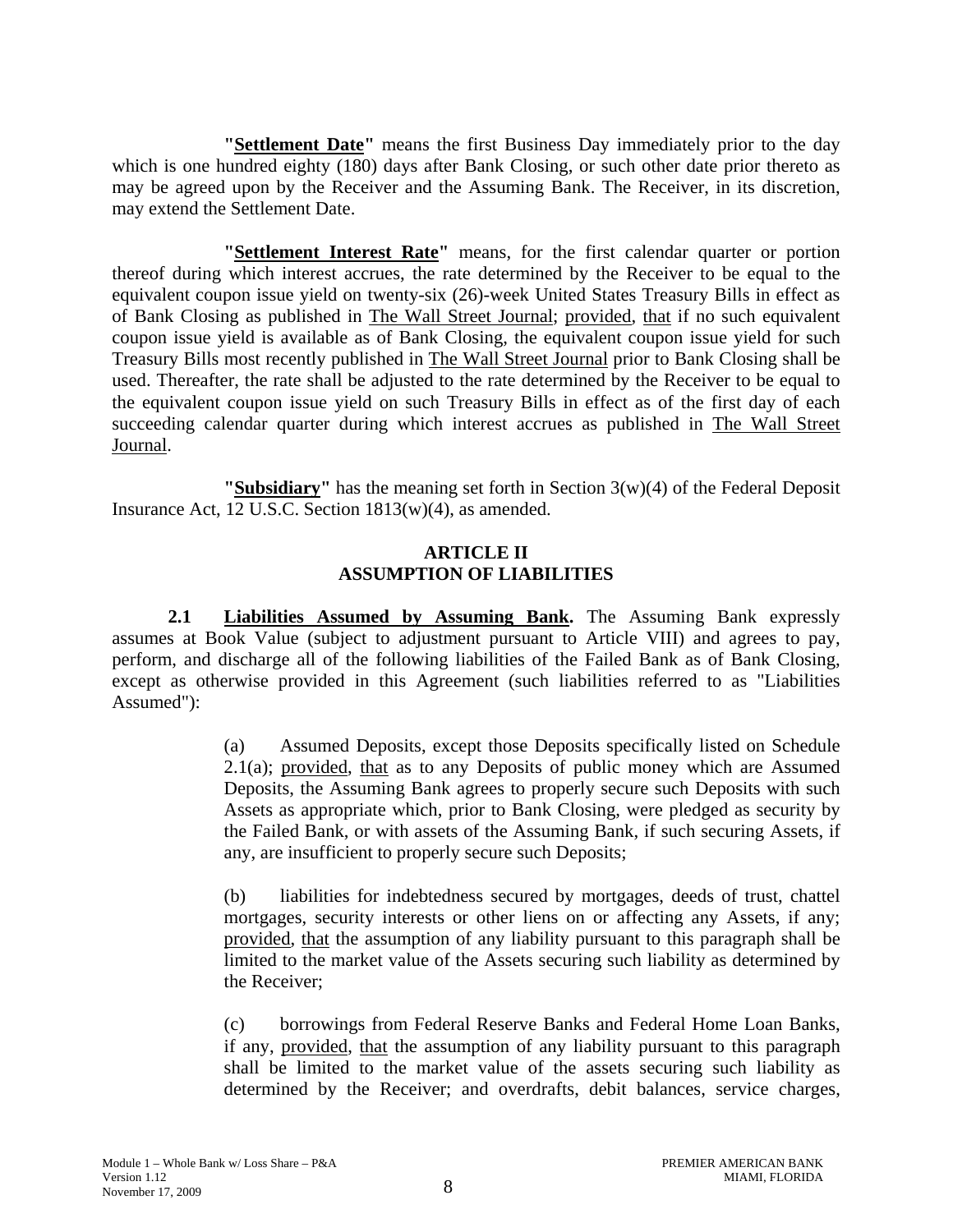reclamations, and adjustments to accounts with the Federal Reserve Banks as reflected on the books and records of any such Federal Reserve Bank within ninety (90) days after Bank Closing, if any;

(d) ad valorem taxes applicable to any Asset, if any; provided, that the assumption of any ad valorem taxes pursuant to this paragraph shall be limited to an amount equal to the market value of the Asset to which such taxes apply as determined by the Receiver;

(e) liabilities, if any, for federal funds purchased, repurchase agreements and overdrafts in accounts maintained with other depository institutions (including any accrued and unpaid interest thereon computed to and including Bank Closing); provided, that the assumption of any liability pursuant to this paragraph shall be limited to the market value of the Assets securing such liability as determined by the Receiver;

(f) United States Treasury tax and loan note option accounts, if any;

(g) liabilities for any acceptance or commercial letter of credit (other than "standby letters of credit" as defined in 12 C.F.R. Section 337.2(a)); provided, that the assumption of any liability pursuant to this paragraph shall be limited to the market value of the Assets securing such liability as determined by the Receiver;

(h) duties and obligations assumed pursuant to this Agreement including without limitation those relating to the Failed Bank's Records, credit card business, overdraft protection plans, safe deposit business, safekeeping business or trust business, if any;

(i) liabilities, if any, for Commitments;

(j) liabilities, if any, for amounts owed to any Subsidiary of the Failed Bank acquired under Section 3.1;

(k) liabilities, if any, with respect to Qualified Financial Contracts;

(l) duties and obligations under any contract pursuant to which the Failed Bank provides mortgage servicing for others, or mortgage servicing is provided to the Failed Bank by others; and

(m) all asset-related offensive litigation liabilities and all asset-related defensive litigation liabilities, but only to the extent such liabilities relate to assets subject to a loss share agreement, and provided that all other defensive litigation and any class actions with respect to credit card business are retained by the Receiver.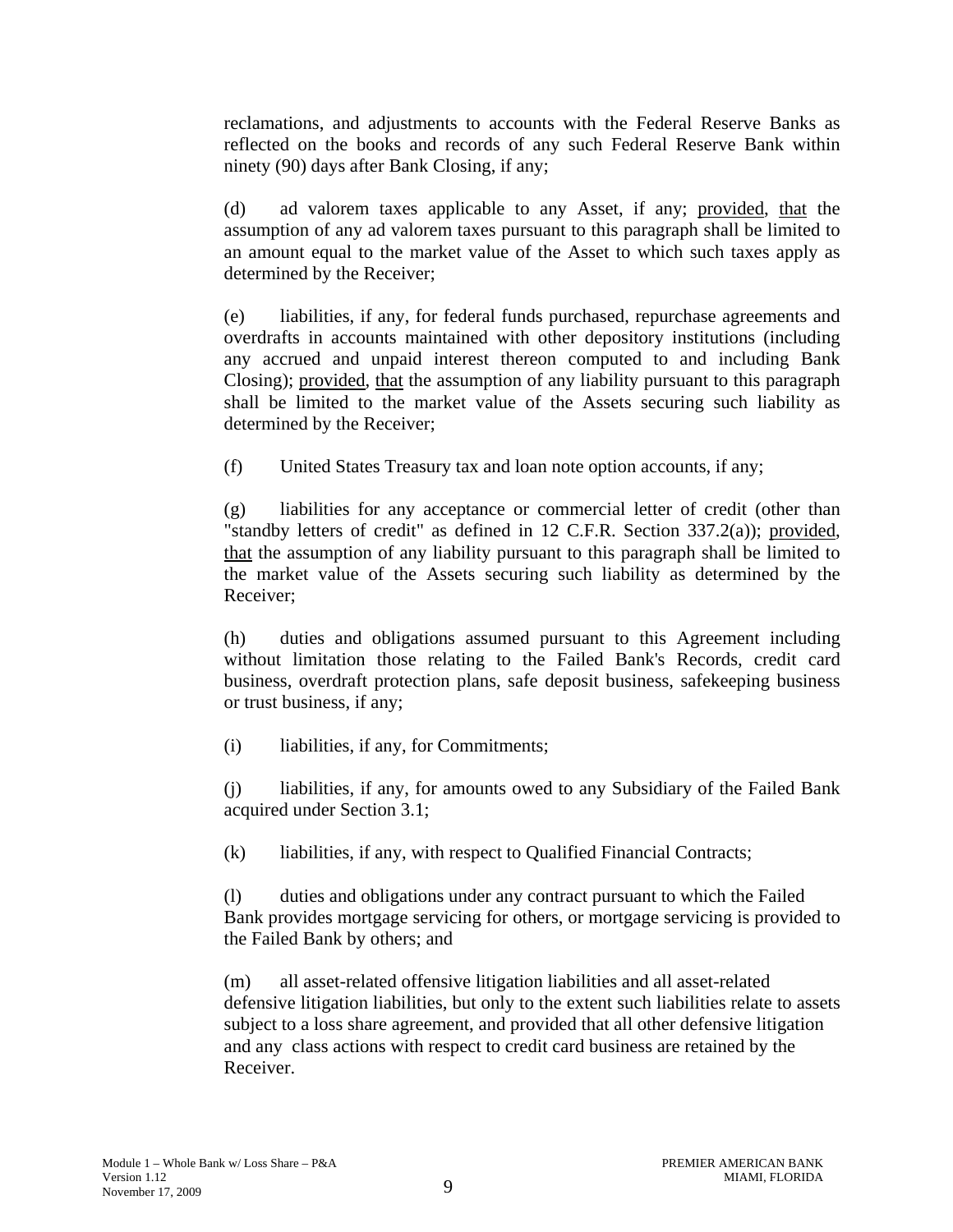Schedule 2.1 attached hereto and incorporated herein sets forth certain categories of Liabilities Assumed and the aggregate Book Value of the Liabilities Assumed in such categories. Such schedule is based upon the best information available to the Receiver and may be adjusted as provided in Article VIII.

**2.2 Interest on Deposit Liabilities.** The Assuming Bank agrees that, from and after Bank Closing, it will accrue and pay interest on Deposit liabilities assumed pursuant to Section 2.1 at a rate(s) it shall determine; provided, that for non-transaction Deposit liabilities such rate(s) shall not be less than the lowest rate offered by the Assuming Bank to its depositors for non-transaction deposit accounts. The Assuming Bank shall permit each depositor to withdraw, without penalty for early withdrawal, all or any portion of such depositor's Deposit, whether or not the Assuming Bank elects to pay interest in accordance with any deposit agreement formerly existing between the Failed Bank and such depositor; and further provided, that if such Deposit has been pledged to secure an obligation of the depositor or other party, any withdrawal thereof shall be subject to the terms of the agreement governing such pledge. The Assuming Bank shall give notice to such depositors as provided in Section 5.3 of the rate(s) of interest which it has determined to pay and of such withdrawal rights.

**2.3 Unclaimed Deposits.** Fifteen (15) months following the Bank Closing Date, the Assuming Bank will provide the Receiver a listing of all deposit accounts, including the type of account, not claimed by the depositor. The Receiver will review the list and authorize the Assuming Bank to act on behalf of the Receiver to send a "Final Legal Notice" in a form substantially similar to Exhibit 2.3A to the owner(s) of the unclaimed deposits reminding them of the need to claim or arrange to continue their account(s) with the Assuming Bank. The Assuming Bank will send the "Final Legal Notice" to the depositors within thirty (30) days following notification of the Receiver's authorization. The Assuming Bank will prepare an Affidavit of Mailing and will forward the Affidavit of Mailing to the Receiver after mailing out the "Final Legal Notice" in a form substantially similar to Exhibit 2.3B to the owner(s) of unclaimed deposit accounts.

If, within eighteen (18) months after Bank Closing, any depositor of the Failed Bank does not claim or arrange to continue such depositor's Deposit assumed pursuant to Section 2.1 at the Assuming Bank, the Assuming Bank shall, within fifteen (15) Business Days after the end of such eighteen (18) month period, (i) refund to the Receiver the full amount of each such deposit (without reduction for service charges), (ii) provide to the Receiver a schedule of all such refunded Deposits in such form as may be prescribed by the Receiver, and (iii) assign, transfer, convey, and deliver to the Receiver, all right, title, and interest of the Assuming Bank in and to the Records previously transferred to the Assuming Bank and other records generated or maintained by the Assuming Bank pertaining to such Deposits. During such eighteen (18) month period, at the request of the Receiver, the Assuming Bank promptly shall provide to the Receiver schedules of unclaimed deposits in such form as may be prescribed by the Receiver.

**2.4 Employee Plans.** Except as provided in Section 4.12, the Assuming Bank shall have no liabilities, obligations or responsibilities under the Failed Bank's health care, bonus, vacation, pension, profit sharing, deferred compensation, 401K or stock purchase plans or similar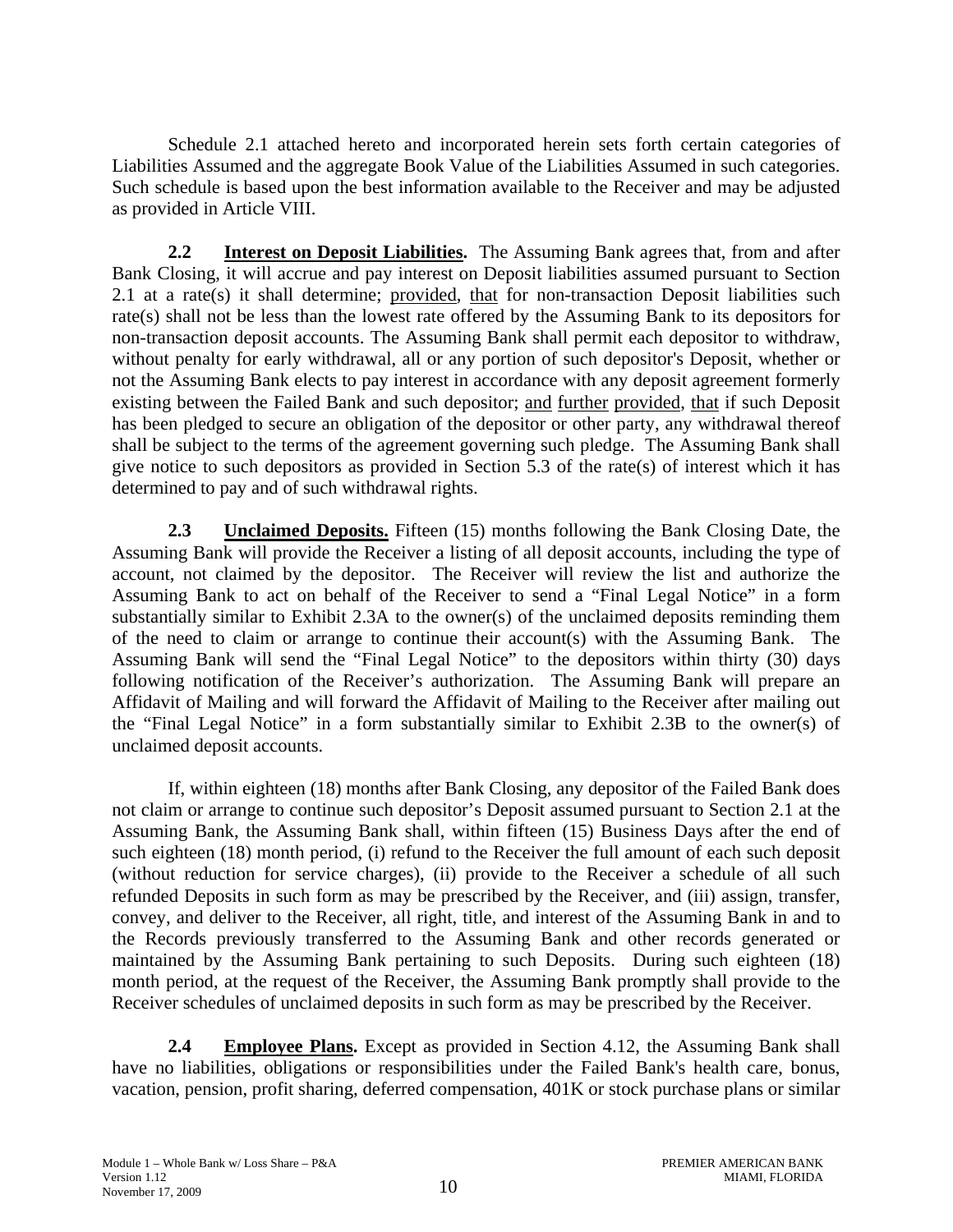plans, if any, unless the Receiver and the Assuming Bank agree otherwise subsequent to the date of this Agreement.

#### **ARTICLE III PURCHASE OF ASSETS**

the best information available to the Receiver and may be adjusted as provided in Article VIII.  **3.1 Assets Purchased by Assuming Bank**. With the exception of certain assets expressly excluded in Sections 3.5 and 3.6, the Assuming Bank hereby purchases from the Receiver, and the Receiver hereby sells, assigns, transfers, conveys, and delivers to the Assuming Bank, all right, title, and interest of the Receiver in and to all of the assets (real, personal and mixed, wherever located and however acquired) including all subsidiaries, joint ventures, partnerships, and any and all other business combinations or arrangements, whether active, inactive, dissolved or terminated, of the Failed Bank whether or not reflected on the books of the Failed Bank as of Bank Closing. Schedule 3.1 attached hereto and incorporated herein sets forth certain categories of Assets purchased hereunder. Such schedule is based upon Assets are purchased hereunder by the Assuming Bank subject to all liabilities for indebtedness collateralized by Liens affecting such Assets to the extent provided in Section 2.1. Notwithstanding Section 4.8, the Assuming Bank specifically purchases all mortgage servicing rights and obligations of the Failed Bank.

# **3.2 Asset Purchase Price**.

(a) All Assets and assets of the Failed Bank subject to an option to purchase by the Assuming Bank shall be purchased for the amount, or the amount resulting from the method specified for determining the amount, as specified on Schedule 3.2, except as otherwise may be provided herein. Any Asset, asset of the Failed Bank subject to an option to purchase or other asset purchased for which no purchase price is specified on Schedule 3.2 or otherwise herein shall be purchased at its Book Value. Loans or other assets charged off the Accounting Records of the Failed Bank before the Bid Valuation Date shall be purchased at a price of zero.

(b) The purchase price for securities (other than the capital stock of any Acquired Subsidiary and FRB and FHLB stock) purchased under Section 3.1 by the Assuming Bank shall be the market value thereof as of Bank Closing, which market value shall be (i) the market price for each such security quoted at the close of the trading day effective on Bank Closing as published electronically by Bloomberg, L.P., or alternatively, at the discretion of the Receiver, IDC/Financial Times (FT) Interactive Data; (ii) provided, that if such market price is not available for any such security, the Assuming Bank will submit a bid for each such security within three days of notification/bid request by the Receiver (unless a different time period is agreed to by the Assuming Bank and the Receiver) and the Receiver, in its sole discretion will accept or reject each such bid; and (iii) further provided in the absence of an acceptable bid from the Assuming Bank, each such security shall not pass to the Assuming Bank and shall be deemed to be an excluded asset hereunder.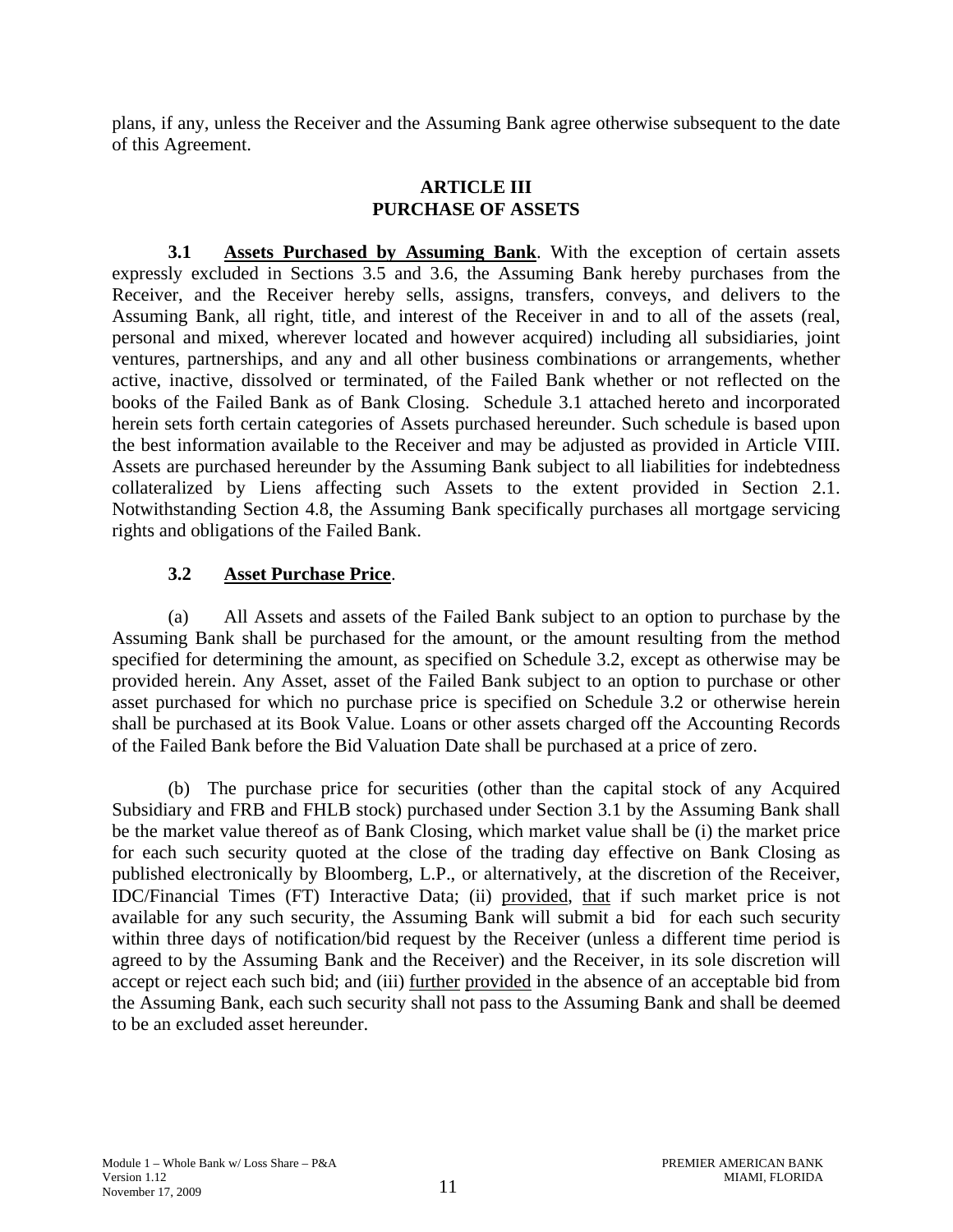(c) Qualified Financial Contracts shall be purchased at market value determined in accordance with the terms of Exhibit 3.2(c). Any costs associated with such valuation shall be shared equally by the Receiver and the Assuming Bank.

**3.3 Manner of Conveyance; Limited Warranty; Nonrecourse; Etc. THE CONVEYANCE OF ALL ASSETS, INCLUDING REAL AND PERSONAL PROPERTY INTERESTS, PURCHASED BY THE ASSUMING BANK UNDER THIS AGREEMENT SHALL BE MADE, AS NECESSARY, BY RECEIVER'S DEED OR RECEIVER'S BILL OF SALE, "AS IS", "WHERE IS", WITHOUT RECOURSE AND, EXCEPT AS OTHERWISE SPECIFICALLY PROVIDED IN THIS AGREEMENT, WITHOUT ANY WARRANTIES WHATSOEVER WITH RESPECT TO SUCH ASSETS, EXPRESS OR IMPLIED, WITH RESPECT TO TITLE, ENFORCEABILITY, COLLECTIBILITY, DOCUMENTATION OR FREEDOM FROM LIENS OR ENCUMBRANCES (IN WHOLE OR IN PART), OR ANY OTHER MATTERS.** 

### **3.4 Puts of Assets to the Receiver**.

(a) **Puts Within 30 Days After Bank Closing**. During the thirty (30)-day period following Bank Closing and only during such period (which thirty (30)-day period may be extended in writing in the sole absolute discretion of the Receiver for any Loan), in accordance with this Section 3.4, the Assuming Bank shall be entitled to require the Receiver to purchase any Deposit Secured Loan transferred to the Assuming Bank pursuant to Section 3.1 which is not fully secured by Assumed Deposits or deposits at other insured depository institutions due to either insufficient Assumed Deposit or deposit collateral or deficient documentation regarding such collateral; provided with regard to any Deposit Secured Loan secured by an Assumed Deposit, no such purchase may be required until any Deposit setoff determination, whether voluntary or involuntary, has been made; and,

at the end of the thirty (30)-day period following Bank Closing and at that time only, in accordance with this Section 3.4, the Assuming Bank shall be entitled to require the Receiver to purchase any remaining overdraft transferred to the Assuming Bank pursuant to 3.1 which both was made after the Bid Valuation Date and was not made pursuant to an overdraft protection plan or similar extension of credit.

Notwithstanding the foregoing, the Assuming Bank shall not have the right to require the Receiver to purchase any Loan if (i) the Obligor with respect to such Loan is an Acquired Subsidiary, or (ii) the Assuming Bank has:

- (A) made any advance in accordance with the terms of a Commitment or otherwise with respect to such Loan;
- (B) taken any action that increased the amount of a Related Liability with respect to such Loan over the amount of such liability immediately prior to the time of such action;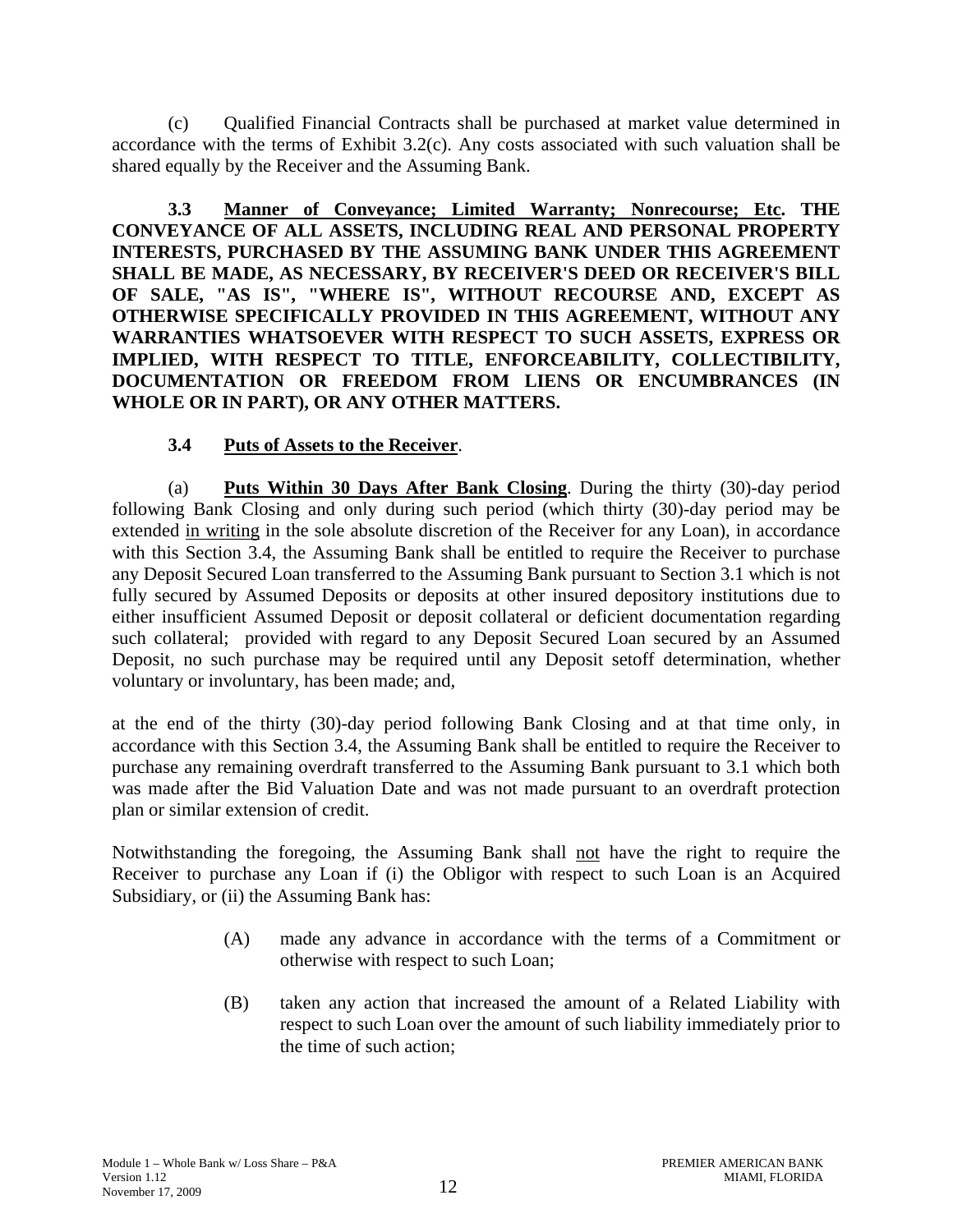- (C) created or permitted to be created any Lien on such Loan which secures indebtedness for money borrowed or which constitutes a conditional sales agreement, capital lease or other title retention agreement;
- (D) entered into, agreed to make, grant or permit, or made, granted or permitted any modification or amendment to, any waiver or extension with respect to, or any renewal, refinancing or refunding of, such Loan or related Credit Documents or collateral, including, without limitation, any act or omission which diminished such collateral; or
- (E) sold, assigned or transferred all or a portion of such Loan to a third party (whether with or without recourse).

The Assuming Bank shall transfer all such Assets to the Receiver without recourse, and shall indemnify the Receiver against any and all claims of any Person claiming by, through or under the Assuming Bank with respect to any such Asset, as provided in Section 12.4.

(b) **Notices to the Receiver**. In the event that the Assuming Bank elects to require the Receiver to purchase one or more Assets, the Assuming Bank shall deliver to the Receiver a notice (a "Put Notice") which shall include:

- (i) a list of all Assets that the Assuming Bank requires the Receiver to purchase;
- (ii) a list of all Related Liabilities with respect to the Assets identified pursuant to (i) above; and
- (iii) a statement of the estimated Repurchase Price of each Asset identified pursuant to (i) above as of the applicable Put Date.

Such notice shall be in the form prescribed by the Receiver or such other form to which the Receiver shall consent. As provided in Section 9.6, the Assuming Bank shall deliver to the Receiver such documents, Credit Files and such additional information relating to the subject matter of the Put Notice as the Receiver may request and shall provide to the Receiver full access to all other relevant books and records.

(c) **Purchase by Receiver**. The Receiver shall purchase Assets that are specified in the Put Notice and shall assume Related Liabilities with respect to such Assets, and the transfer of such Assets and Related Liabilities shall be effective as of a date determined by the Receiver which date shall not be later than thirty (30) days after receipt by the Receiver of the Put Notice (the "Put Date").

(d) **Purchase Price and Payment Date**. Each Asset purchased by the Receiver pursuant to this Section 3.4 shall be purchased at a price equal to the Repurchase Price of such Asset less the Related Liability Amount applicable to such Asset, in each case determined as of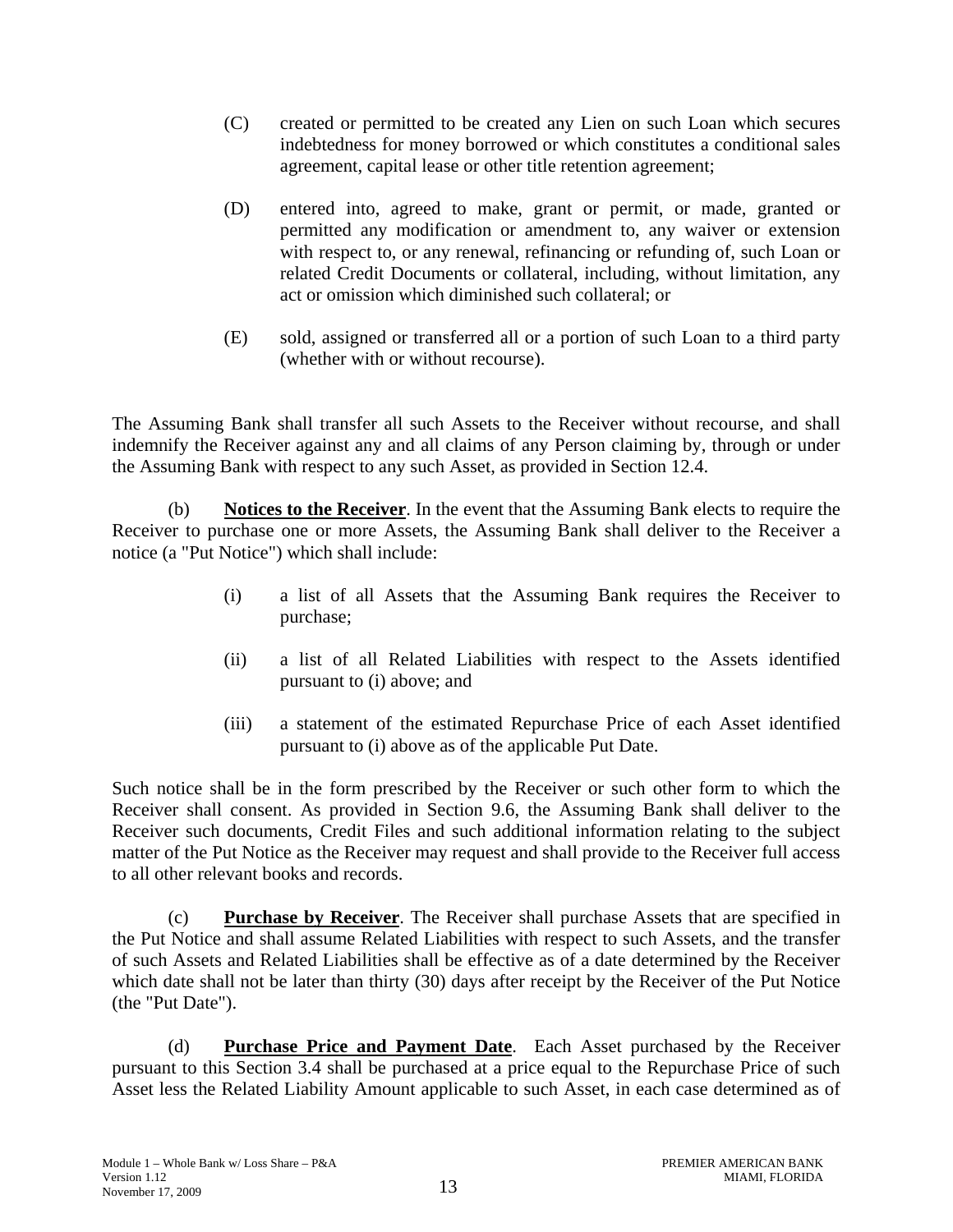the applicable Put Date. If the difference between such Repurchase Price and such Related Liability Amount is positive, then the Receiver shall pay to the Assuming Bank the amount of such difference; if the difference between such amounts is negative, then the Assuming Bank shall pay to the Receiver the amount of such difference. The Assuming Bank or the Receiver, as the case may be, shall pay the purchase price determined pursuant to this Section 3.4(d) not later than the twentieth (20th) Business Day following the applicable Put Date, together with interest on such amount at the Settlement Interest Rate for the period from and including such Put Date to and including the day preceding the date upon which payment is made.

(e) **Servicing.** The Assuming Bank shall administer and manage any Asset subject to purchase by the Receiver in accordance with usual and prudent banking standards and business practices until such time as such Asset is purchased by the Receiver.

(f) **Reversals**. In the event that the Receiver purchases an Asset (and assumes the Related Liability) that it is not required to purchase pursuant to this Section 3.4, the Assuming Bank shall repurchase such Asset (and assume such Related Liability) from the Receiver at a price computed so as to achieve the same economic result as would apply if the Receiver had never purchased such Asset pursuant to this Section 3.4.

**3.5 Assets Not Purchased by Assuming Bank**. The Assuming Bank does not purchase, acquire or assume, or (except as otherwise expressly provided in this Agreement) obtain an option to purchase, acquire or assume under this Agreement:

(a) any financial institution bonds, banker's blanket bonds, or public liability, fire, extended coverage insurance policy, bank owned life insurance or any other insurance policy of the Failed Bank, or premium refund, unearned premium derived from cancellation, or any proceeds payable with respect to any of the foregoing;

(b) any interest, right, action, claim, or judgment against (i) any officer, director, employee, accountant, attorney, or any other Person employed or retained by the Failed Bank or any Subsidiary of the Failed Bank on or prior to Bank Closing arising out of any act or omission of such Person in such capacity, (ii) any underwriter of financial institution bonds, banker's blanket bonds or any other insurance policy of the Failed Bank, (iii) any shareholder or holding company of the Failed Bank, or (iv) any other Person whose action or inaction may be related to any loss (exclusive of any loss resulting from such Person's failure to pay on a Loan made by the Failed Bank) incurred by the Failed Bank; provided, that for the purposes hereof, the acts, omissions or other events giving rise to any such claim shall have occurred on or before Bank Closing, regardless of when any such claim is discovered and regardless of whether any such claim is made with respect to a financial institution bond, banker's blanket bond, or any other insurance policy of the Failed Bank in force as of Bank Closing;

(c) prepaid regulatory assessments of the Failed Bank, if any;

(d) legal or equitable interests in tax receivables of the Failed Bank, if any, including any claims arising as a result of the Failed Bank having entered into any agreement or otherwise being joined with another Person with respect to the filing of tax returns or the payment of taxes;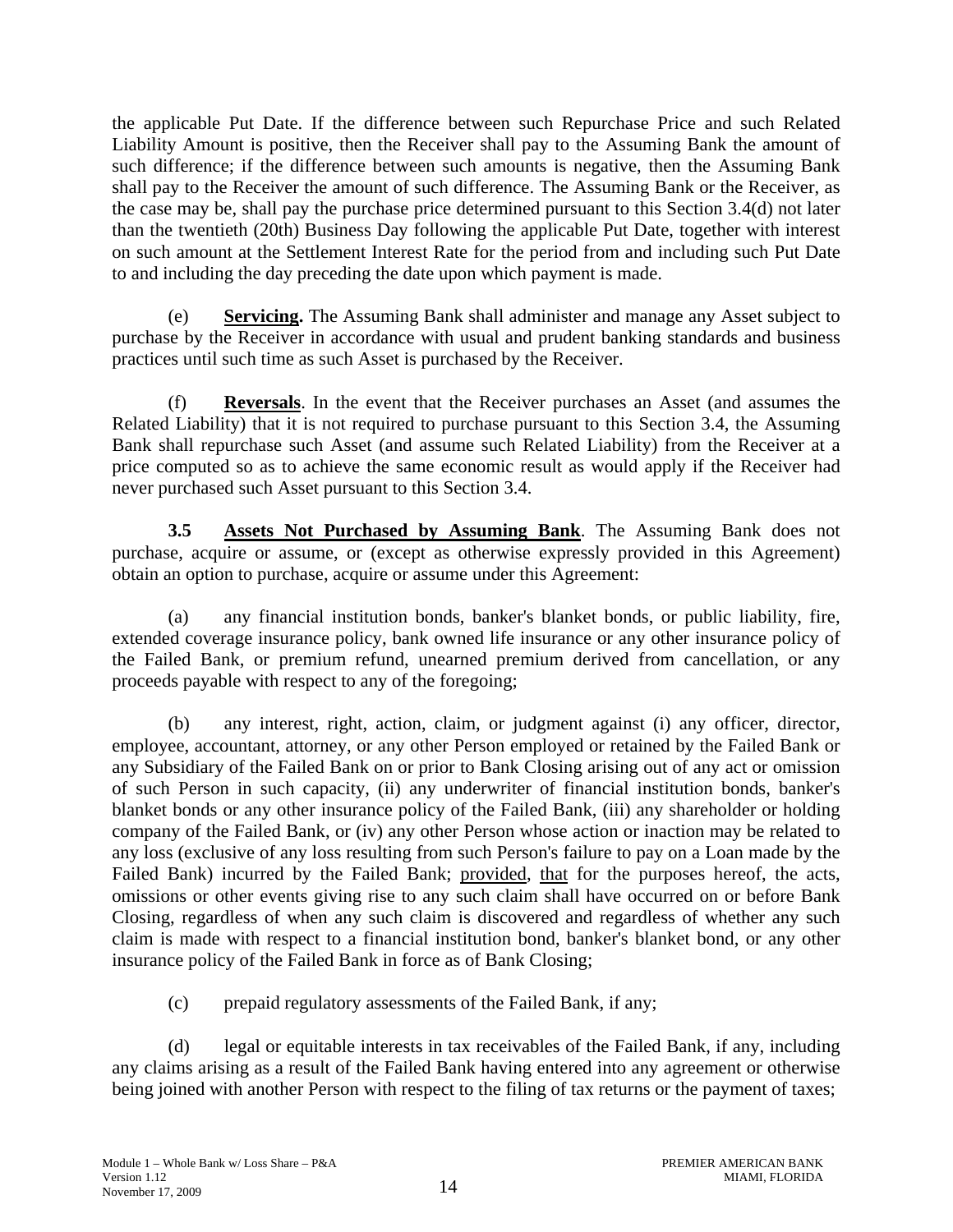(e) amounts reflected on the Accounting Records of the Failed Bank as of Bank Closing as a general or specific loss reserve or contingency account, if any;

(f) leased or owned Bank Premises and leased or owned Furniture and Equipment and Fixtures and data processing equipment (including hardware and software) located on leased or owned Bank Premises, if any; provided, that the Assuming Bank does obtain an option under Section 4.6, Section 4.7 or Section 4.8, as the case may be, with respect thereto;

(g) owned Bank Premises which the Receiver, in its discretion, determines may contain environmentally hazardous substances;

(h) any "goodwill," as such term is defined in the instructions to the report of condition prepared by banks examined by the Corporation in accordance with 12 C.F.R. Section 304.4, and other intangibles;

- (i) any criminal restitution or forfeiture orders issued in favor of the Failed Bank;
- (j) reserved;
- (k) assets essential to the Receiver in accordance with Section 3.6;
- (l) the securities listed on the attached Schedule 3.5(l); and

(m) prepaid accounts associated with any contract or agreement that the Assuming Bank either does not directly assume pursuant to the terms of this Agreement nor has an option to assume under Section 4.8.

### **3.6 Retention or Repurchase of Assets Essential to Receiver**.

(a) The Receiver may refuse to sell to the Assuming Bank, or the Assuming Bank agrees, at the request of the Receiver set forth in a written notice to the Assuming Bank, to assign, transfer, convey, and deliver to the Receiver all of the Assuming Bank's right, title and interest in and to, any Asset or asset essential to the Receiver as determined by the Receiver in its discretion (together with all Credit Documents evidencing or pertaining thereto), which may include any Asset or asset that the Receiver determines to be:

- (i) made to an officer, director, or other Person engaging in the affairs of the Failed Bank, its Subsidiaries or Affiliates or any related entities of any of the foregoing;
- (ii) the subject of any investigation relating to any claim with respect to any item described in Section 3.5(a) or (b), or the subject of, or potentially the subject of, any legal proceedings;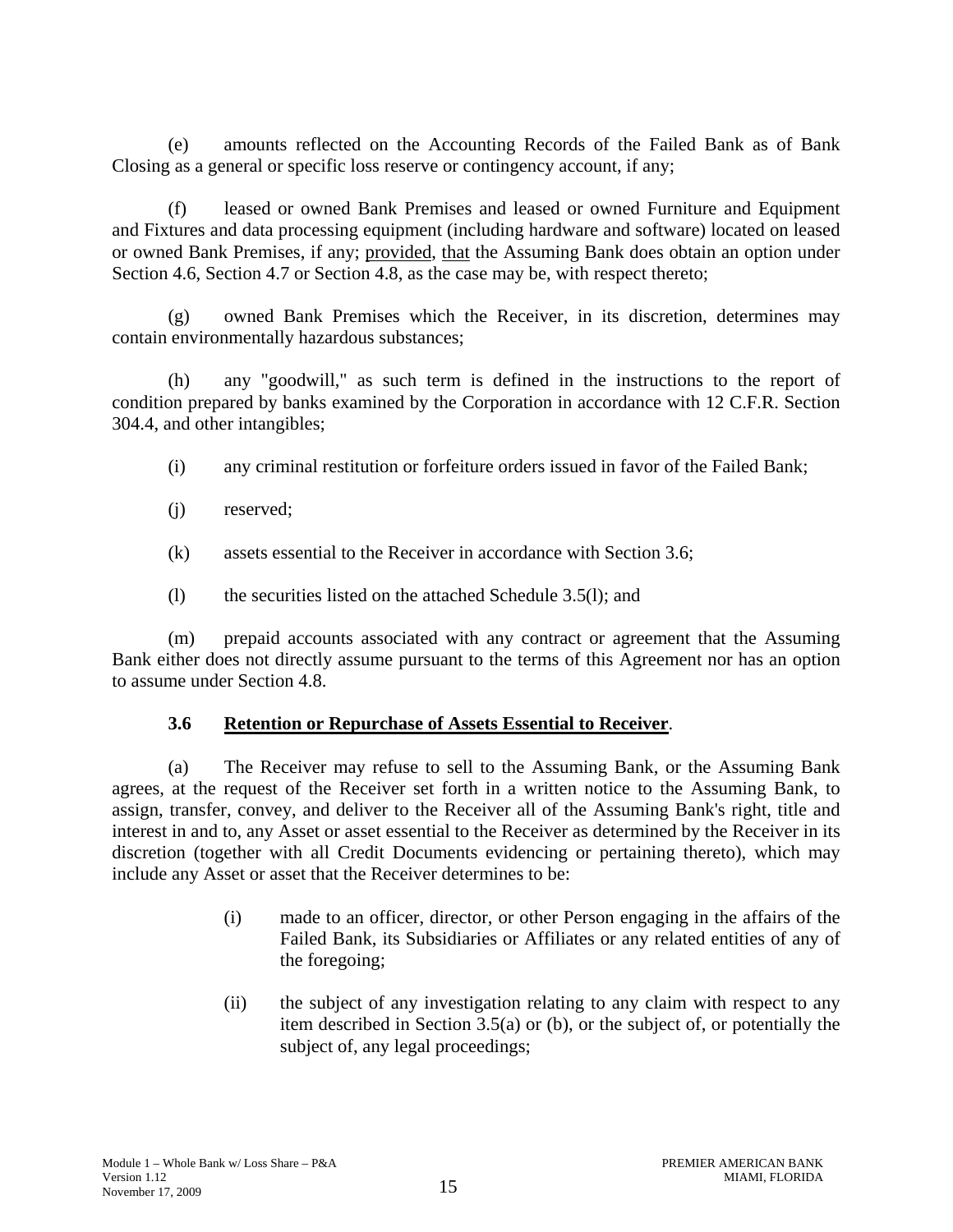- (iii) made to a Person who is an Obligor on a loan owned by the Receiver or the Corporation in its corporate capacity or its capacity as receiver of any institution;
- (iv) secured by collateral which also secures any asset owned by the Receiver; or
- (v) related to any asset of the Failed Bank not purchased by the Assuming Bank under this Article III or any liability of the Failed Bank not assumed by the Assuming Bank under Article II.

(b) Each such Asset or asset purchased by the Receiver shall be purchased at a price equal to the Repurchase Price thereof less the Related Liability Amount with respect to any Related Liabilities related to such Asset or asset, in each case determined as of the date of the notice provided by the Receiver pursuant to Section 3.6(a). The Receiver shall pay the Assuming Bank not later than the twentieth (20th) Business Day following receipt of related Credit Documents and Credit Files together with interest on such amount at the Settlement Interest Rate for the period from and including the date of receipt of such documents to and including the day preceding the day on which payment is made. The Assuming Bank agrees to administer and manage each such Asset or asset in accordance with usual and prudent banking standards and business practices until each such Asset or asset is purchased by the Receiver. All transfers with respect to Asset or assets under this Section 3.6 shall be made as provided in Section 9.6. The Assuming Bank shall transfer all such Asset or assets and Related Liabilities to the Receiver without recourse, and shall indemnify the Receiver against any and all claims of any Person claiming by, through or under the Assuming Bank with respect to any such Asset or asset, as provided in Section 12.4.

### **ARTICLE IV ASSUMPTION OF CERTAIN DUTIES AND OBLIGATIONS**

The Assuming Bank agrees with the Receiver and the Corporation as follows:

**4.1 Continuation of Banking Business**. For the period commencing the first banking Business Day after Bank Closing and ending no earlier than the first anniversary of Bank Closing, the Assuming Bank will provide full service banking in the trade area of the Failed Bank. Thereafter, the Assuming Bank may cease providing such banking services in the trade area of the Failed Bank, provided the Assuming Bank has received all necessary regulatory approvals. At the option of the Assuming Bank, such banking services may be provided at any or all of the Bank Premises, or at other premises within such trade area. The trade area shall be determined by the Receiver. For the avoidance of doubt, the foregoing shall not restrict the Assuming Bank from opening, closing or selling branches upon receipt of the necessary regulatory approvals, if the Assuming Bank or its successors continue to provide banking services in the trade area. Assuming Bank will pay to the Receiver, upon the sale of a branch or branches within the year following the date of this agreement, fifty percent (50%) of any franchise premium in excess of the franchise premium paid by the Assuming Bank with respect to such branch or branches.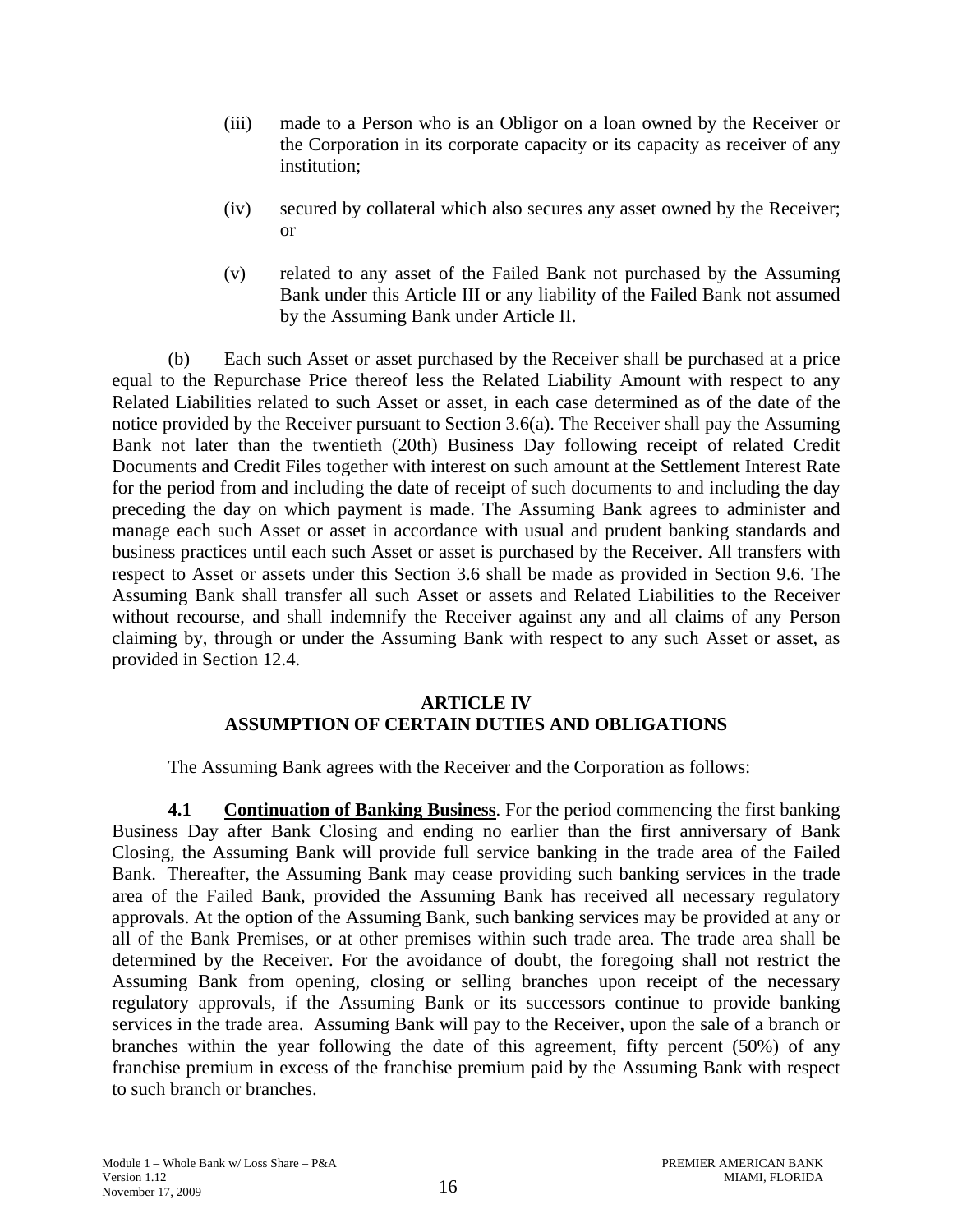**4.2** Agreement with Respect to Credit Card Business. The Assuming Bank agrees to honor and perform, from and after Bank Closing, all duties and obligations with respect to the Failed Bank's credit card business, and/or processing related to credit cards, if any, and assumes all outstanding extensions of credit with respect thereto.

**4.3 Agreement with Respect to Safe Deposit Business**. The Assuming Bank assumes and agrees to discharge, from and after Bank Closing, in the usual course of conducting a banking business, the duties and obligations of the Failed Bank with respect to all Safe Deposit Boxes, if any, of the Failed Bank and to maintain all of the necessary facilities for the use of such boxes by the renters thereof during the period for which such boxes have been rented and the rent therefore paid to the Failed Bank, subject to the provisions of the rental agreements between the Failed Bank and the respective renters of such boxes; provided, that the Assuming Bank may relocate the Safe Deposit Boxes of the Failed Bank to any office of the Assuming Bank located in the trade area of the Failed Bank. The Safe Deposit Boxes shall be located and maintained in the trade area of the Failed Bank for a minimum of one year from Bank Closing. The trade area shall be determined by the Receiver. Fees related to the safe deposit business earned prior to the Bank Closing Date shall be for the benefit of the Receiver and fees earned after the Bank Closing Date shall be for the benefit of the Assuming Bank.

**4.4 Agreement with Respect to Safekeeping Business**. The Receiver transfers, conveys and delivers to the Assuming Bank and the Assuming Bank accepts all securities and other items, if any, held by the Failed Bank in safekeeping for its customers as of Bank Closing. The Assuming Bank assumes and agrees to honor and discharge, from and after Bank Closing, the duties and obligations of the Failed Bank with respect to such securities and items held in safekeeping. The Assuming Bank shall be entitled to all rights and benefits heretofore accrued or hereafter accruing with respect thereto. The Assuming Bank shall provide to the Receiver written verification of all assets held by the Failed Bank for safekeeping within sixty (60) days after Bank Closing. The assets held for safekeeping by the Failed Bank shall be held and maintained by the Assuming Bank in the trade area of the Failed Bank for a minimum of one year from Bank Closing. At the option of the Assuming Bank, the safekeeping business may be provided at any or all of the Bank Premises, or at other premises within such trade area. The trade area shall be determined by the Receiver. Fees related to the safekeeping business earned prior to the Bank Closing Date shall be for the benefit of the Receiver and fees earned after the Bank Closing Date shall be for the benefit of the Assuming Bank.

# **4.5 Agreement with Respect to Trust Business**.

(a) The Assuming Bank shall, without further transfer, substitution, act or deed, to the full extent permitted by law, succeed to the rights, obligations, properties, assets, investments, deposits, agreements, and trusts of the Failed Bank under trusts, executorships, administrations, guardianships, and agencies, and other fiduciary or representative capacities, all to the same extent as though the Assuming Bank had assumed the same from the Failed Bank prior to Bank Closing; provided, that any liability based on the misfeasance, malfeasance or nonfeasance of the Failed Bank, its directors, officers, employees or agents with respect to the trust business is not assumed hereunder.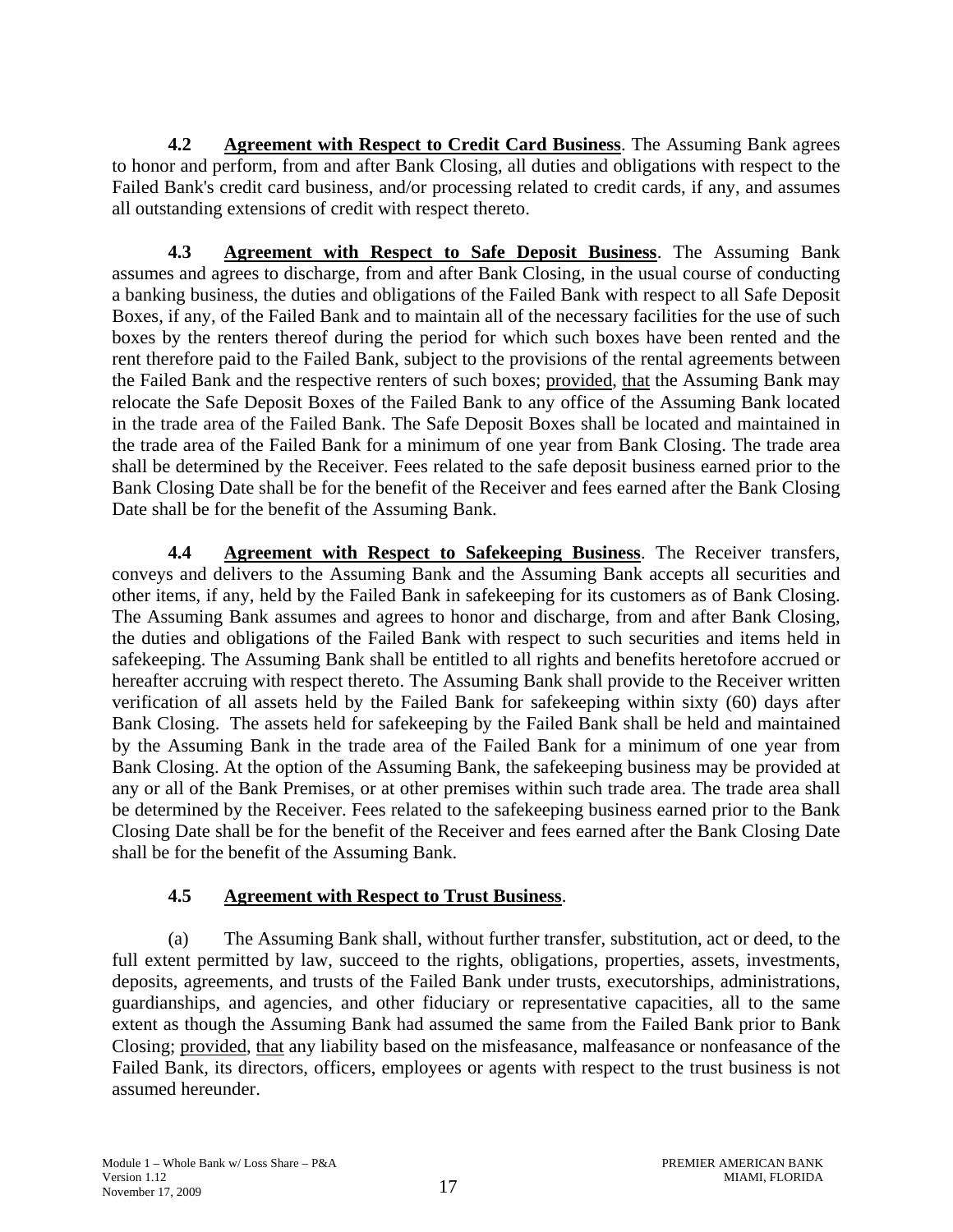(b) The Assuming Bank shall, to the full extent permitted by law, succeed to, and be entitled to take and execute, the appointment to all executorships, trusteeships, guardianships and other fiduciary or representative capacities to which the Failed Bank is or may be named in wills, whenever probated, or to which the Failed Bank is or may be named or appointed by any other instrument.

(c) In the event additional proceedings of any kind are necessary to accomplish the transfer of such trust business, the Assuming Bank agrees that, at its own expense, it will take whatever action is necessary to accomplish such transfer. The Receiver agrees to use reasonable efforts to assist the Assuming Bank in accomplishing such transfer.

(d) The Assuming Bank shall provide to the Receiver written verification of the assets held in connection with the Failed Bank's trust business within sixty (60) days after Bank Closing.

# **4.6 Agreement with Respect to Bank Premises**.

(a) **Option to Purchase.** Subject to Section 3.5, the Receiver hereby grants to the Assuming Bank an exclusive option for the period of ninety (90) days commencing the day after Bank Closing to purchase any or all owned Bank Premises, including all Furniture, Fixtures and Equipment located on the Bank Premises. The Assuming Bank shall give written notice to the Receiver within the option period of its election to purchase or not to purchase any of the owned Bank Premises. Any purchase of such premises shall be effective as of the date of Bank Closing and such purchase shall be consummated as soon as practicable thereafter, and in no event later than the Settlement Date. If the Assuming Bank gives notice of its election not to purchase one or more of the owned Bank Premises within seven (7) days of Bank Closing, then, not withstanding any other provision of this Agreement to the contrary, the Assuming Bank shall not be liable for any of the costs or fees associated with appraisals for such Bank Premises.

(b) **Option to Lease.** The Receiver hereby grants to the Assuming Bank an exclusive option for the period of ninety (90) days commencing the day after Bank Closing to cause the Receiver to assign to the Assuming Bank any or all leases for leased Bank Premises, if any, which have been continuously occupied by the Assuming Bank from Bank Closing to the date it elects to accept an assignment of the leases with respect thereto to the extent such leases can be assigned; provided, that the exercise of this option with respect to any lease must be as to all premises or other property subject to the lease. If an assignment cannot be made of any such leases, the Receiver may, in its discretion, enter into subleases with the Assuming Bank containing the same terms and conditions provided under such existing leases for such leased Bank Premises or other property. The Assuming Bank shall give notice to the Receiver within the option period of its election to accept or not to accept an assignment of any or all leases (or enter into subleases or new leases in lieu thereof). The Assuming Bank agrees to assume all leases assigned (or enter into subleases or new leases in lieu thereof) pursuant to this Section 4.6.

(c) **Facilitation.** The Receiver agrees to facilitate the assumption, assignment or sublease of leases or the negotiation of new leases by the Assuming Bank; provided, that neither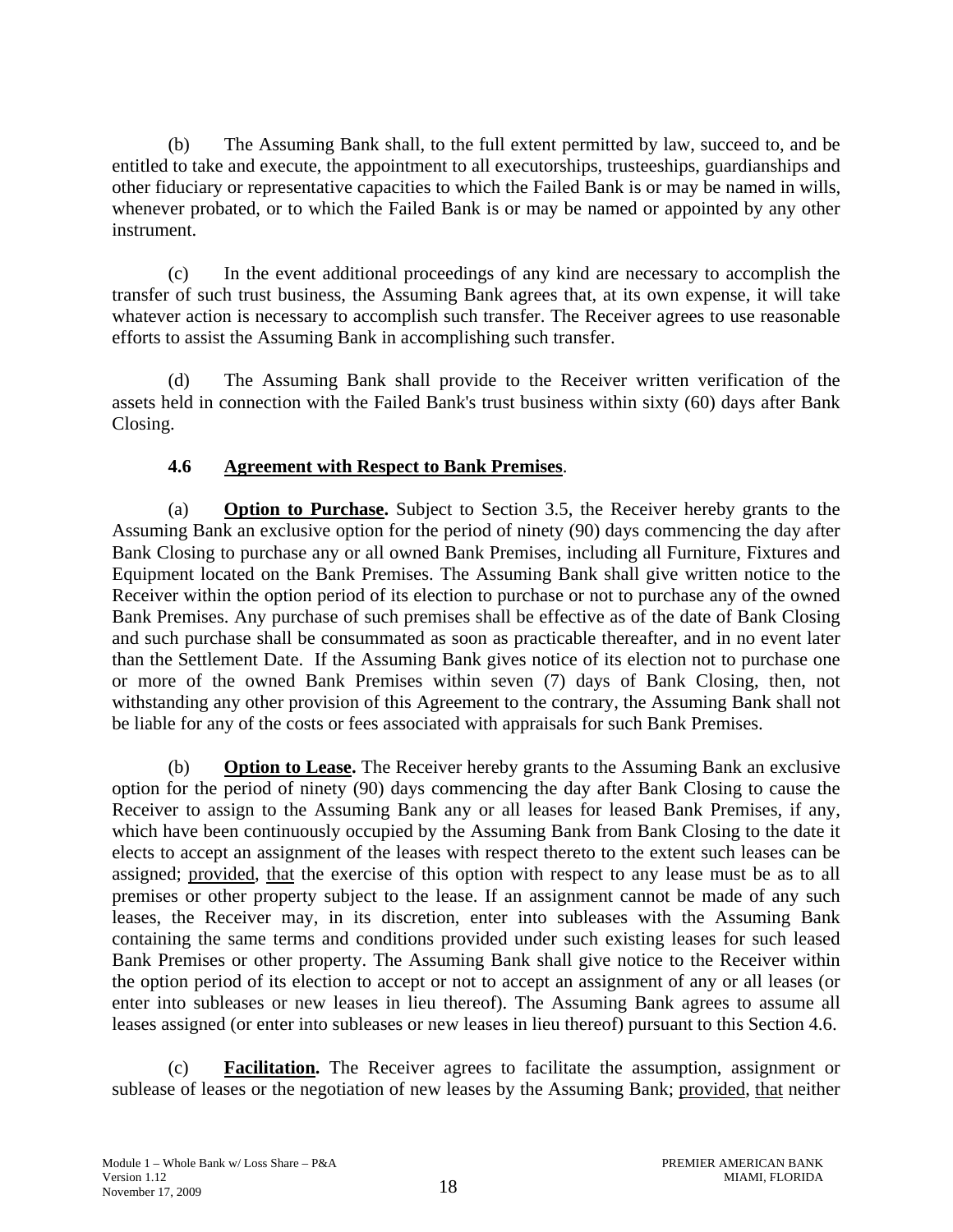the Receiver nor the Corporation shall be obligated to engage in litigation, make payments to the Assuming Bank or to any third party in connection with facilitating any such assumption, assignment, sublease or negotiation or commit to any other obligations to third parties.

(d) **Occupancy.** The Assuming Bank shall give the Receiver fifteen (15) days' prior written notice of its intention to vacate prior to vacating any leased Bank Premises with respect to which the Assuming Bank has not exercised the option provided in Section 4.6(b). Any such notice shall be deemed to terminate the Assuming Bank's option with respect to such leased Bank Premises.

# (e) **Occupancy Costs.**

(i) The Assuming Bank agrees to pay to the Receiver, or to appropriate third parties at the direction of the Receiver, during and for the period of any occupancy by it of (x) owned Bank Premises the market rental value, as determined by the appraiser selected in accordance with the definition of Fair Market Value, and all operating costs, and (y) leased Bank Premises, all operating costs with respect thereto and to comply with all relevant terms of applicable leases entered into by the Failed Bank, including without limitation the timely payment of all rent. Operating costs include, without limitation all taxes, fees, charges, utilities, insurance and assessments, to the extent not included in the rental value or rent. If the Assuming Bank elects to purchase any owned Bank Premises in accordance with Section 4.6(a), the amount of any rent paid (and taxes paid to the Receiver which have not been paid to the taxing authority and for which the Assuming Bank assumes liability) by the Assuming Bank with respect thereto shall be applied as an offset against the purchase price thereof.

(ii) The Assuming Bank agrees during the period of occupancy by it of owned or leased Bank Premises, to pay to the Receiver rent for the use of all owned or leased Furniture and Equipment and all owned or leased Fixtures located on such Bank Premises for the period of such occupancy. Rent for such property owned by the Failed Bank shall be the market rental value thereof, as determined by the Receiver within sixty (60) days after Bank Closing. Rent for such leased property shall be an amount equal to any and all rent and other amounts which the Receiver incurs or accrues as an obligation or is obligated to pay for such period of occupancy pursuant to all leases and contracts with respect to such property. If the Assuming Bank purchases any owned Furniture and Equipment or owned Fixtures in accordance with Section 4.6(f) or 4.6(h), the amount of any rents paid by the Assuming Bank with respect thereto shall be applied as an offset against the purchase price thereof.

(f) **Certain Requirements as to Furniture, Equipment and Fixtures.** If the Assuming Bank purchases owned Bank Premises or accepts an assignment of the lease (or enters into a sublease or a new lease in lieu thereof) for leased Bank Premises as provided in Section 4.6(a) or 4.6(b), or if the Assuming Bank does not exercise such option but within twelve (12) months following Bank Closing obtains the right to occupy such premises (whether by assignment, lease, sublease, purchase or otherwise), other than in accordance with Section 4.6(a) or (b), the Assuming Bank shall (i) effective as of the date of Bank Closing, purchase from the Receiver all Furniture and Equipment and Fixtures owned by the Failed Bank at Fair Market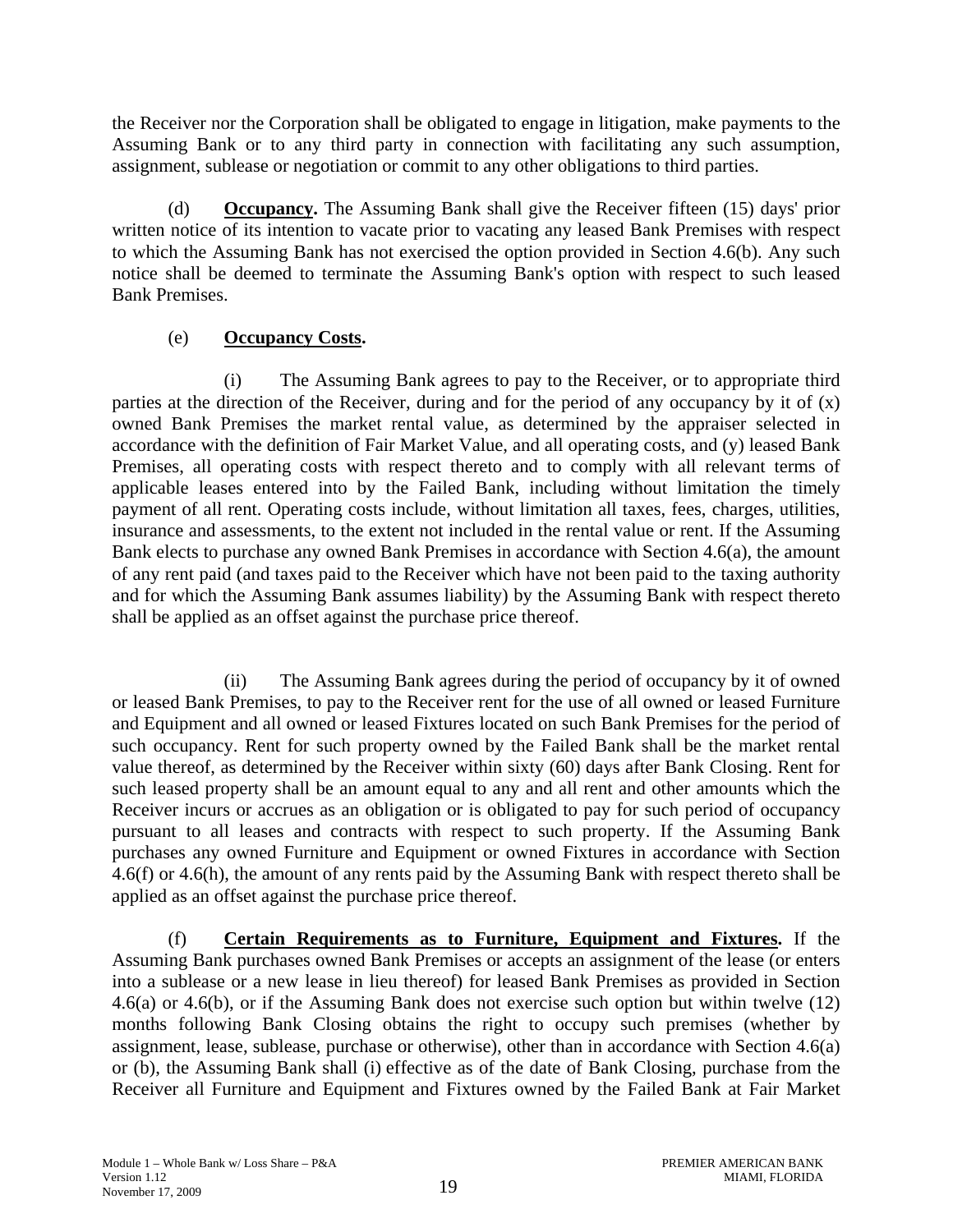Value and located thereon as of Bank Closing, (ii) accept an assignment or a sublease of the leases or negotiate new leases for all Furniture and Equipment and Fixtures leased by the Failed Bank and located thereon, and (iii) if applicable, accept an assignment or a sublease of any ground lease or negotiate a new ground lease with respect to any land on which such Bank Premises are located; provided, that the Receiver shall not have disposed of such Furniture and Equipment and Fixtures or repudiated the leases specified in clause (ii) or (iii).

### (g) **Vacating Premises.**

(i) If the Assuming Bank elects not to purchase any owned Bank Premises, the notice of such election in accordance with Section 4.6(a) shall specify the date upon which the Assuming Bank's occupancy of such premises shall terminate, which date shall not be later than ninety (90) days after the date of the Assuming Bank's notice not to exercise such option. The Assuming Bank promptly shall relinquish and release to the Receiver such premises and the Furniture and Equipment and Fixtures located thereon in the same condition as at Bank Closing, normal wear and tear excepted. By occupying any such premises after the expiration of such ninety (90)-day period, the Assuming Bank shall, at the Receiver's option, (x) be deemed to have agreed to purchase such Bank Premises, and to assume all leases, obligations and liabilities with respect to leased Furniture and Equipment and leased Fixtures located thereon and any ground lease with respect to the land on which such premises are located, and (y) be required to purchase all Furniture and Equipment and Fixtures owned by the Failed Bank and located on such premises as of Bank Closing.

(ii) If the Assuming Bank elects not to accept an assignment of the lease or sublease any leased Bank Premises, the notice of such election in accordance with Section 4.6(b) shall specify the date upon which the Assuming Bank's occupancy of such leased Bank Premises shall terminate, which date shall not be later than the date which is one hundred eighty (180) days after Bank Closing. Upon vacating such premises, the Assuming Bank shall relinquish and release to the Receiver such premises and the Fixtures and the Furniture and Equipment located thereon in the same condition as at Bank Closing, normal wear and tear excepted. By failing to provide notice of its intention to vacate such premises prior to the expiration of the option period specified in Section 4.6(b), or by occupying such premises after the one hundred eighty (180) day period specified above in this paragraph (ii), the Assuming Bank shall, at the Receiver's option, (x) be deemed to have assumed all leases, obligations and liabilities with respect to such premises (including any ground lease with respect to the land on which premises are located), and leased Furniture and Equipment and leased Fixtures located thereon in accordance with this Section 4.6 (unless the Receiver previously repudiated any such lease), and (y) be required to purchase all Furniture and Equipment and Fixtures owned by the Failed Bank at Fair Market Value and located on such premises as of Bank Closing.

(h) **Furniture and Equipment and Certain Other Equipment.** The Receiver hereby grants to the Assuming Bank an option to purchase all Furniture and Equipment or any telecommunications, data processing equipment (including hardware and software) and check processing and similar operating equipment owned by the Failed Bank at Fair Market Value and located at any leased Bank Premises that the Assuming Bank elects to vacate or which it could have, but did not occupy, pursuant to this Section 4.6; provided, that, the Assuming Bank shall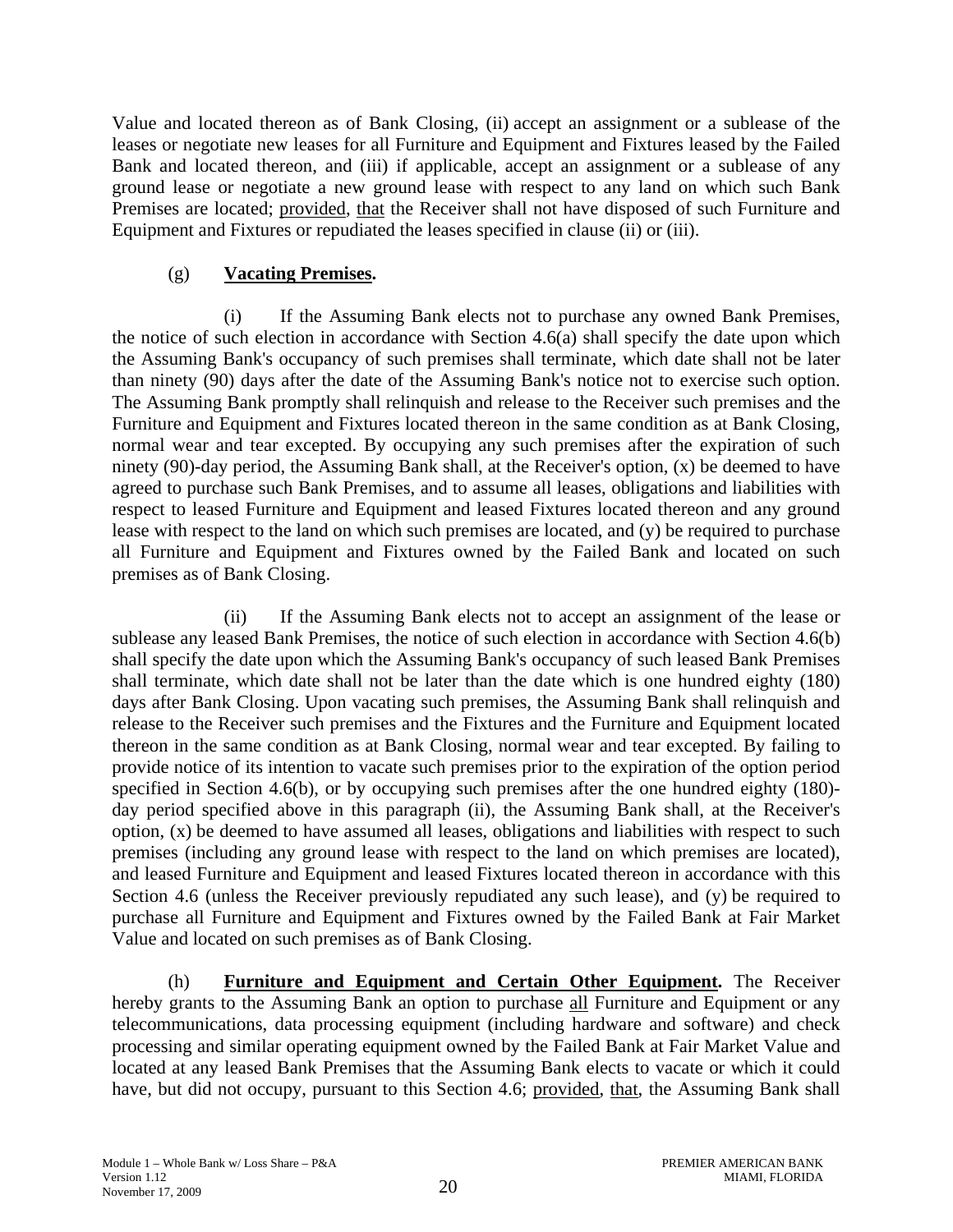give the Receiver notice of its election to purchase such property at the time it gives notice of its intention to vacate such Bank Premises or within ten (10) days after Bank Closing for Bank Premises it could have, but did not, occupy.

# **4.7 Agreement with Respect to Leased Data Processing Equipment**

(a) The Receiver hereby grants to the Assuming Bank an exclusive option for the period of ninety (90) days commencing the day after Bank Closing to accept an assignment from the Receiver of any or all Data Processing Leases to the extent that such Data Processing Leases can be assigned.

(b) The Assuming Bank shall (i) give written notice to the Receiver within the option period specified in Section 4.7(a) of its intent to accept or decline an assignment or sublease of any or all Data Processing Leases and promptly accept an assignment or sublease of such Data Processing Leases, and (ii) give written notice to the appropriate lessor(s) that it has accepted an assignment or sublease of any such Data Processing Leases.

(c) The Receiver agrees to facilitate the assignment or sublease of Data Processing Leases or the negotiation of new leases or license agreements by the Assuming Bank; provided, that neither the Receiver nor the Corporation shall be obligated to engage in litigation or make payments to the Assuming Bank or to any third party in connection with facilitating any such assumption, assignment, sublease or negotiation.

(d) The Assuming Bank agrees, during its period of use of any property subject to a Data Processing Lease, to pay to the Receiver or to appropriate third parties at the direction of the Receiver all operating costs with respect thereto and to comply with all relevant terms of the applicable Data Processing Leases entered into by the Failed Bank, including without limitation the timely payment of all rent, taxes, fees, charges, utilities, insurance and assessments.

(e) The Assuming Bank shall, not later than fifty (50) days after giving the notice provided in Section 4.7(b), (i) relinquish and release to the Receiver all property subject to the relevant Data Processing Lease, in the same condition as at Bank Closing, normal wear and tear excepted, or (ii) accept an assignment or a sublease thereof or negotiate a new lease or license agreement under this Section 4.7.

# **4.8 Agreement with Respect to Certain Existing Agreements**.

(a) Subject to the provisions of Section 4.8(b), with respect to agreements existing as of Bank Closing which provide for the rendering of services by or to the Failed Bank, within thirty (30) days after Bank Closing, the Assuming Bank shall give the Receiver written notice specifying whether it elects to assume or not to assume each such agreement. Except as may be otherwise provided in this Article IV, the Assuming Bank agrees to comply with the terms of each such agreement for a period commencing on the day after Bank Closing and ending on: (i) in the case of an agreement that provides for the rendering of services by the Failed Bank, the date which is ninety (90) days after Bank Closing, and (ii) in the case of an agreement that provides for the rendering of services to the Failed Bank, the date which is thirty (30) days after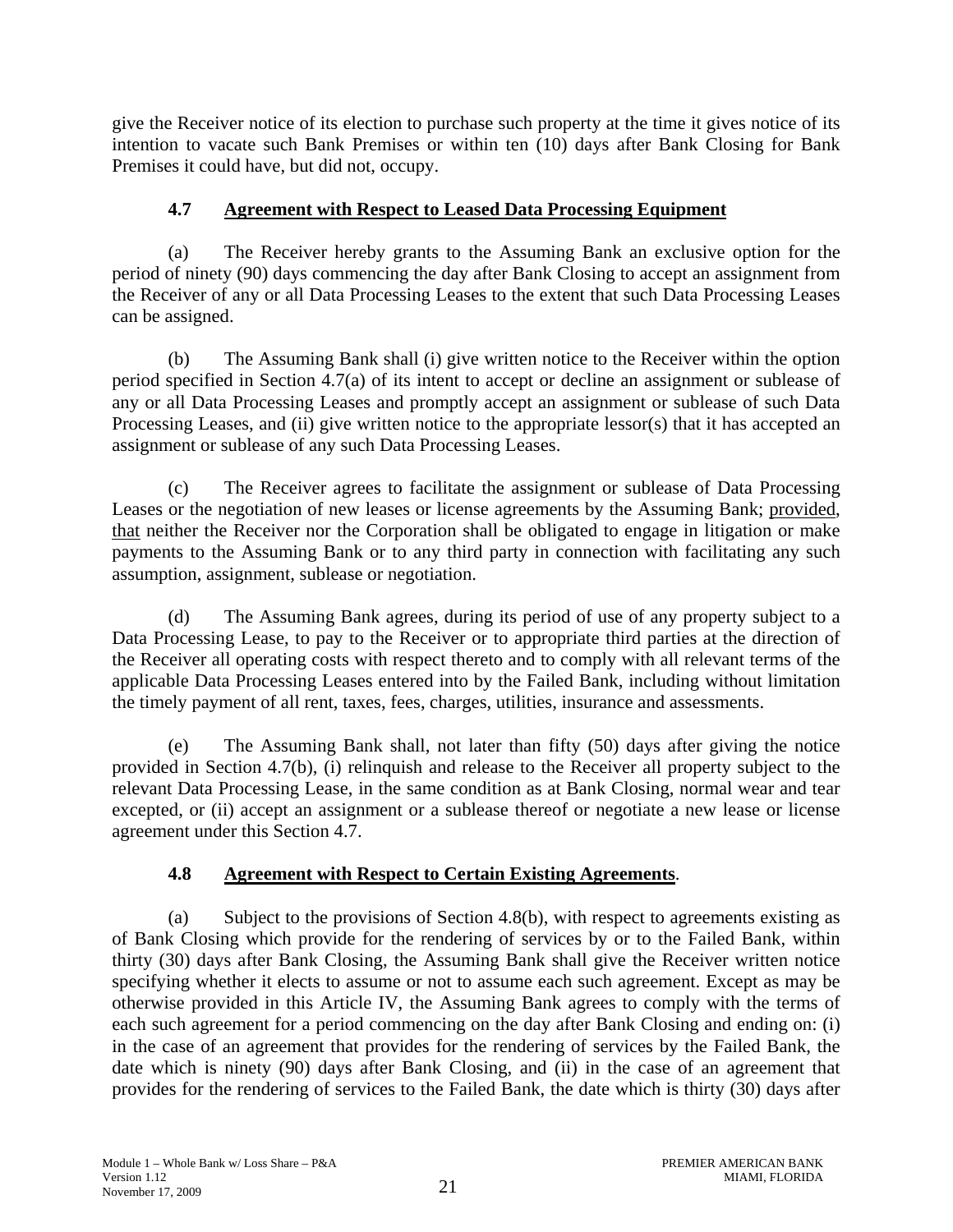the Assuming Bank has given notice to the Receiver of its election not to assume such agreement; provided, that the Receiver can reasonably make such service agreements available to the Assuming Bank. The Assuming Bank shall be deemed by the Receiver to have assumed agreements for which no notification is timely given. The Receiver agrees to assign, transfer, convey, and deliver to the Assuming Bank all right, title and interest of the Receiver, if any, in and to agreements the Assuming Bank assumes hereunder. In the event the Assuming Bank elects not to accept an assignment of any lease (or sublease) or negotiate a new lease for leased Bank Premises under Section 4.6 and does not otherwise occupy such premises, the provisions of this Section 4.8(a) shall not apply to service agreements related to such premises. The Assuming Bank agrees, during the period it has the use or benefit of any such agreement, promptly to pay to the Receiver or to appropriate third parties at the direction of the Receiver all operating costs with respect thereto and to comply with all relevant terms of such agreement.

(b) The provisions of Section 4.8(a) regarding the Assuming Bank's election to assume or not assume certain agreements shall not apply to (i) agreements pursuant to which the Failed Bank provides mortgage servicing for others or mortgage servicing is provided to the Failed Bank by others, (ii) agreements that are subject to Sections 4.1 through 4.7 and any insurance policy or bond referred to in Section 3.5(a) or other agreement specified in Section 3.5, and (iii) consulting, management or employment agreements, if any, between the Failed Bank and its employees or other Persons. Except as otherwise expressly set forth elsewhere in this Agreement, the Assuming Bank does not assume any liabilities or acquire any rights under any of the agreements described in this Section 4.8(b).

**4.9 Informational Tax Reporting**. The Assuming Bank agrees to perform all obligations of the Failed Bank with respect to Federal and State income tax informational reporting related to (i) the Assets and the Liabilities Assumed, (ii) deposit accounts that were closed and loans that were paid off or collateral obtained with respect thereto prior to Bank Closing, (iii) miscellaneous payments made to vendors of the Failed Bank, and (iv) any other asset or liability of the Failed Bank, including, without limitation, loans not purchased and Deposits not assumed by the Assuming Bank, as may be required by the Receiver.

**4.10 Insurance**. The Assuming Bank agrees to obtain insurance coverage effective from and after Bank Closing, including public liability, fire and extended coverage insurance acceptable to the Receiver with respect to owned or leased Bank Premises that it occupies, and all owned or leased Furniture and Equipment and Fixtures and leased data processing equipment (including hardware and software) located thereon, in the event such insurance coverage is not already in force and effect with respect to the Assuming Bank as the insured as of Bank Closing. All such insurance shall, where appropriate (as determined by the Receiver), name the Receiver as an additional insured.

**4.11** Office Space for Receiver and Corporation. For the period commencing on the day following Bank Closing and ending on the one hundred eightieth (180th) day thereafter, the Assuming Bank agrees to provide to the Receiver and the Corporation, without charge, adequate and suitable office space (including parking facilities and vault space), furniture, equipment (including photocopying and telecopying machines), email accounts, network access and technology resources (such as shared drive) and utilities (including local telephone service and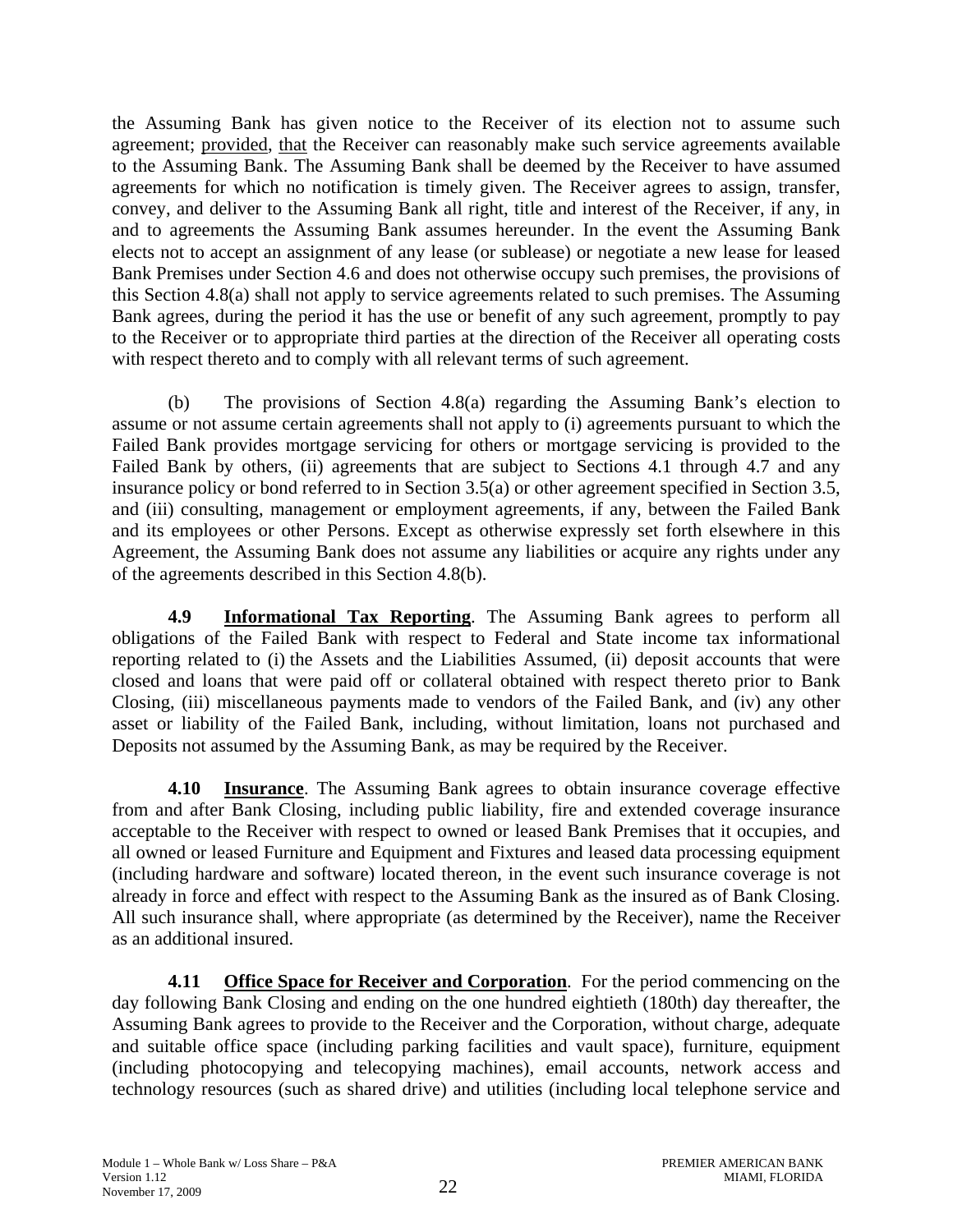fax machines) at the Bank Premises occupied by the Assuming Bank for their use in the discharge of their respective functions with respect to the Failed Bank. In the event the Receiver and the Corporation determine that the space provided is inadequate or unsuitable, the Receiver and the Corporation may relocate to other quarters having adequate and suitable space and the costs of relocation and any rental and utility costs for the balance of the period of occupancy by the Receiver and the Corporation shall be borne by the Assuming Bank. Additionally, the Assuming Bank agrees to pay such bills and invoices on behalf of the Receiver and Corporation as the Receiver or Corporation may direct for the period beginning on the date of Bank Closing and ending on Settlement Date. Assuming Bank shall submit it requests for reimbursement of such expenditures pursuant to Article VIII of this Agreement.

### **4.12 Agreement with Respect to Continuation of Group Health Plan Coverage for Former Employees of the Failed Bank.**

(a) The Assuming Bank agrees to assist the Receiver, as provided in this Section 4.12, in offering individuals who were employees or former employees of the Failed Bank, or any of its Subsidiaries, and who, immediately prior to Bank Closing, were receiving, or were eligible to receive, health insurance coverage or health insurance continuation coverage from the Failed Bank ("Eligible Individuals"), the opportunity to obtain health insurance coverage in the Corporation's FIA Continuation Coverage Plan which provides for health insurance continuation coverage to such Eligible Individuals who are qualified beneficiaries of the Failed Bank as defined in Section 607 of the Employee Retirement Income Security Act of 1974, as amended (respectively, "qualified beneficiaries" and "ERISA"). The Assuming Bank shall consult with the Receiver and not later than five (5) Business Days after Bank Closing shall provide written notice to the Receiver of the number (if available), identity (if available) and addresses (if available) of the Eligible Individuals who are qualified beneficiaries of the Failed Bank and for whom a "qualifying event" (as defined in Section 603 of ERISA) has occurred and with respect to whom the Failed Bank's obligations under Part 6 of Subtitle B of Title I of ERISA have not been satisfied in full, and such other information as the Receiver may reasonably require. The Receiver shall cooperate with the Assuming Bank in order to permit it to prepare such notice and shall provide to the Assuming Bank such data in its possession as may be reasonably required for purposes of preparing such notice.

(b) The Assuming Bank shall take such further action to assist the Receiver in offering the Eligible Individuals who are qualified beneficiaries of the Failed Bank the opportunity to obtain health insurance coverage in the Corporation's FIA Continuation Coverage Plan as the Receiver may direct. All expenses incurred and paid by the Assuming Bank (i) in connection with the obligations of the Assuming Bank under this Section 4.12, and (ii) in providing health insurance continuation coverage to any Eligible Individuals who are hired by the Assuming Bank and such employees' qualified beneficiaries shall be borne by the Assuming Bank.

(c) No later than five (5) Business Days after Bank Closing, the Assuming Bank shall provide the Receiver with a list of all Failed Bank employees the Assuming Bank will not hire. Unless agreed to otherwise by the Assuming Bank and the Receiver, the Assuming Bank shall be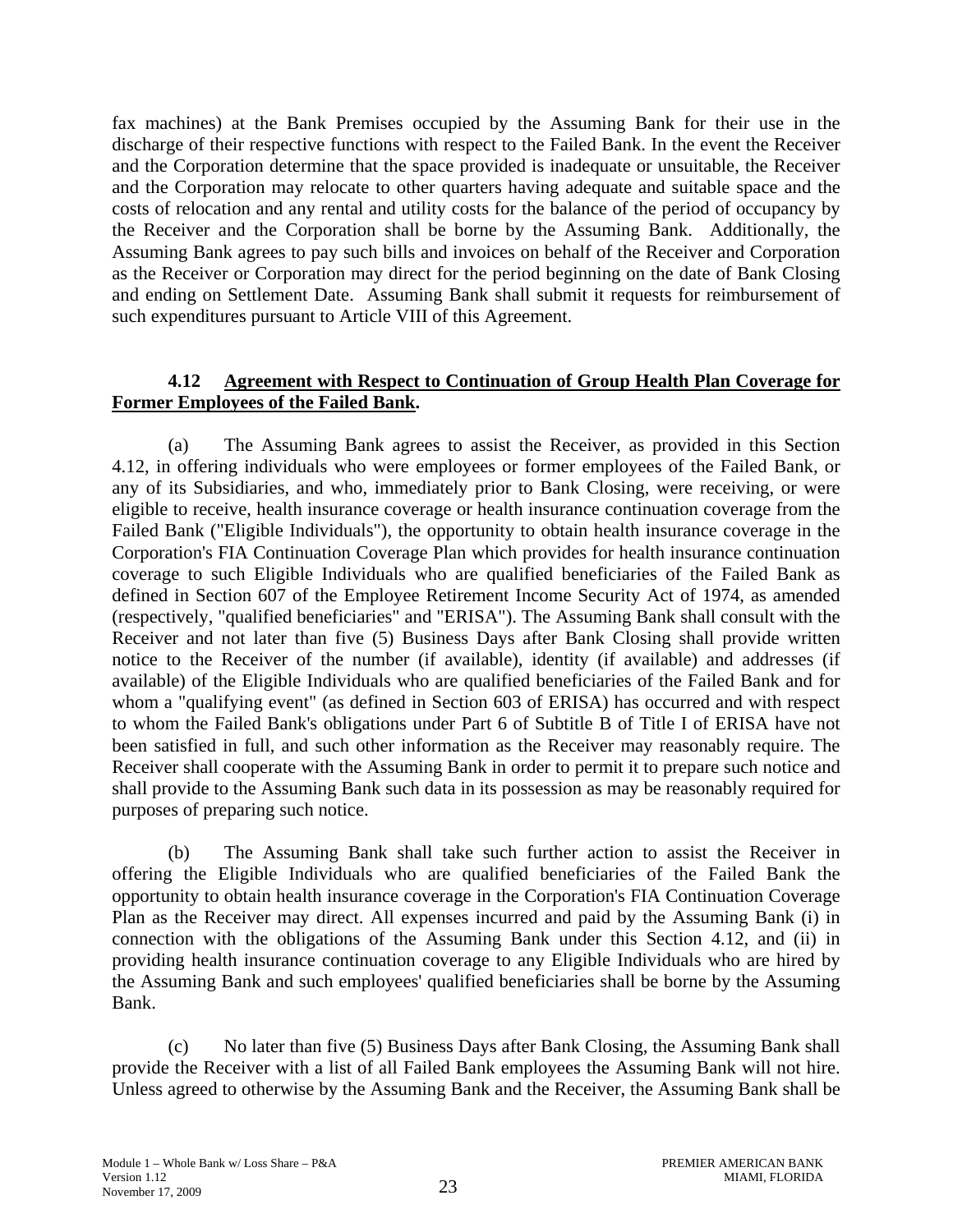responsible for all costs and expenses (i.e. salary, benefits, etc.) associated with all other employees not on that list from and after the date of delivery of the list to the Receiver. The Assuming Bank shall offer to the Failed Bank employees it retains employment benefits comparable to those the Assuming Bank offers its current employees.

(d) This Section 4.12 is for the sole and exclusive benefit of the parties to this Agreement, and for the benefit of no other Person (including any former employee of the Failed Bank or any Subsidiary thereof or qualified beneficiary of such former employee). Nothing in this Section 4.12 is intended by the parties, or shall be construed, to give any Person (including any former employee of the Failed Bank or any Subsidiary thereof or qualified beneficiary of such former employee) other than the Corporation, the Receiver and the Assuming Bank any legal or equitable right, remedy or claim under or with respect to the provisions of this Section.

**4.13 Agreement with Respect to Interim Asset Servicing.** At any time after Bank Closing, the Receiver may establish on its books an asset pool(s) and may transfer to such asset pool(s) (by means of accounting entries on the books of the Receiver) all or any assets and liabilities of the Failed Bank which are not acquired by the Assuming Bank, including, without limitation, wholly unfunded Commitments and assets and liabilities which may be acquired, funded or originated by the Receiver subsequent to Bank Closing. The Receiver may remove assets (and liabilities) from or add assets (and liabilities) to such pool(s) at any time in its discretion. At the option of the Receiver, the Assuming Bank agrees to service, administer, and collect such pool assets in accordance with and for the term set forth in Exhibit 4.13 "Interim Asset Servicing Arrangement".

# **4.14 Reserved.**

**4.15 Agreement with Respect to Loss Sharing.** The Assuming Bank shall be entitled to require reimbursement from the Receiver for loss sharing on certain loans in accordance with the Single Family Shared-Loss Agreement attached hereto as Exhibit 4.15A and the Non-SF Shared-Loss Agreement attached hereto as Exhibit 4.15B, collectively, the "Shared-Loss Agreements." The Loans that shall be subject to the Shared-Loss Agreements are identified on the Schedule of Loans 4.15A and 4.15B attached hereto.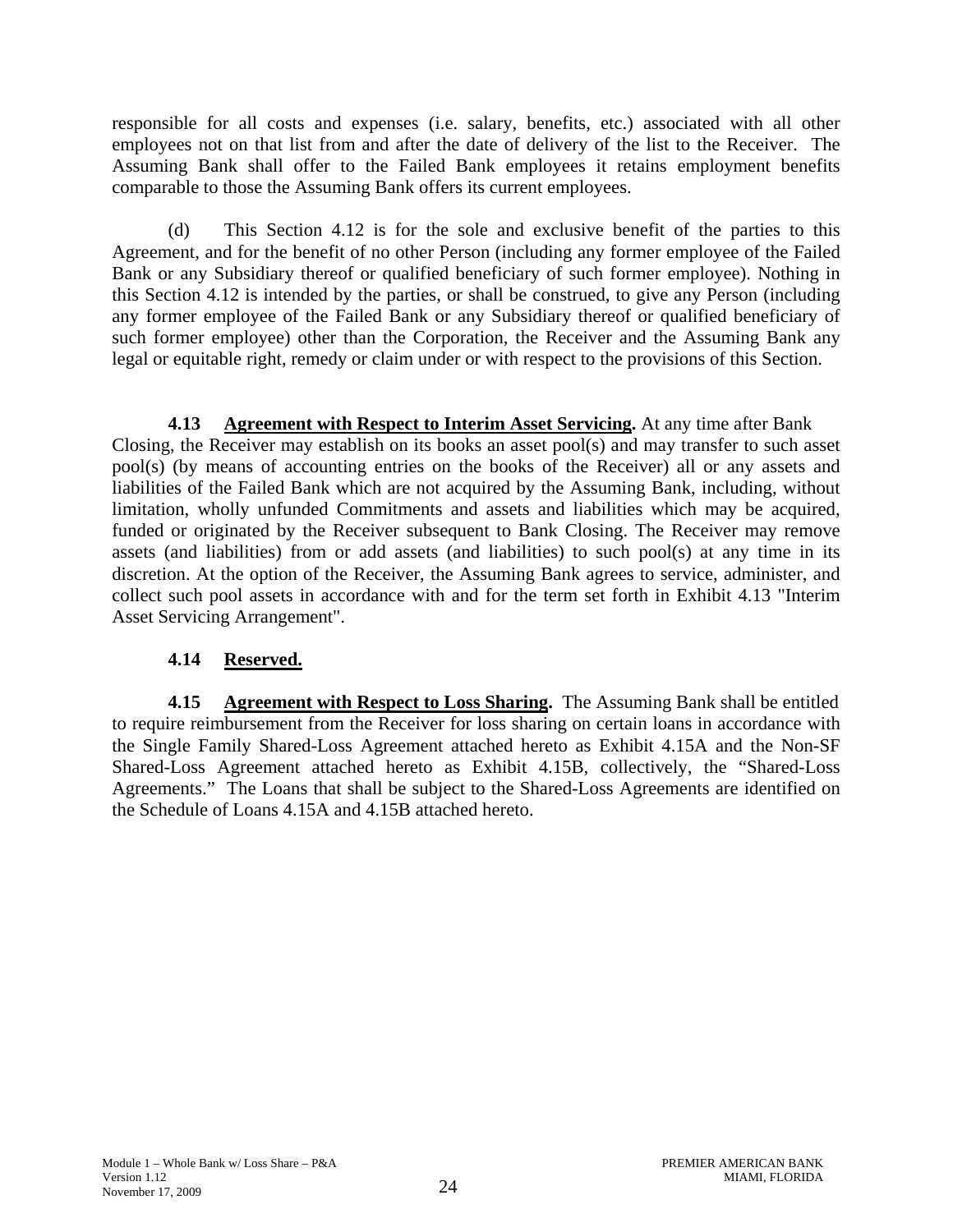# **ARTICLE V DUTIES WITH RESPECT TO DEPOSITORS OF THE FAILED BANK**

 **5.1 Payment of Checks, Drafts and Orders.** Subject to Section 9.5, the Assuming Bank agrees to pay all properly drawn checks, drafts and withdrawal orders of depositors of the Failed Bank presented for payment, whether drawn on the check or draft forms provided by the Failed Bank or by the Assuming Bank, to the extent that the Deposit balances to the credit of the respective makers or drawers assumed by the Assuming Bank under this Agreement are sufficient to permit the payment thereof, and in all other respects to discharge, in the usual course of conducting a banking business, the duties and obligations of the Failed Bank with respect to the Deposit balances due and owing to the depositors of the Failed Bank assumed by the Assuming Bank under this Agreement.

**5.2 Certain Agreements Related to Deposits.** Subject to Section 2.2, the Assuming Bank agrees to honor the terms and conditions of any written escrow or mortgage servicing agreement or other similar agreement relating to a Deposit liability assumed by the Assuming Bank pursuant to this Agreement.

# **5.3 Notice to Depositors.**

(a) Within seven (7) days after Bank Closing, the Assuming Bank shall give (i) notice to depositors of the Failed Bank of its assumption of the Deposit liabilities of the Failed Bank, and (ii) any notice required under Section 2.2, by mailing to each such depositor a notice with respect to such assumption and by advertising in a newspaper of general circulation in the county or counties in which the Failed Bank was located. The Assuming Bank agrees that it will obtain prior approval of all such notices and advertisements from counsel for the Receiver and that such notices and advertisements shall not be mailed or published until such approval is received.

(b) The Assuming Bank shall give notice by mail to depositors of the Failed Bank concerning the procedures to claim their deposits, which notice shall be provided to the Assuming Bank by the Receiver or the Corporation. Such notice shall be included with the notice to depositors to be mailed by the Assuming Bank pursuant to Section 5.3(a).

(c) If the Assuming Bank proposes to charge fees different from those charged by the Failed Bank before it establishes new deposit account relationships with the depositors of the Failed Bank, the Assuming Bank shall give notice by mail of such changed fees to such depositors.

### **ARTICLE VI RECORDS**

# **6.1 Transfer of Records**.

(a) In accordance with Sections 2.1 and 3.1, the Receiver assigns, transfers, conveys and delivers to the Assuming Bank the following: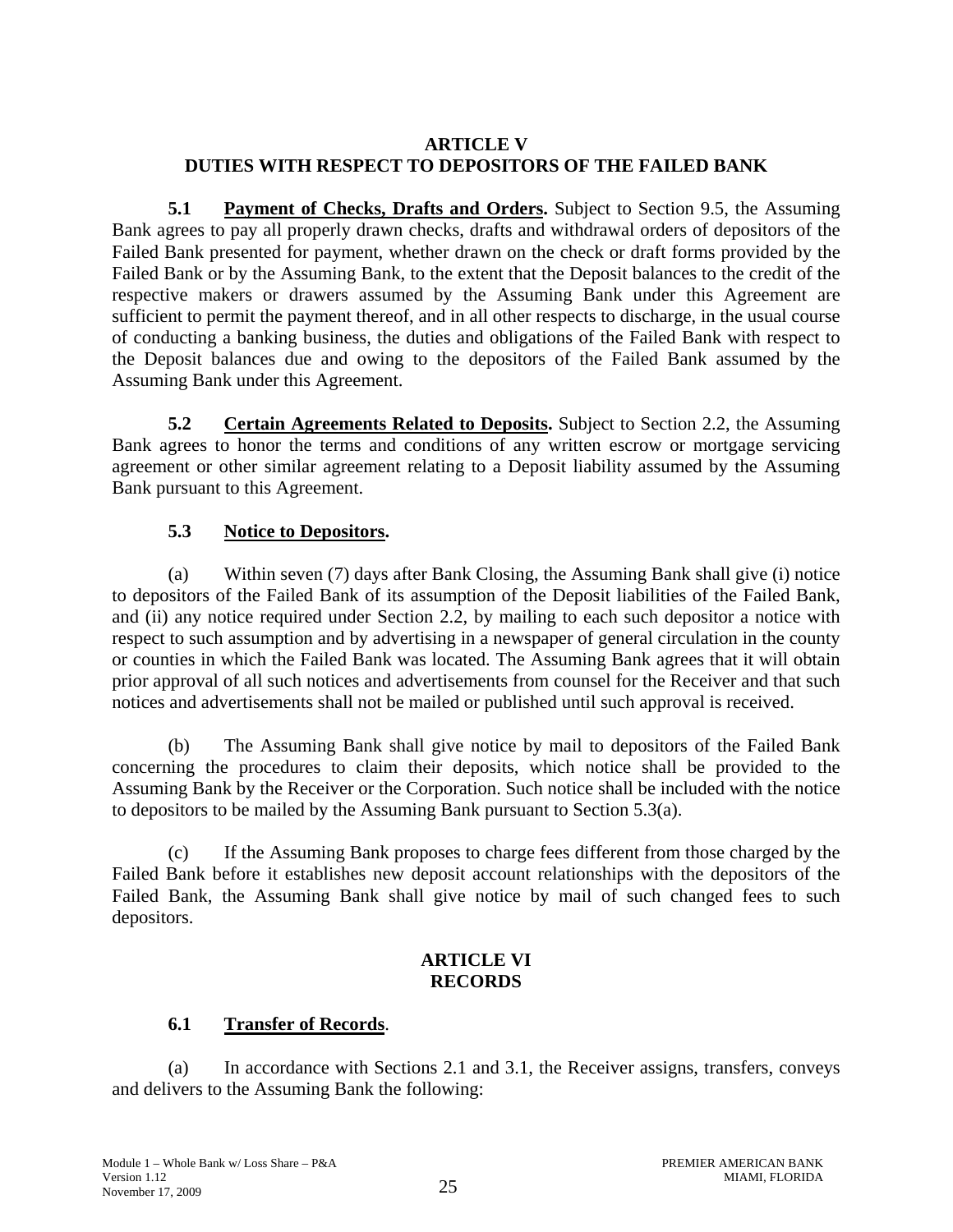(i) all Records pertaining to the Deposit liabilities of the Failed Bank assumed by the Assuming Bank under this Agreement, including, but not limited to, the following:

(A) signature cards, orders, contracts between the Failed Bank and its depositors and Records of similar character;

(B) passbooks of depositors held by the Failed Bank, deposit slips, cancelled checks and withdrawal orders representing charges to accounts of depositors; and

following: (ii) all Records pertaining to the Assets, including, but not limited to, the

companies; (A) records of deposit balances carried with other banks, bankers or trust

(B) Loan and collateral records and Credit Files and other documents;

(C) deeds, mortgages, abstracts, surveys, and other instruments or records of title pertaining to real estate or real estate mortgages;

(D) signature cards, agreements and records pertaining to Safe Deposit Boxes, if any; and

(E) records pertaining to the credit card business, trust business or safekeeping business of the Failed Bank, if any.

(b) The Receiver, at its option, may assign and transfer to the Assuming Bank by a single blanket assignment or otherwise, as soon as practicable after Bank Closing, any other Records not assigned and transferred to the Assuming Bank as provided in this Agreement, including but not limited to loan disbursement checks, general ledger tickets, official bank checks, proof transactions (including proof tapes) and paid out loan files.

**6.2 Delivery of Assigned Records**. The Receiver shall deliver to the Assuming Bank all Records described in (i) Section 6.1(a) as soon as practicable on or after the date of this Agreement, and (ii) Section 6.1(b) as soon as practicable after making any assignment described therein.

**6.3** Preservation of Records. The Assuming Bank agrees that it will preserve and maintain for the joint benefit of the Receiver, the Corporation and the Assuming Bank, all Records of which it has custody for such period as either the Receiver or the Corporation in its discretion may require, until directed otherwise, in writing, by the Receiver or Corporation. The Assuming Bank shall have the primary responsibility to respond to subpoenas, discovery requests, and other similar official inquiries and customer requests for lien releases with respect to the Records of which it has custody.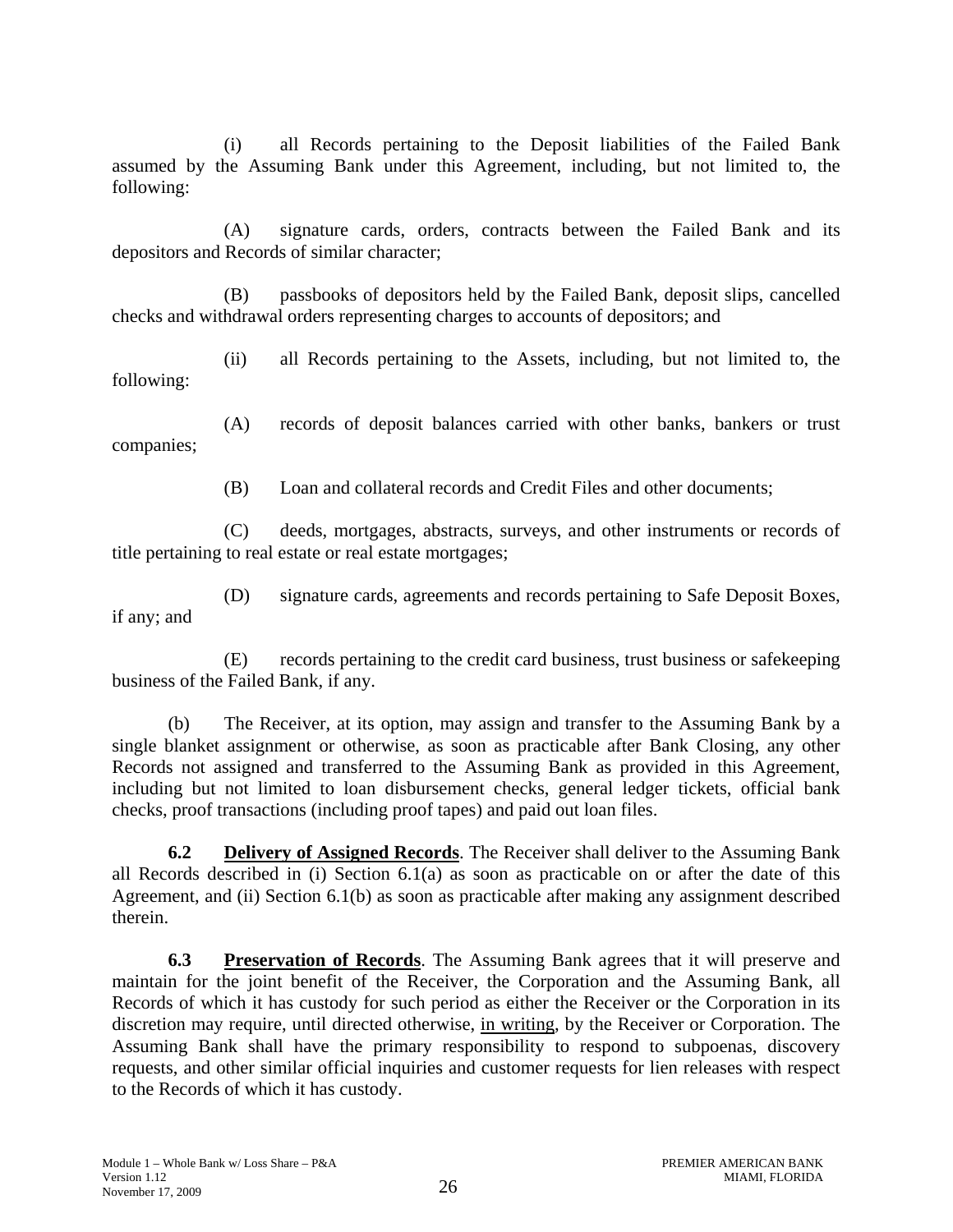**6.4 Access to Records; Copies**. The Assuming Bank agrees to permit the Receiver and the Corporation access to all Records of which the Assuming Bank has custody, and to use, inspect, make extracts from or request copies of any such Records in the manner and to the extent requested, and to duplicate, in the discretion of the Receiver or the Corporation, any Record in the form of microfilm or microfiche pertaining to Deposit account relationships; provided, that in the event that the Failed Bank maintained one or more duplicate copies of such microfilm or microfiche Records, the Assuming Bank hereby assigns, transfers, and conveys to the Corporation one such duplicate copy of each such Record without cost to the Corporation, and agrees to deliver to the Corporation all Records assigned and transferred to the Corporation under this Article VI as soon as practicable on or after the date of this Agreement. The party requesting a copy of any Record shall bear the cost (based on standard accepted industry charges to the extent applicable, as determined by the Receiver) for providing such duplicate Records. A copy of each Record requested shall be provided as soon as practicable by the party having custody thereof.

### **ARTICLE VII FIRST LOSS TRANCHE**

 The Assuming Bank has submitted to the Receiver an asset premium (discount) bid of (\$60,082,000) and a positive Deposit premium bid of 0.00%. The Deposit premium bid will be applied to the total of all Assumed Deposits except for brokered, CDARS, and any market place or similar subscription services Deposits. The First Loss Tranche shall be determined by adding (i) the asset premium (discount) bid, (ii) the Deposit premium bid, and (iii) the Equity Adjustment. If the First Loss Tranche is a positive number, then this is the Losses on Single Family Shared-Loss Loans and Net Charge-offs on Shared Loss Assets that the Assuming Bank will incur before loss-sharing commences under Exhibits 4.15A and 4.15B. If the First Loss Tranche is a negative number, the Corporation shall pay such amount by wire transfer to the Assuming Bank by the end of the first business day following Bank Closing, together with interest determined in accordance with Section 8.4, and loss sharing shall commence immediately.

#### **ARTICLE VIII ADJUSTMENTS**

**8.1 Pro Forma Statement**. The Receiver, as soon as practicable after Bank Closing, in accordance with the best information then available, shall provide to the Assuming Bank a pro forma statement reflecting any adjustments of such liabilities and assets as may be necessary. Such pro forma statement shall take into account, to the extent possible, (i) liabilities and assets of a nature similar to those contemplated by Section 2.1 or Section 3.1, respectively, which at Bank Closing were carried in the Failed Bank's suspense accounts, (ii) accruals as of Bank Closing for all income related to the assets and business of the Failed Bank acquired by the Assuming Bank hereunder, whether or not such accruals were reflected on the Accounting Records of the Failed Bank in the normal course of its operations, and (iii) adjustments to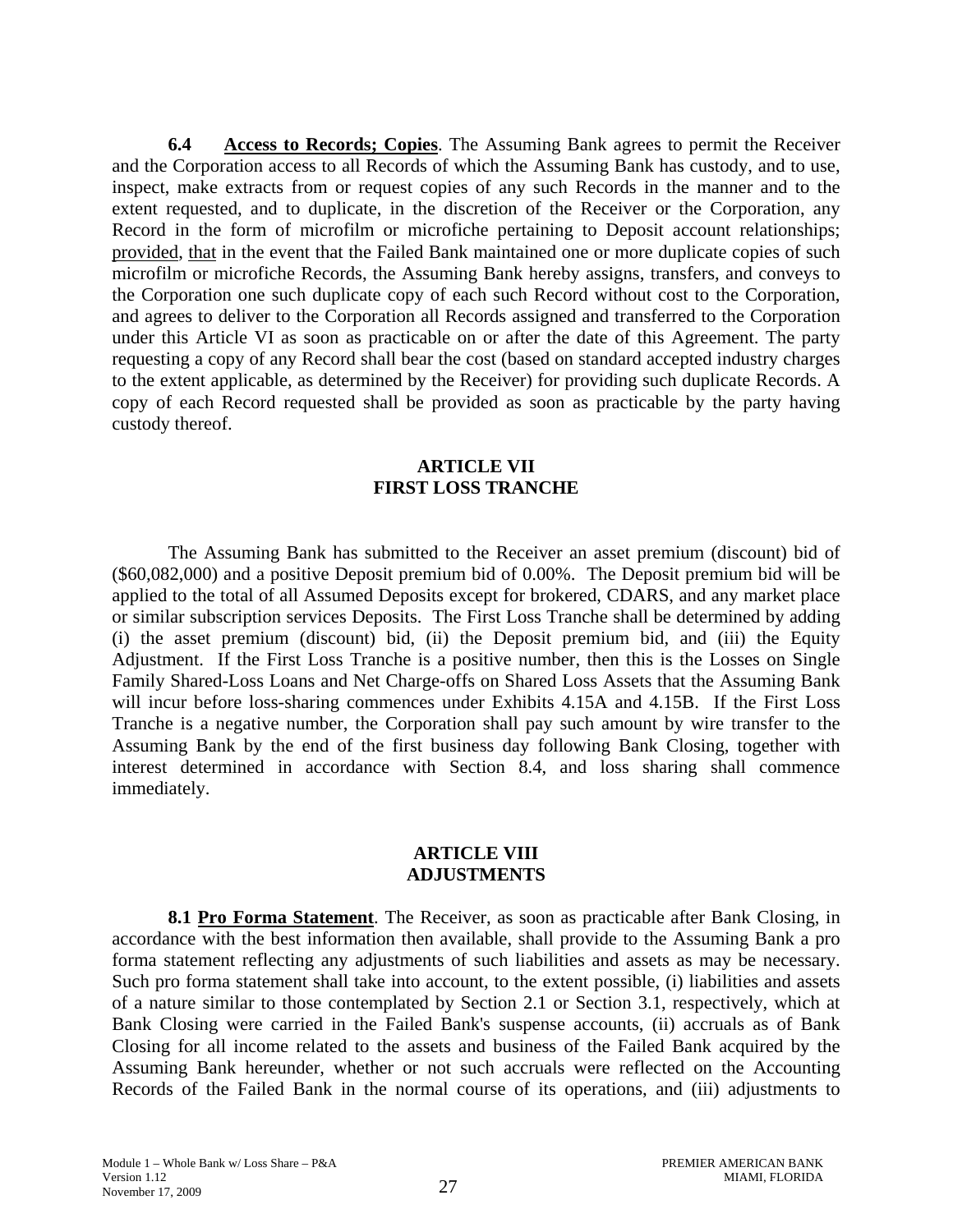determine the Book Value of any investment in an Acquired Subsidiary and related accounts on the "bank only" (unconsolidated) balance sheet of the Failed Bank based on the equity method of accounting, whether or not the Failed Bank used the equity method of accounting for investments in subsidiaries, except that the resulting amount cannot be less than the Acquired Subsidiary's recorded equity as of Bank Closing as reflected on the Accounting Records of the Acquired Subsidiary. Any Loan purchased by the Assuming Bank pursuant to Section 3.1 which the Failed Bank charged off during the period beginning the day after the Bid Valuation Date to the date of Bank Closing shall be deemed not to be charged off for the purposes of the pro forma statement, and the purchase price shall be determined pursuant to Section 3.2.

# **8.2 Correction of Errors and Omissions; Other Liabilities**.

(a) In the event any bookkeeping omissions or errors are discovered in preparing any pro forma statement or in completing the transfers and assumptions contemplated hereby, the parties hereto agree to correct such errors and omissions, it being understood that, as far as practicable, all adjustments will be made consistent with the judgments, methods, policies or accounting principles utilized by the Failed Bank in preparing and maintaining Accounting Records, except that adjustments made pursuant to this Section 8.2(a) are not intended to bring the Accounting Records of the Failed Bank into accordance with generally accepted accounting principles.

(b) If the Receiver discovers at any time subsequent to the date of this Agreement that any claim exists against the Failed Bank which is of such a nature that it would have been included in the liabilities assumed under Article II had the existence of such claim or the facts giving rise thereto been known as of Bank Closing, the Receiver may, in its discretion, at any time, require that such claim be assumed by the Assuming Bank in a manner consistent with the intent of this Agreement. The Receiver will make appropriate adjustments to the pro forma statement provided by the Receiver to the Assuming Bank pursuant to Section 8.1 as may be necessary.

**8.3 Payments**. The Receiver agrees to cause to be paid to the Assuming Bank, or the Assuming Bank agrees to pay to the Receiver, as the case may be, on the Settlement Date, a payment in an amount which reflects net adjustments (including any costs, expenses and fees associated with determinations of value as provided in this Agreement) made pursuant to Section 8.1 or Section 8.2, plus interest as provided in Section 8.4. The Receiver and the Assuming Bank agree to effect on the Settlement Date any further transfer of assets to or assumption of liabilities or claims by the Assuming Bank as may be necessary in accordance with Section 8.1 or Section 8.2.

**8.4 Interest**. Any amounts paid under Section 8.3 or Section 8.5, shall bear interest for the period from and including the day following Bank Closing to and including the day preceding the payment at the Settlement Interest Rate.

**8.5 Subsequent Adjustments.** In the event that the Assuming Bank or the Receiver discovers any errors or omissions as contemplated by Section 8.2 or any error with respect to the payment made under Section 8.3 after the Settlement Date, the Assuming Bank and the Receiver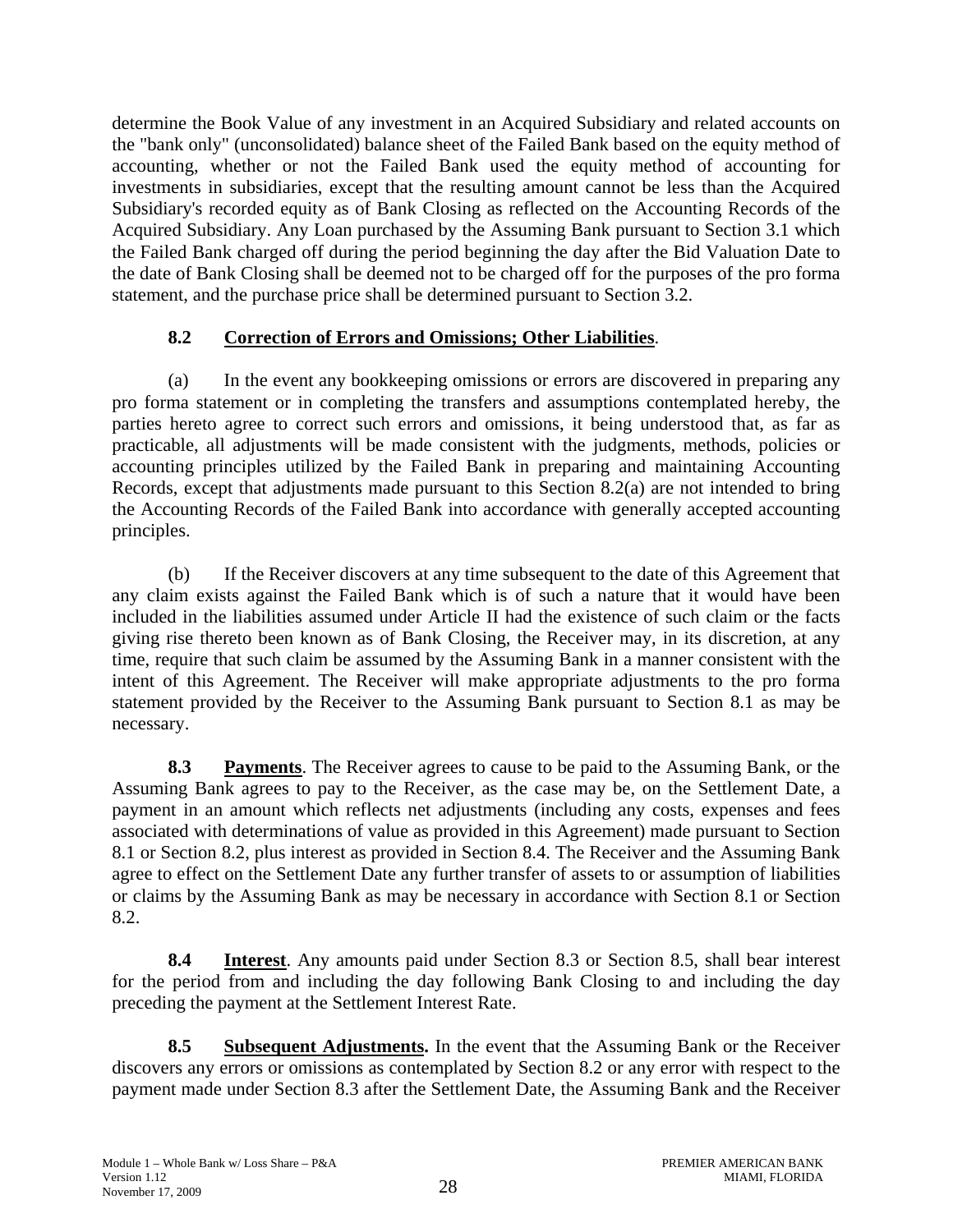agree to promptly correct any such errors or omissions, make any payments and effect any transfers or assumptions as may be necessary to reflect any such correction plus interest as provided in Section 8.4.

### **ARTICLE IX CONTINUING COOPERATION**

**9.1 General Matters**. The parties hereto agree that they will, in good faith and with their best efforts, cooperate with each other to carry out the transactions contemplated by this Agreement and to effect the purposes hereof.

**9.2 Additional Title Documents**. The Receiver, the Corporation and the Assuming Bank each agree, at any time, and from time to time, upon the request of any party hereto, to execute and deliver such additional instruments and documents of conveyance as shall be reasonably necessary to vest in the appropriate party its full legal or equitable title in and to the property transferred pursuant to this Agreement or to be transferred in accordance herewith. The Assuming Bank shall prepare such instruments and documents of conveyance (in form and substance satisfactory to the Receiver) as shall be necessary to vest title to the Assets in the Assuming Bank. The Assuming Bank shall be responsible for recording such instruments and documents of conveyance at its own expense.

# **9.3 Claims and Suits**.

(a) The Receiver shall have the right, in its discretion, to (i) defend or settle any claim or suit against the Assuming Bank with respect to which the Receiver has indemnified the Assuming Bank in the same manner and to the same extent as provided in Article XII, and (ii) defend or settle any claim or suit against the Assuming Bank with respect to any Liability Assumed, which claim or suit may result in a loss to the Receiver arising out of or related to this Agreement, or which existed against the Failed Bank on or before Bank Closing. The exercise by the Receiver of any rights under this Section 9.3(a) shall not release the Assuming Bank with respect to any of its obligations under this Agreement.

(b) In the event any action at law or in equity shall be instituted by any Person against the Receiver and the Corporation as codefendants with respect to any asset of the Failed Bank retained or acquired pursuant to this Agreement by the Receiver, the Receiver agrees, at the request of the Corporation, to join with the Corporation in a petition to remove the action to the United States District Court for the proper district. The Receiver agrees to institute, with or without joinder of the Corporation as coplaintiff, any action with respect to any such retained or acquired asset or any matter connected therewith whenever notice requiring such action shall be given by the Corporation to the Receiver.

**9.4 Payment of Deposits**. In the event any depositor does not accept the obligation of the Assuming Bank to pay any Deposit liability of the Failed Bank assumed by the Assuming Bank pursuant to this Agreement and asserts a claim against the Receiver for all or any portion of any such Deposit liability, the Assuming Bank agrees on demand to provide to the Receiver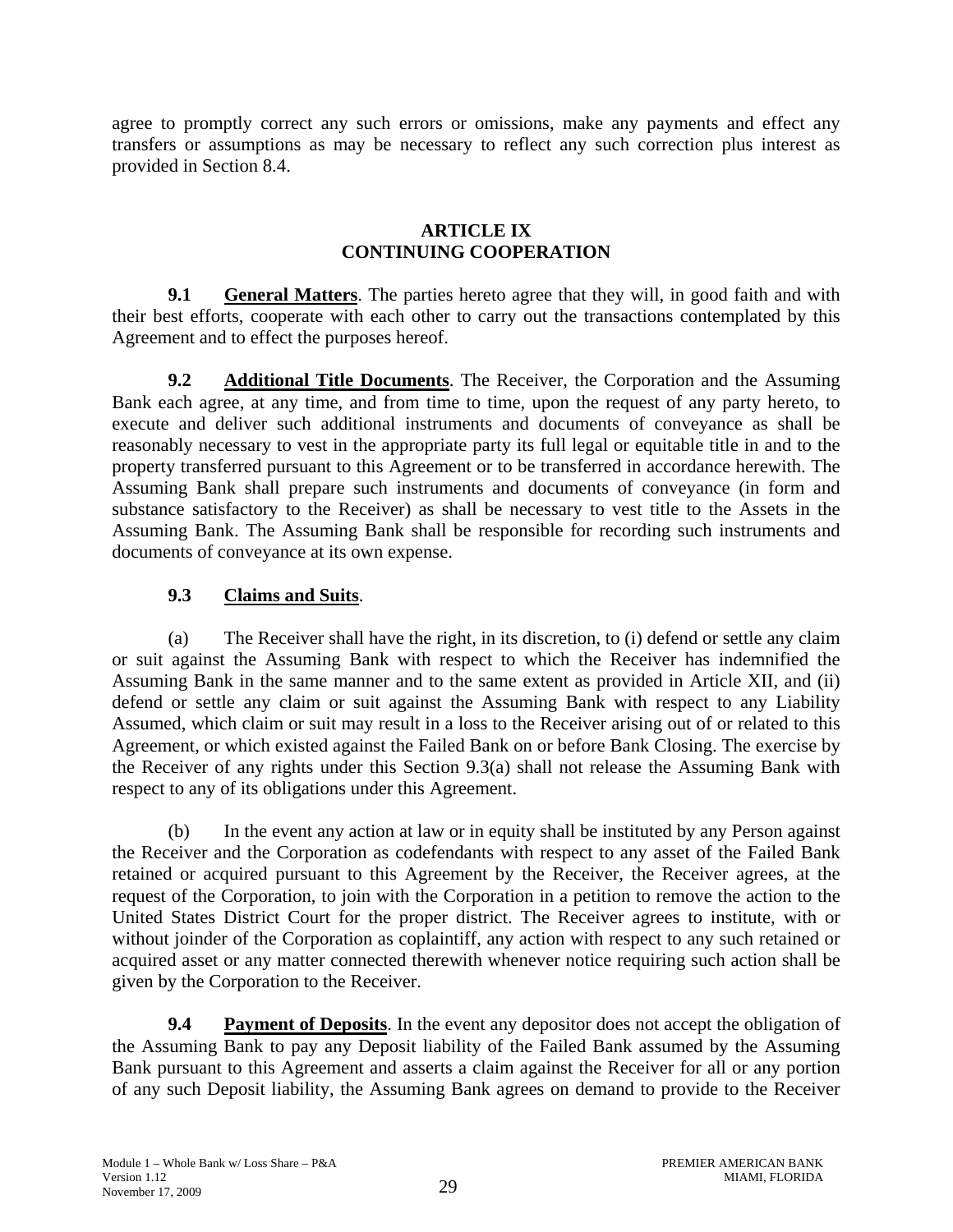funds sufficient to pay such claim in an amount not in excess of the Deposit liability reflected on the books of the Assuming Bank at the time such claim is made. Upon payment by the Assuming Bank to the Receiver of such amount, the Assuming Bank shall be discharged from any further obligation under this Agreement to pay to any such depositor the amount of such Deposit liability paid to the Receiver.

**9.5** Withheld Payments. At any time, the Receiver or the Corporation may, in its discretion, determine that all or any portion of any deposit balance assumed by the Assuming Bank pursuant to this Agreement does not constitute a "Deposit" (or otherwise, in its discretion, determine that it is the best interest of the Receiver or Corporation to withhold all or any portion of any deposit), and may direct the Assuming Bank to withhold payment of all or any portion of any such deposit balance. Upon such direction, the Assuming Bank agrees to hold such deposit and not to make any payment of such deposit balance to or on behalf of the depositor, or to itself, whether by way of transfer, set-off, or otherwise. The Assuming Bank agrees to maintain the "withheld payment" status of any such deposit balance until directed in writing by the Receiver or the Corporation as to its disposition. At the direction of the Receiver or the Corporation, the Assuming Bank shall return all or any portion of such deposit balance to the Receiver or the Corporation, as appropriate, and thereupon the Assuming Bank shall be discharged from any further liability to such depositor with respect to such returned deposit balance. If such deposit balance has been paid to the depositor prior to a demand for return by the Corporation or the Receiver, and payment of such deposit balance had not been previously withheld pursuant to this Section, the Assuming Bank shall not be obligated to return such deposit balance to the Receiver or the Corporation. The Assuming Bank shall be obligated to reimburse the Corporation or the Receiver, as the case may be, for the amount of any deposit balance or portion thereof paid by the Assuming Bank in contravention of any previous direction to withhold payment of such deposit balance or return such deposit balance the payment of which was withheld pursuant to this Section.

# **9.6 Proceedings with Respect to Certain Assets and Liabilities**.

(a) In connection with any investigation, proceeding or other matter with respect to any asset or liability of the Failed Bank retained by the Receiver, or any asset of the Failed Bank acquired by the Receiver pursuant to this Agreement, the Assuming Bank shall cooperate to the extent reasonably required by the Receiver.

(b) In addition to its obligations under Section 6.4, the Assuming Bank shall provide representatives of the Receiver access at reasonable times and locations without other limitation or qualification to (i) its directors, officers, employees and agents and those of the Subsidiaries acquired by the Assuming Bank, and (ii) its books and records, the books and records of such Subsidiaries and all Credit Files, and copies thereof. Copies of books, records and Credit Files shall be provided by the Assuming Bank as requested by the Receiver and the costs of duplication thereof shall be borne by the Receiver.

(c) Not later than ten (10) days after the Put Notice pursuant to Section 3.4 or the date of the notice of transfer of any Loan by the Assuming Bank to the Receiver pursuant to Section 3.6, the Assuming Bank shall deliver to the Receiver such documents with respect to such Loan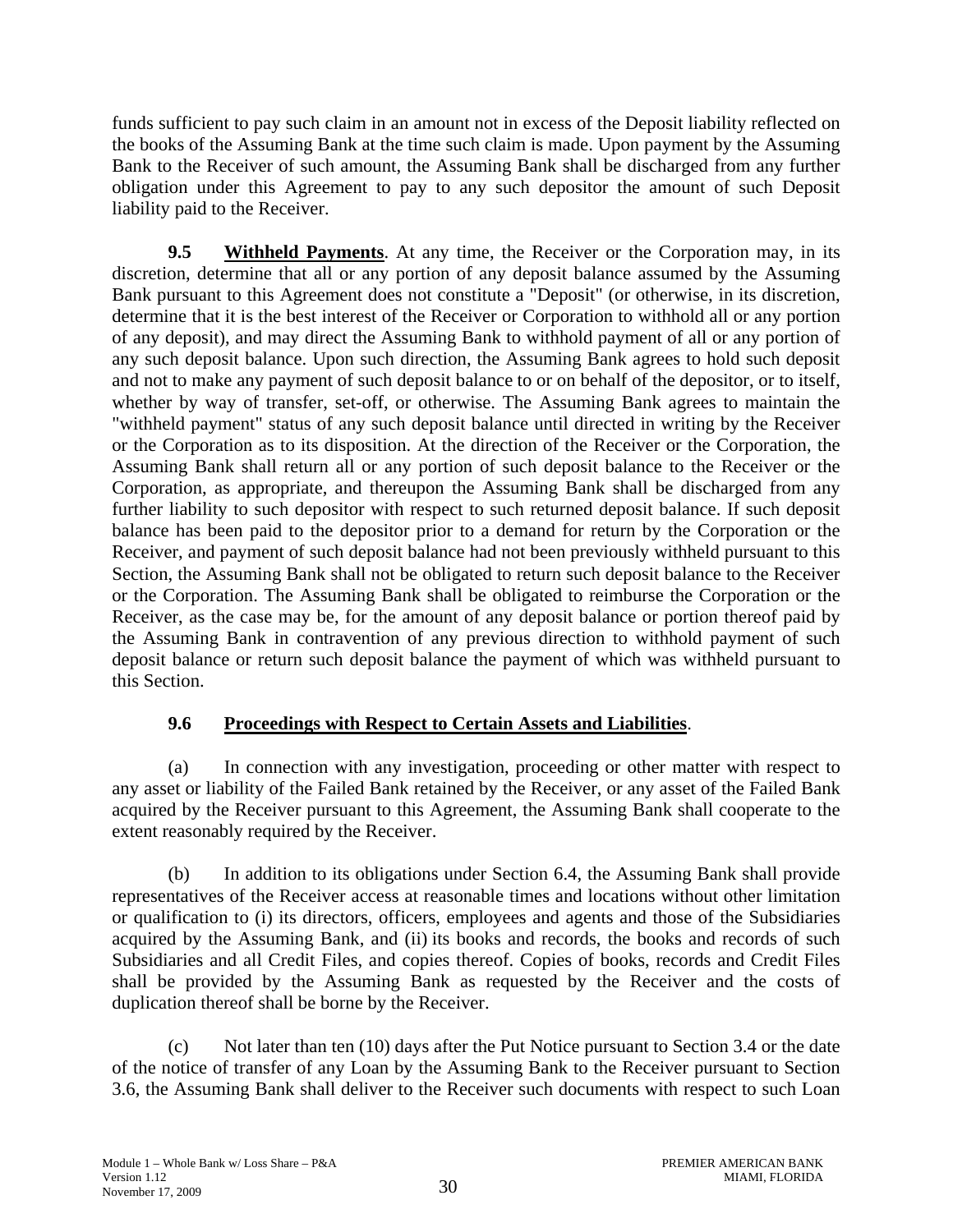as the Receiver may request, including without limitation the following: (i) all related Credit Documents (other than certificates, notices and other ancillary documents), (ii) a certificate setting forth the principal amount on the date of the transfer and the amount of interest, fees and other charges then accrued and unpaid thereon, and any restrictions on transfer to which any such Loan is subject, and (iii) all Credit Files, and all documents, microfiche, microfilm and computer records (including but not limited to magnetic tape, disc storage, card forms and printed copy) maintained by, owned by, or in the possession of the Assuming Bank or any Affiliate of the Assuming Bank relating to the transferred Loan.

**9.7** Information. The Assuming Bank promptly shall provide to the Corporation such other information, including financial statements and computations, relating to the performance of the provisions of this Agreement as the Corporation or the Receiver may request from time to time, and, at the request of the Receiver, make available employees of the Failed Bank employed or retained by the Assuming Bank to assist in preparation of the pro forma statement pursuant to Section 8.1.

### **ARTICLE X CONDITION PRECEDENT**

The obligations of the parties to this Agreement are subject to the Receiver and the Corporation having received at or before Bank Closing evidence reasonably satisfactory to each of any necessary approval, waiver, or other action by any governmental authority, the board of directors of the Assuming Bank, or other third party, with respect to this Agreement and the transactions contemplated hereby, the closing of the Failed Bank and the appointment of the Receiver, the chartering of the Assuming Bank, and any agreements, documents, matters or proceedings contemplated hereby or thereby.

### **ARTICLE XI REPRESENTATIONS AND WARRANTIES OF THE ASSUMING BANK**

The Assuming Bank represents and warrants to the Corporation and the Receiver as follows:

(a) **Corporate Existence and Authority**. The Assuming Bank (i) is duly organized, validly existing and in good standing under the laws of its Chartering Authority and has full power and authority to own and operate its properties and to conduct its business as now conducted by it, and (ii) has full power and authority to execute and deliver this Agreement and to perform its obligations hereunder. The Assuming Bank has taken all necessary corporate action to authorize the execution, delivery and performance of this Agreement and the performance of the transactions contemplated hereby.

(b) **Third Party Consents**. No governmental authority or other third party consents (including but not limited to approvals, licenses, registrations or declarations) are required in connection with the execution, delivery or performance by the Assuming Bank of this Agreement, other than such consents as have been duly obtained and are in full force and effect.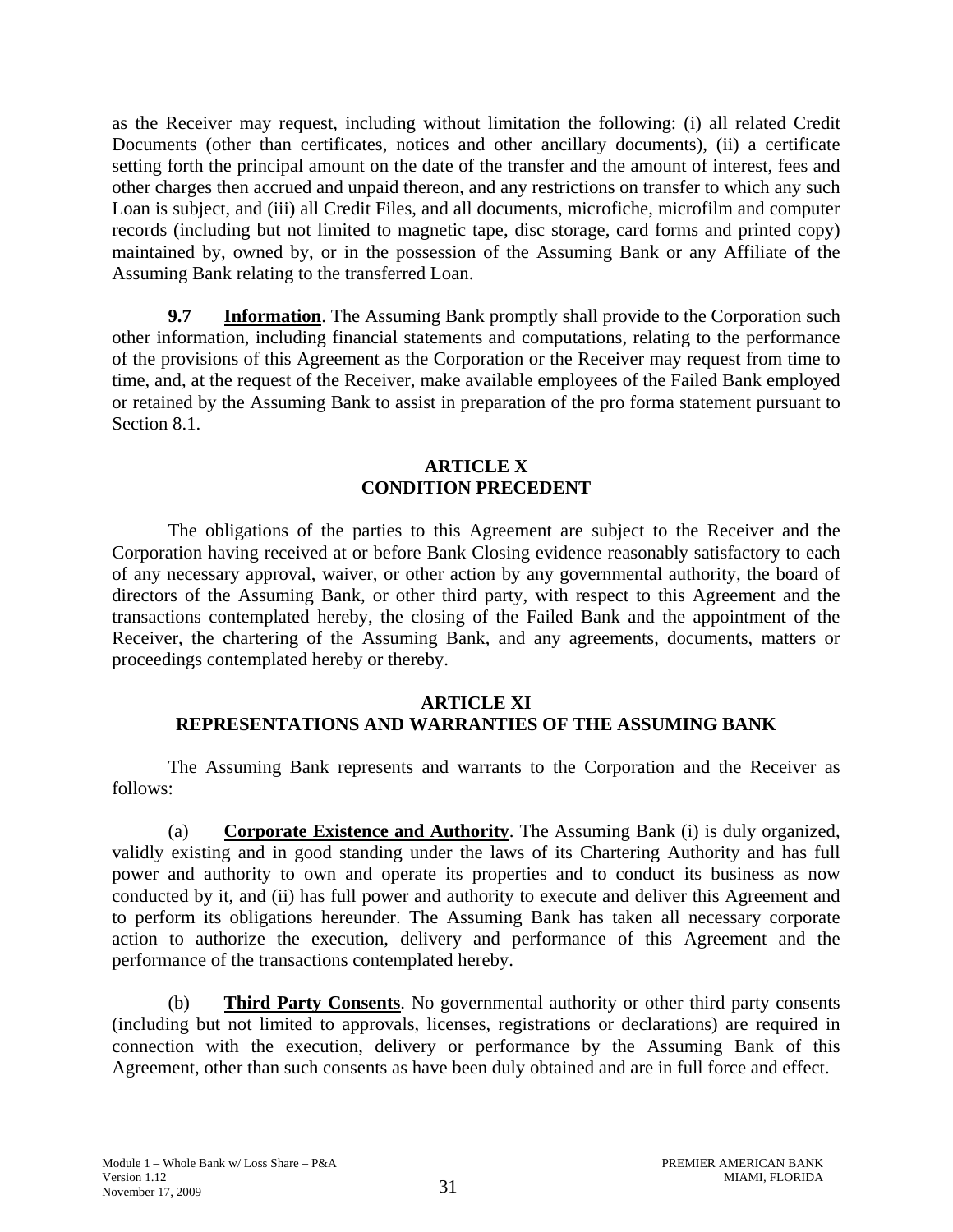(c) **Execution and Enforceability**. This Agreement has been duly executed and delivered by the Assuming Bank and when this Agreement has been duly authorized, executed and delivered by the Corporation and the Receiver, this Agreement will constitute the legal, valid and binding obligation of the Assuming Bank, enforceable in accordance with its terms.

# (d) **Compliance with Law**.

(i) Neither the Assuming Bank nor any of its Subsidiaries is in violation of any statute, regulation, order, decision, judgment or decree of, or any restriction imposed by, the United States of America, any State, municipality or other political subdivision or any agency of any of the foregoing, or any court or other tribunal having jurisdiction over the Assuming Bank or any of its Subsidiaries or any assets of any such Person, or any foreign government or agency thereof having such jurisdiction, with respect to the conduct of the business of the Assuming Bank or of any of its Subsidiaries, or the ownership of the properties of the Assuming Bank or any of its Subsidiaries, which, either individually or in the aggregate with all other such violations, would materially and adversely affect the business, operations or condition (financial or otherwise) of the Assuming Bank or the ability of the Assuming Bank to perform, satisfy or observe any obligation or condition under this Agreement.

(ii) Neither the execution and delivery nor the performance by the Assuming Bank of this Agreement will result in any violation by the Assuming Bank of, or be in conflict with, any provision of any applicable law or regulation, or any order, writ or decree of any court or governmental authority.

e) **Representations Remain True**. The Assuming Bank represents and warrants that it has executed and delivered to the Corporation a Purchaser Eligibility Certification and Confidentiality Agreement and that all information provided and representations made by or on behalf of the Assuming Bank in connection with this Agreement and the transactions contemplated hereby, including, but not limited to, the Purchaser Eligibility Certification and Confidentiality Agreement (which are affirmed and ratified hereby) are and remain true and correct in all material respects and do not fail to state any fact required to make the information contained therein not misleading.

### **ARTICLE XII INDEMNIFICATION**

**12.1 Indemnification of Indemnitees**. From and after Bank Closing and subject to the limitations set forth in this Section and Section 12.6 and compliance by the Indemnitees with Section 12.2, the Receiver agrees to indemnify and hold harmless the Indemnitees against any and all costs, losses, liabilities, expenses (including attorneys' fees) incurred prior to the assumption of defense by the Receiver pursuant to paragraph (d) of Section 12.2, judgments, fines and amounts paid in settlement actually and reasonably incurred in connection with claims against any Indemnitee based on liabilities of the Failed Bank that are not assumed by the Assuming Bank pursuant to this Agreement or subsequent to the execution hereof by the Assuming Bank or any Subsidiary or Affiliate of the Assuming Bank for which indemnification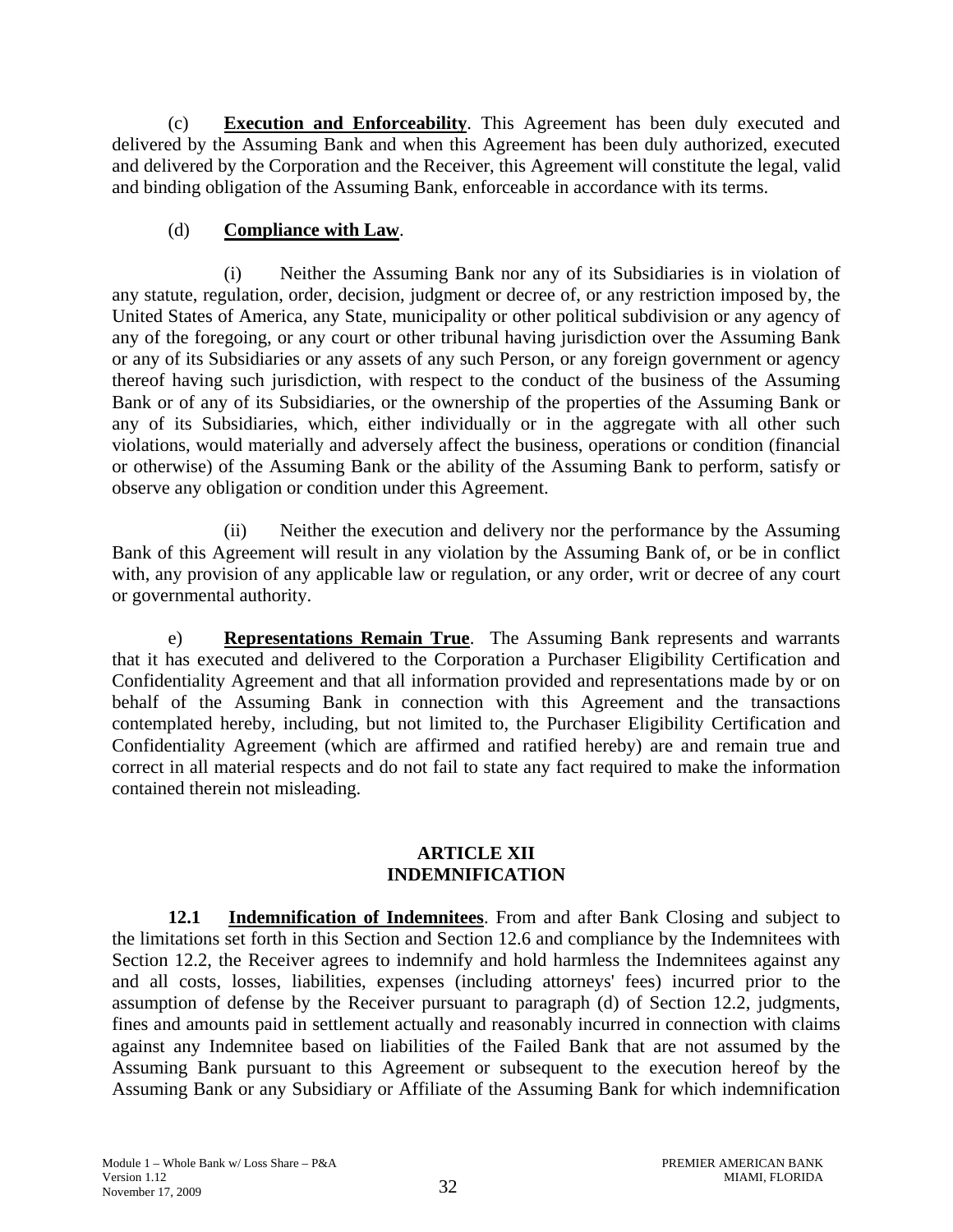is provided hereunder in (a) of this Section 12.1, subject to certain exclusions as provided in (b) of this Section 12.1:

(a)

(1) claims based on the rights of any shareholder or former shareholder as such of (x) the Failed Bank, or (y) any Subsidiary or Affiliate of the Failed Bank;

(2) claims based on the rights of any creditor as such of the Failed Bank, or any creditor as such of any director, officer, employee or agent of the Failed Bank, with respect to any indebtedness or other obligation of the Failed Bank arising prior to Bank Closing;

(3) claims based on the rights of any present or former director, officer, employee or agent as such of the Failed Bank or of any Subsidiary or Affiliate of the Failed Bank;

(4) claims based on any action or inaction prior to Bank Closing of the Failed Bank, its directors, officers, employees or agents as such, or any Subsidiary or Affiliate of the Failed Bank, or the directors, officers, employees or agents as such of such Subsidiary or Affiliate;

(5) claims based on any malfeasance, misfeasance or nonfeasance of the Failed Bank, its directors, officers, employees or agents with respect to the trust business of the Failed Bank, if any;

(6) claims based on any failure or alleged failure (not in violation of law) by the Assuming Bank to continue to perform any service or activity previously performed by the Failed Bank which the Assuming Bank is not required to perform pursuant to this Agreement or which arise under any contract to which the Failed Bank was a party which the Assuming Bank elected not to assume in accordance with this Agreement and which neither the Assuming Bank nor any Subsidiary or Affiliate of the Assuming Bank has assumed subsequent to the execution hereof;

(7) claims arising from any action or inaction of any Indemnitee, including for purposes of this Section 12.1(a)(7) the former officers or employees of the Failed Bank or of any Subsidiary or Affiliate of the Failed Bank that is taken upon the specific written direction of the Corporation or the Receiver, other than any action or inaction taken in a manner constituting bad faith, gross negligence or willful misconduct; and

(8) claims based on the rights of any depositor of the Failed Bank whose deposit has been accorded "withheld payment" status and/or returned to the Receiver or Corporation in accordance with Section 9.5 and/or has become an "unclaimed deposit" or has been returned to the Corporation or the Receiver in accordance with Section 2.3;

(b) provided, that, with respect to this Agreement, except for paragraphs (7) and (8) of Section 12.1(a), no indemnification will be provided under this Agreement for any: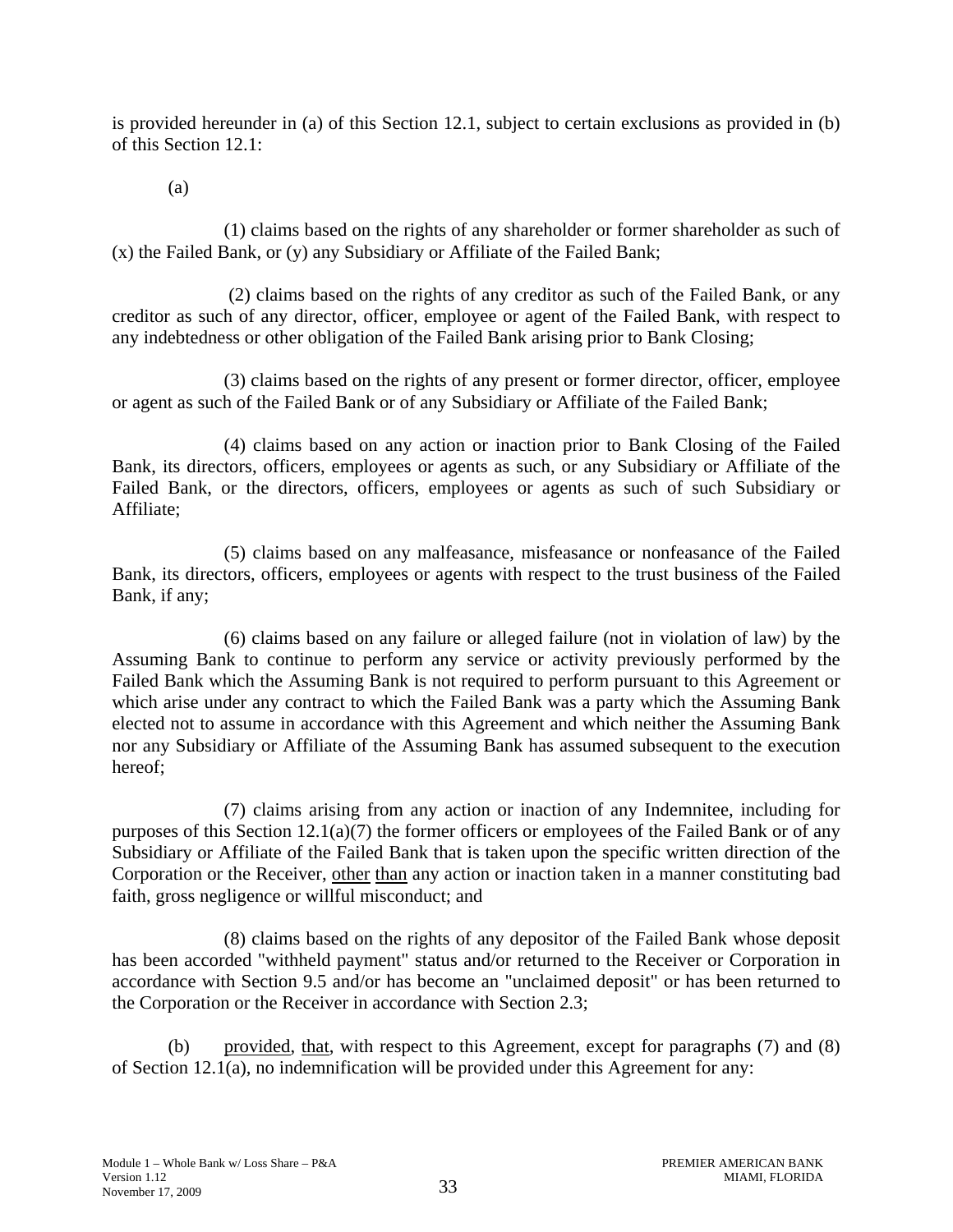(1) judgment or fine against, or any amount paid in settlement (without the written approval of the Receiver) by, any Indemnitee in connection with any action that seeks damages against any Indemnitee (a "counterclaim") arising with respect to any Asset and based on any action or inaction of either the Failed Bank, its directors, officers, employees or agents as such prior to Bank Closing, unless any such judgment, fine or amount paid in settlement exceeds the greater of (i) the Repurchase Price of such Asset, or (ii) the monetary recovery sought on such Asset by the Assuming Bank in the cause of action from which the counterclaim arises; and in such event the Receiver will provide indemnification only in the amount of such excess; and no indemnification will be provided for any costs or expenses other than any costs or expenses (including attorneys' fees) which, in the determination of the Receiver, have been actually and reasonably incurred by such Indemnitee in connection with the defense of any such counterclaim; and it is expressly agreed that the Receiver reserves the right to intervene, in its discretion, on its behalf and/or on behalf of the Receiver, in the defense of any such counterclaim;

(2) claims with respect to any liability or obligation of the Failed Bank that is expressly assumed by the Assuming Bank pursuant to this Agreement or subsequent to the execution hereof by the Assuming Bank or any Subsidiary or Affiliate of the Assuming Bank;

(3) claims with respect to any liability of the Failed Bank to any present or former employee as such of the Failed Bank or of any Subsidiary or Affiliate of the Failed Bank, which liability is expressly assumed by the Assuming Bank pursuant to this Agreement or subsequent to the execution hereof by the Assuming Bank or any Subsidiary or Affiliate of the Assuming Bank;

(4) claims based on the failure of any Indemnitee to seek recovery of damages from the Receiver for any claims based upon any action or inaction of the Failed Bank, its directors, officers, employees or agents as fiduciary, agent or custodian prior to Bank Closing;

(5) claims based on any violation or alleged violation by any Indemnitee of the antitrust, branching, banking or bank holding company or securities laws of the United States of America or any State thereof;

(6) claims based on the rights of any present or former creditor, customer, or supplier as such of the Assuming Bank or any Subsidiary or Affiliate of the Assuming Bank;

(7) claims based on the rights of any present or former shareholder as such of the Assuming Bank or any Subsidiary or Affiliate of the Assuming Bank regardless of whether any such present or former shareholder is also a present or former shareholder of the Failed Bank;

(8) claims, if the Receiver determines that the effect of providing such indemnification would be to (i) expand or alter the provisions of any warranty or disclaimer thereof provided in Section 3.3 or any other provision of this Agreement, or (ii) create any warranty not expressly provided under this Agreement;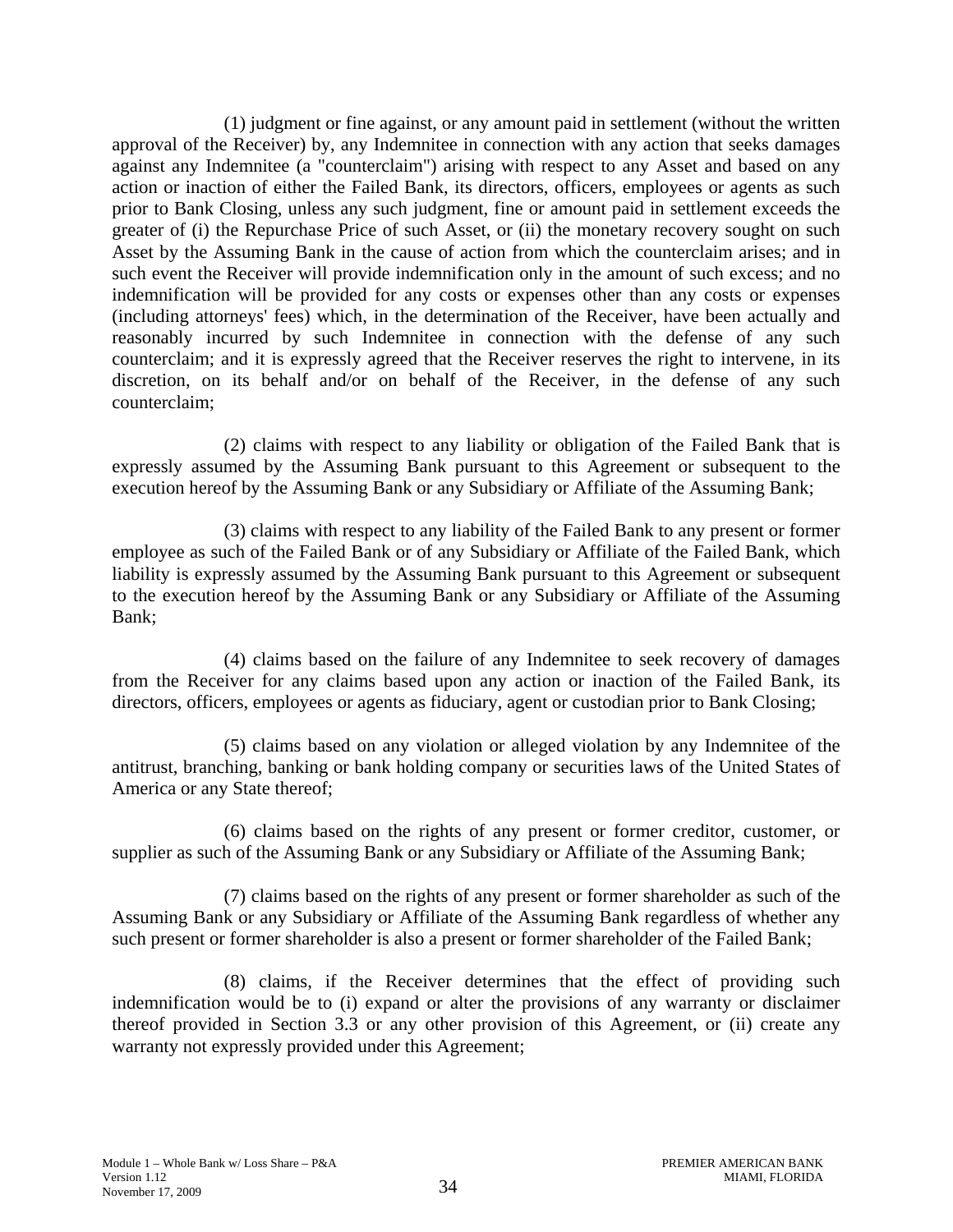(9) claims which could have been enforced against any Indemnitee had the Assuming Bank not entered into this Agreement;

(10) claims based on any liability for taxes or fees assessed with respect to the consummation of the transactions contemplated by this Agreement, including without limitation any subsequent transfer of any Assets or Liabilities Assumed to any Subsidiary or Affiliate of the Assuming Bank;

(11) except as expressly provided in this Article XII, claims based on any action or inaction of any Indemnitee, and nothing in this Agreement shall be construed to provide indemnification for (i) the Failed Bank, (ii) any Subsidiary or Affiliate of the Failed Bank, or (iii) any present or former director, officer, employee or agent of the Failed Bank or its Subsidiaries or Affiliates; provided, that the Receiver, in its discretion, may provide indemnification hereunder for any present or former director, officer, employee or agent of the Failed Bank or its Subsidiaries or Affiliates who is also or becomes a director, officer, employee or agent of the Assuming Bank or its Subsidiaries or Affiliates;

(12) claims or actions which constitute a breach by the Assuming Bank of the representations and warranties contained in Article XI;

(13) claims arising out of or relating to the condition of or generated by an Asset arising from or relating to the presence, storage or release of any hazardous or toxic substance, or any pollutant or contaminant, or condition of such Asset which violate any applicable Federal, State or local law or regulation concerning environmental protection; and

(14) claims based on, related to or arising from any asset, including a loan, acquired or liability assumed by the Assuming Bank, other than pursuant to this Agreement.

**12.2 Conditions Precedent to Indemnification**. It shall be a condition precedent to the obligation of the Receiver to indemnify any Person pursuant to this Article XII that such Person shall, with respect to any claim made or threatened against such Person for which such Person is or may be entitled to indemnification hereunder:

(a) give written notice to the Regional Counsel (Litigation Branch) of the Corporation in the manner and at the address provided in Section 13.7 of such claim as soon as practicable after such claim is made or threatened; provided, that notice must be given on or before the date which is six (6) years from the date of this Agreement;

(b) provide to the Receiver such information and cooperation with respect to such claim as the Receiver may reasonably require;

(c) cooperate and take all steps, as the Receiver may reasonably require, to preserve and protect any defense to such claim;

(d) in the event suit is brought with respect to such claim, upon reasonable prior notice, afford to the Receiver the right, which the Receiver may exercise in its sole discretion, to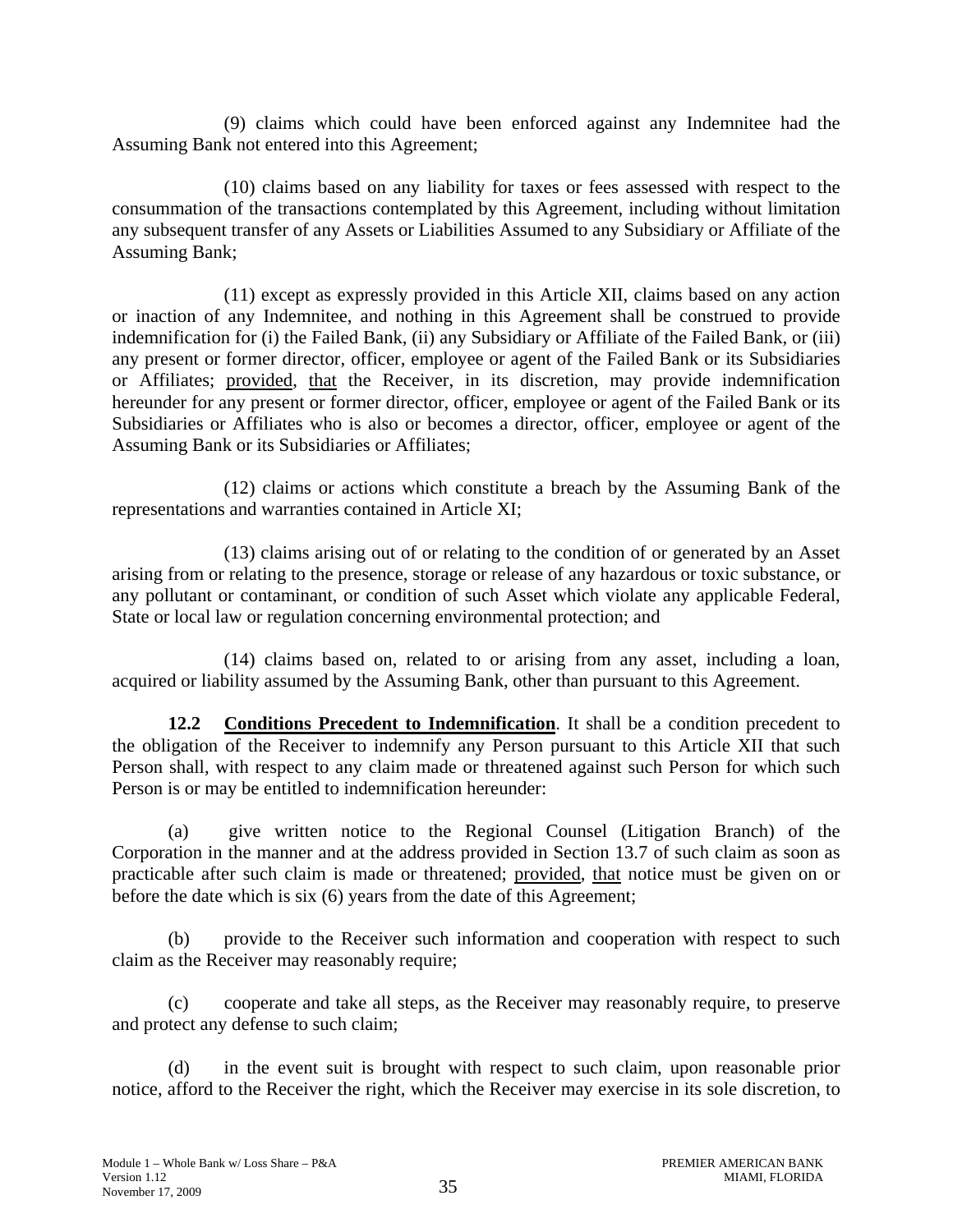conduct the investigation, control the defense and effect settlement of such claim, including without limitation the right to designate counsel and to control all negotiations, litigation, arbitration, settlements, compromises and appeals of any such claim, all of which shall be at the expense of the Receiver; provided, that the Receiver shall have notified the Person claiming indemnification in writing that such claim is a claim with respect to which the Person claiming indemnification is entitled to indemnification under this Article XII;

(e) not incur any costs or expenses in connection with any response or suit with respect to such claim, unless such costs or expenses were incurred upon the written direction of the Receiver; provided, that the Receiver shall not be obligated to reimburse the amount of any such costs or expenses unless such costs or expenses were incurred upon the written direction of the Receiver;

(f) not release or settle such claim or make any payment or admission with respect thereto, unless the Receiver consents in writing thereto, which consent shall not be unreasonably withheld; provided, that the Receiver shall not be obligated to reimburse the amount of any such settlement or payment unless such settlement or payment was effected upon the written direction of the Receiver; and

(g) take reasonable action as the Receiver may request in writing as necessary to preserve, protect or enforce the rights of the indemnified Person against any Primary Indemnitor.

**12.3 No Additional Warranty**. Nothing in this Article XII shall be construed or deemed to (i) expand or otherwise alter any warranty or disclaimer thereof provided under Section 3.3 or any other provision of this Agreement with respect to, among other matters, the title, value, collectibility, genuineness, enforceability or condition of any (x) Asset, or (y) asset of the Failed Bank purchased by the Assuming Bank subsequent to the execution of this Agreement by the Assuming Bank or any Subsidiary or Affiliate of the Assuming Bank, or (ii) create any warranty not expressly provided under this Agreement with respect thereto.

**12.4 Indemnification of Receiver and Corporation**. From and after Bank Closing, the Assuming Bank agrees to indemnify and hold harmless the Corporation and the Receiver and their respective directors, officers, employees and agents from and against any and all costs, losses, liabilities, expenses (including attorneys' fees), judgments, fines and amounts paid in settlement actually and reasonably incurred in connection with any of the following:

(a) claims based on any and all liabilities or obligations of the Failed Bank assumed by the Assuming Bank pursuant to this Agreement or subsequent to the execution hereof by the Assuming Bank or any Subsidiary or Affiliate of the Assuming Bank, whether or not any such liabilities subsequently are sold and/or transferred, other than any claim based upon any action or inaction of any Indemnitee as provided in paragraph (7) or (8) of Section 12.1(a); and

(b) claims based on any act or omission of any Indemnitee (including but not limited to claims of any Person claiming any right or title by or through the Assuming Bank with respect to Assets transferred to the Receiver pursuant to Section 3.4 or 3.6), other than any action or inaction of any Indemnitee as provided in paragraph (7) or (8) of Section 12.1(a).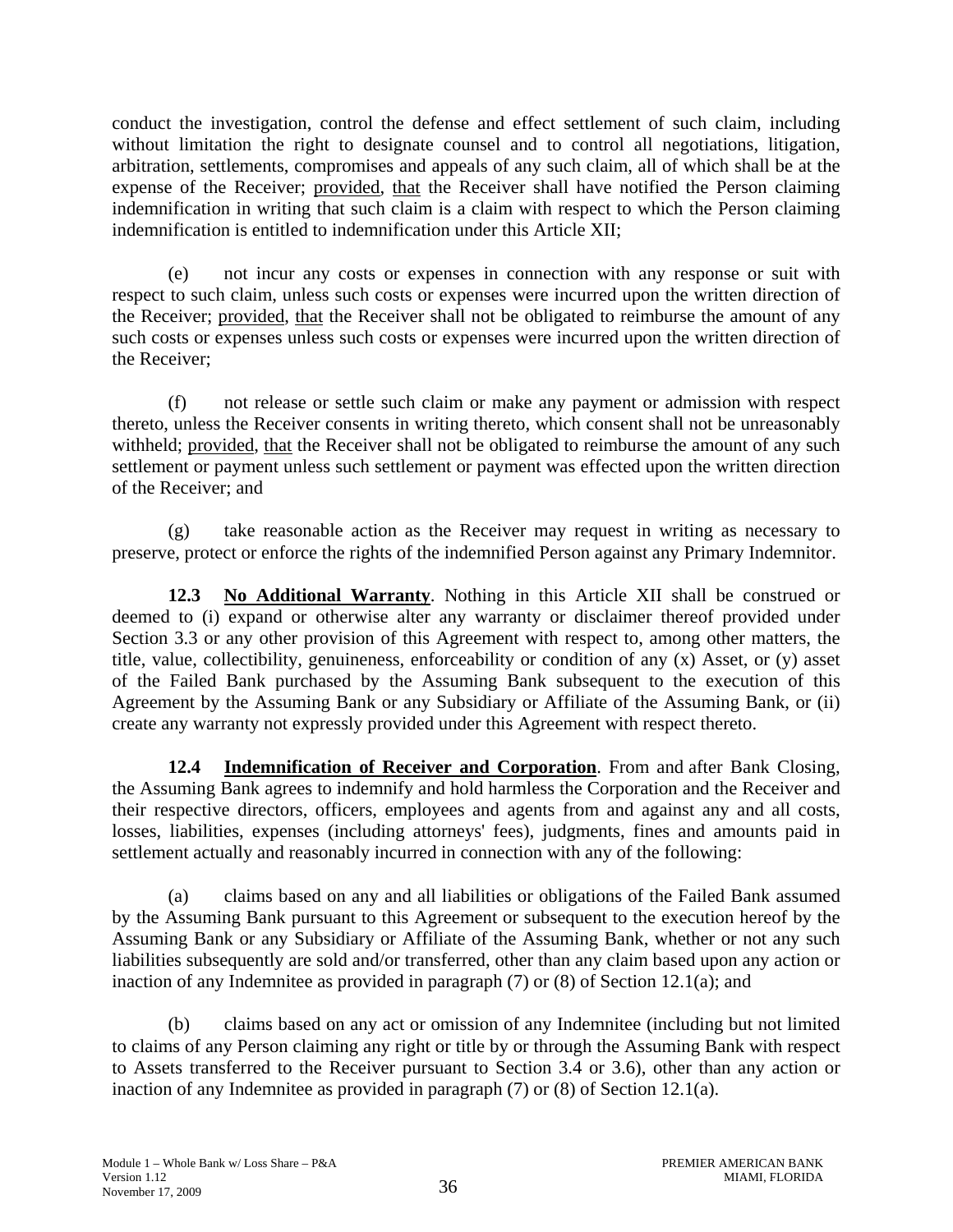**12.5 Obligations Supplemental**. The obligations of the Receiver, and the Corporation as guarantor in accordance with Section 12.7, to provide indemnification under this Article XII are to supplement any amount payable by any Primary Indemnitor to the Person indemnified under this Article XII. Consistent with that intent, the Receiver agrees only to make payments pursuant to such indemnification to the extent not payable by a Primary Indemnitor. If the aggregate amount of payments by the Receiver, or the Corporation as guarantor in accordance with Section 12.7, and all Primary Indemnitors with respect to any item of indemnification under this Article XII exceeds the amount payable with respect to such item, such Person being indemnified shall notify the Receiver thereof and, upon the request of the Receiver, shall promptly pay to the Receiver, or the Corporation as appropriate, the amount of the Receiver's (or Corporation's) payments to the extent of such excess.

**12.6 Criminal Claims**. Notwithstanding any provision of this Article XII to the contrary, in the event that any Person being indemnified under this Article XII shall become involved in any criminal action, suit or proceeding, whether judicial, administrative or investigative, the Receiver shall have no obligation hereunder to indemnify such Person for liability with respect to any criminal act or to the extent any costs or expenses are attributable to the defense against the allegation of any criminal act, unless (i) the Person is successful on the merits or otherwise in the defense against any such action, suit or proceeding, or (ii) such action, suit or proceeding is terminated without the imposition of liability on such Person.

12.7 **Limited Guaranty of the Corporation.** The Corporation hereby guarantees performance of the Receiver's obligation to indemnify the Assuming Bank as set forth in this Article XII. It is a condition to the Corporation's obligation hereunder that the Assuming Bank shall comply in all respects with the applicable provisions of this Article XII. The Corporation shall be liable hereunder only for such amounts, if any, as the Receiver is obligated to pay under the terms of this Article XII but shall fail to pay. Except as otherwise provided above in this Section 12.7, nothing in this Article XII is intended or shall be construed to create any liability or obligation on the part of the Corporation, the United States of America or any department or agency thereof under or with respect to this Article XII, or any provision hereof, it being the intention of the parties hereto that the obligations undertaken by the Receiver under this Article XII are the sole and exclusive responsibility of the Receiver and no other Person or entity.

**12.8 Subrogation.** Upon payment by the Receiver, or the Corporation as guarantor in accordance with Section 12.7, to any Indemnitee for any claims indemnified by the Receiver under this Article XII, the Receiver, or the Corporation as appropriate, shall become subrogated to all rights of the Indemnitee against any other Person to the extent of such payment.

#### **ARTICLE XIII MISCELLANEOUS**

**13.1 Entire Agreement**. This Agreement embodies the entire agreement of the parties hereto in relation to the subject matter herein and supersedes all prior understandings or agreements, oral or written, between the parties.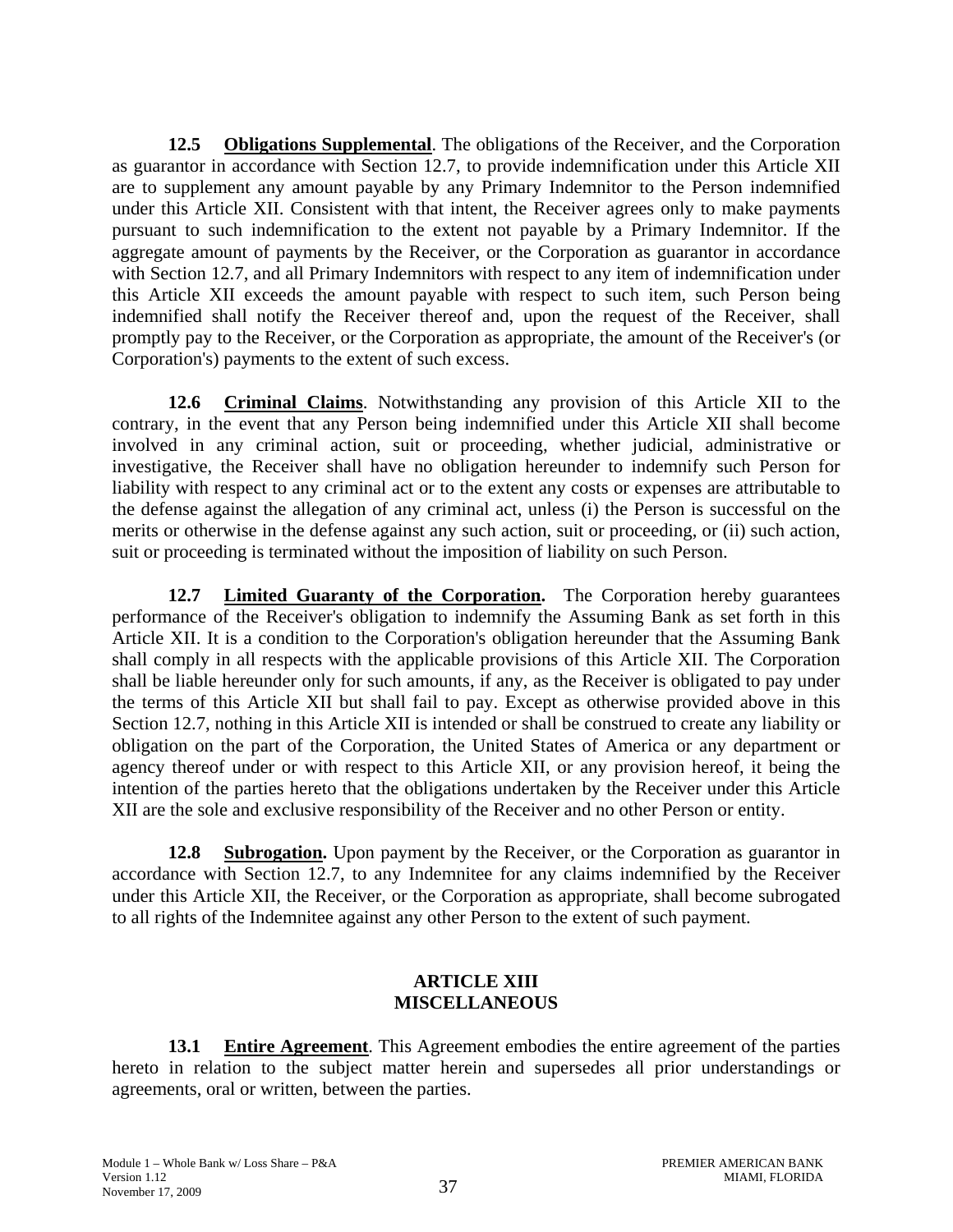**13.2 Headings**. The headings and subheadings of the Table of Contents, Articles and Sections contained in this Agreement, except the terms identified for definition in Article I and elsewhere in this Agreement, are inserted for convenience only and shall not affect the meaning or interpretation of this Agreement or any provision hereof.

**13.3 Counterparts**. This Agreement may be executed in any number of counterparts and by the duly authorized representative of a different party hereto on separate counterparts, each of which when so executed shall be deemed to be an original and all of which when taken together shall constitute one and the same Agreement.

**13.4 GOVERNING LAW**. THIS AGREEMENT AND THE RIGHTS AND OBLIGATIONS HEREUNDER SHALL BE GOVERNED BY AND CONSTRUED IN ACCORDANCE WITH THE FEDERAL LAW OF THE UNITED STATES OF AMERICA, AND IN THE ABSENCE OF CONTROLLING FEDERAL LAW, IN ACCORDANCE WITH THE LAWS OF THE STATE IN WHICH THE MAIN OFFICE OF THE FAILED BANK IS LOCATED.

 **13.5 Successors**. All terms and conditions of this Agreement shall be binding on the successors and assigns of the Receiver, the Corporation and the Assuming Bank. Except as otherwise specifically provided in this Agreement, nothing expressed or referred to in this Agreement is intended or shall be construed to give any Person other than the Receiver, the Corporation and the Assuming Bank any legal or equitable right, remedy or claim under or with respect to this Agreement or any provisions contained herein, it being the intention of the parties hereto that this Agreement, the obligations and statements of responsibilities hereunder, and all other conditions and provisions hereof are for the sole and exclusive benefit of the Receiver, the Corporation and the Assuming Bank and for the benefit of no other Person.

**13.6 Modification; Assignment**. No amendment or other modification, rescission, release, or assignment of any part of this Agreement shall be effective except pursuant to a written agreement subscribed by the duly authorized representatives of the parties hereto.

**13.7 Notice**. Any notice, request, demand, consent, approval or other communication to any party hereto shall be effective when received and shall be given in writing, and delivered in person against receipt therefore, or sent by certified mail, postage prepaid, courier service, telex, facsimile transmission or email to such party (with copies as indicated below) at its address set forth below or at such other address as it shall hereafter furnish in writing to the other parties. All such notices and other communications shall be deemed given on the date received by the addressee.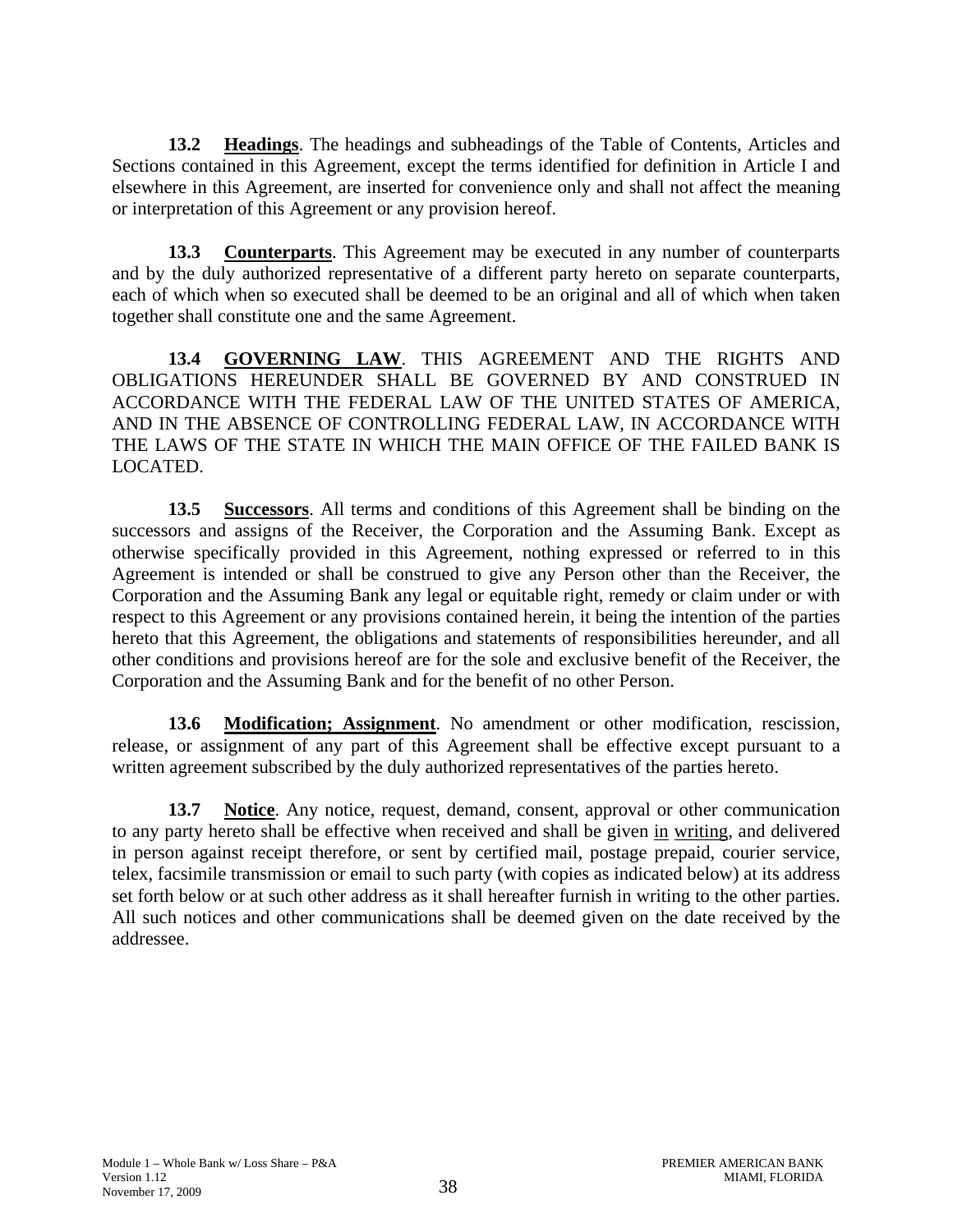## **Assuming Bank**

Daniel M. Healy Premier American Bank, National Association 5301 Blue Lagoon Drive, Suite 200 Miami, Florida 33126 (917) 975-0205 Dhealy@bondstreetholdings.com

## **Receiver and Corporation**

Federal Deposit Insurance Corporation, Receiver of **PREMIER AMERICAN BANK**  1601 Bryan Street, Suite 1700 Dallas, Texas 75201

Attention: Settlement Manager

with copy to: Regional Counsel (Litigation Branch)

## **and with respect to notice under Article XII:**

Federal Deposit Insurance Corporation Receiver of **PREMIER AMERICAN BANK**  1601 Bryan Street, Suite 1700 Dallas, Texas 75201 Attention: Regional Counsel (Litigation Branch)

 **13.8 Manner of Payment**. All payments due under this Agreement shall be in lawful money of the United States of America in immediately available funds as each party hereto may specify to the other parties; provided, that in the event the Receiver or the Corporation is obligated to make any payment hereunder in the amount of \$25,000.00 or less, such payment may be made by check.

**13.9 Costs, Fees and Expenses**. Except as otherwise specifically provided herein, each party hereto agrees to pay all costs, fees and expenses which it has incurred in connection with or incidental to the matters contained in this Agreement, including without limitation any fees and disbursements to its accountants and counsel; provided, that the Assuming Bank shall pay all fees, costs and expenses (other than attorneys' fees incurred by the Receiver) incurred in connection with the transfer to it of any Assets or Liabilities Assumed hereunder or in accordance herewith.

**13.10 Waiver**. Each of the Receiver, the Corporation and the Assuming Bank may waive its respective rights, powers or privileges under this Agreement; provided, that such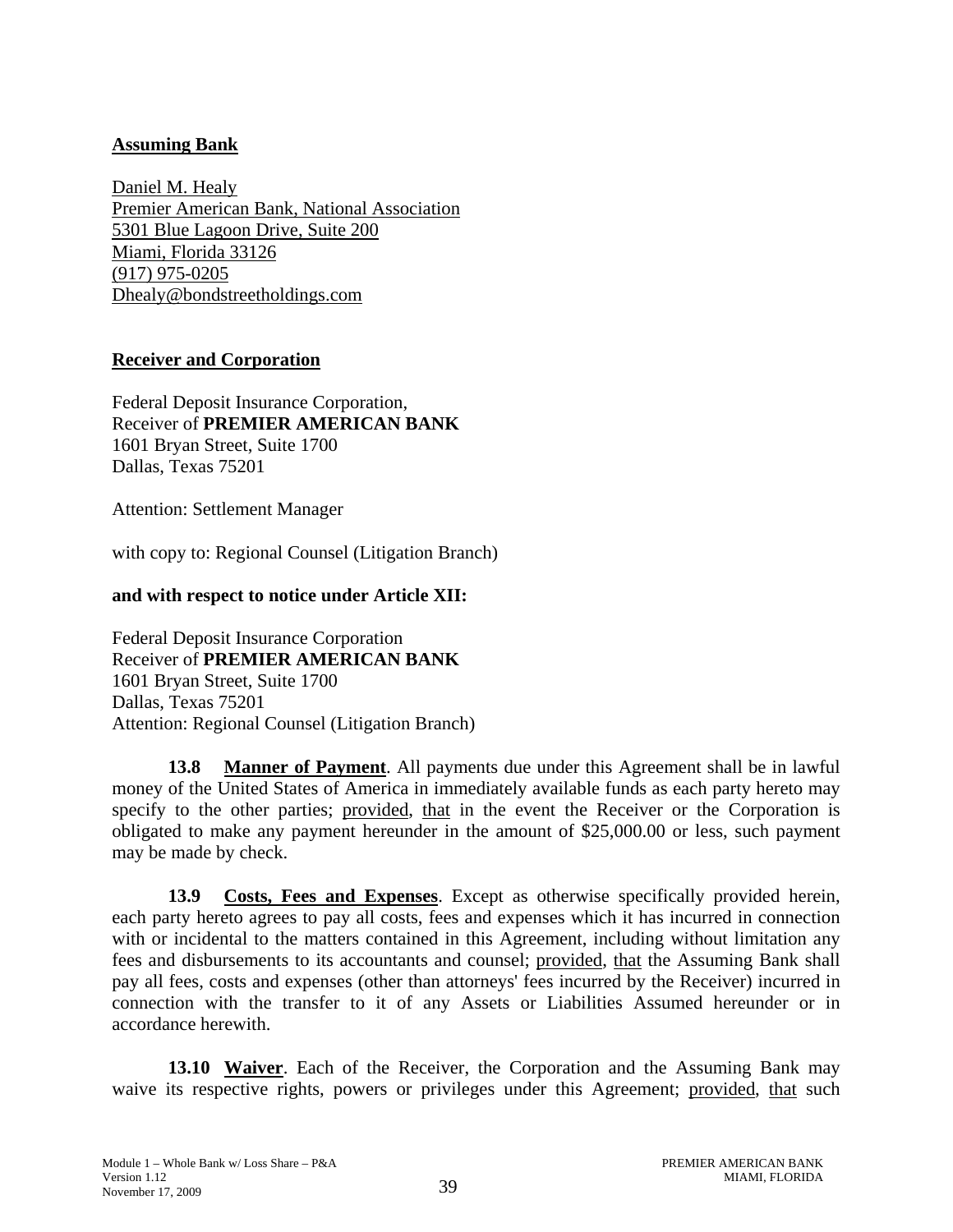waiver shall be in writing; and further provided, that no failure or delay on the part of the Receiver, the Corporation or the Assuming Bank to exercise any right, power or privilege under this Agreement shall operate as a waiver thereof, nor will any single or partial exercise of any right, power or privilege under this Agreement preclude any other or further exercise thereof or the exercise of any other right, power or privilege by the Receiver, the Corporation, or the Assuming Bank under this Agreement, nor will any such waiver operate or be construed as a future waiver of such right, power or privilege under this Agreement.

**13.11 Severability**. If any provision of this Agreement is declared invalid or unenforceable, then, to the extent possible, all of the remaining provisions of this Agreement shall remain in full force and effect and shall be binding upon the parties hereto.

**13.12 Term of Agreement**. This Agreement shall continue in full force and effect until the tenth (10th) anniversary of Bank Closing; provided, that the provisions of Section 6.3 and 6.4 shall survive the expiration of the term of this Agreement. Provided, however, the receivership of the Failed Bank may be terminated prior to the expiration of the term of this Agreement; in such event, the guaranty of the Corporation, as provided in and in accordance with the provisions of Section 12.7 shall be in effect for the remainder of the term. Expiration of the term of this Agreement shall not affect any claim or liability of any party with respect to any (i) amount which is owing at the time of such expiration, regardless of when such amount becomes payable, and (ii) breach of this Agreement occurring prior to such expiration, regardless of when such breach is discovered.

**13.13 Survival of Covenants, Etc.** The covenants, representations, and warranties in this Agreement shall survive the execution of this Agreement and the consummation of the transactions contemplated hereunder.

## **[Signature Page Follows]**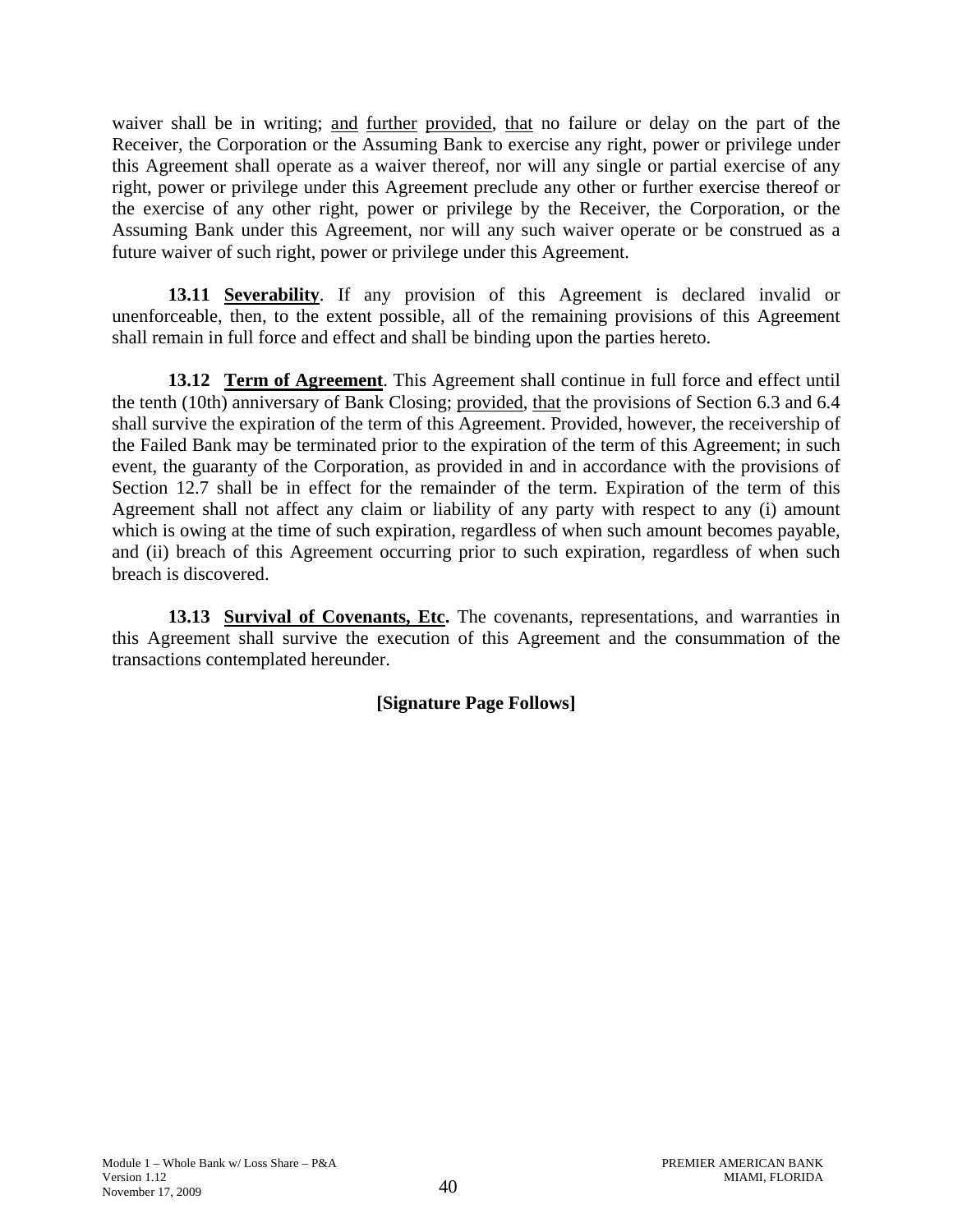**IN WITNESS WHEREOF,** the parties hereto have caused this Agreement to be executed by their duly authorized representatives as of the date first above written.

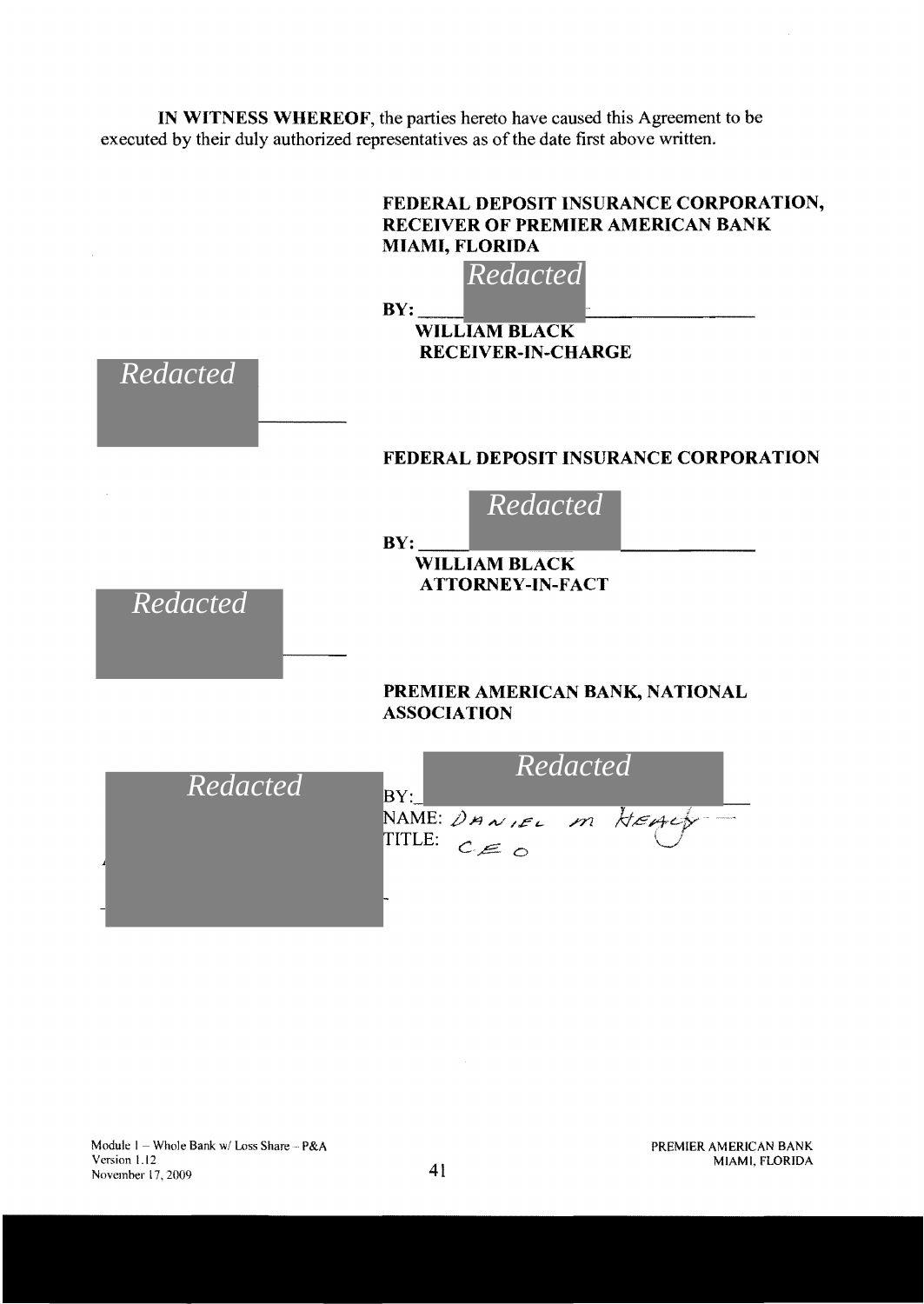**SCHEDULE 2.1 - Certain Liabilities Assumed by the Assuming Bank**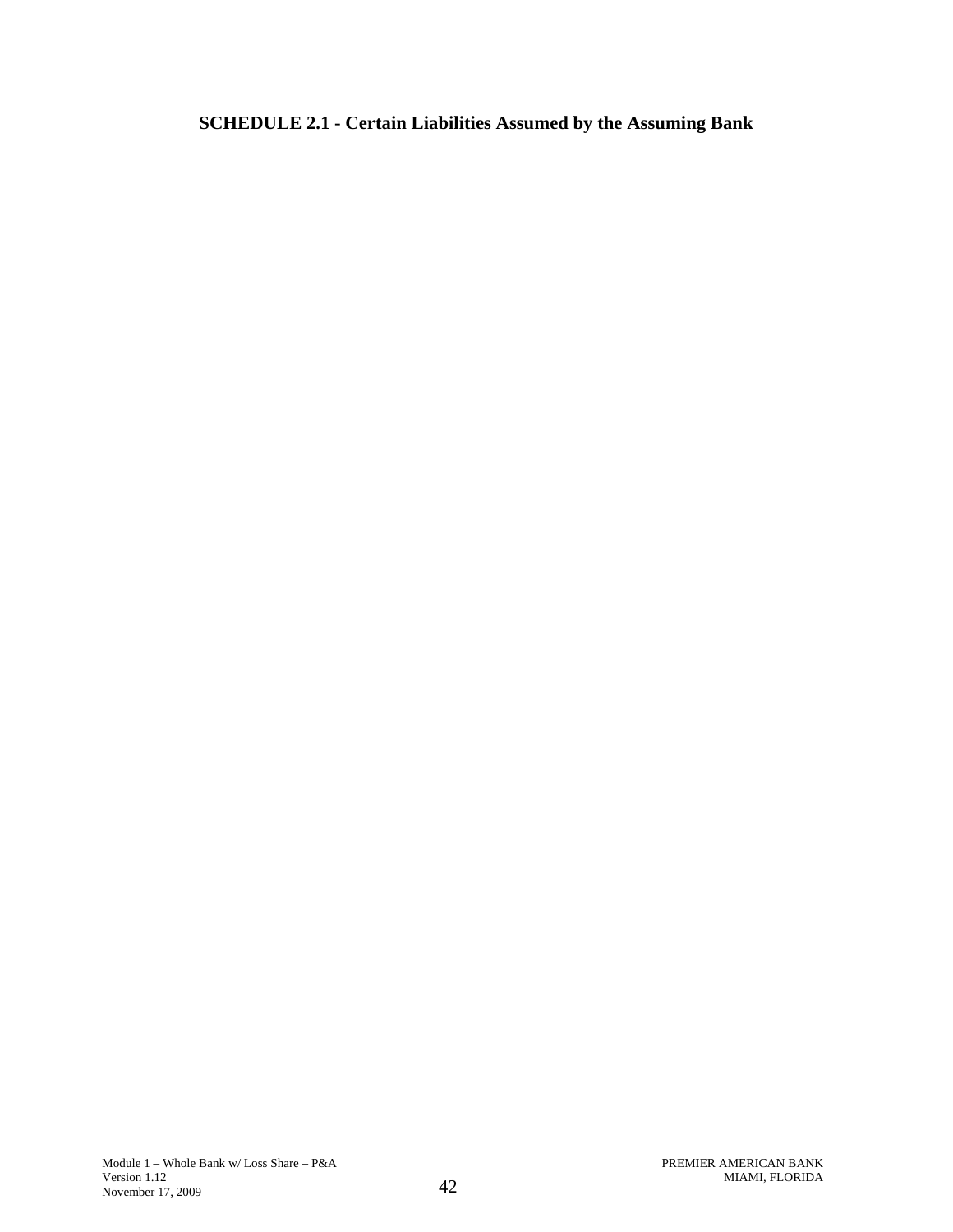#### SCHEDULE 2.1(a) - Excluded Deposit Liabilty Accounts

#### Premier American Bank Miami, Florida

Premier American Bank has deposits associated with the Depository Organization (DO) Cede & Co as Nominee for DTC. The DO accounts do not pass to the Assuming Bank and are excluded from the transaction as described in section 2.1 of the P&A Agreement. This schedule identifies the DO accounts as of the date of the deposit download. This schedule will be updated post closing with data as of Bank Closing date.

INSTITUTION: 3048067 - PREMIER AMERICAN BANK DATE OF DATA: OCTOBER 27, 2009

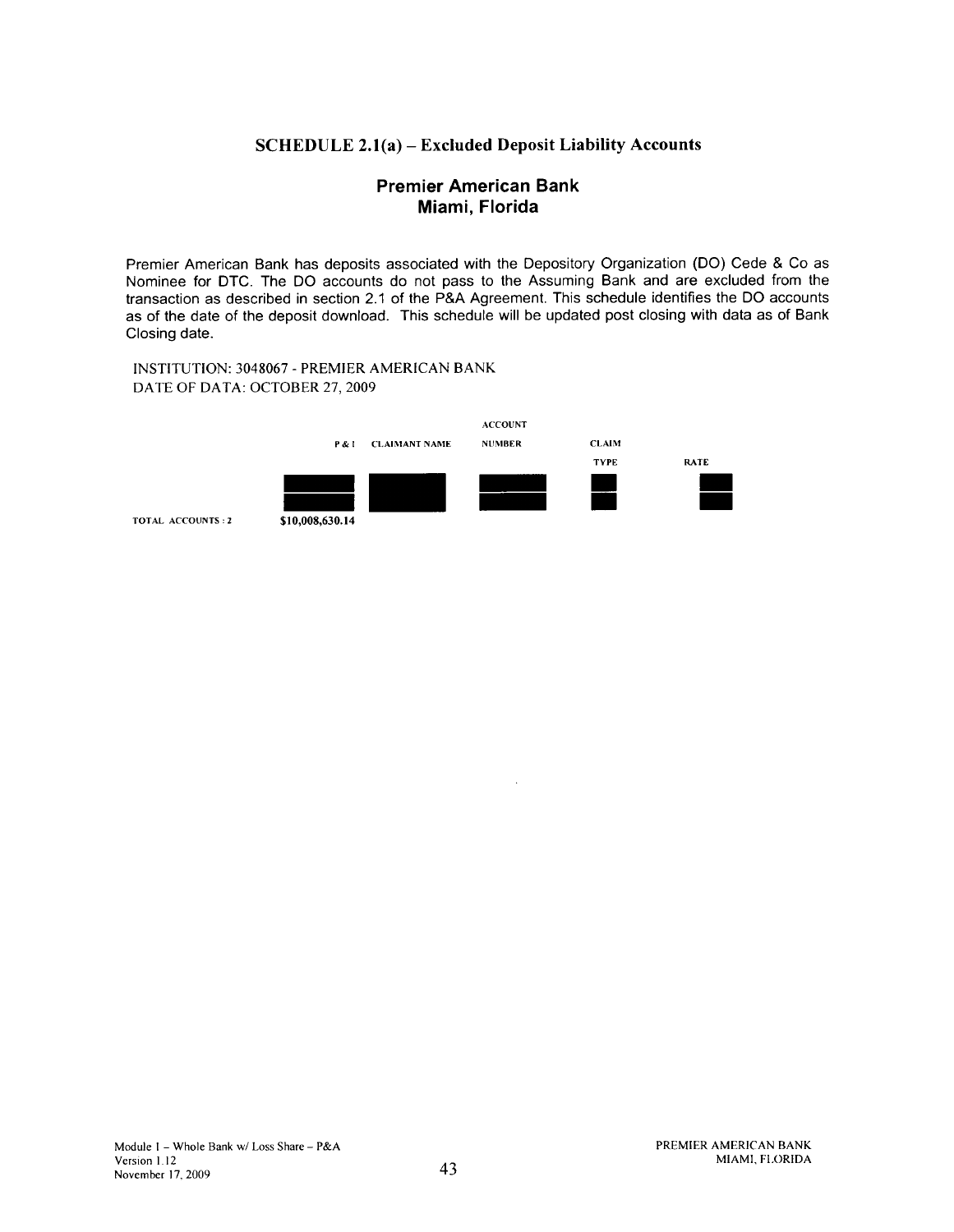#### **SCHEDULE 3.1 - Certain Assets Purchased**

#### **SEE ATTACHED LIST**

THE LIST(S) ATTACHED TO THIS SCHEDULE (OR SUBSCHEDULE(S)) AND THE **INFORMATION THEREIN, IS AS OF THE DATE OF THE MOST RECENT PERTINENT DATA MADE AVAILABLE TO THE ASSUMING BANK AS PART OF THE INFORMATION PACKAGE. IT WILL BE ADJUSTED TO REFLECT THE COMPOSITION AND BOOK VALUE OF THE LOANS AND ASSETS AS OF THE DATE OF BANK CLOSING. THE LIST(S) MAY NOT INCLUDE ALL LOANS AND ASSETS (E.G., CHARGED OFF LOANS). THE LIST(S) MAY BE REPLACED WITH A MORE ACCURATE LIST POST CLOSING.**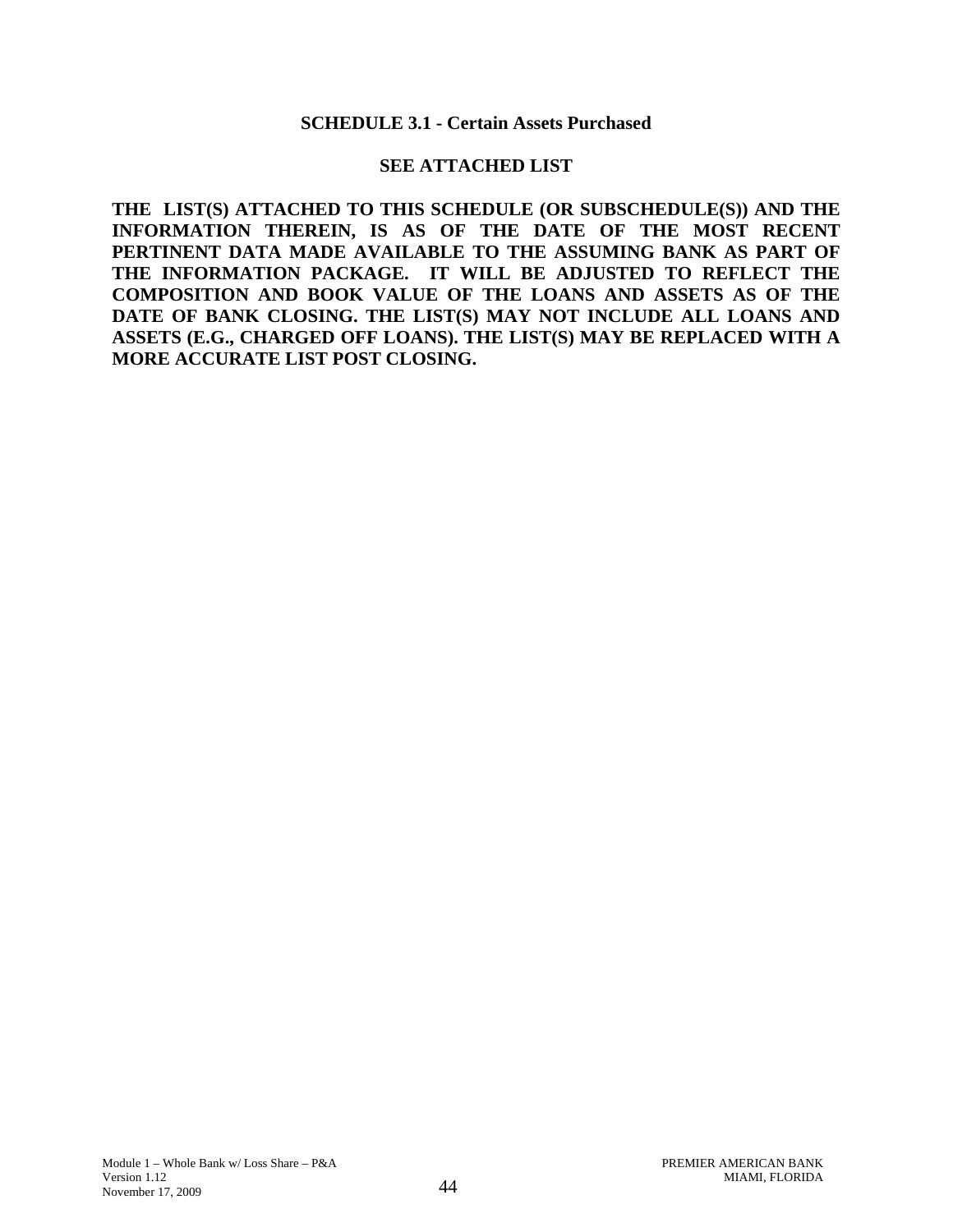# **SCHEDULE 3.2 - Purchase Price of Assets or assets**

| (a) | cash and receivables from depository<br>institutions, including cash items in the<br>process of collection, plus<br>interest thereon:                                                           | <b>Book Value</b>               |
|-----|-------------------------------------------------------------------------------------------------------------------------------------------------------------------------------------------------|---------------------------------|
| (b) | securities (exclusive of the capital stock of<br>Acquired Subsidiaries and FRB and FHLB<br>stock), plus interest thereon:                                                                       | As provided in Section $3.2(b)$ |
| (c) | federal funds sold and repurchase<br>agreements, if any, including interest<br>thereon:                                                                                                         | <b>Book Value</b>               |
| (d) | Loans:                                                                                                                                                                                          | <b>Book Value</b>               |
| (e) | credit card business, if any, including all<br>outstanding extensions of credit and<br>offensive litigation, but excluding any class<br>action lawsuits related to the credit card<br>business: | <b>Book Value</b>               |
| (f) | Safe Deposit Boxes and related business,<br>safekeeping business and trust business, if<br>any:                                                                                                 | <b>Book Value</b>               |
| (g) | Records and other documents:                                                                                                                                                                    | <b>Book Value</b>               |
| (h) | <b>Other Real Estate</b>                                                                                                                                                                        | <b>Book Value</b>               |
| (i) | boats, motor vehicles, aircraft, trailers, fire<br>arms, repossessed collateral                                                                                                                 | <b>Book Value</b>               |
| (j) | capital stock of any Acquired Subsidiaries<br>and FRB and FHLB stock:                                                                                                                           | <b>Book Value</b>               |
| (k) | amounts owed to the Failed Bank by any<br><b>Acquired Subsidiary:</b>                                                                                                                           | <b>Book Value</b>               |
| (1) | assets securing Deposits of public money,<br>to the extent not otherwise purchased<br>hereunder:                                                                                                | <b>Book Value</b>               |
| (m) | Overdrafts of customers:                                                                                                                                                                        | <b>Book Value</b>               |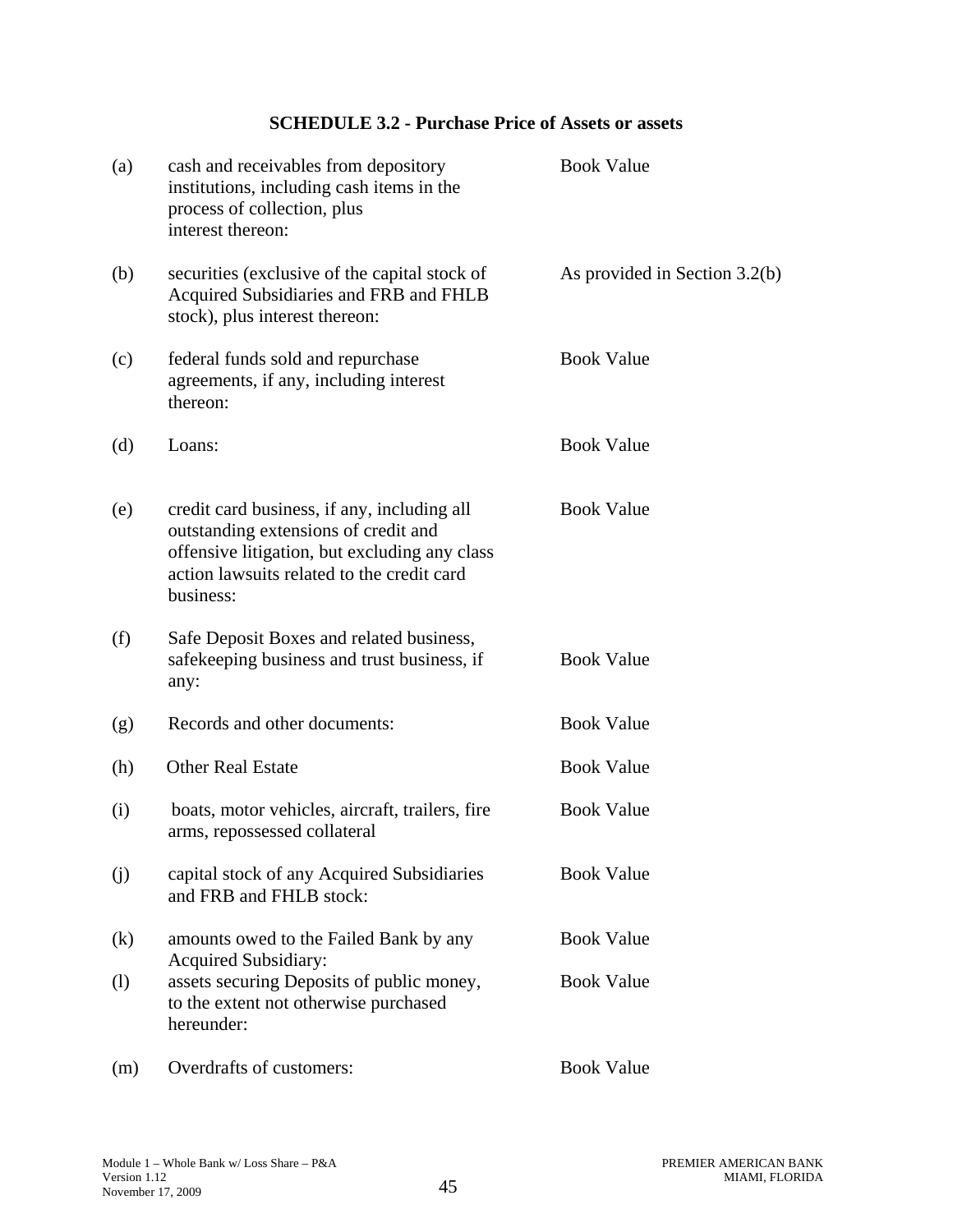| (n) | rights, if any, with respect to Qualified<br>Financial Contracts.                                                                                                       | As provided in Section $3.2(c)$ |
|-----|-------------------------------------------------------------------------------------------------------------------------------------------------------------------------|---------------------------------|
| (0) | rights of the Failed Bank to provide<br>mortgage servicing for others and to have<br>mortgage servicing provided to the Failed<br>Bank by others and related contracts. | <b>Book Value</b>               |

# **assets subject to an option to purchase:**

| (a) | <b>Bank Premises:</b>    | Fair Market Value |
|-----|--------------------------|-------------------|
| (b) | Furniture and Equipment: | Fair Market Value |
| (c) | Fixtures:                | Fair Market Value |
| (d) | Other Equipment:         | Fair Market Value |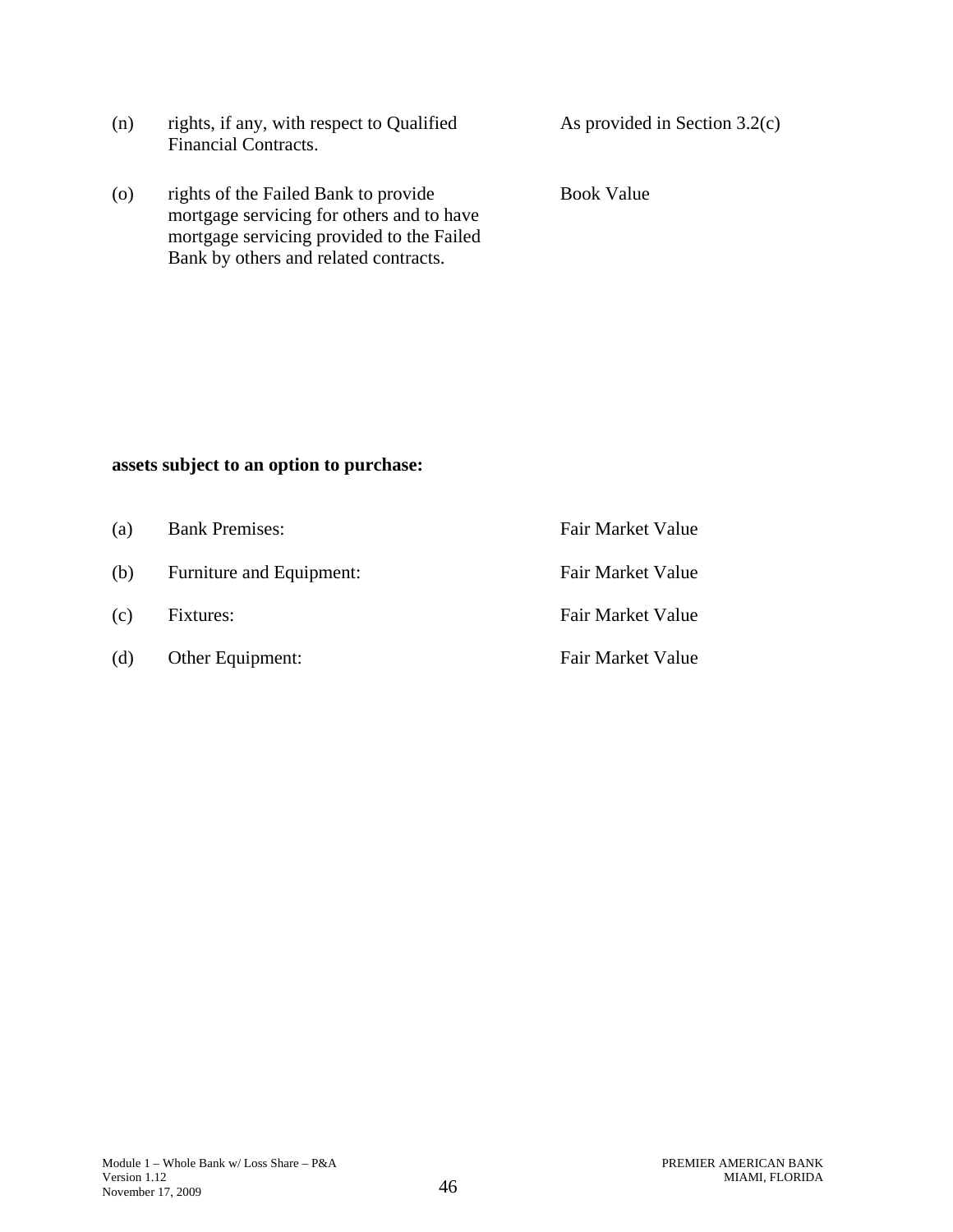# **SCHEDULE 3.5(l) – Excluded Securities**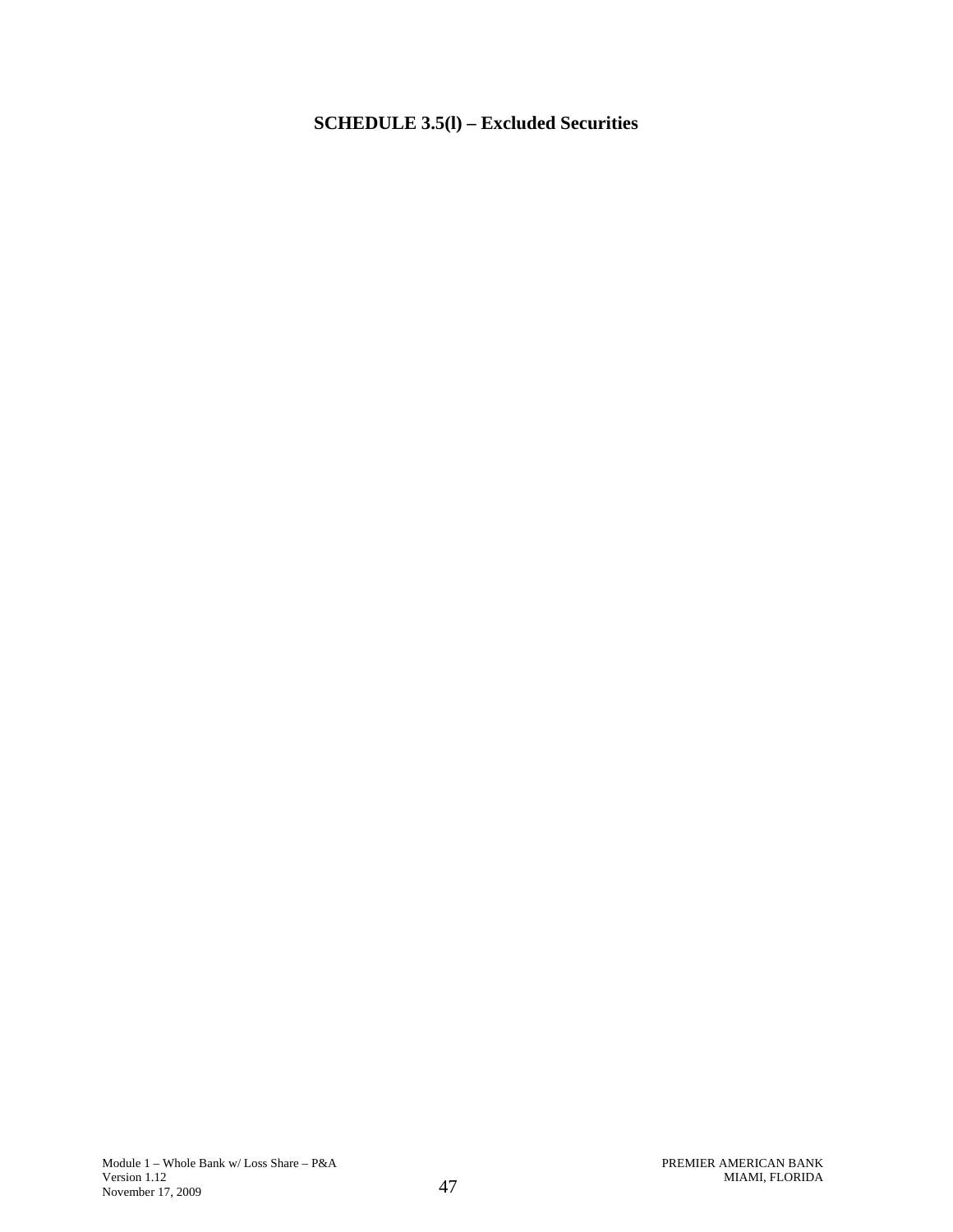## **SCHEDULE 4.15A**

#### **LOANS SUBJECT TO LOSS SHARING UNDER THE SINGLE FAMILY SHARED-LOSS AGREEMENT**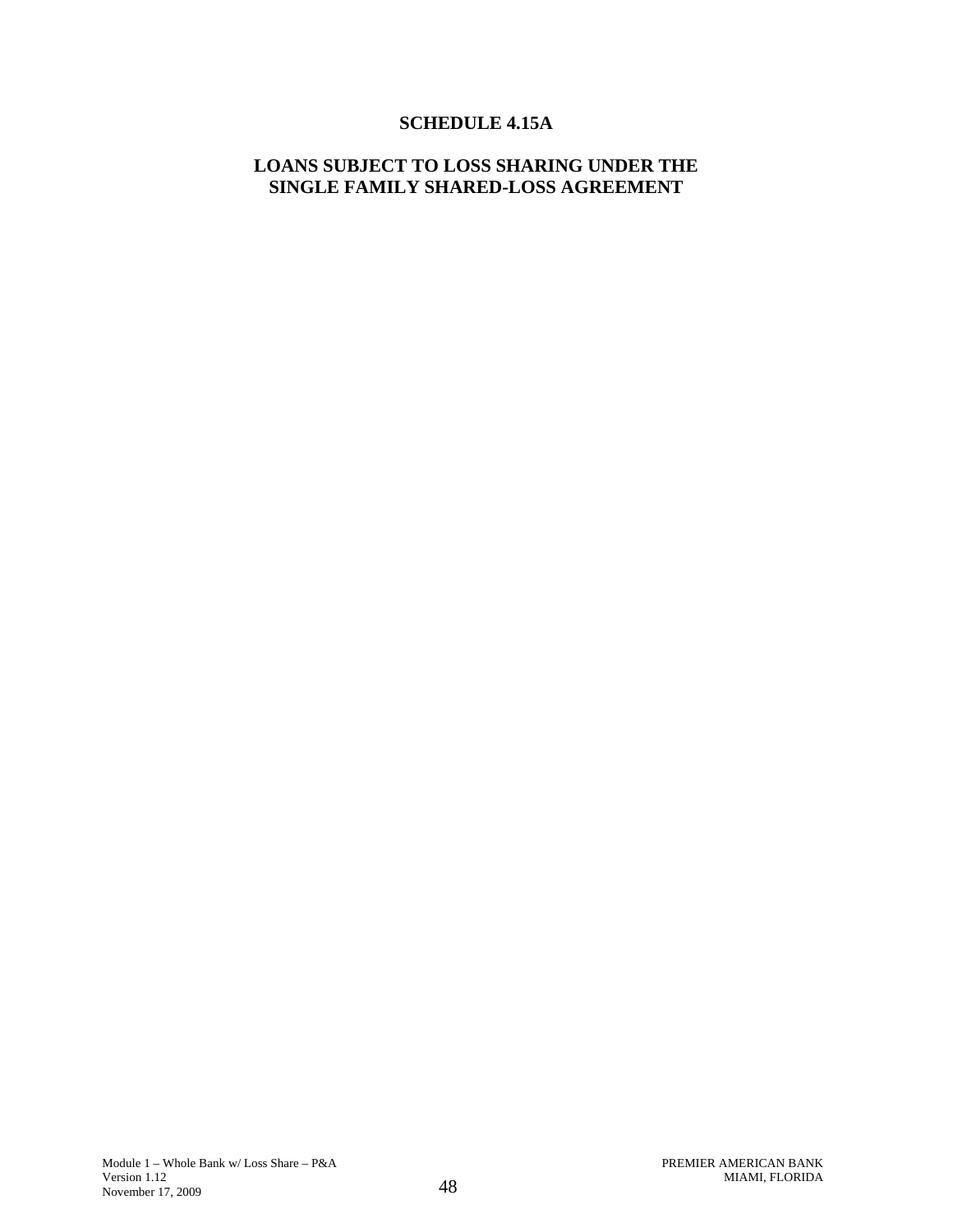## **SCHEDULE 4.15B**

#### **LOANS SUBJECT TO LOSS SHARING UNDER THE NON-SINGLE FAMILY SHARED-LOSS AGREEMENT**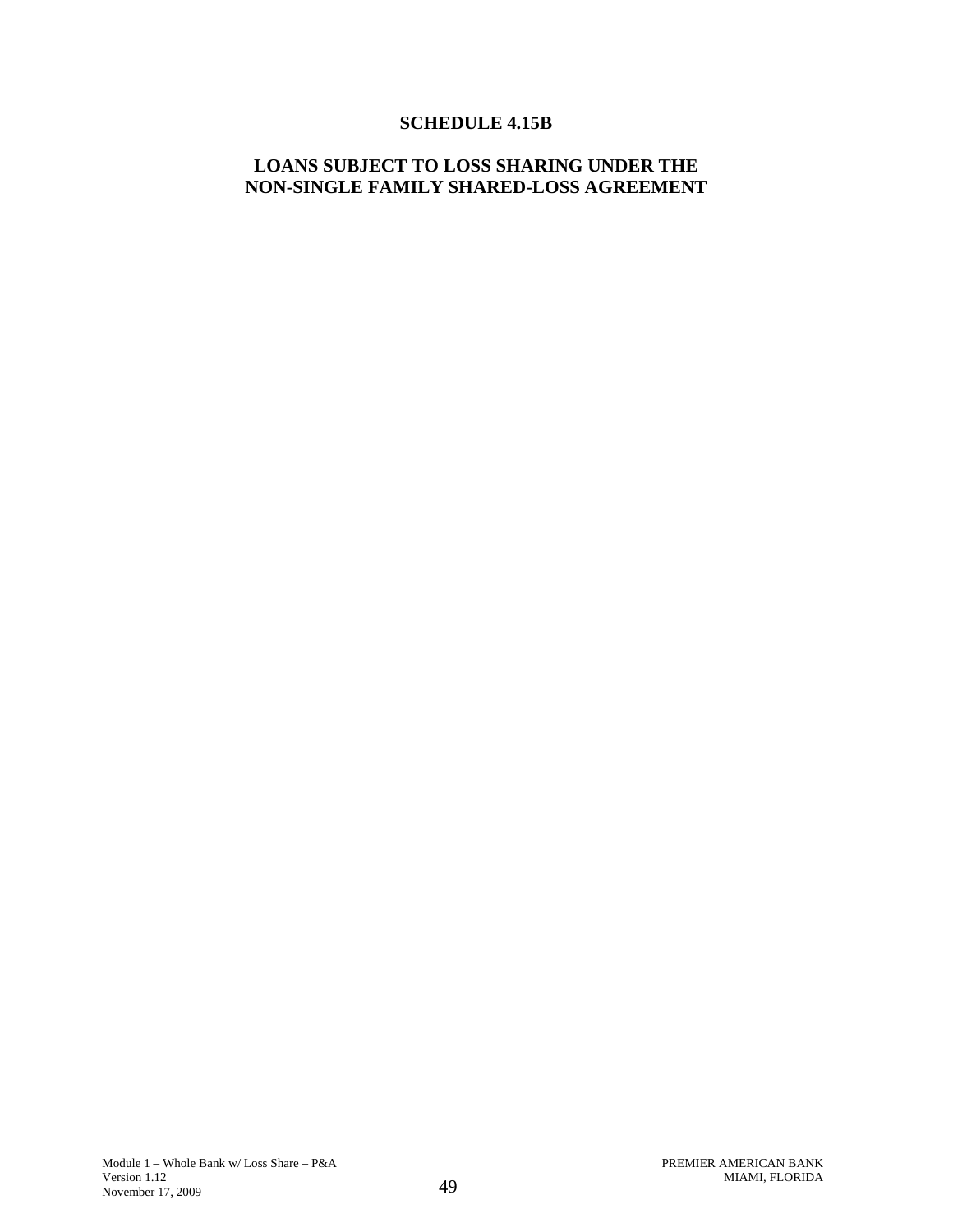## **SCHEDULE 7 -Accounts Excluded from Calculation of Deposit Franchise Bid Premium**

#### **Premier American Bank Miami, Florida**

The accounts identified below will pass to the Assuming Bank (unless otherwise noted). When calculating the premium to be paid on Assumed Deposits in a P&A transaction, the FDIC will exclude the following categories of deposit accounts:

| <b>Category</b> | <b>Description</b>                                  | <b>Amount</b>   |
|-----------------|-----------------------------------------------------|-----------------|
|                 |                                                     | <b>NONE</b>     |
|                 |                                                     |                 |
|                 |                                                     |                 |
|                 | <b>CDARS</b>                                        | <b>NONE</b>     |
|                 | (as of 10/27/09)                                    |                 |
| Ш               | <b>Market Place Deposits</b>                        |                 |
|                 | (as of 10/30/09)                                    | \$75,306,110.76 |
|                 | Total deposits excluded from Calculation of premium | \$75,306,110.76 |
|                 |                                                     |                 |

#### **Category Description**

#### **I. Brokered Deposits**

Brokered deposit accounts are accounts for which the "depositor of record" is an agent, nominee, or custodian who deposits funds for a principal or principals to whom "pass-through" deposit insurance coverage may be extended. The FDIC separates brokered deposit accounts into 2 categories: 1) Depository Organization (DO) Brokered Deposits and 2) Non-Depository Organization (Non-DO) Brokered Deposits. This distinction is made by the FDIC to facilitate our role as Receiver and Insurer. These terms will not appear on other "brokered deposit" reports generated by the institution.

Non-DO Brokered Deposits pass to the Assuming Bank, but are excluded from Assumed Deposits when the deposit premium is calculated. Please see the attached "Schedule 7 Non-DO Broker Deposit Detail Report" for a listing of these accounts. This list will be updated post closing with balances as of Bank Closing date.

If this institution had any DO Brokered Deposits (Cede & Co as Nominee for DTC), they are excluded from Assumed Deposits in the P&A transaction. A list of these accounts is provided on "Schedule 2.1 DO Brokered Deposit Detail Report".

#### **II. CDARS**

CDARS deposits pass to the Assuming Bank, but are excluded from Assumed Deposits when the deposit premium is calculated.

Premier American Bank did not participate in the CDARS program as of the date of the deposit download. If CDARS deposits are taken between the date of the deposit download and the Bank Closing Date, they will be identified post closing and made part of Schedule 7 to the P&A Agreement.

#### **III. Market Place Deposits**

"Market Place Deposits" is a description given to deposits that may have been solicited via a money desk, internet subscription service (for example, Qwickrate), or similar programs.

Premier American Bank does have Market Place Deposits as identified above. If Market Place Deposits are taken between the date of the deposit download and the Bank Closing Date, they will be identified post closing and made part of Schedule 7 of the P&A Agreement.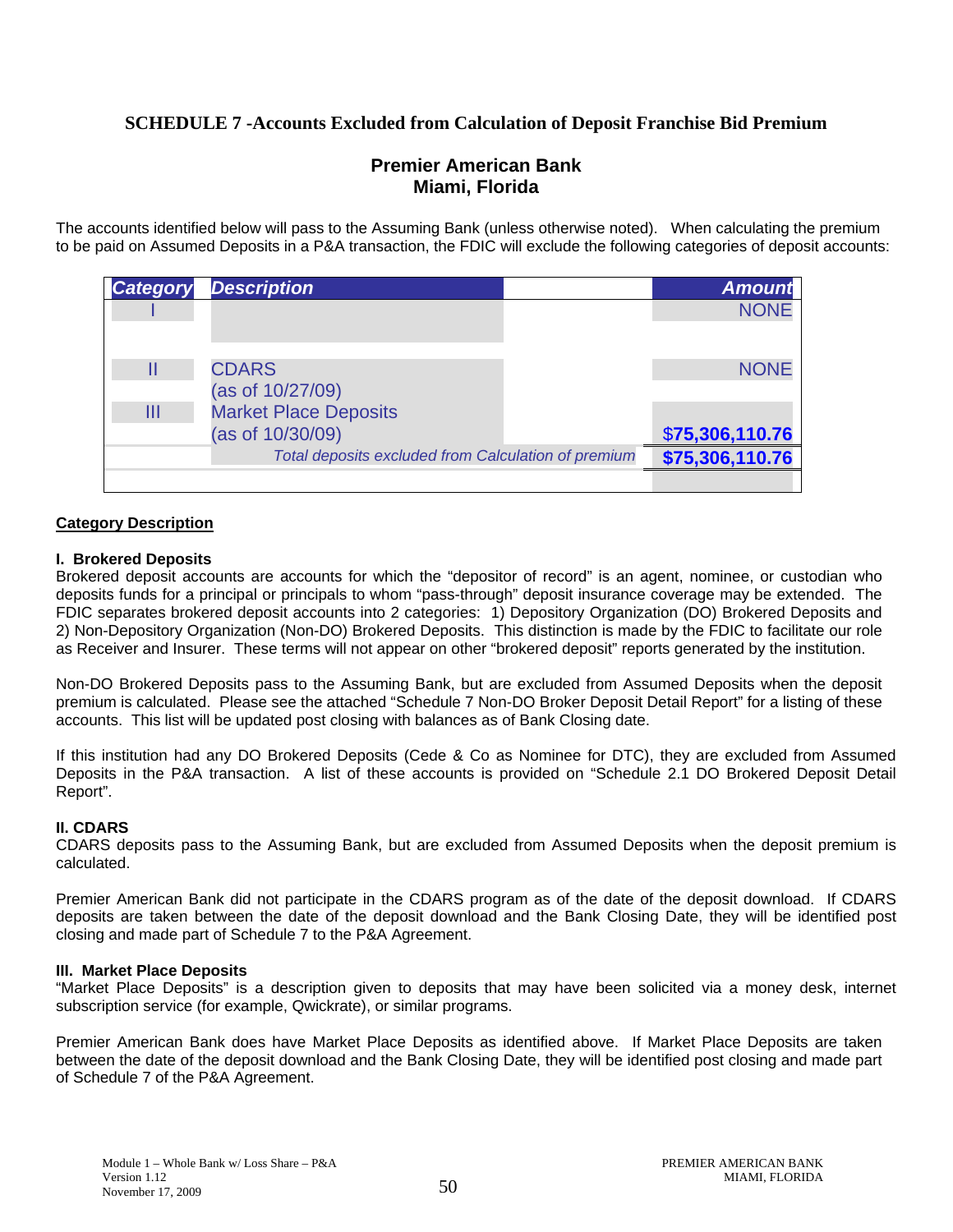

Module 1 – Whole Bank w/ Loss Share – P&A PREMIER AMERICAN BANK Version 1.12 November 17, 2009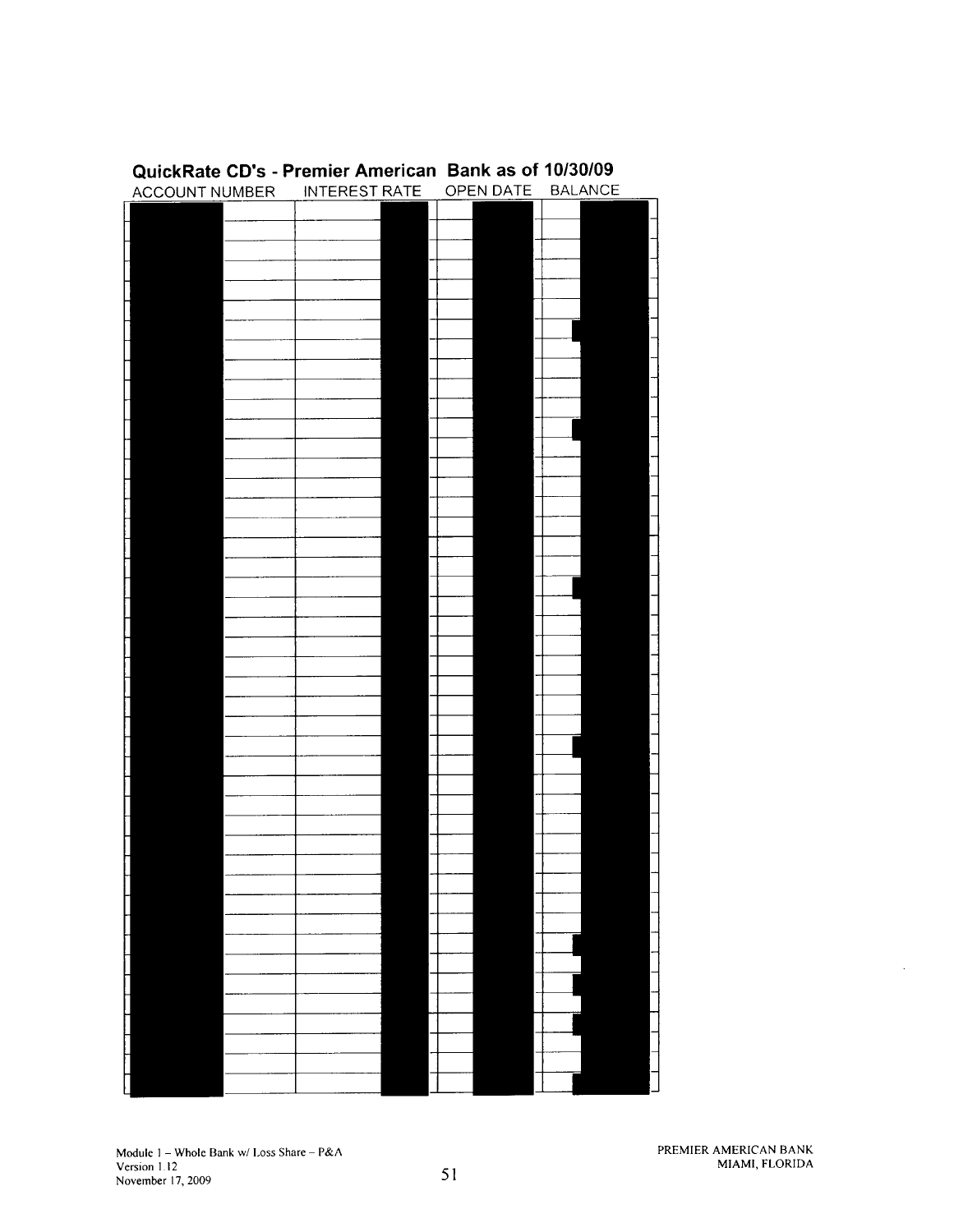

Module i - Whole Bank wi Loss Share - P&A PREMIER AMERICAN BANK Version i 12 MIAMI, FLORIDA November 17,2009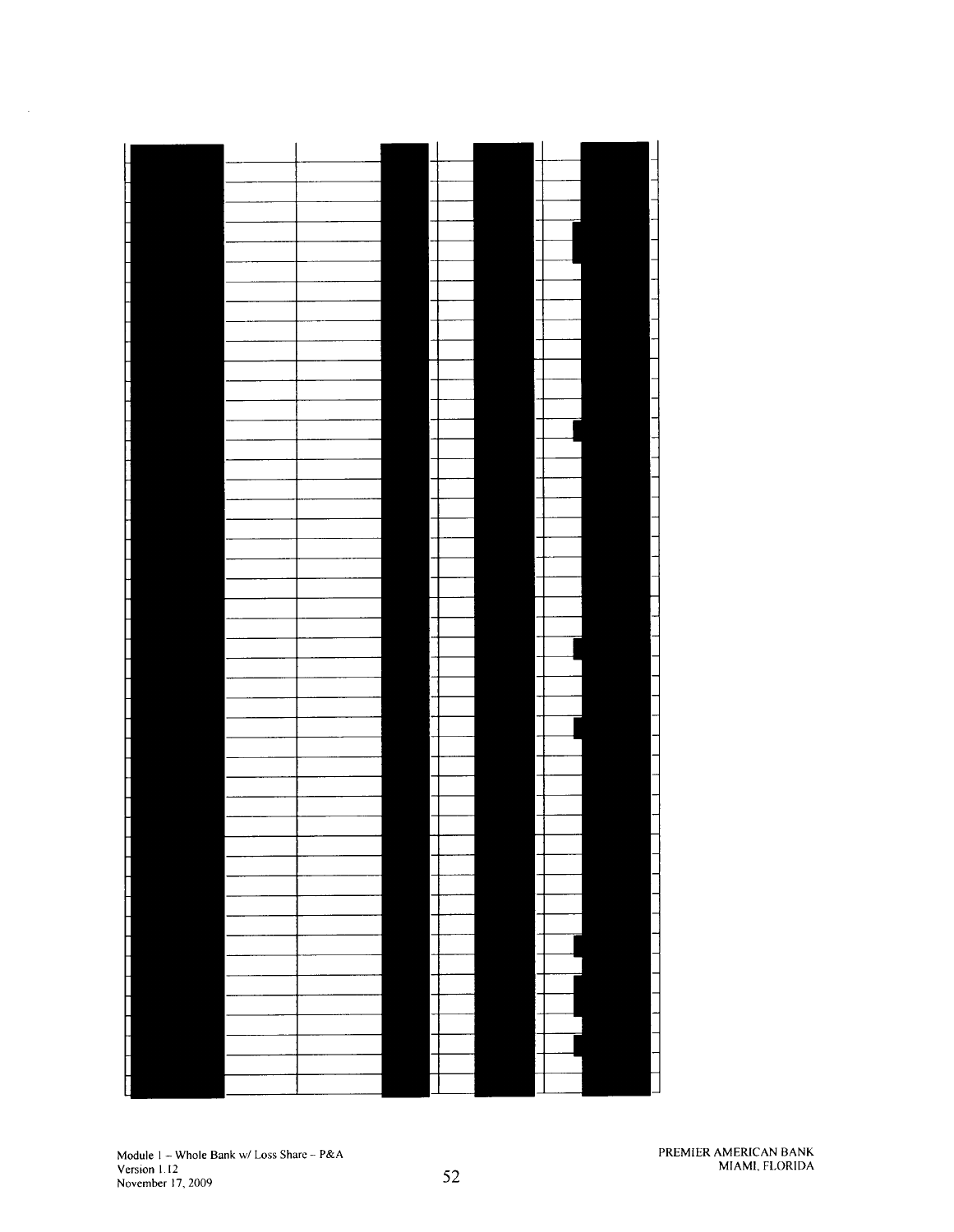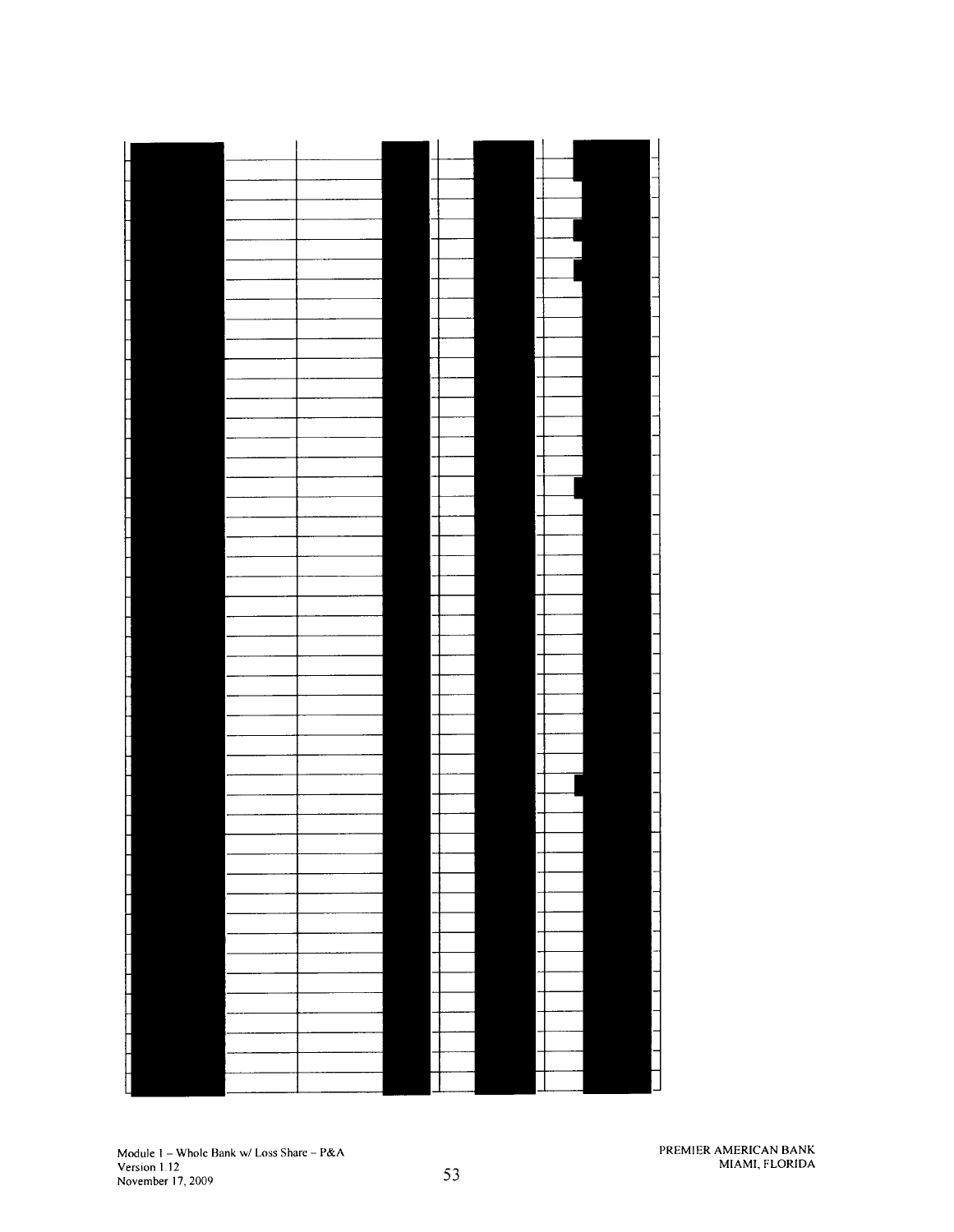

Module 1 - Whole Bank wi Loss Share - P&A PREMIER AMERICAN BANK Version i. 12 MIAMI, FLORIDA November 17, 2009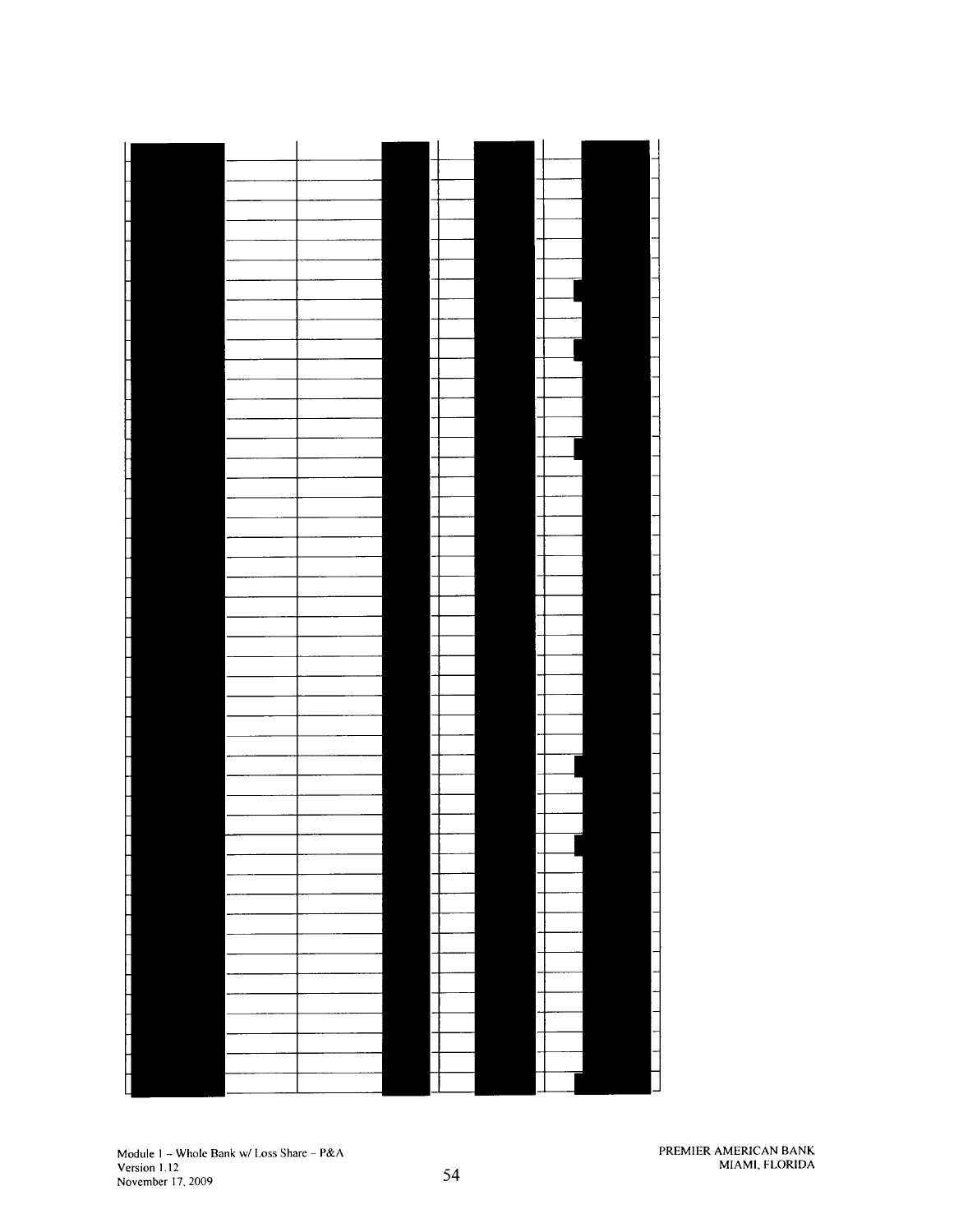

Module i - Whole Bank wi Loss Share - P&A PREMIER AMERICAN BANK Version i 12 MIAMI, FLORIDA November 17, 2009

 $\mathcal{A}^{\text{max}}_{\text{max}}$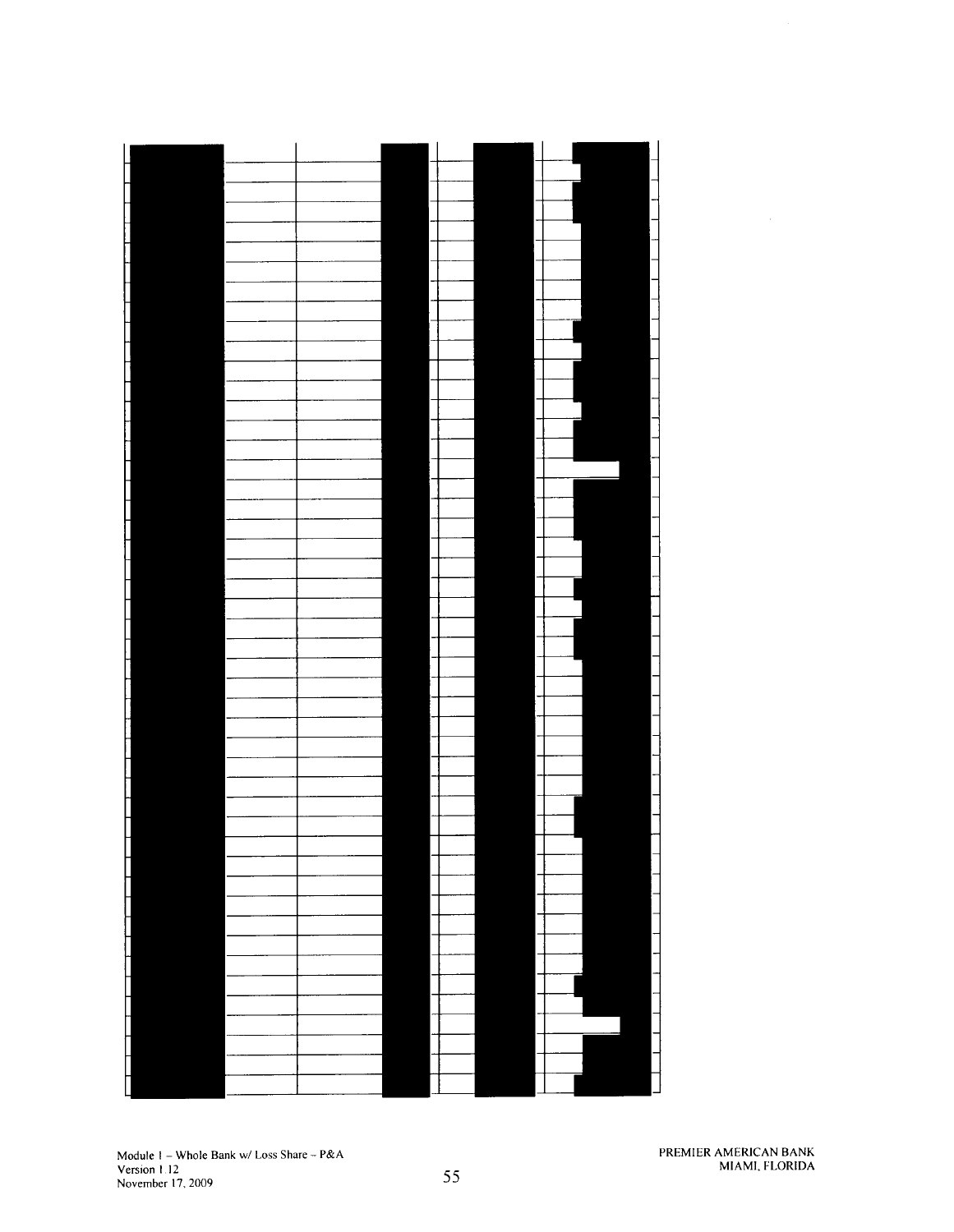

 $\hat{\mathcal{L}}$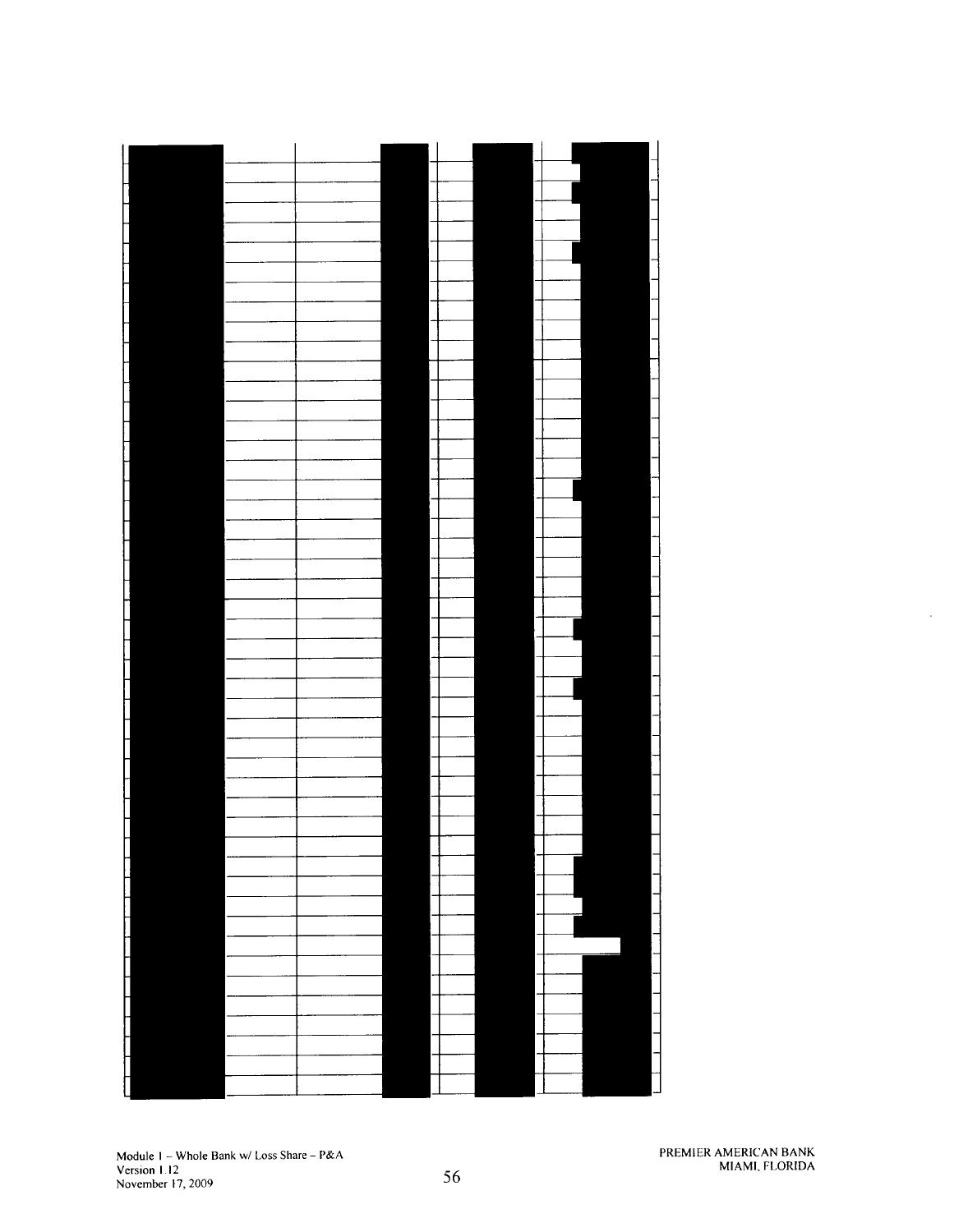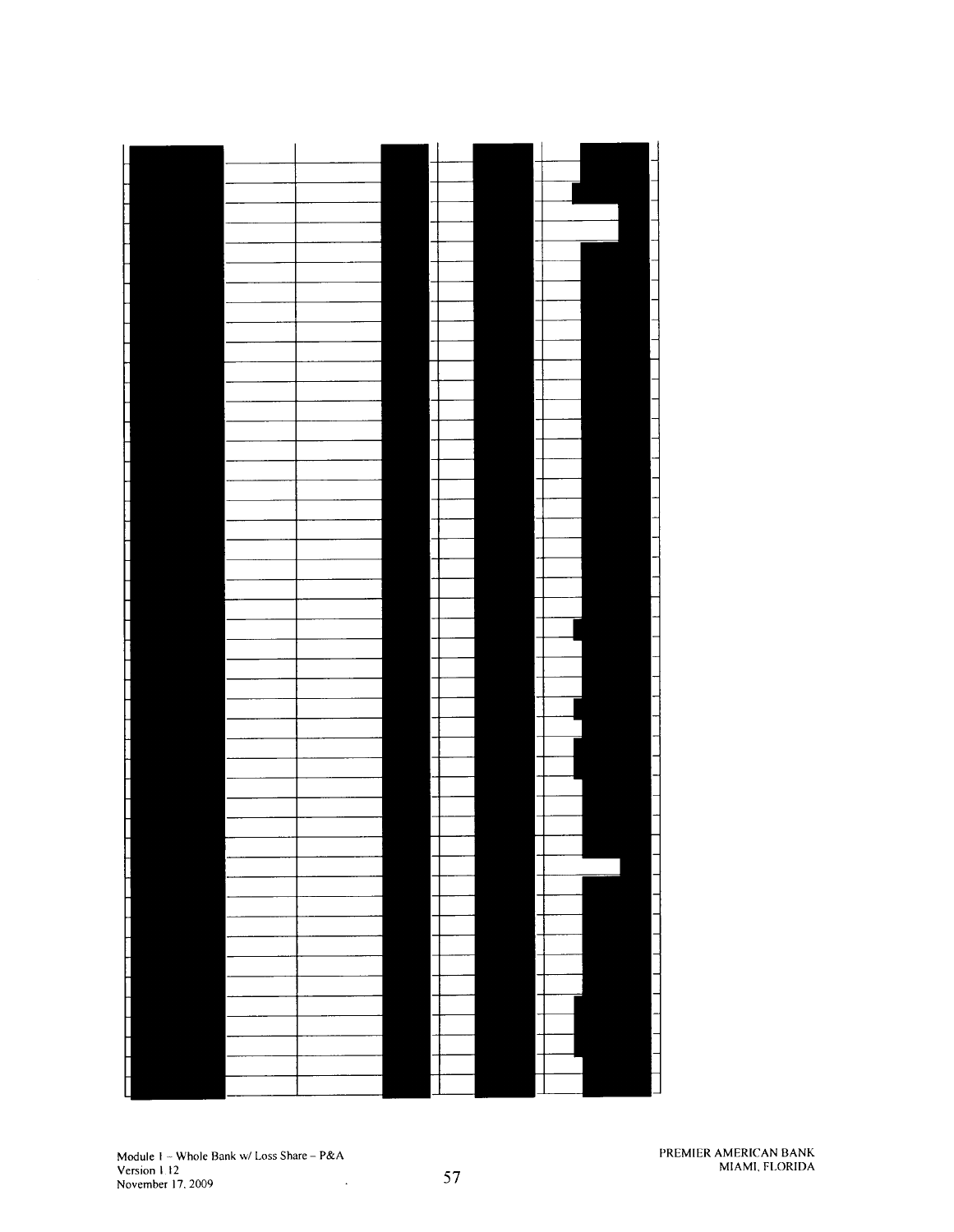

Module I - Whole Bank wi Loss Share - P&A PREMIER AMERICAN BANK [Versi](#page-5-0)on I 12 MIAMI, FLORIDA November 17,2009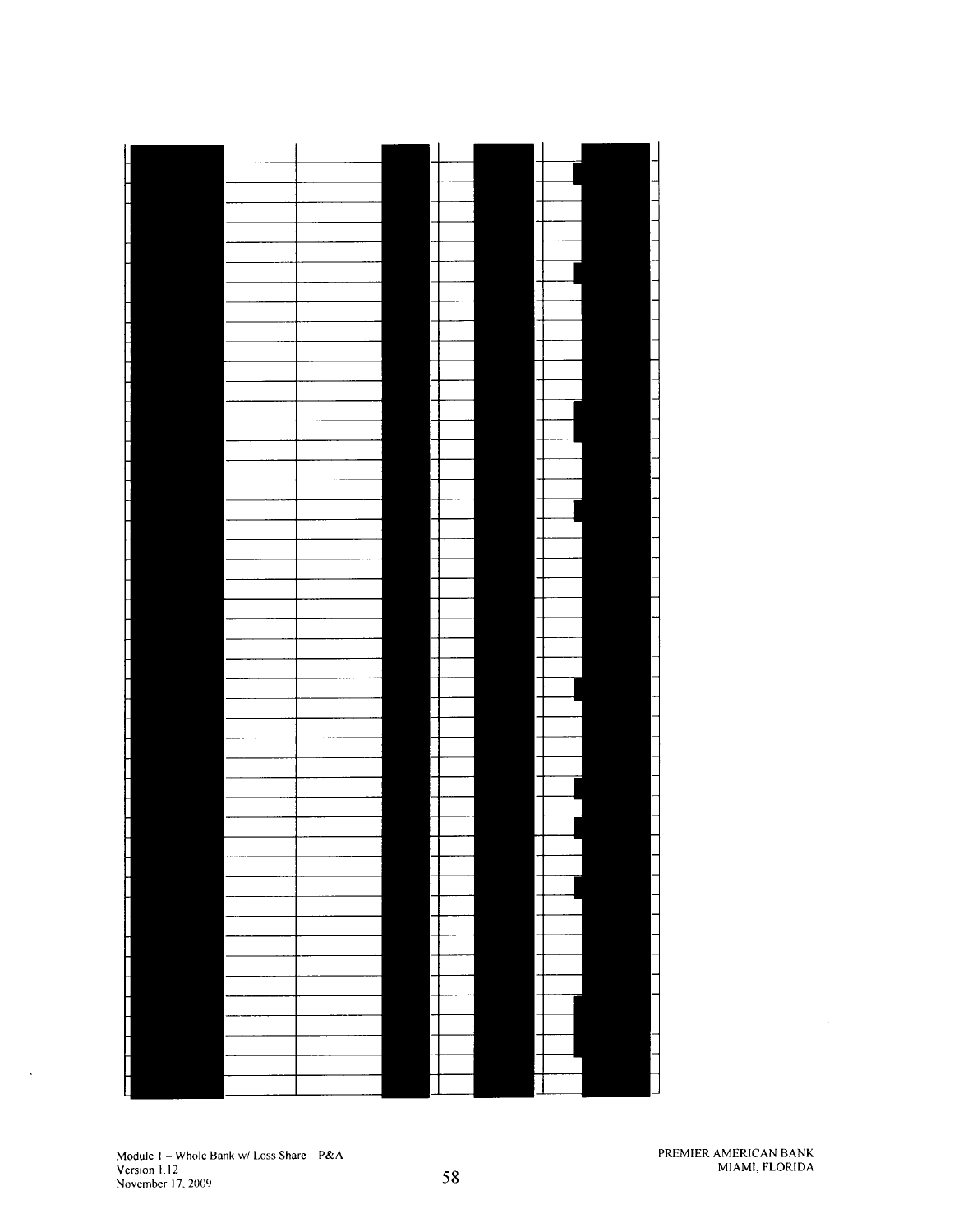| ⊦ |  |  |  |                  |
|---|--|--|--|------------------|
|   |  |  |  |                  |
| r |  |  |  | — — — — —<br>— — |
| ┝ |  |  |  |                  |
|   |  |  |  |                  |
| г |  |  |  |                  |
|   |  |  |  |                  |
| r |  |  |  |                  |
|   |  |  |  |                  |
| F |  |  |  |                  |
|   |  |  |  |                  |
|   |  |  |  |                  |
|   |  |  |  |                  |
|   |  |  |  |                  |
|   |  |  |  |                  |
| L |  |  |  |                  |
|   |  |  |  |                  |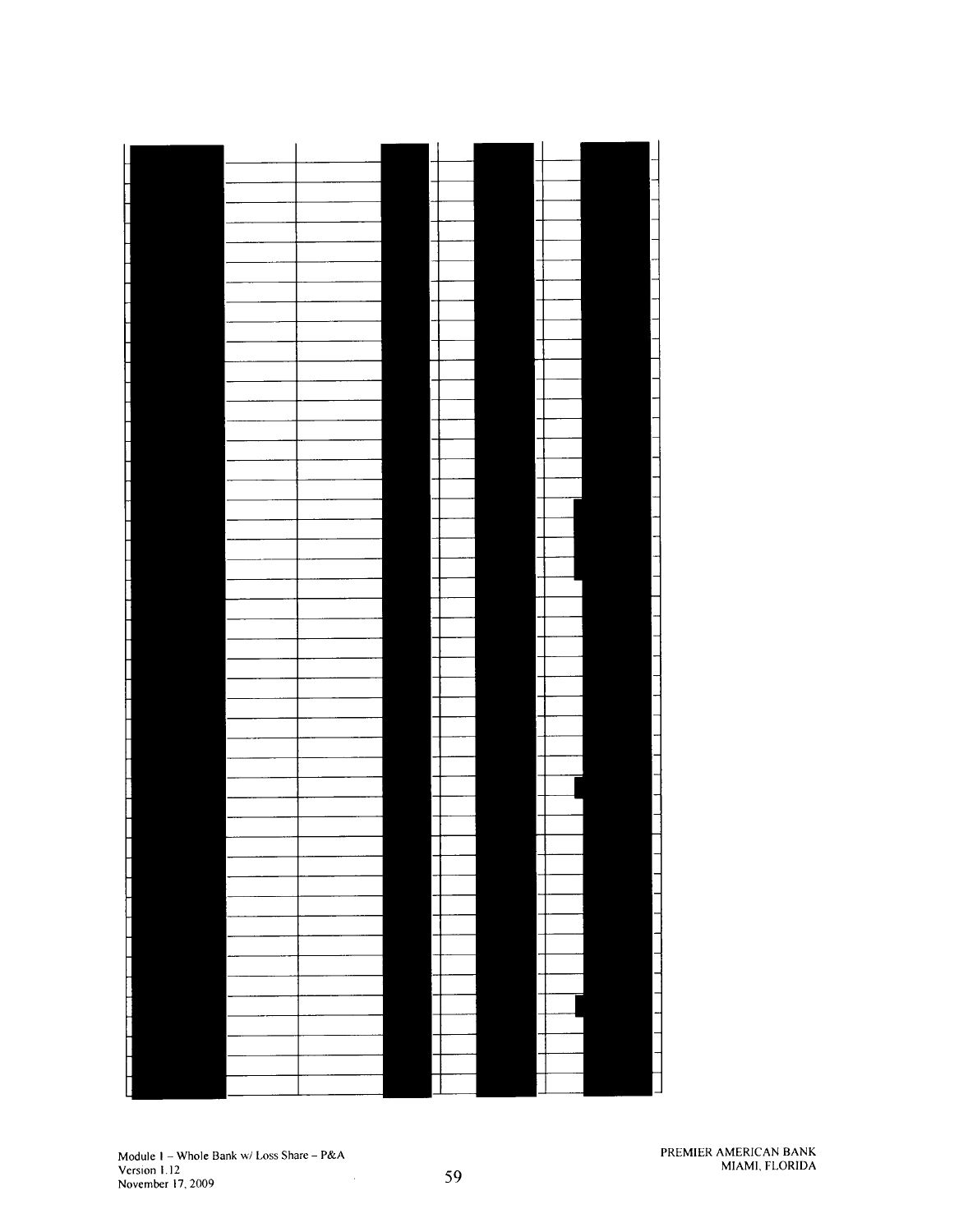

 $\hat{\boldsymbol{\beta}}$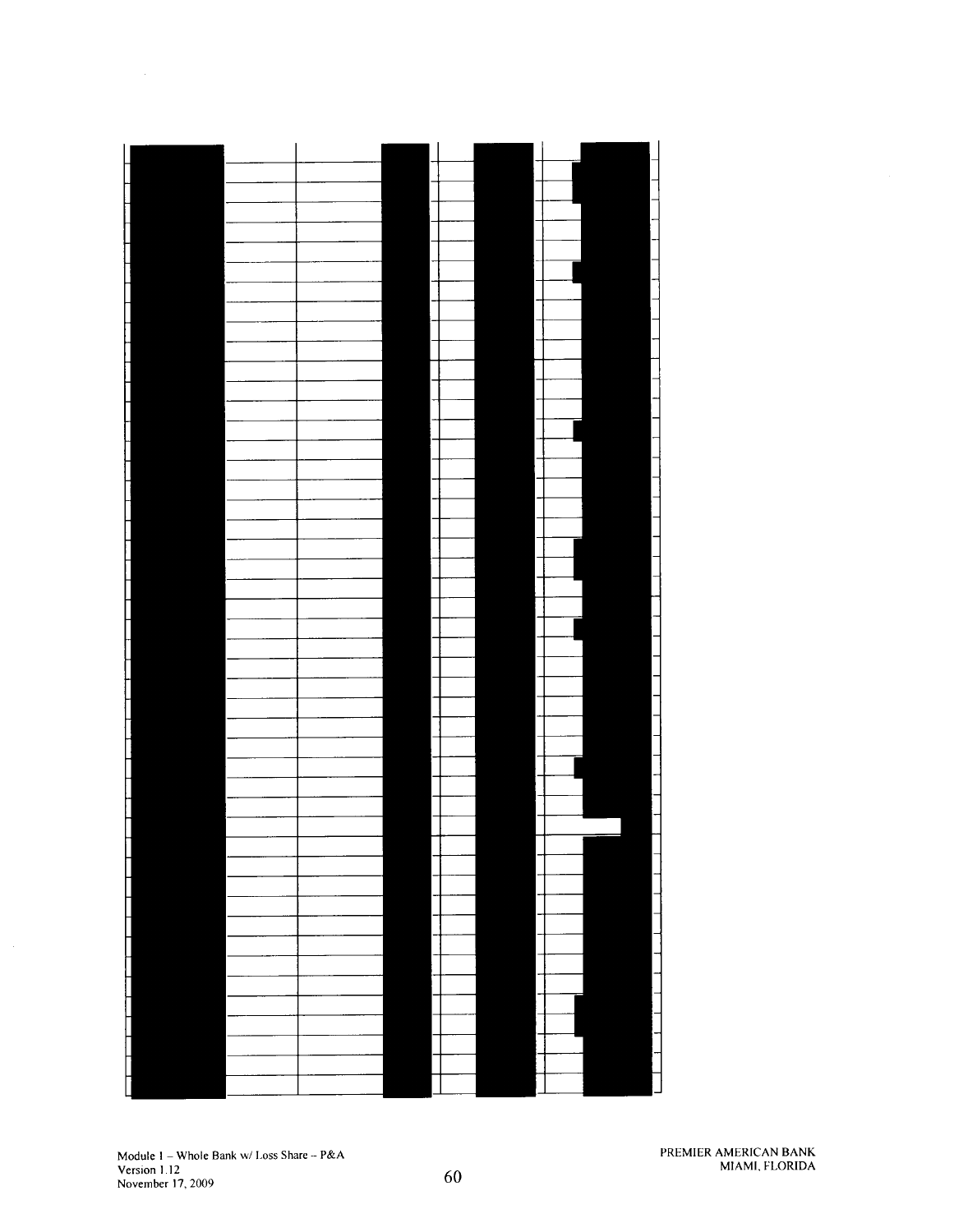

Module 1 - Whole Bank w/ Loss Share - P&A PREMIER AMERICAN BANK Version 1 12 November 17,2009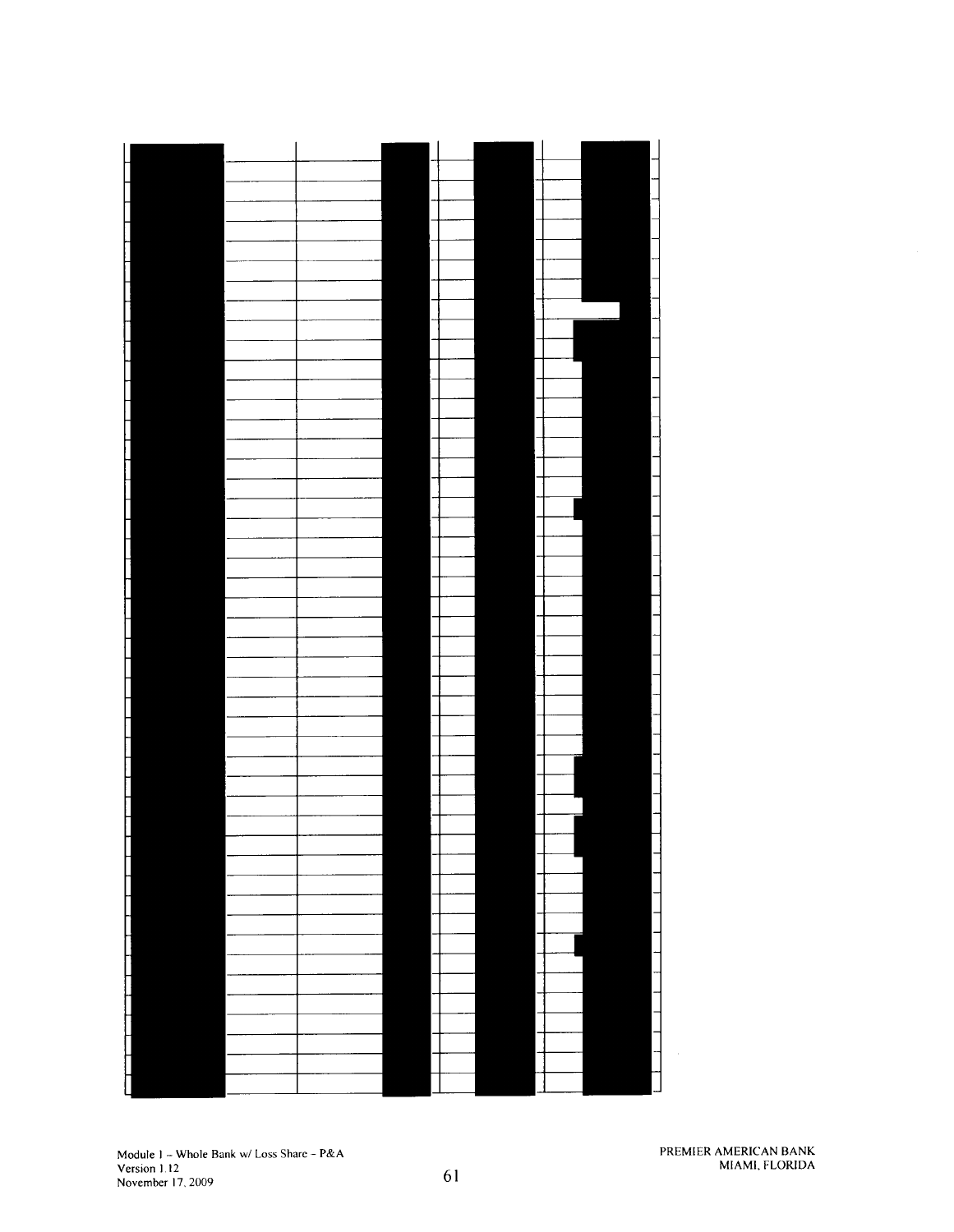

Module I - Whole Bank wi Loss Share - P&A PREMIER AMERICAN BANK Version 1 12 MIAMI, FLORIDA November 17, 2009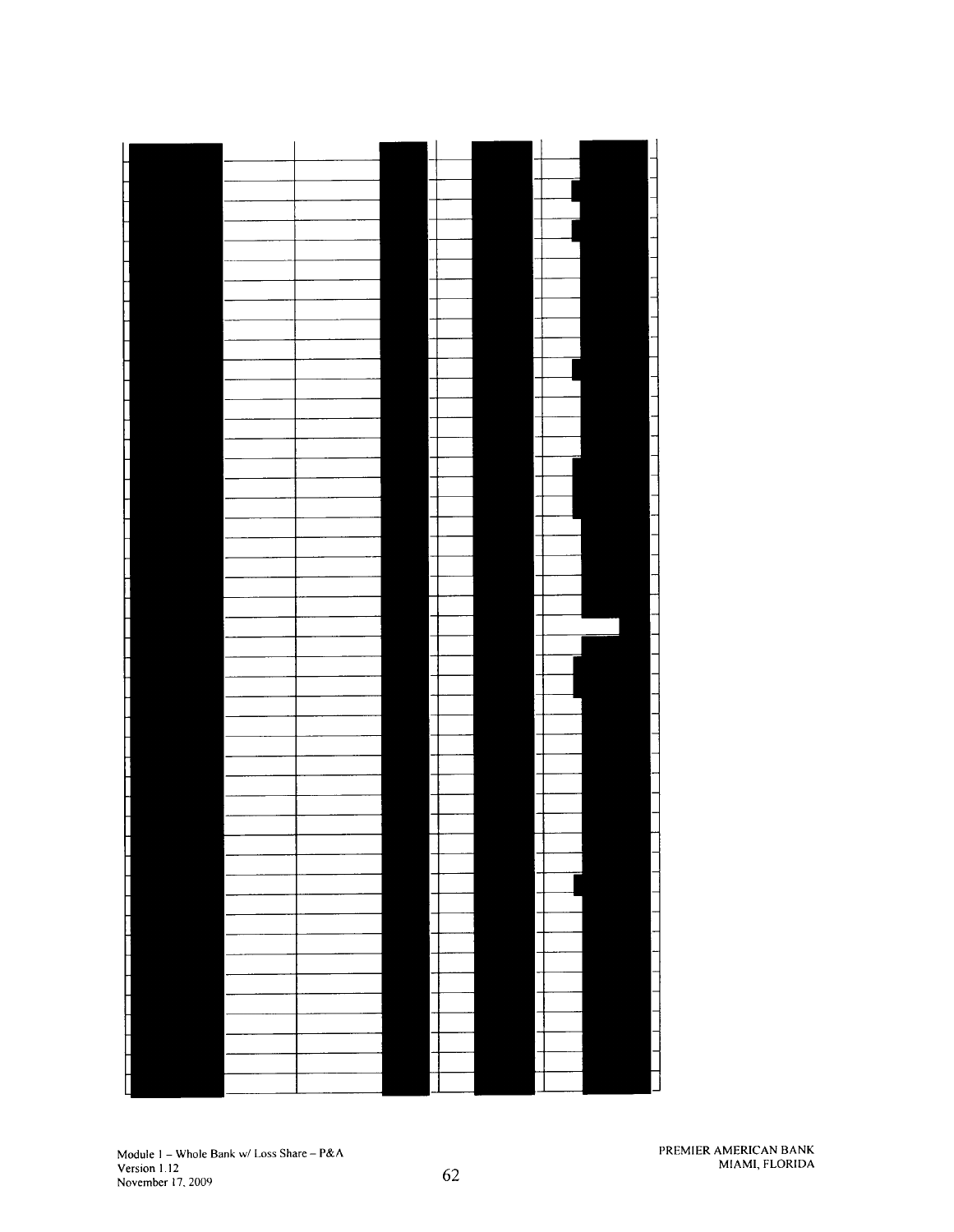

Module I - Whole Bank wi Loss Share - P&A PREMIER AMERICAN BANK [Versi](#page-5-0)on I 12 MIAMI, FLORIDA November 17,2009

 $\hat{\mathcal{A}}$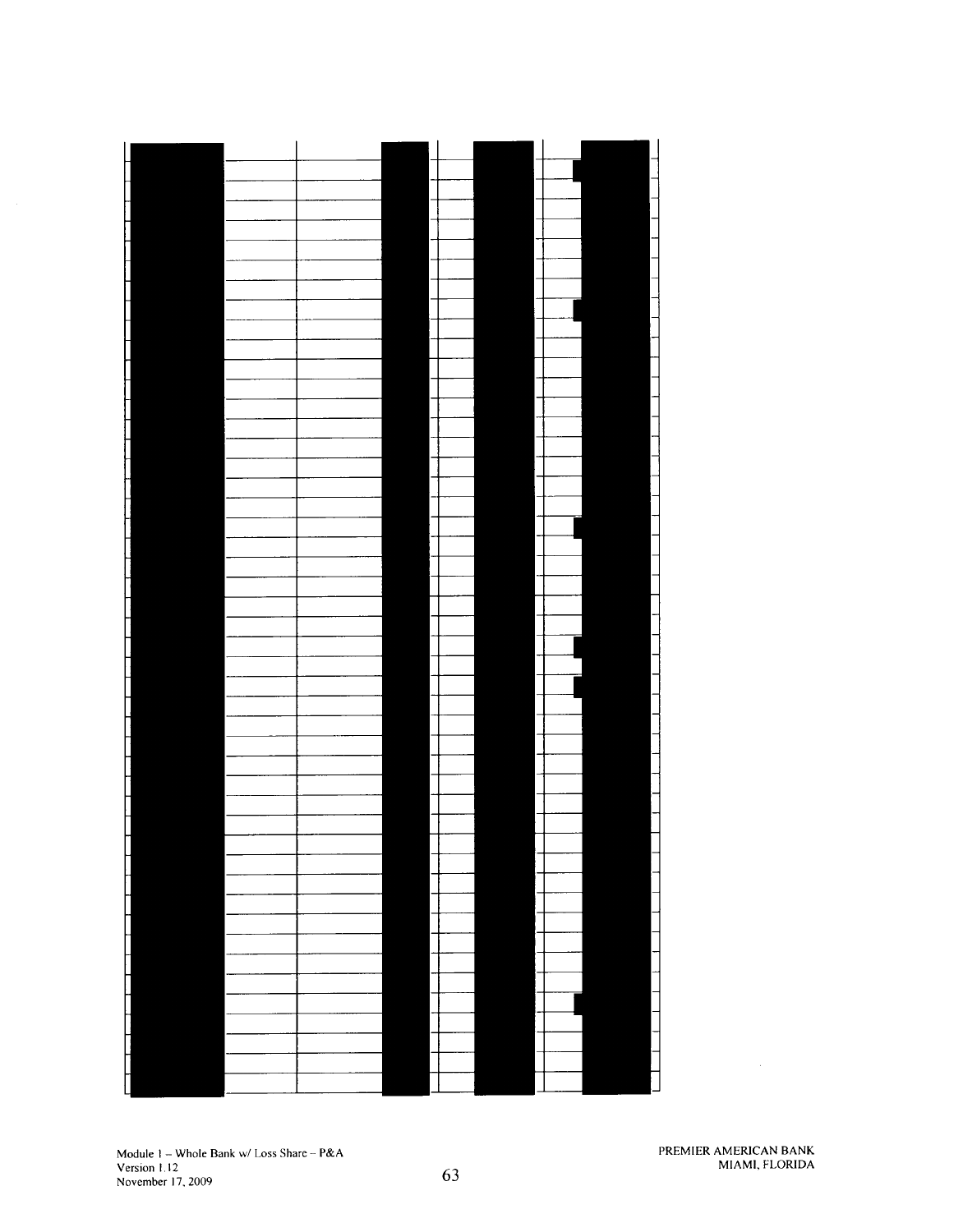

Module 1 - Whole Bank w/ Loss Share - P&A Module 1 - Whole Bank w/ Loss Share - P&A MiAMI. FLORIDA MAMI. FLORIDA<br>Version 1 12 MIAMI. FLORIDA MAMI. FLORIDA MAMI. FLORIDA Version 1.12<br>November 17, 2009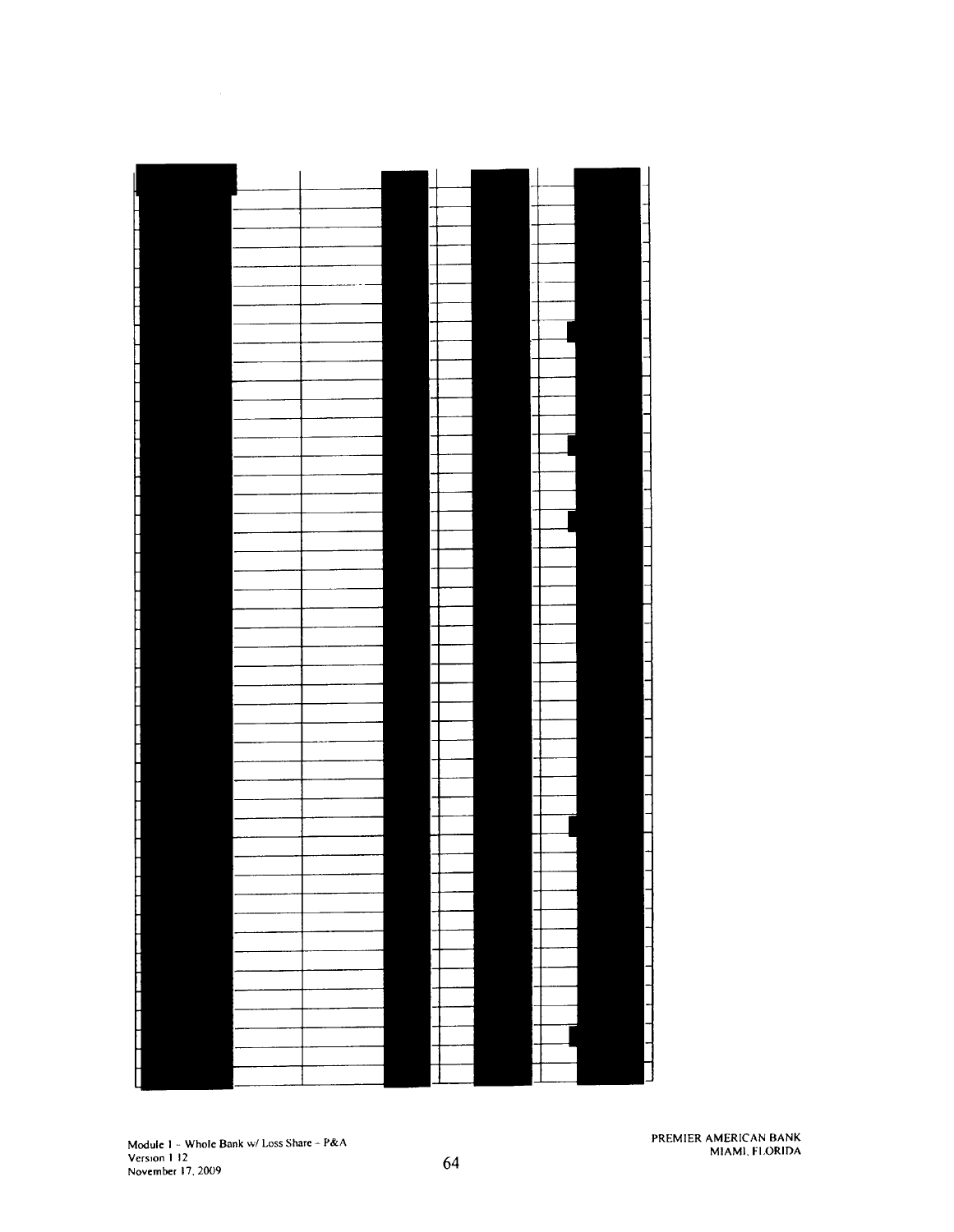|  |  | 75,306,110.76 |
|--|--|---------------|

 $\mathcal{A}$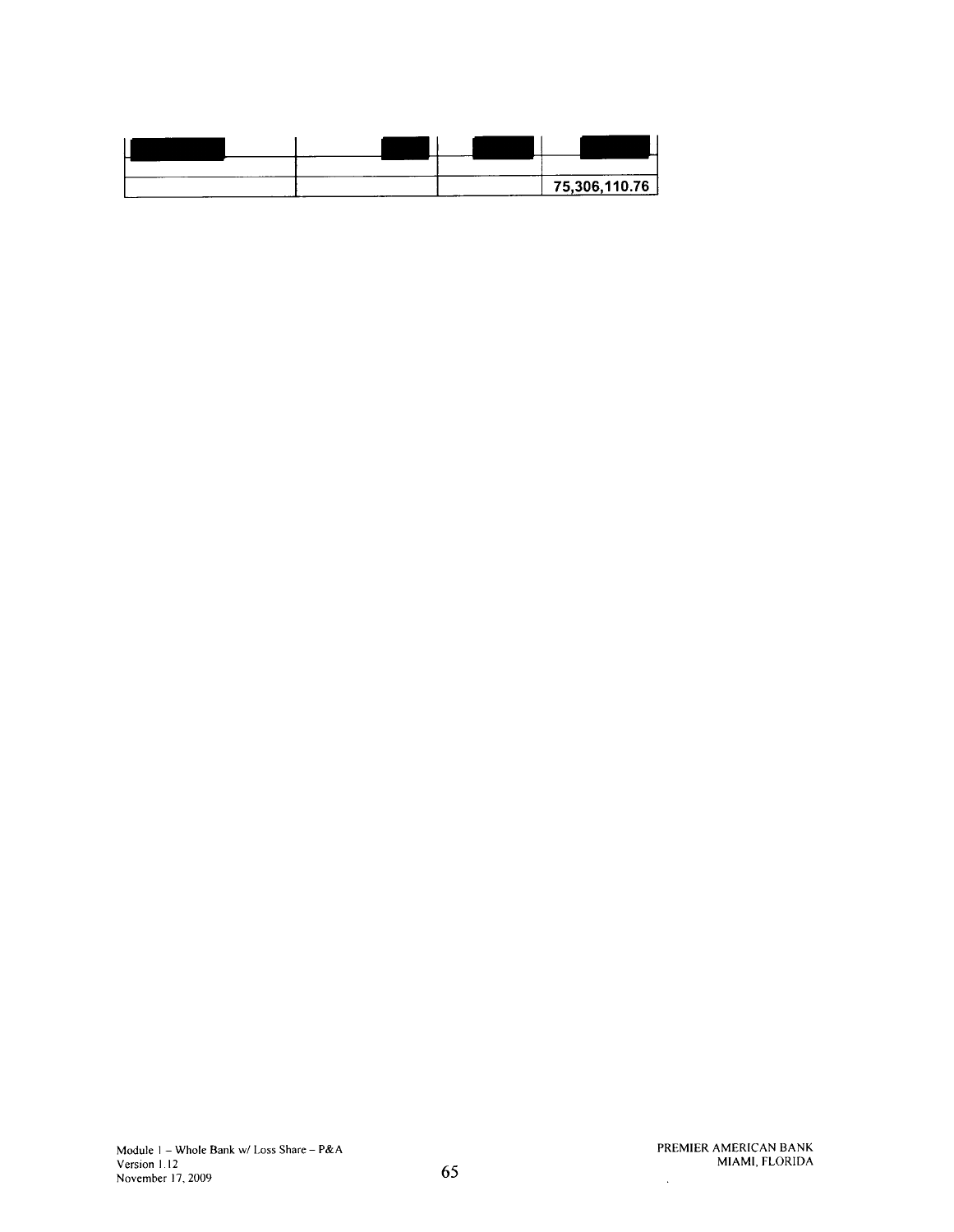#### **EXHIBIT 2.3A FINAL NOTICE LETTER**

#### **FINAL LEGAL NOTICE**

Claiming Requirements for Deposits Under 12 U.S.C. 1822(e)

**[Date]** 

**[Name of Unclaimed Depositor] [Address of Unclaimed Depositor] [Anytown, USA]** 

Subject: **[XXXXX – Name of Bank City, State]** – In Receivership

Dear **[Sir/Madam]:** 

As you may know, on **[Date: Closing Date]**, the **[Name of Bank ("The Bank")]** was closed and the Federal Deposit Insurance Corporation ("FDIC") transferred **[The Bank's]** accounts to **[Name of Acquiring Institution].** 

According to federal law under 12 U.S.C., 1822(e), on **[Date: eighteen months from the Closing Date]**, **[Name of Acquiring Institution]** must transfer the funds in your account(s) back to the FDIC if you have not claimed your account(s) with **[Name of Acquiring Institution].** Based on the records recently supplied to us by **[Name of Acquiring Institution]**, your account(s) currently fall into this category.

This letter is your formal Legal Notice that you have until **[Date: eighteen months from the Closing Date]**, to claim or arrange to continue your account(s) with **[Name of Acquiring Institution**. There are several ways that you can claim your account(s) at **[Name of Acquiring Institution]**. It is only necessary for you to take any one of the following actions in order for your account(s) at **[Name of Acquiring Institution]** to be deemed claimed. In addition, if you have more than one account, your claim to one account will automatically claim all accounts:

 signature of an authorized signer on the account(s), name, and address. **[Name of Acquiring**  1. Write to **[Name of Acquiring Institution]** and notify them that you wish to keep your account(s) active with them. Please be sure to include the name of the account(s), the account number(s), the **Institution]** address is:

#### **[123 Main Street**

#### **Anytown, USA]**

- 2. Execute a new signature card on your account(s), enter into a new deposit agreement with **[Name of Acquiring Institution],** change the ownership on your account(s), or renegotiate the terms of your certificate of deposit account(s) (if any).
- 3. Provide **[Name of Acquiring Institution]** with a change of address form.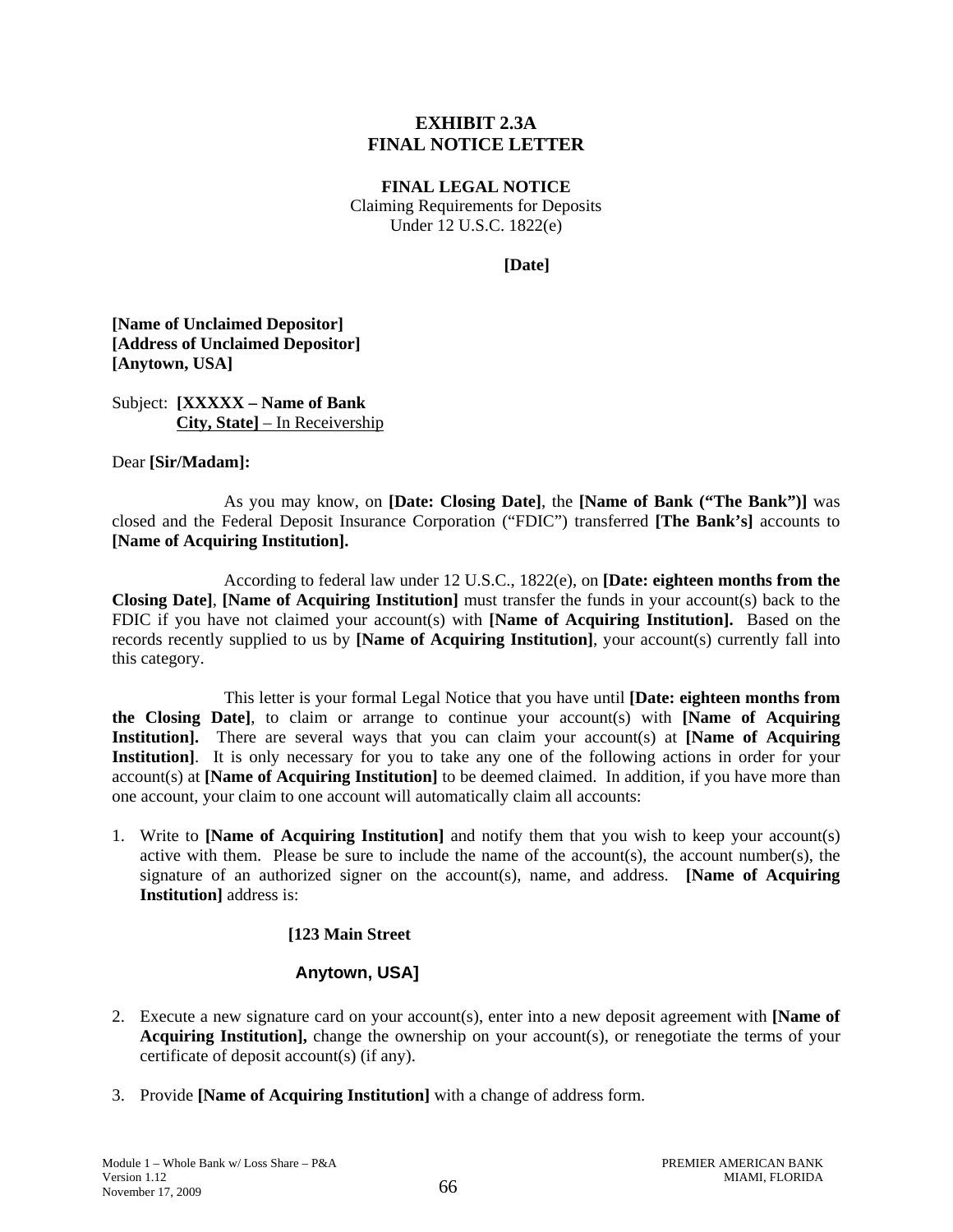4. Make a deposit to or withdrawal from your account(s). This includes writing a check on any account or having an automatic direct deposit credited to or an automatic withdrawal debited from an account.

If you do not want to continue your account(s) with **[Name of Acquiring Institution]** for any reason, you can withdraw your funds and close your account(s). Withdrawing funds from one or more of your account(s) satisfies the federal law claiming requirement. If you have time deposits, such as certificates of deposit, **[Name of Acquiring Institution]** can advise you how to withdraw them without being charged an interest penalty for early withdrawal.

If you do not claim ownership of your account(s) at **[Name of Acquiring Institution by Date: eighteen months from the Closing Date]** federal law requires **[Name of Acquiring Institution]**  to return your deposits to the FDIC, which will deliver them as unclaimed property to the State indicated in your address in the Failed Institution's records. If your address is outside of the United States, the FDIC will deliver the deposits to the State in which the Failed Institution had its main office. 12 U.S.C. § 1822(e). If the State accepts custody of your deposits, you will have 10 years from the date of delivery to claim your deposits from the State. After 10 years you will be permanently barred from claiming your deposits. However, if the State refuses to take custody of your deposits, you will be able to claim them from the FDIC until the receivership is terminated. If you have not claimed your insured deposits before the receivership is terminated, and a receivership may be terminated at any time, all of your rights in those deposits will be barred.

If you have any questions or concerns about these items, please contact **[Bank Employee]** at **[Name of Acquiring Institution]** by phone at **[(XXX) XXX-XXXX].** 

Sincerely,

**[Name of Claims Specialist] [Title]**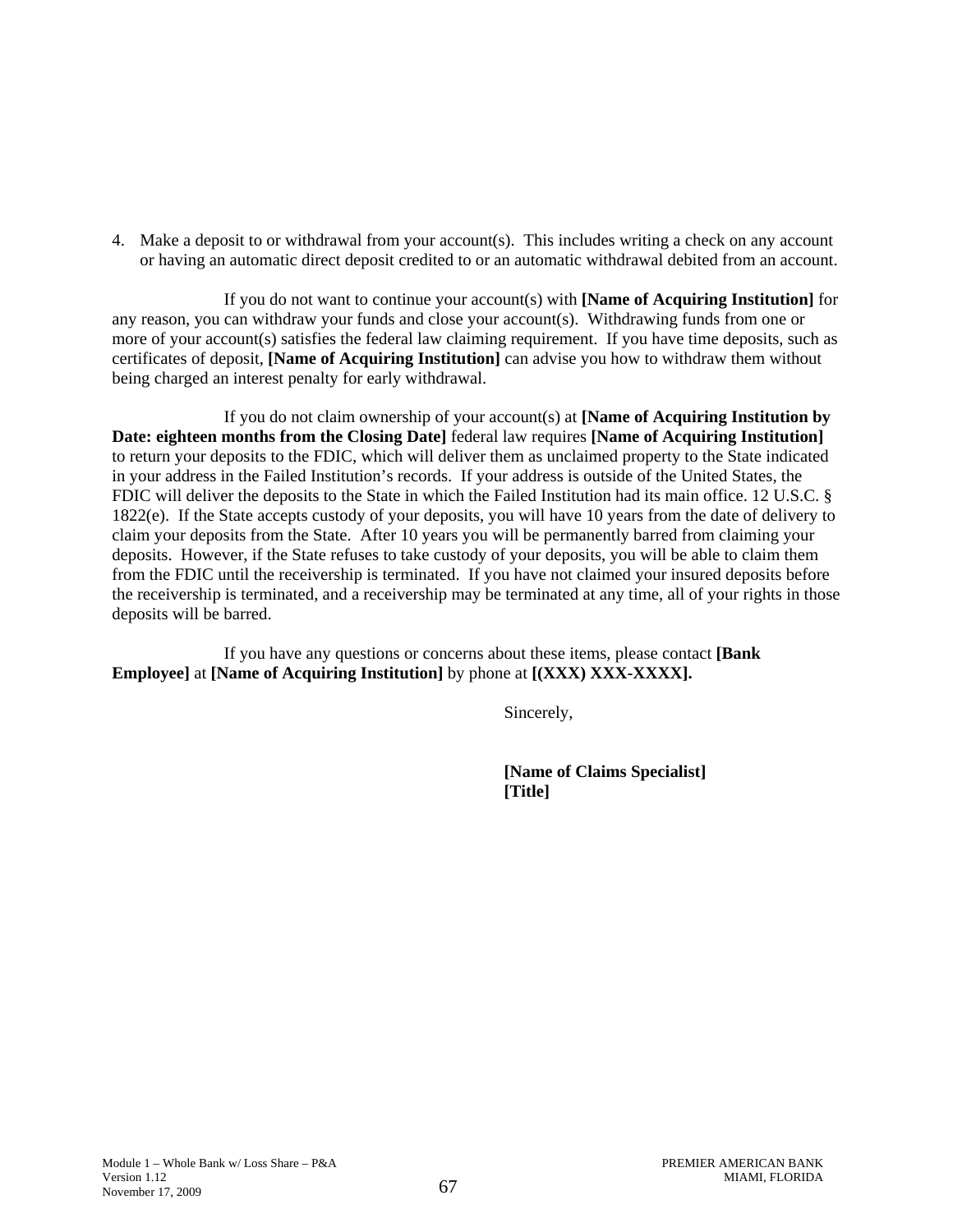## **EXHIBIT 2.3B AFFIDAVIT OF MAILING**

## **AFFIDAVIT OF MAILING**

*State of* 

*COUNTY OF* 

I am employed as a **[Title of Office]** by the **[Name of Acquiring Institution]**.

This will attest that on **[Date of mailing]**, I caused a true and correct copy of the Final Legal Notice, attached hereto, to owners of unclaimed deposits of **[Name of Failed Bank]**, City, State, to be prepared for deposit in the mail of the United States of America on behalf of the Federal Deposit Insurance Corporation. A list of depositors to whom the notice was mailed is attached. This notice was mailed to the depositor's last address as reflected on the books and records of the **[Name of Failed Bank]** as of the date of failure.

 $\overline{\phantom{a}}$  , and the contract of the contract of the contract of the contract of the contract of the contract of the contract of the contract of the contract of the contract of the contract of the contract of the contrac **[Name] [Title of Office] [Name of Acquiring Institution]** 

**Subscribed and sworn to before me this \_\_\_\_\_\_\_day of [Month, Year].** 

**My commission expires:** 

**\_\_\_\_\_\_\_\_\_\_\_\_\_\_\_\_\_\_\_\_\_\_ \_\_\_\_\_\_\_\_\_\_\_\_\_\_\_\_\_\_\_\_\_\_\_\_\_\_\_\_\_\_\_\_ [Name], Notary Public**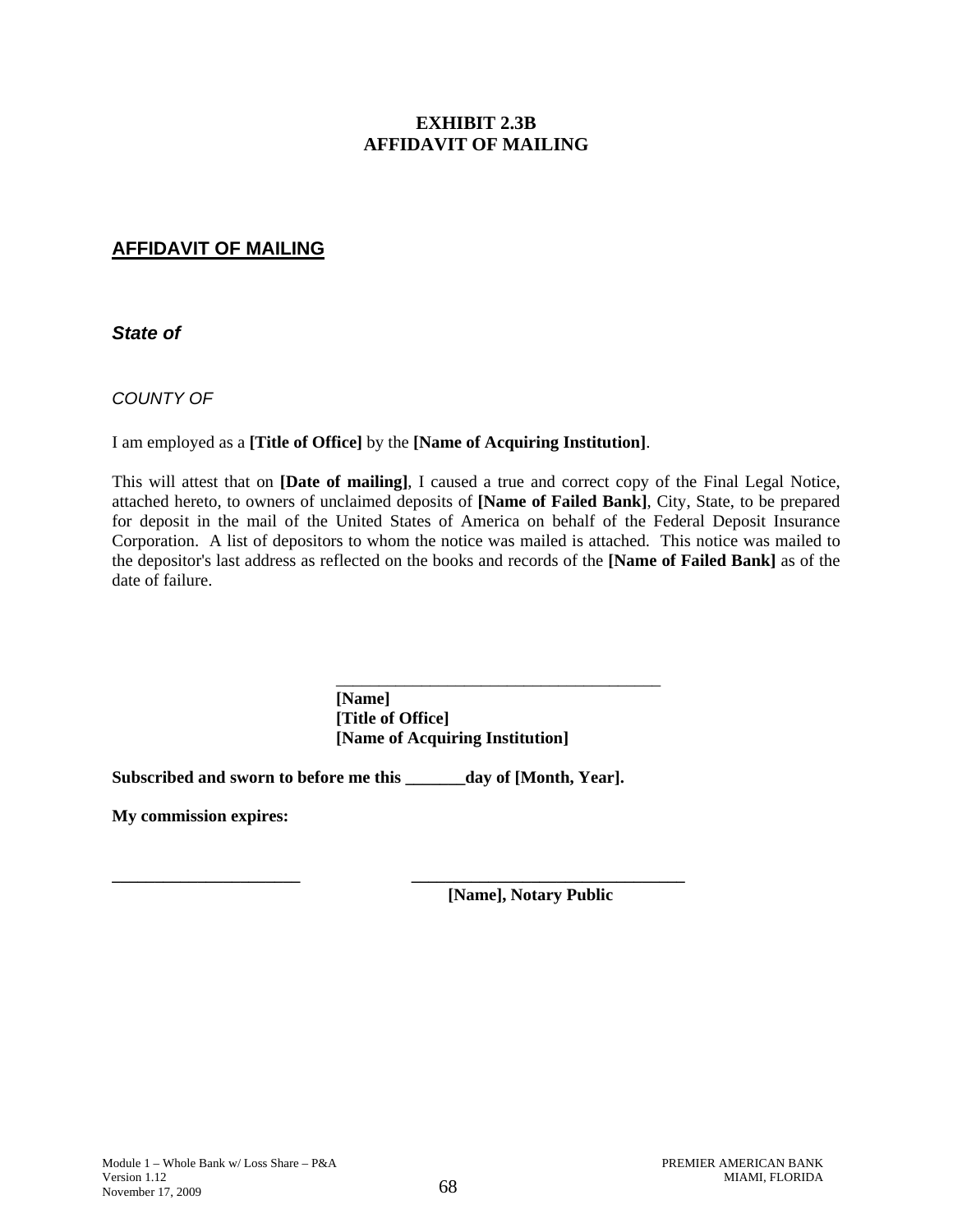## [EXHIBIT 3.2(c) -- VALUATION OF CERTAIN QUALIFIED FINANCIAL CONTRACTS

### A. Scope

Interest Rate Contracts - All interest rate swaps, forward rate agreements, interest rate futures, caps, collars and floors, whether purchased or written.

Option Contracts - All put and call option contracts, whether purchased or written, on marketable securities, financial futures, foreign currencies, foreign exchange or foreign exchange futures contracts.

Foreign Exchange Contracts - All contracts for future purchase or sale of foreign currencies, foreign currency or cross currency swap contracts, or foreign exchange futures contracts.

### B. Exclusions

All financial contracts used to hedge assets and liabilities that are acquired by the Assuming Bank but are not subject to adjustment from Book Value.

### C. Adjustment

The difference between the Book Value and market value as of Bank Closing.

## D. Methodology

- 1. The price at which the Assuming Bank sells or disposes of Qualified Financial Contracts will be deemed to be the fair market value of such contracts, if such sale or disposition occurs at prevailing market rates within a predefined timetable as agreed upon by the Assuming Bank and the Receiver.
- 2. In valuing all other Qualified Financial Contracts, the following principles will apply:
	- (i) All known cash flows under swaps or forward exchange contracts shall be present valued to the swap zero coupon interest rate curve.
	- (ii) All valuations shall employ prices and interest rates based on the actual frequency of rate reset or payment.
	- (iii) Each tranche of amortizing contracts shall be separately valued. The total value of such amortizing contract shall be the sum of the values of its component tranches.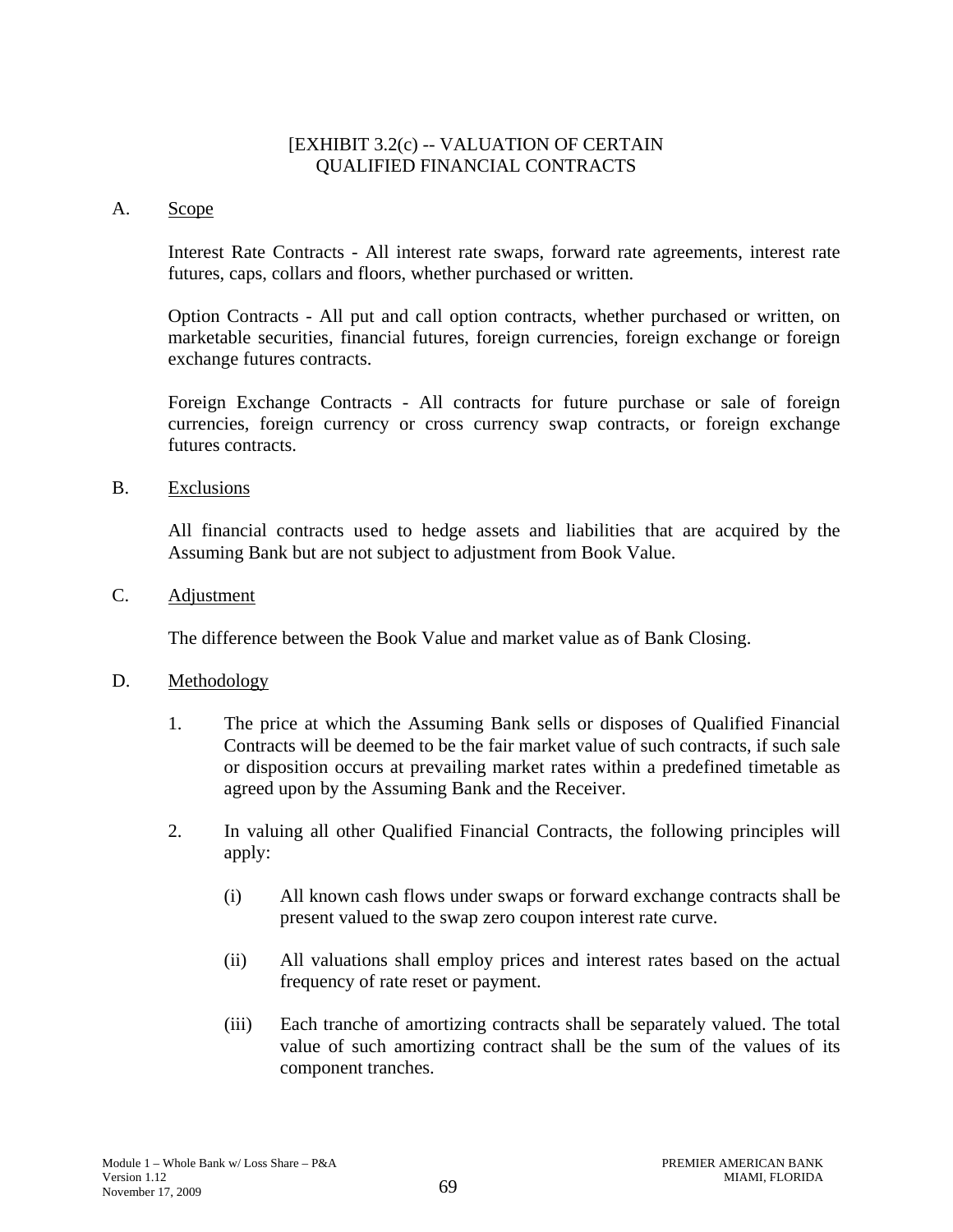- (iv) For regularly traded contracts, valuations shall be at the midpoint of the bid and ask prices quoted by customary sources (e.g., The Wall Street Journal, Telerate, Reuters or other similar source) or regularly traded exchanges.
- (v) For all other Qualified Financial Contracts where published market quotes are unavailable, the adjusted price shall be the average of the bid and ask price quotes from three (3) securities dealers acceptable to the Receiver and Assuming Bank as of Bank Closing. If quotes from securities dealers cannot be obtained, an appraiser acceptable to the Receiver and the Assuming Bank will perform a valuation based on modeling, correlation analysis, interpolation or other techniques, as appropriate.]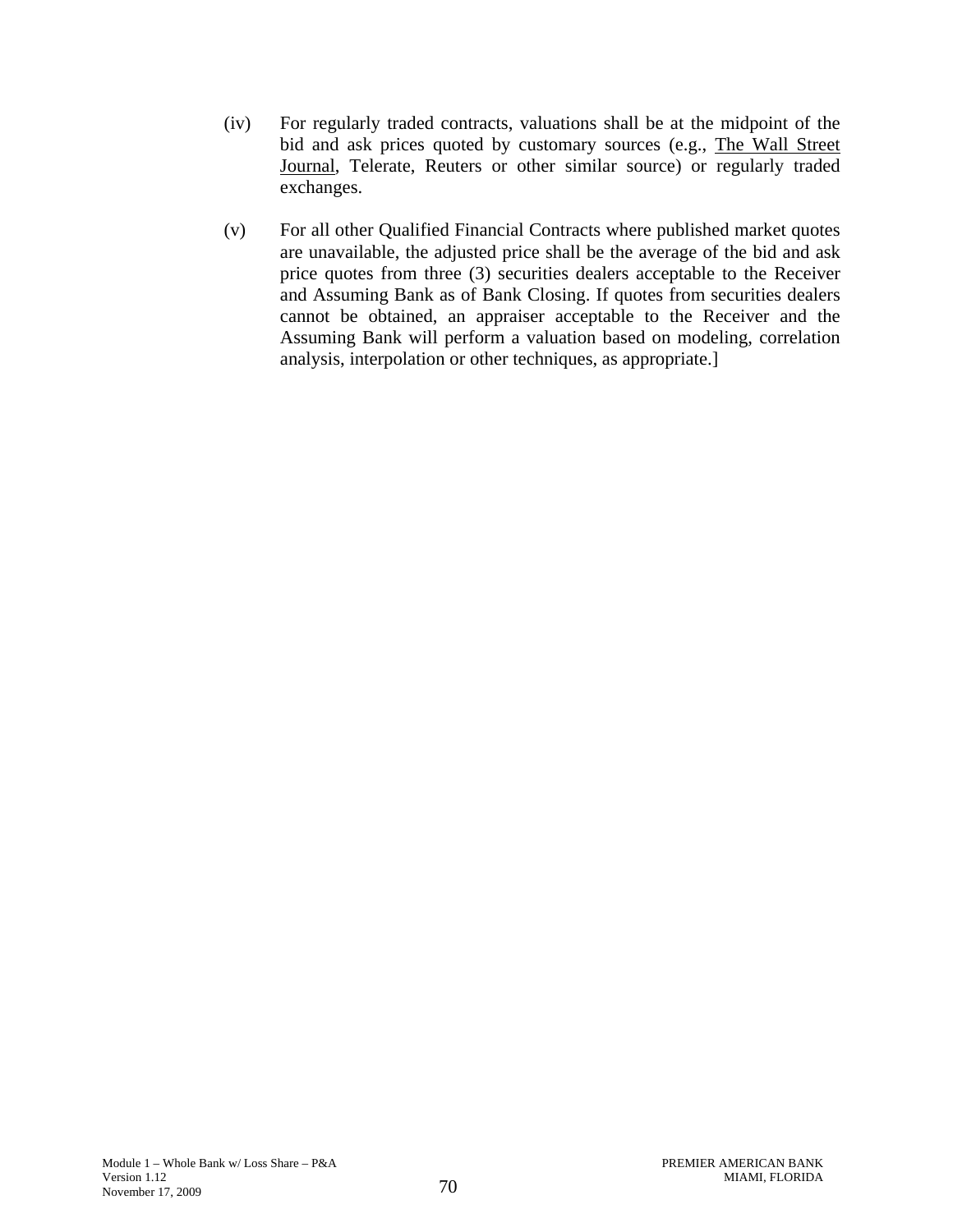### **EXHIBIT 4.13 INTERIM ASSET SERVICING ARRANGEMENT**

(a) With respect to each asset (or liability) designated from time to time by the Receiver to be serviced by the Assuming Bank pursuant to this Arrangement (such being designated as "Pool Assets"), during the term of this Arrangement, the Assuming Bank shall:

(i) Promptly apply payments received with respect to any Pool Assets;

(ii) Reverse and return insufficient funds checks;

(iii) Pay (A) participation payments to participants in Loans, as and when received; and (B) tax and insurance bills on Pool Assets as they come due, out of escrow funds maintained for purposes;

(iv) Maintain accurate records reflecting (A) the payment history of Pool Assets, with updated information received concerning changes in the address or identity of the obligors and (B) usage of data processing equipment and employee services with respect to servicing duties;

(v) Send billing statements to obligors on Pool Assets to the extent that such statements were sent by the Failed Bank;

(vi) Send notices to obligors who are in default on Loans (in the same manner as the Failed Bank);

(vii) Send to the Receiver, Attn: Managing Liquidator, at the address provided in Section 13.7 of the Agreement, via overnight delivery: (A) on a weekly basis, weekly reports for the Pool Assets, including, without limitation, reports reflecting collections and the trial balances, transaction journals and loan histories for Pool Assets having activity, together with copies of (1) checks received, (2) insufficient funds checks returned, (3) checks for payment to participants or for taxes and insurance, (4) pay-off requests, (5) notices to defaulted obligors, and (6) data processing and employee logs and (B) any other reports, copies or information as may be periodically or from time to time requested;

(viii) Remit on a weekly basis to the Receiver, Attn: Division of Finance, Cashier Unit, Operations, at the address in (vii), via wire transfer to the account designated by the Receiver, all payments received on Pool Assets managed by the Assuming Bank or at such time and place and in such manner as may be directed by the Receiver;

(ix) prepare and timely file all information reports with appropriate tax authorities, and, if required by the Receiver, prepare and file tax returns and pay taxes due on or before the due date, relating to the Pool Assets; and

(x) provide and furnish such other services, operations or functions as may be required with regard to Pool Assets, including, without limitation, as may be required with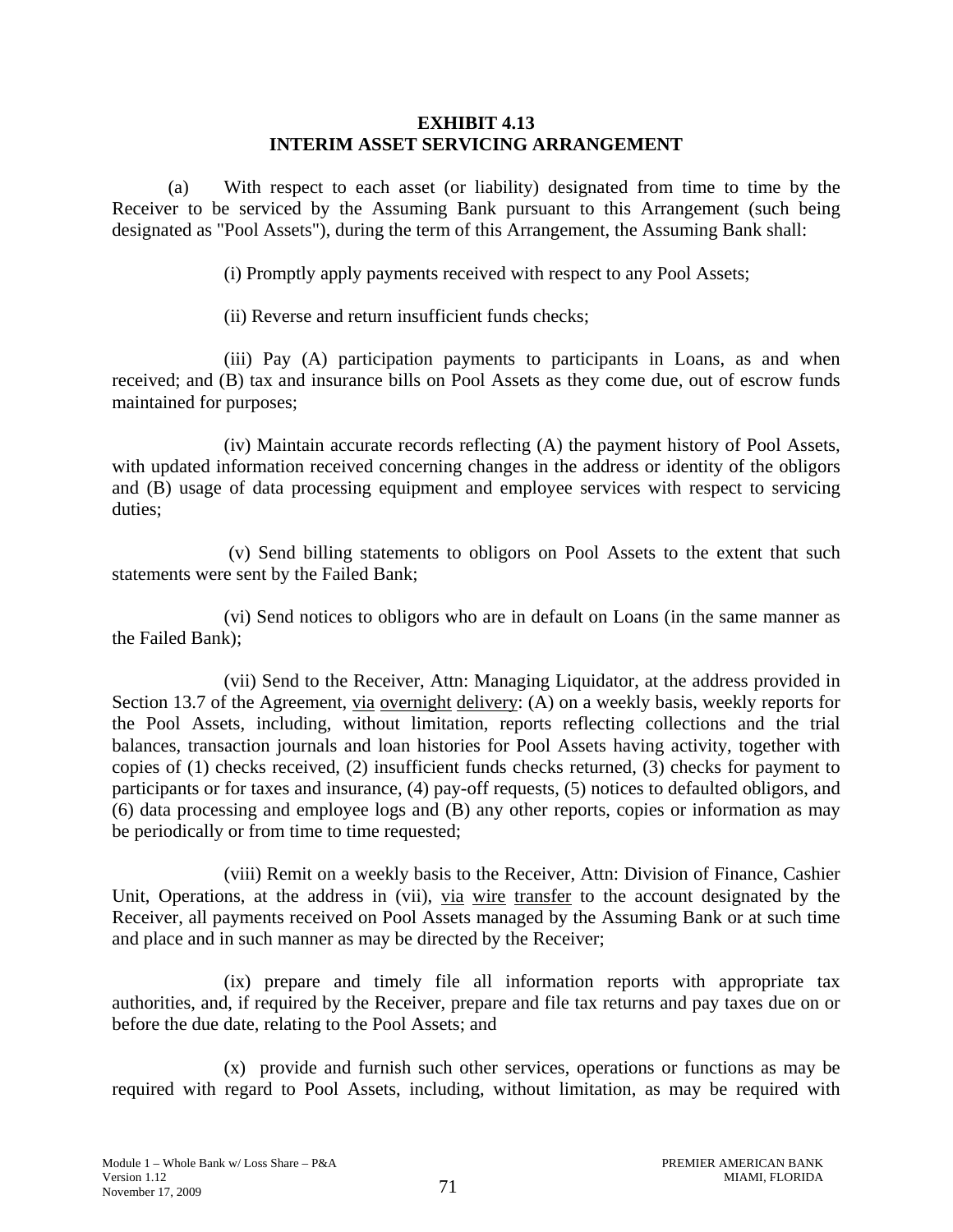regard to any business, enterprise or agreement which is a Pool Asset, all as may be required by the Receiver.

Notwithstanding anything to the contrary in this Section, the Assuming Bank shall not be required to initiate litigation or other collection proceedings against any obligor or any collateral with respect to any defaulted Loan. The Assuming Bank shall promptly notify the Receiver, at the address provided above in subparagraph (a)(vii), of any claims or legal actions regarding any Pool Asset.

(b) The Receiver agrees to reimburse the Assuming Bank for actual, reasonable and necessary expenses incurred in connection with the performance of duties pursuant to this Arrangement, including expenses of photocopying, postage and express mail, and data processing and employee services (based upon the number of hours spent performing servicing duties).

(c) The Assuming Bank shall provide the services described herein for an initial period of ninety (90) days after Bank Closing. At the option of the Receiver, exercisable by notice given not later than ten (10) days prior to the end of such initial period or a renewal period, the Assuming Bank shall continue to provide such services for such renewal period(s) as designated by the Receiver, up to the Settlement Date.

(d) At any time during the term of this Arrangement, the Receiver may, upon written notice to the Assuming Bank, remove one or more Pool Assets from the Pool, at which time the Assuming Bank's responsibility with respect thereto shall terminate.

(e) At the expiration of this Agreement or upon the termination of the Assuming Bank's responsibility with respect to any Pool Asset pursuant to paragraph (d) hereof, the Assuming Bank shall:

(i) deliver to the Receiver (or its designee) all of the Credit Documents and Pool Records relating to the Pool Assets; and

(ii) cooperate with the Receiver to facilitate the orderly transition of managing the Pool Assets to the Receiver (or its designee).

(f) At the request of the Receiver, the Assuming Bank shall perform such transitional services with regard to the Pool Assets as the Receiver may request. Transitional services may include, without limitation, assisting in any due diligence process deemed necessary by the Receiver and providing to the Receiver or its designee(s) (x) information and data regarding the Pool Assets, including, without limitation, system reports and data downloads sufficient to transfer the Pool Assets to another system or systems, and (y) access to employees of the Assuming Bank involved in the management of, or otherwise familiar with, the Pool Assets.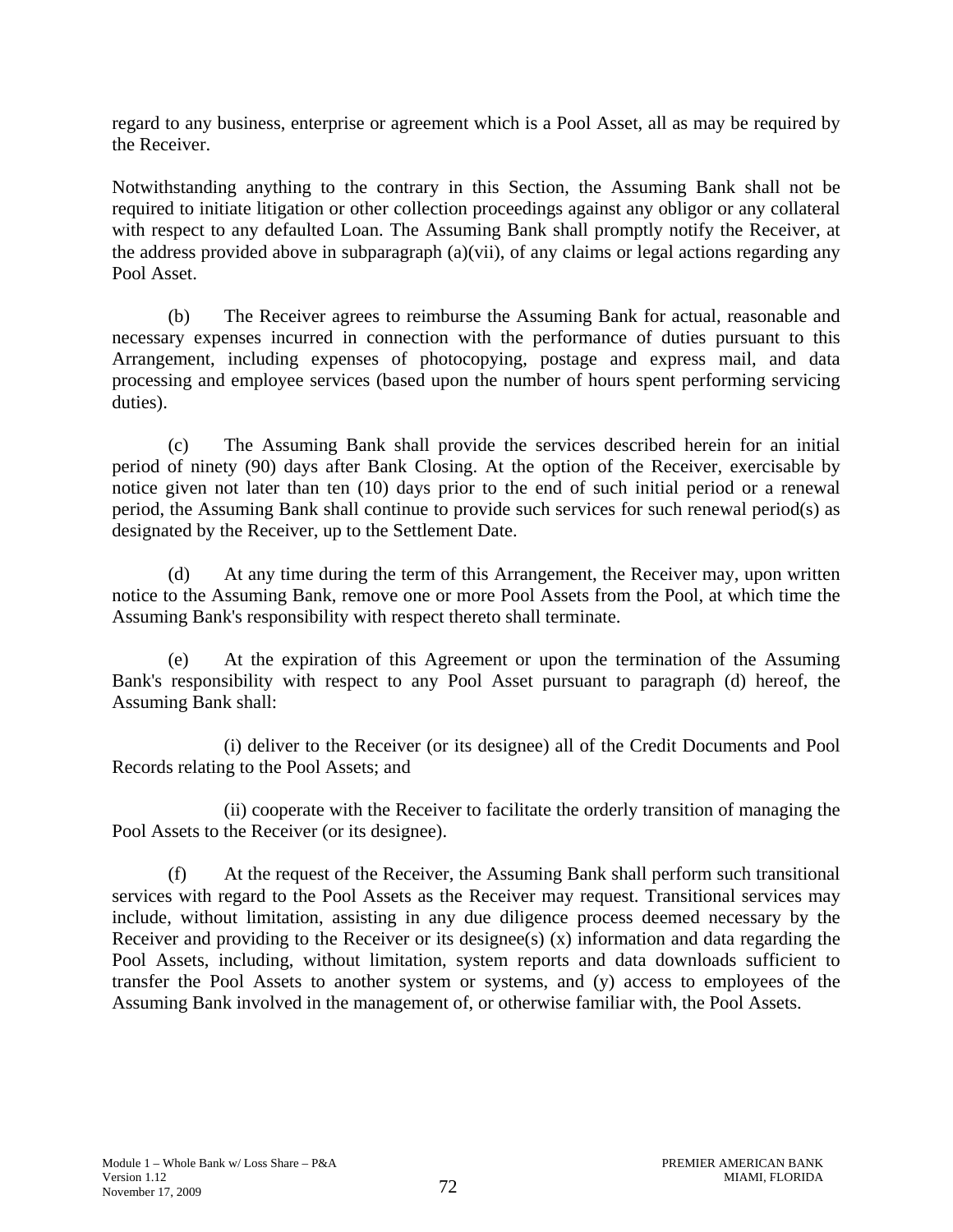#### **EXHIBIT 4.15A**

#### **SINGLE FAMILY SHARED-LOSS AGREEMENT**

This agreement for the reimbursement of loss sharing on certain single family residential mortgage loans (the "Single Family Shared-Loss Agreement") shall apply when the Assuming Bank purchases Single Family Shared-Loss Loans as that term is defined herein. The terms hereof shall modify and supplement, as necessary, the terms of the Purchase and Assumption Agreement to which this Single Family Shared-Loss Agreement is attached as Exhibit 4.15A and incorporated therein. To the extent any inconsistencies may arise between the terms of the Purchase and Assumption Agreement and this Single Family Shared-Loss Agreement with respect to the subject matter of this Single Family Shared-Loss Agreement, the terms of this Single Family Shared-Loss Agreement shall control. References in this Single Family Shared-Loss Agreement to a particular Section shall be deemed to refer to a Section in this Single Family Shared-Loss Agreement, unless the context indicates that it is intended to be a reference to a Section of the Purchase and Assumption Agreement.

### **ARTICLE I -- DEFINITIONS**

The capitalized terms used in this Single Family Shared-Loss Agreement that are not defined in this Single Family Shared-Loss Agreement are defined in the Purchase and Assumption Agreement. In addition to the terms defined above, defined below are certain additional terms relating to loss-sharing, as used in this Single Family Shared-Loss Agreement.

"**Accounting Records**" means the subsidiary system of record on which the loan history and balance of each Single Family Shared-Loss Loan is maintained; individual loan files containing either an original or copies of documents that are customary and reasonable with respect to loan servicing, including management and disposition of Other Real Estate; the records documenting alternatives considered with respect to loans in default or for which a default is reasonably foreseeable; records of loss calculations and supporting documentation with respect to line items on the loss calculations; and, monthly delinquency reports and other performance reports customarily utilized by the Assuming Bank in management of loan portfolios.

"**Accrued Interest**" means, with respect to Single Family Shared-Loss Loans, the amount of earned and unpaid interest at the note rate specified in the applicable loan documents, limited to 90 days.

"**Affiliate**" shall have the meaning set forth in the Purchase and Assumption Agreement; provided, that, for purposes of this Single Family Shared-Loss Agreement, no Third Party Servicer shall be deemed to be an Affiliate of the Assuming Bank.

"**Commencement Date**" means the first calendar day following the Bank Closing.

**"Commercial Shared-Loss Agreement**" means the Commercial and Other Assets Shared-Loss Agreement attached to the Purchase and Assumption Agreement as Exhibit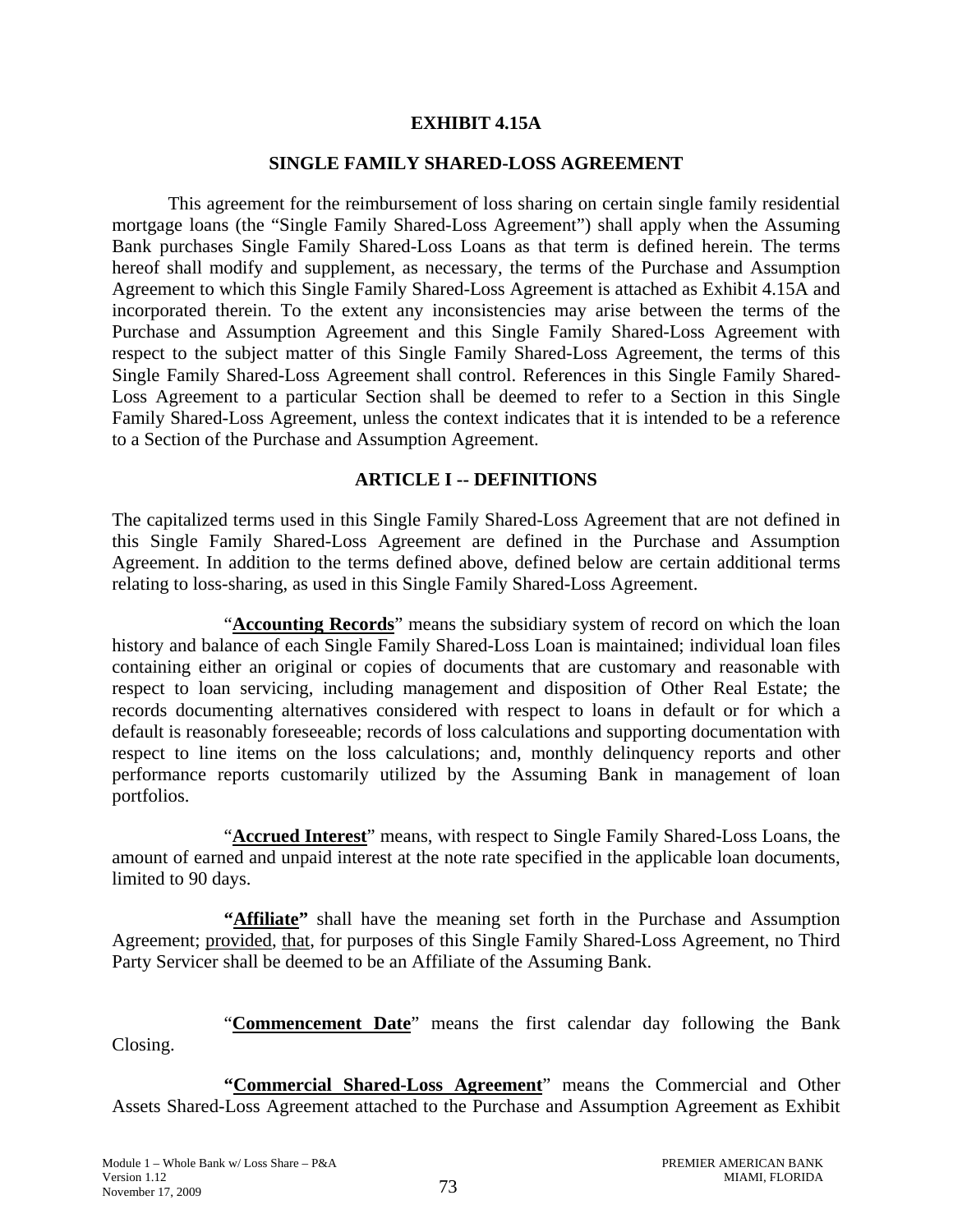4.15B.

"**Cumulative Loss Amount**" means the sum of the Monthly Loss Amounts less the sum of all Recovery Amounts.

"**Cumulative Servicing Amount**" means the sum of the Period Servicing Amounts for every consecutive twelve-month period prior to and ending on the True-Up Measurement Date in respect of each of the Shared-Loss Agreements during which the losssharing provisions of the applicable Shared-Loss Agreement is in effect.

"**Cumulative Shared-Loss Amount**" means the excess, if any, of the Cumulative Loss Amount over the First Loss Tranche.

"**Cumulative Shared-Loss Payments**" means (i) the aggregate of all of the payments made or payable to the Assuming Bank under the Shared-Loss Agreements minus (ii) the aggregate of all of the payments made or payable to the Receiver under the Shared-Loss Agreements.

"**Customary Servicing Procedures**" means procedures (including collection procedures) that the Assuming Bank (or, to the extent a Third Party Servicer is engaged, the Third Party Servicer) customarily employs and exercises in servicing and administering mortgage loans for its own accounts and the servicing procedures established by FNMA or FHLMC (as in effect from time to time), which are in accordance with accepted mortgage servicing practices of prudent lending institutions.

"**Deficient Valuation"** means the determination by a court in a bankruptcy proceeding that the value of the collateral is less than the amount of the loan in which case the loss will be the difference between the then unpaid principal balance (or the NPV of a modified loan that defaults) and the value of the collateral so established.

**"Examination Criteria"** means the loan classification criteria employed by, or any applicable regulations of, the Assuming Bank's Chartering Authority at the time such action is taken, as such criteria may be amended from time to time.

"**Home Equity Loans**" means loans or funded portions of lines of credit secured by mortgages on one-to four-family residences or stock of cooperative housing associations, where the Failed Bank did not have a first lien on the same property as collateral.

"**Final Shared-Loss Month**" means the calendar month in which the tenth anniversary of the Commencement Date occurs.

"**Final Shared-Loss Recovery Month**" means the calendar month in which the tenth anniversary of the Commencement Date occurs.

"**Foreclosure Loss**" means the loss realized when the Assuming Bank has completed the foreclosure on a Single Family Shared-Loss Loan and realized final recovery on the collateral through liquidation and recovery of all insurance proceeds. Each Foreclosure Loss shall be calculated in accordance with the form and methodology specified in Exhibit 2a or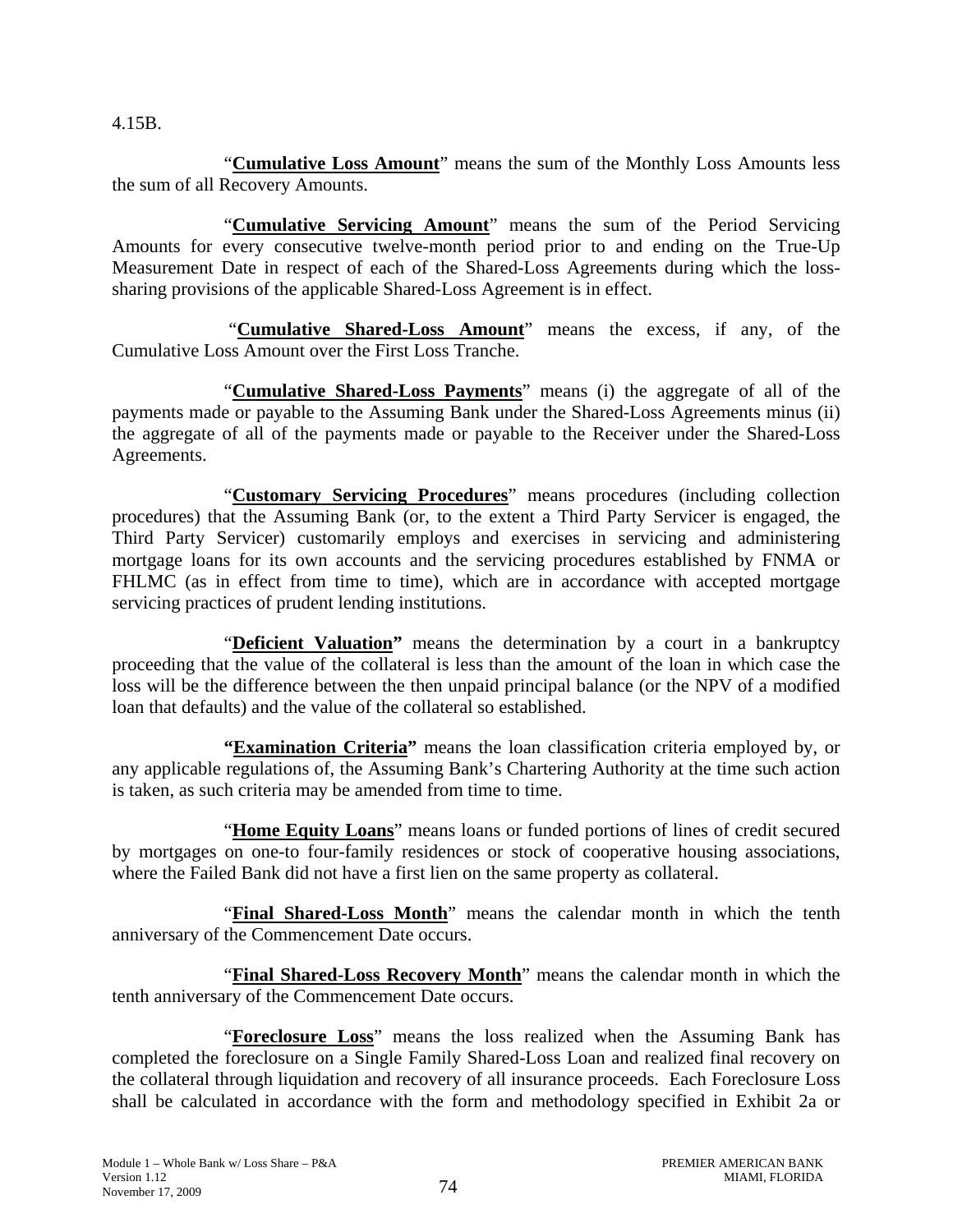Exhibit 2a(1).

"**Investor-Owned Residential Loans**" means Loans, excluding advances made pursuant to Home Equity Loans, that are secured by mortgages on one- to four family residences or stock of cooperative housing associations that are not owner-occupied. These loans can be treated as Restructured Loans on a commercially reasonable basis and can be a restructured under terms separate from the Exhibit 5 standards. Please refer to Exhibit 2b for guidance in Calculation of Loss for Restructured Loans.

"**Loss**" means a Foreclosure Loss, Restructuring Loss, Short Sale Loss, Portfolio Loss, Modification Default Loss or Deficient Valuation.

"**Loss Amount**" means the dollar amount of loss incurred and reported on the Monthly Certificate for a Single Family Shared-Loss Loan.

"**Modification Default Loss**" means the loss calculated in Exhibits 2a(1) and 2c(1) for single family loans modified under this part of the agreement that default and result in a foreclosure or short sale.

"**Modification Guidelines"** has the meaning provided in Section 2.1(a) of this Single Family Shared-Loss Agreement.

"**Monthly Certificate**" has the meaning provided in Section 2.1(b) of this Single Family Shared-Loss Agreement.

"Monthly Loss Amount" means the sum of all Foreclosure Losses, Restructuring Losses, Short Sale Losses, Portfolio Losses, Modification Default Losses and losses in connection with Deficient Valuations realized by the Assuming Bank for any Shared Loss Month.

"**Monthly Shared-Loss Amount**" means the change in the Cumulative Shared-Loss Amount from the beginning of each month to the end of each month.

"**Neutral Member**" has the meaning provided in Section 2. 1(f)(ii) of this Single Family Shared-Loss Agreement.

"**Period Servicing Amount**" means, for any twelve month period with respect to each of the Shared-Loss Agreements during which the loss-sharing provisions of the applicable Shared-Loss Agreement are in effect, the product of (i) the simple average of the principal amount of Shared-Loss Loans and Shared-Loss Assets (other than the Shared-Loss Securities) (in each case as defined in the Shared-Loss Agreements), as the case may be, at the beginning of such period and at the end of such period times (ii) one percent (1%).

"**Portfolio Loss**" means the loss realized on either (i) a portfolio sale of Single Family Shared-Loss Loans in accordance with the terms of Article IV or (ii) the sale of a loan with the consent of the Receiver as provided in Section 2.7.

"**Recovery Amount**" means, with respect to any period prior to the Termination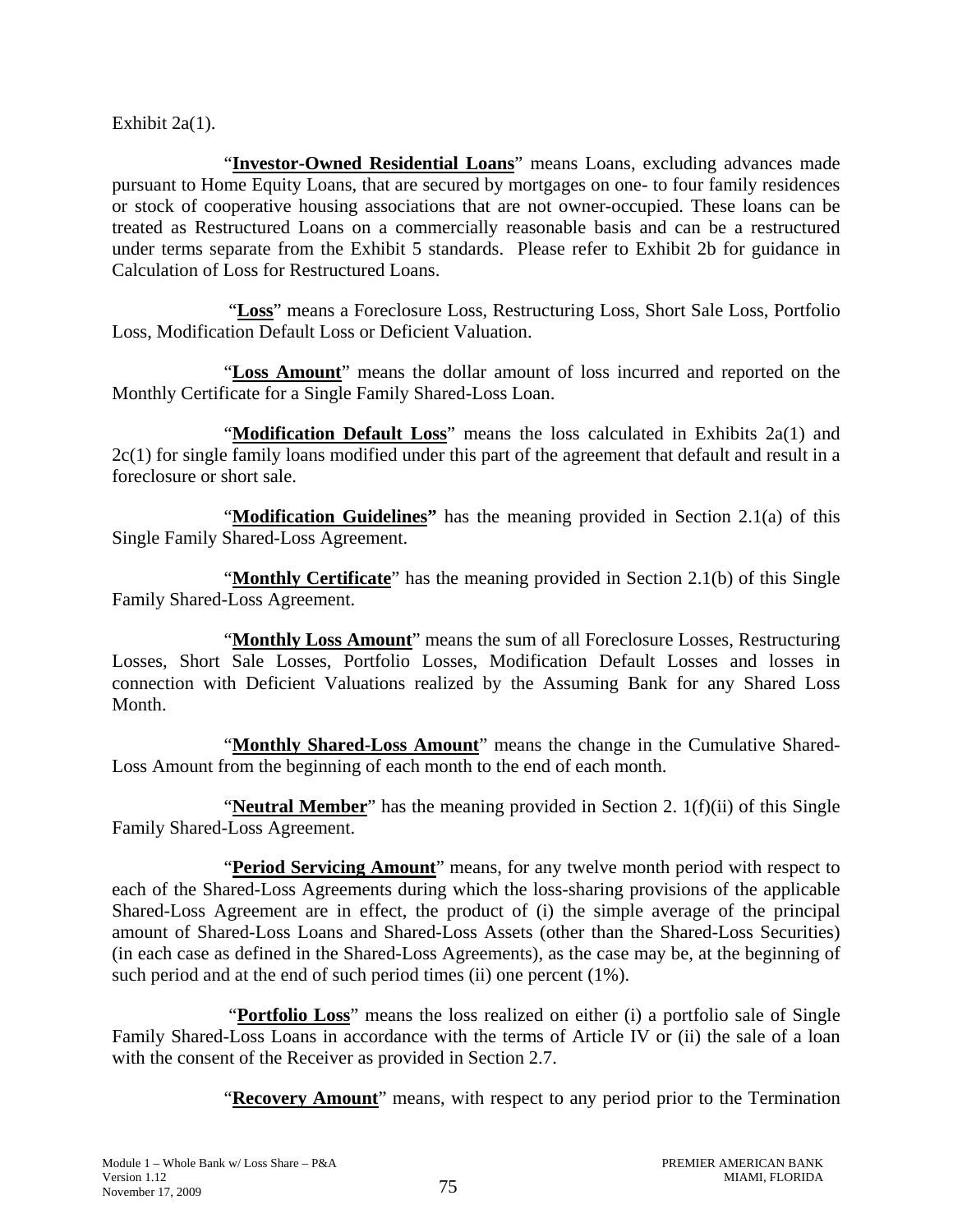Date, the amount of collected funds received by the Assuming Bank that (i) are applicable against a Foreclosure Loss which has previously been paid to the Assuming Bank by the Receiver or (ii) gains realized from a Section 4.1 sale of Single Family Shared-Loss Loans for which the Assuming Bank has previously received a Restructuring Loss payment from the Receiver (iii) or any incentive payments from national programs paid to an investor or borrower on loans that have been modified or otherwise treated (short sale or foreclosure) in accordance with Exhibit 5.

"**Restructuring Loss**" means the loss on a modified or restructured loan measured by the difference between (a) the principal, Accrued Interest, tax and insurance advances, third party or other fees due on a loan prior to the modification or restructuring, and (b) the net present value of estimated cash flows on the modified or restructured loan, discounted at the Then-Current Interest Rate. Each Restructuring Loss shall be calculated in accordance with the form and methodology attached as Exhibit 2b, as applicable.

"**Restructured Loan**" means a Single Family Shared-Loss Loan for which the Assuming Bank has received a Restructuring Loss payment from the Receiver. This applies to owner occupied and investor owned residences.

"**Servicing Officer**" has the meaning provided in Section 2.1(b) of this Single Family Shared-Loss Agreement.

"Shared Loss Payment Trigger" means when the sum of the Cumulative Loss Amount under this Single Family Shared-Loss Agreement and the Shared-Loss Amount under the Commercial and Other Assets Shared-Loss Agreement, exceeds the First Loss Tranche. If the First Loss Tranche is zero or a negative number, the Shared Loss Payment Trigger shall be deemed to have been reached upon Bank Closing.

"**Shared-Loss Month**" means each calendar month between the Commencement Date and the last day of the month in which the tenth anniversary of the Commencement Date occurs, provided that, the first Shared-Loss Month shall begin on the Commencement Date and end on the last day of that month.

"**Short-Sale Loss**" means the loss resulting from the Assuming Bank's agreement with the mortgagor to accept a payoff in an amount less than the balance due on the loan (including the costs of any cash incentives to borrower to agree to such sale or to maintain the property pending such sale), further provided, that each Short-Sale Loss shall be calculated in accordance with the form and methodology specified in Exhibit 2c or Exhibit 2c(1).

"**Single Family Shared-Loss Loans**" means the single family one-to-four residential mortgage loans (whether owned by the Assuming Bank or any Subsidiary) identified on Schedule 4.15A of the Purchase and Assumption Agreement.

"**Stated Threshold**" means total losses under the shared loss agreements in the amount of **\$94,000,000.00.** 

"**Termination Date**" means the last day of the Final Shared-Loss Recovery Month.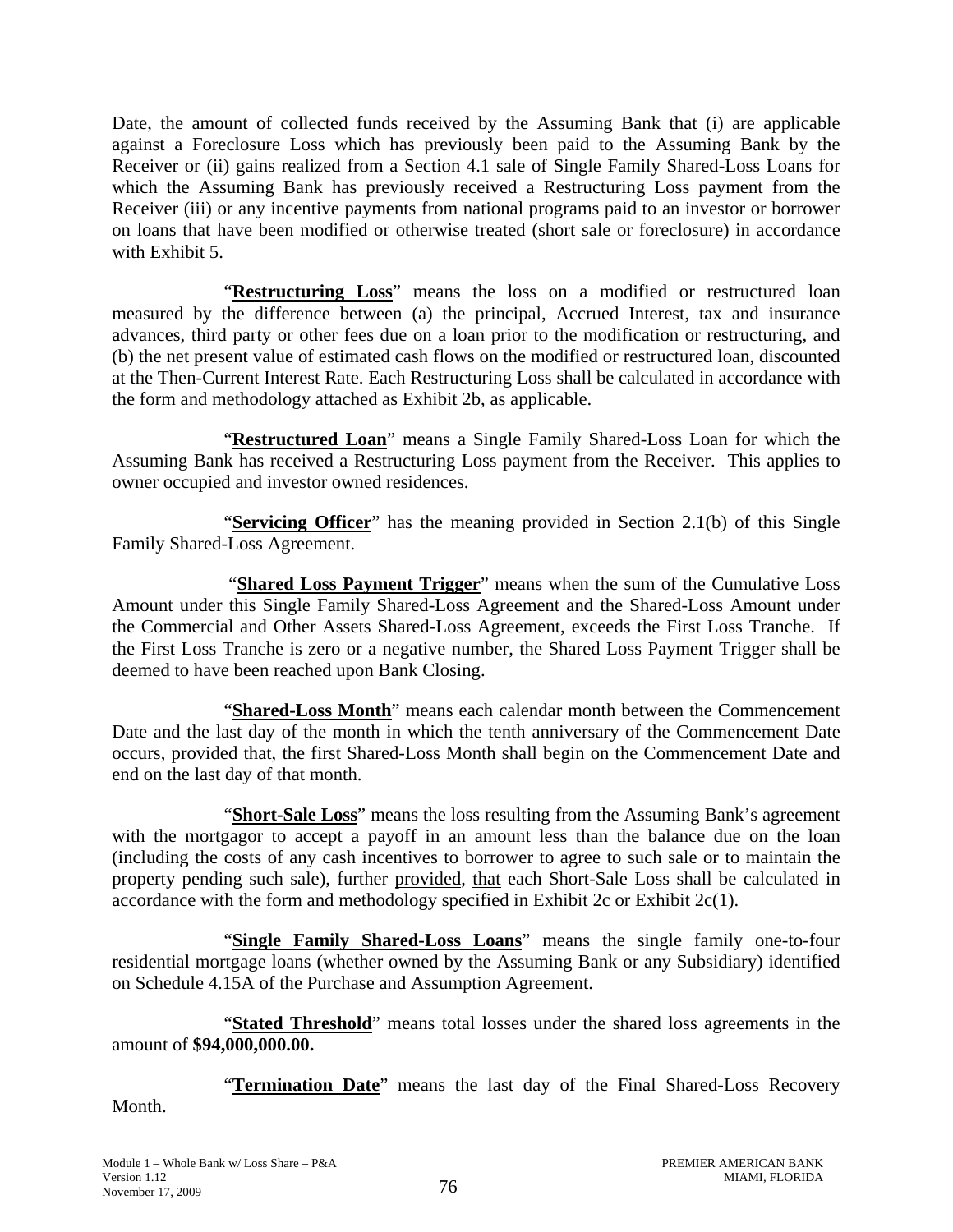"**Then-Current Interest Rate**" means the most recently published Freddie Mac survey rate for 30-year fixed-rate loans.

"**Third Party Servicer**" means any servicer appointed from time to time by the Assuming Bank or any Affiliate of the Assuming Bank to service the Shared-Loss Loans on behalf of the Assuming Bank, the identity of which shall be given to the Receiver prior to or concurrent with the appointment thereof.

## **ARTICLE II -- SHARED-LOSS ARRANGEMENT**

# **2.1 Shared-Loss Arrangement.**

(a) **Loss Mitigation and Consideration of Alternatives**. For each Single Family Shared-Loss Loan in default or for which a default is reasonably foreseeable, the Assuming Bank shall undertake reasonable and customary loss mitigation efforts, in accordance with any of the following programs selected by Assuming Bank in its sole discretion, Exhibit 5 (FDIC Mortgage Loan Modification Program), the United States Treasury's Home Affordable Modification Program Guidelines or any other modification program approved by the United States Treasury Department, the Corporation, the Board of Governors of the Federal Reserve System or any other governmental agency (it being understood that the Assuming Bank can select different programs for the various Single Family Shared-Loss Loans) (such program chosen, the "Modification Guidelines"). After selecting the applicable Modification Guideline for any such Single Family Shared-Loss Loan, the Assuming Bank shall document its consideration of foreclosure, loan restructuring under such Modification Guideline chosen, and short-sale (if short-sale is a viable option) alternatives and shall select the alternative the Assuming Bank believes, based on its estimated calculations, will result in the least Loss. Losses on Home Equity Loans shall be shared under the charge-off policies of the Assuming Bank's Examination Criteria as if they were Single Family Shared-Loss Loans with respect to the calculation of the Stated Threshold. Assuming Bank shall retain its calculations of the estimated loss under each alternative, such calculations to be provided to the Receiver upon request. For the avoidance of doubt and notwithstanding anything herein to the contrary, (i) the Assuming Bank is not required to modify or restructure any Single Family Shared-Loss Loan on more than one occasion and (ii) the Assuming Bank is not required to consider any alternatives with respect to any Shared-Loss Loan in the process of foreclosure as of the Bank Closing and shall be entitled to continue such foreclosure measures and recover the Foreclosure Loss as provided herein, and (iii) the Assuming Bank shall have a transition period of up to 90 days after Bank Closing to implement the Modification Guidelines, during which time, the Assuming Bank may submit claims under such guidelines as may be in place at the Failed Bank.

# (b) **Monthly Certificates**.

Not later than fifteen (15) days after the end of each Shared-Loss Month, beginning with the month in which the Commencement Date occurs and ending in the month in which the tenth anniversary of the Commencement Date occurs, the Assuming Bank shall deliver to the Receiver a certificate, signed by an officer of the Assuming Bank involved in, or responsible for, the administration and servicing of the Single Family Shared-Loss Loans whose name appears on a list of servicing officers furnished by the Assuming Bank to the Receiver, (a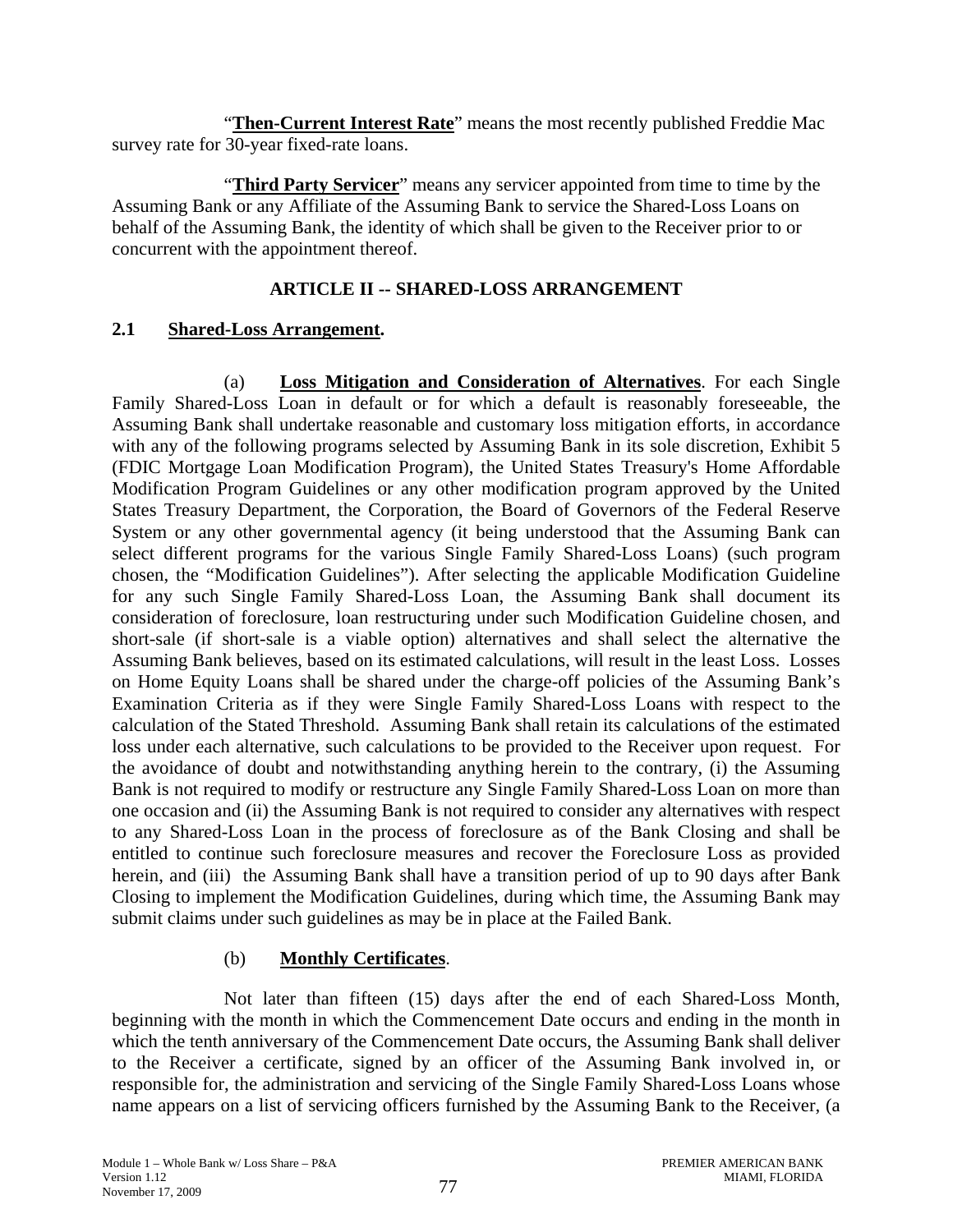"Servicing Officer") setting forth in such form and detail as the Receiver may reasonably specify (a "Monthly Certificate"):

 $(i)$  (A) a schedule substantially in the form of Exhibit 1 listing:

(i) each Single Family Shared-Loss Loan for which a Loss Amount (calculated in accordance with the applicable Exhibit) is being claimed, the related Loss Amount for each Single Family Shared-Loss Loan, and the total Monthly Loss Amount for all Single Family Shared-Loss Loans;

(ii) each Single Family Shared-Loss Loan for which a Recovery Amount was received, the Recovery Amount for each Single Family Shared-Loss Loan, and the total Recovery Amount for all Single Family Shared-Loss Loans;

(iii) the total Monthly Loss Amount for all Single Family Shared-Loss Loans minus the total monthly Recovery Amount for all Single Family Shared-Loss Loans;

(iv) the Cumulative Shared-Loss Amount as of the beginning and end of the month;

(v) the Monthly Shared Loss Amount;

(vi) the result obtained in (v) times 80%, or times 95% if the Stated Threshold has been reached, which in either case is the amount to be paid under Section 2.1(d) of this Single Family Shared-Loss Agreement by the Receiver to the Assuming Bank if the amount is a positive number, or by the Assuming Bank to the Receiver if the amount is a negative number;

- (ii) (B) for each of the Single Family Shared-Loss Loans for which a Loss is claimed for that Shared-Loss Month, a schedule showing the calculation of the Loss Amount using the form and methodology shown in Exhibit 2a, Exhibit 2b, or Exhibit 2c, as applicable.
- (iii) (C) For each of the Restructured Loans where a gain or loss is realized in a sale under Section 4.1 or 4.2, a schedule showing the calculation using the form and methodology shown in Exhibit 2d.
- (iv) (D) a portfolio performance and summary schedule substantially in the form shown in Exhibit 3.

(c) **Monthly Data Download**. Not later than fifteen (15) days after the end of each month, beginning with the month in which the Commencement Date occurs and ending with the Final Shared-Loss Recovery Month, Assuming Bank shall provide Receiver: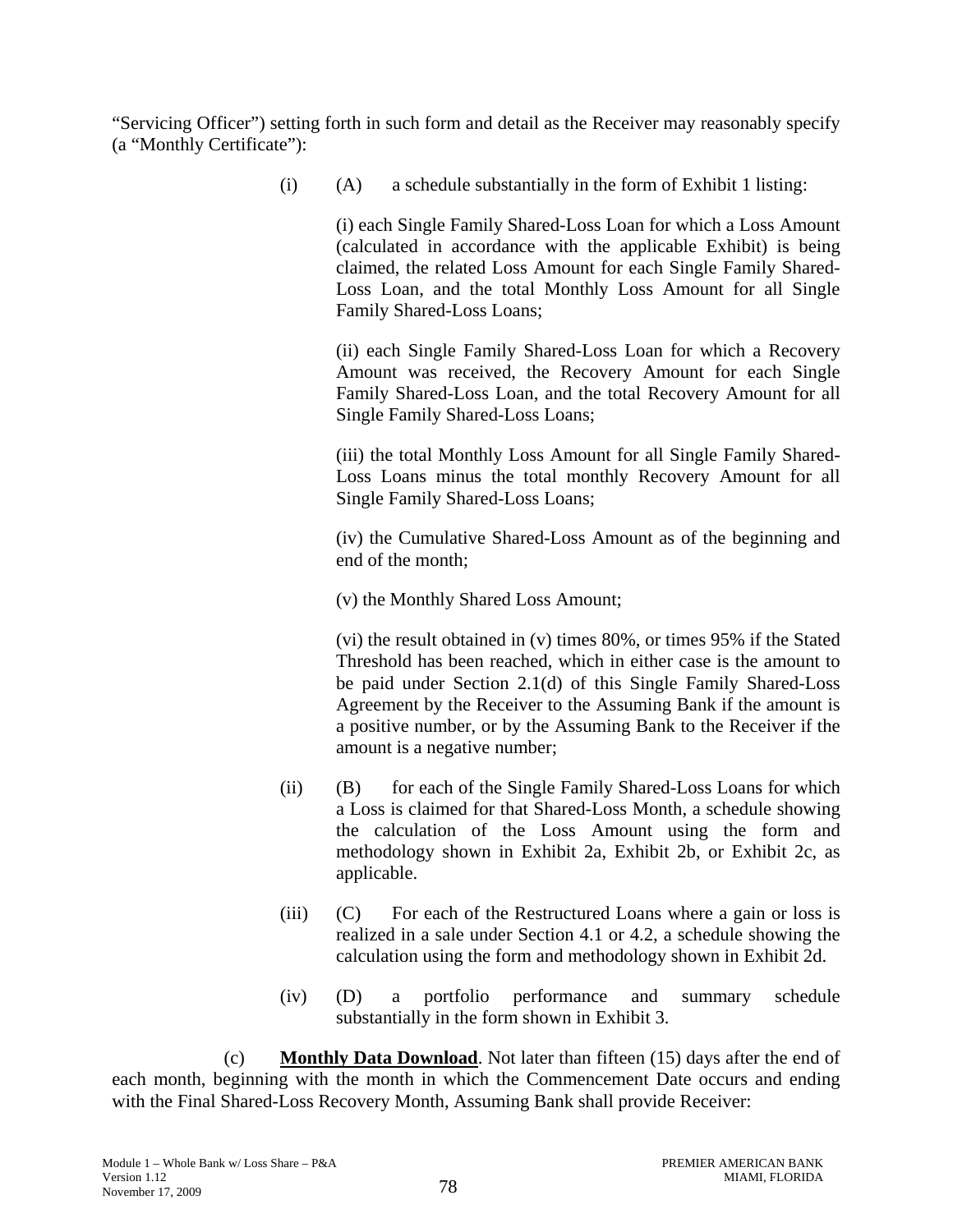- $(v)$  (i) the servicing file in machine-readable format including but not limited to the following fields for each outstanding Single Family Shared-Loss Loan, as applicable:
	- (A) Loan number
	- (B) FICO score
	- (C) Origination date
	- (D) Original principal amount
	- (E) Maturity date
	- (F) Paid-to date
	- (G) Last payment date
	- (H) Loan status (bankruptcy, in foreclosure, etc.)
	- (I) Delinquency counters
	- (J) Current principal balance
	- (K) Current escrow account balance
	- (L) Current Appraisal/BPO value
	- (M) Current Appraisal/BPO date
	- (N) Interest rate
	- (O) Monthly principal and interest payment amount
	- (P) Monthly escrow payment for taxes and insurance
	- (Q) Interest rate type (fixed or adjustable)
	- (R) If adjustable: index, margin, next interest rate reset date
	- (S) Payment/Interest rate cap and/or floor
	- (T) Underwriting type (Full doc, Alt Doc, No Doc)
	- (U) Lien type  $(1^{\overline{s}t}, 2^{\overline{n}d})$
	- (V) Amortization type (amortizing or I/O)
	- (W) Property address, including city, state, zip code
	- (X) A code indicating whether the Mortgaged Property is owner occupied
	- (Y) Property type (single-family detached, condominium, duplex, etc.)
- (vi) (ii) An Excel file for ORE held as a result of foreclosure on a Single Family Shared-Loss Loan listing:
	- (A) Foreclosure date
	- (B) Unpaid loan principal balance
	- (C) Appraised value or BPO value, as applicable
	- (D) Projected liquidation date

Notwithstanding the foregoing, the Assuming Bank shall not be required to provide any of the foregoing information to the extent it is unable to do so as a result of the Failed Bank's or Receiver's failure to provide information required to produce the information set forth in this Section 2.1(c); provided, that the Assuming Bank shall, consistent with Customary Servicing Procedures seek to produce any such missing information or improve any inaccurate information previously provided to it.

(d) **Payments With Respect to Shared-Loss Assets**.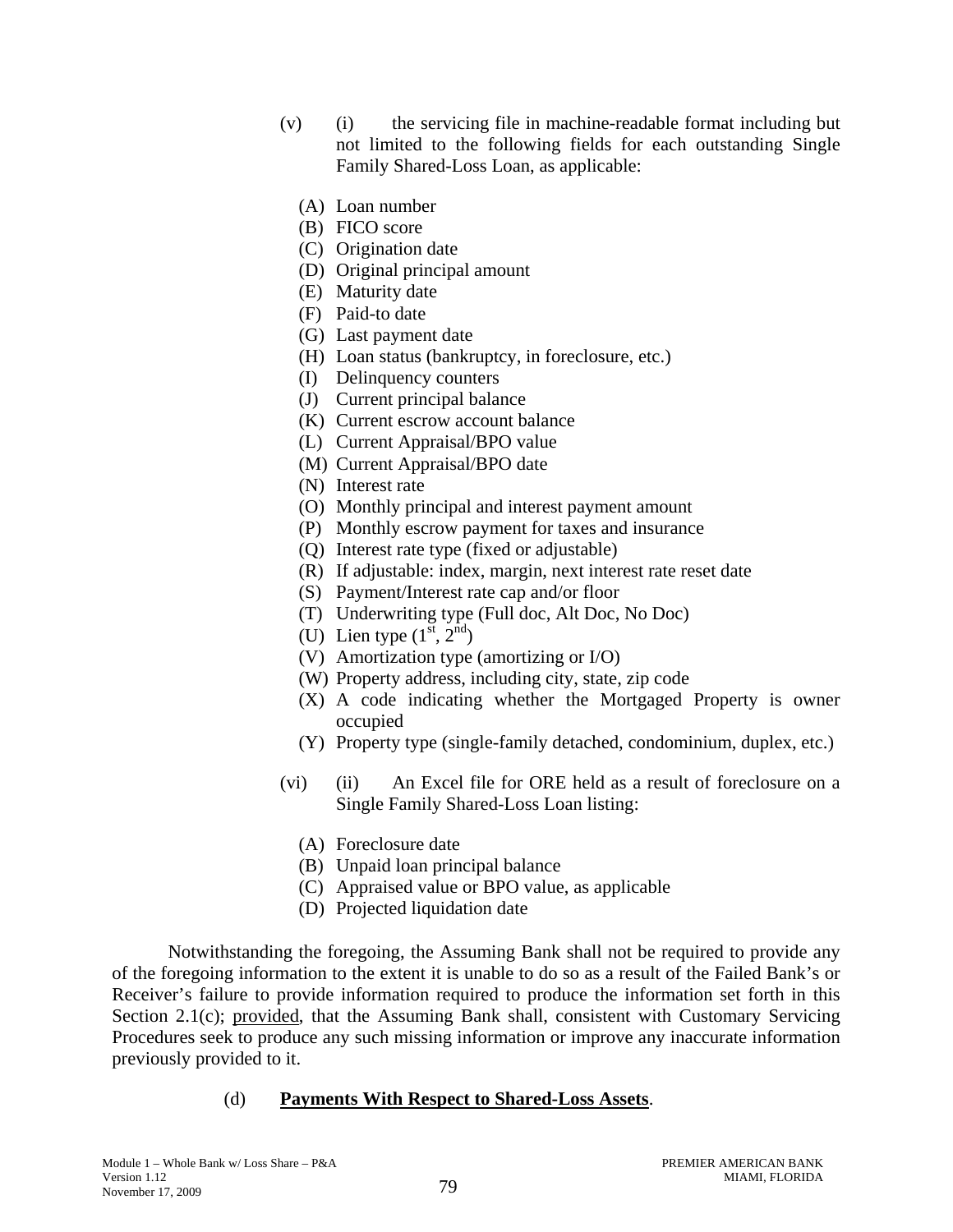(i) **Losses Under the Stated Threshold**. After the Shared Loss Payment Trigger is reached, not later than fifteen (15) days after the date on which the Receiver receives the Monthly Certificate, the Receiver shall pay to the Assuming Bank, in immediately available funds, an amount equal to eighty percent (80%) of the Monthly Shared-Loss Amount reported on the Monthly Certificate. If the total Monthly Shared-Loss Amount reported on the Monthly Certificate is a negative number, the Assuming Bank shall pay to the Receiver in immediately available funds eighty percent (80%) of that amount.

(ii) **Losses in Excess of the Stated Threshold**. In the event that the sum of the Cumulative Loss Amount under this Single Family Shared-Loss Agreement and the Stated Loss Amount under the Commercial Shared-Loss Agreement meets or exceeds the Stated Threshold, the loss/recovery sharing percentages set forth herein shall change from 80/20 to 95/5 and thereafter the Receiver shall pay to the Assuming Bank, in immediately available funds, an amount equal to ninety-five percent (95%) of the Monthly Shared-Loss Amount reported on the Monthly Certificate. If the Monthly Shared-Loss Amount reported on the Monthly Certificate is a negative number, the Assuming Bank shall pay to the Receiver in immediately available funds ninety-five percent (95%) of that amount.

(e) **Limitations on Shared-Loss Payment**. The Receiver shall not be required to make any payments pursuant to Section 2.1(d) with respect to any Foreclosure Loss, Restructuring Loss, Short Sale Loss or Portfolio Loss that the Receiver determines, based upon the criteria set forth in this Single Family Shared-Loss Agreement (including the analysis and documentation requirements of Section 2.1(a)) or Customary Servicing Procedures, should not have been effected by the Assuming Bank; provided, however, (x) the Receiver must provide notice to the Assuming Bank detailing the grounds for not making such payment, (y) the Receiver must provide the Assuming Bank with a reasonable opportunity to cure any such deficiency and (z) (1) to the extent curable, if cured, the Receiver shall make payment with respect to the properly effected Loss, and (2) to the extent not curable, notwithstanding the foregoing, the Receiver shall make a payment as to all Losses (or portion of Losses) that were effected which would have been payable as a Loss if the Assuming Bank had properly effected such Loss. In the event that the Receiver does not make any payment with respect to Losses claimed pursuant to Section 2.1(d), the Receiver and Assuming Bank shall, upon final resolution, make the necessary adjustments to the Monthly Shared-Loss Amount for that Monthly Certificate and the payment pursuant to Section 2.1(d) above shall be adjusted accordingly.

(f) **Payments by Wire-Transfer**. All payments under this Single Family Shared-Loss Agreement shall be made by wire-transfer in accordance with the wire-transfer instructions on Exhibit 4.

 (g) **Payment in the Event Losses Fail to Reach Expected Level**. On the date that is 45 days following the last day (such day, the "True-Up Measurement Date") of the calendar month in which the tenth anniversary of the calendar day following the Bank Closing occurs, the Assuming Bank shall pay to the Receiver fifty percent (50%) of the excess, if any, of (i) twenty percent (20%) of the Stated Threshold less (ii) the sum of (A) twenty-five percent (25%) of the asset premium (discount) plus (B) twenty-five percent (25%) of the Cumulative Shared-Loss Payments plus (C) the Cumulative Servicing Amount. The Assuming Bank shall deliver to the Receiver not later than 30 days following the True-Up Measurement Date, a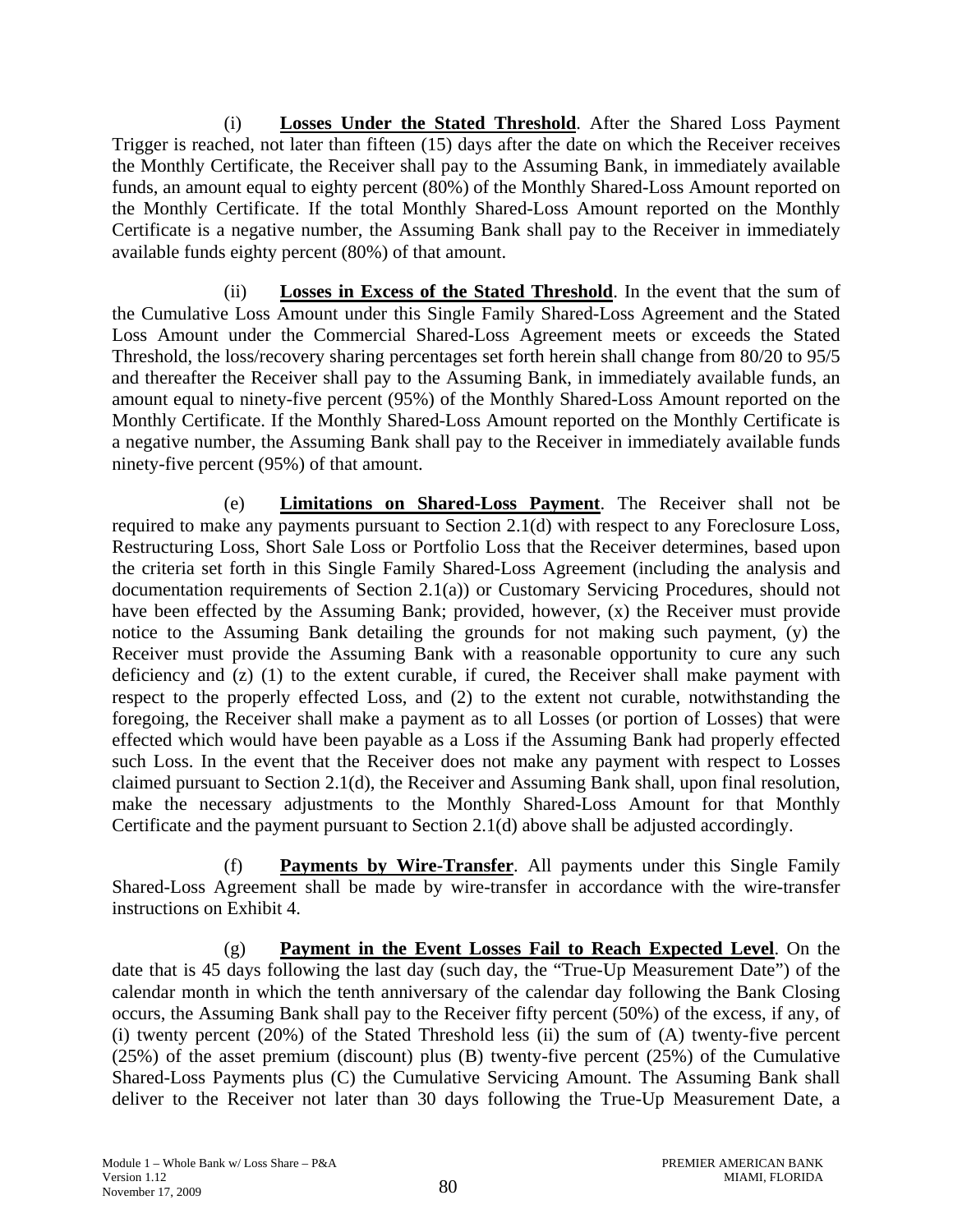schedule, signed by an officer of the Assuming Bank, setting forth in reasonable detail the calculation of the Cumulative Shared-Loss Payments and the Cumulative Servicing Amount.

# **2.2 Auditor Report; Right to Audit.**

(a) Within ninety (90) days after the end of each fiscal year during which the Receiver makes any payment to the Assuming Bank under this Single Family Shared-Loss Agreement, the Assuming Bank shall deliver to the Corporation and to the Receiver a report signed by its independent public accountants stating that they have reviewed the terms of this Single Family Shared-Loss Agreement and that, in the course of their annual audit of the Assuming Bank's books and records, nothing has come to their attention suggesting that any computations required to be made by the Assuming Bank during such year pursuant to this Article II were not made by the Assuming Bank in accordance herewith. In the event that the Assuming Bank cannot comply with the preceding sentence, it shall promptly submit to the Receiver corrected computations together with a report signed by its independent public accountants stating that, after giving effect to such corrected computations, nothing has come to their attention suggesting that any computations required to be made by the Assuming Bank during such year pursuant to this Article II were not made by the Assuming Bank in accordance herewith. In such event, the Assuming Bank and the Receiver shall make all such accounting adjustments and payments as may be necessary to give effect to each correction reflected in such corrected computations, retroactive to the date on which the corresponding incorrect computation was made. It is the intention of this provision to align the timing of the audit required under this Single-Family Shared-Loss Agreement with the examination audit required pursuant to 12 CFR Section 363.

(b) The Receiver or the FDIC in its corporate capacity ("Corporation") may perform an audit or audits to determine the Assuming Bank's compliance with the provisions of this Single Family Shared-Loss Agreement, including this Article II, by providing not less than ten (10) Business Days' prior written notice. Assuming Bank shall provide access to pertinent records and proximate working space in Assuming Bank's facilities. The scope and duration of any such audit shall be within the reasonable discretion of the Receiver or the Corporation, but shall in no event be administered in a manner that unreasonably interferes with the operation of the Assuming Bank's business. The Receiver or the Corporation, as the case may be, shall bear the expense of any such audit. In the event that any corrections are necessary as a result of such an audit or audits, the Assuming Bank and the Receiver shall make such accounting adjustments and payments as may be necessary to give retroactive effect to such corrections.

**2.3 Withholdings**. Notwithstanding any other provision in this Article II, the Receiver, upon the direction of the Director (or designee) of the Federal Deposit Insurance Corporation's Division of Resolutions and Receiverships, may withhold payment for any amounts included in a Monthly Certificate delivered pursuant to Section 2.1, if in its good faith and reasonable judgment there is a reasonable basis under the requirements of this Single Family Shared-Loss Agreement for denying the eligibility of an item for which reimbursement or payment is sought under such Section. In such event, the Receiver shall provide a written notice to the Assuming Bank detailing the grounds for withholding such payment. At such time as the Assuming Bank demonstrates to the satisfaction of the Receiver, in its reasonable judgment, that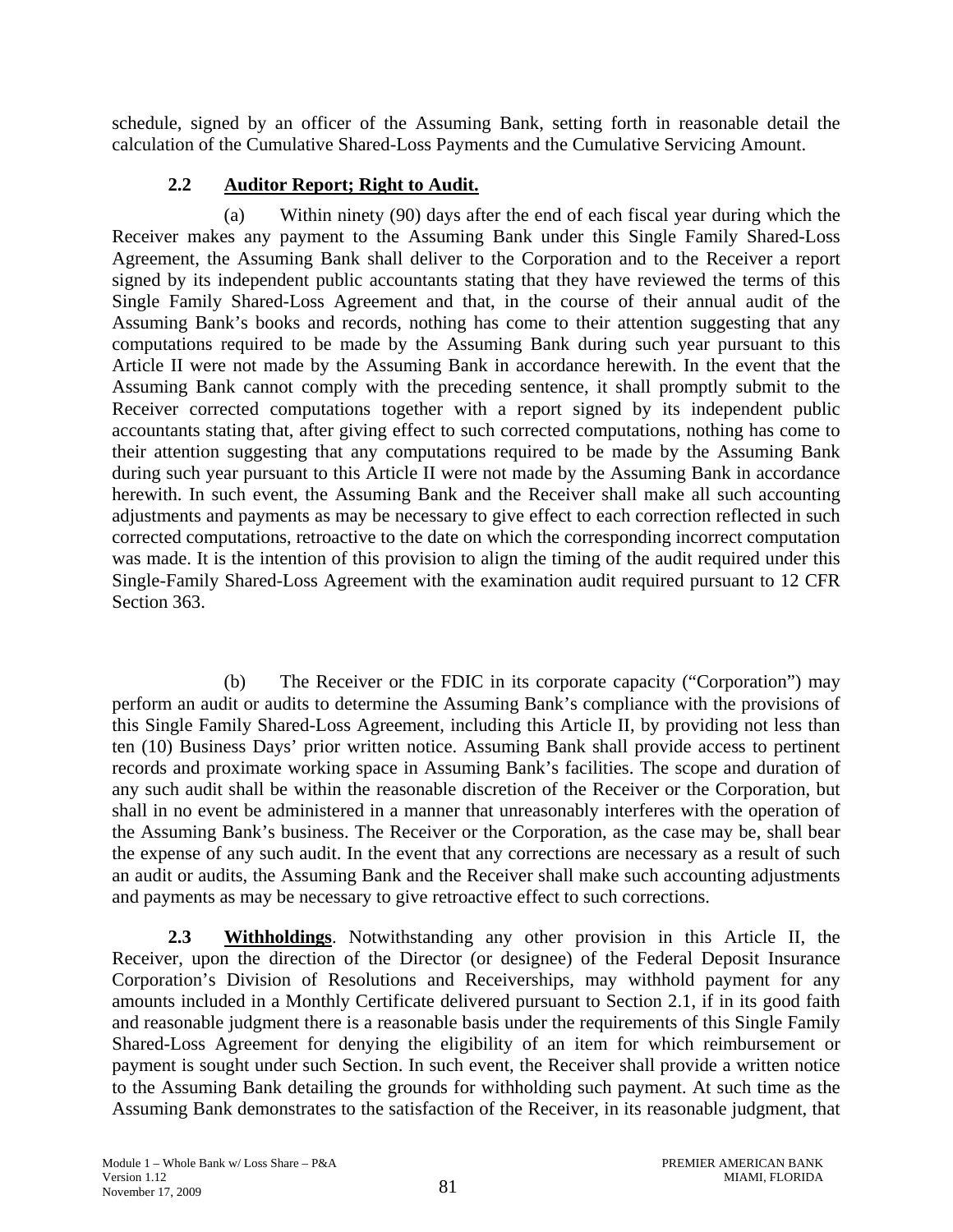the grounds for such withholding of payment, or portion of payment, no longer exist or have been cured, then the Receiver shall pay the Assuming Bank the amount withheld which the Receiver determines is eligible for payment, within fifteen (15) Business Days.

**2.4 Books and Records**. The Assuming Bank shall at all times during the term of this Single Family Shared-Loss Agreement keep books and records sufficient to ensure and document compliance with the terms of this Single Family Shared-Loss Agreement, including but not limited to (a) documentation of alternatives considered with respect to defaulted loans or loans for which default is reasonably foreseeable, (b) documentation showing the calculation of loss for claims submitted to the Receiver, (c) retention of documents that support each line item on the loss claim forms, and (d) documentation with respect to the Recovery Amount on loans for which the Receiver has made a loss-share payment

**2.5 Information**. The Assuming Bank shall promptly provide to the Receiver such other information, including but not limited to, financial statements, computations, and bank policies and procedures, relating to the performance of the provisions of this Single Family Shared-Loss Agreement, as the Receiver may reasonably request from time to time.

**2.6 Tax Ruling**. The Assuming Bank shall not at any time, without the Receiver's prior written consent, seek a private letter ruling or other determination from the Internal Revenue Service or otherwise seek to qualify for any special tax treatment or benefits associated with any payments made by the Receiver pursuant to this Single Family Shared-Loss Agreement.

**2.7 Sale of Single Family Shared-Loss Loans**. The Receiver shall be relieved of its obligations with respect to a Single Family Shared-Loss Loan upon payment of a Foreclosure Loss amount or a Short Sale Loss amount with respect to such Single Family Shared-Loss Loan or upon the sale of a Single Family Shared-Loss Loan by Assuming Bank to a person or entity that is not an Affiliate; provided, however, that if the Receiver consents to the sale of any such Single Family Shared-Loss Loan, any loss on such sale shall be a Portfolio Loss. The Assuming Bank shall provide the Receiver with timely notice of any such sale. Notwithstanding the foregoing, a sale of the Single Family Shared-Loss Loan, for purposes of this Section 2.7, shall not be deemed to have occurred as the result of (i) any change in the ownership or control of Assuming Bank or the transfer of any or all of the Single Family Shared-Loss Loan(s) to any Affiliate of Assuming Bank, (ii) a merger by Assuming Bank with or into any other entity, or (iii) a sale by Assuming Bank of all or substantially all of its assets.

# **ARTICLE III - RULES REGARDING THE ADMINISTRATION OF SINGLE FAMILY SHARED-LOSS LOANS**

**3.1 Agreement with Respect to Administration**. The Assuming Bank shall (and shall cause any of its Affiliates to which the Assuming Bank transfers any Single Family Shared-Loss Loans to) manage, administer, and collect the Single Family Shared-Loss Loans while owned by the Assuming Bank or any Affiliate thereof during the term of this Single Family Shared-Loss Agreement in accordance with the rules set forth in this Article III. The Assuming Bank shall be responsible to the Receiver in the performance of its duties hereunder and shall provide to the Receiver such reports as the Receiver reasonably deems advisable, including but not limited to the reports required by Sections 2.1, 2.2 and 3.3 hereof, and shall permit the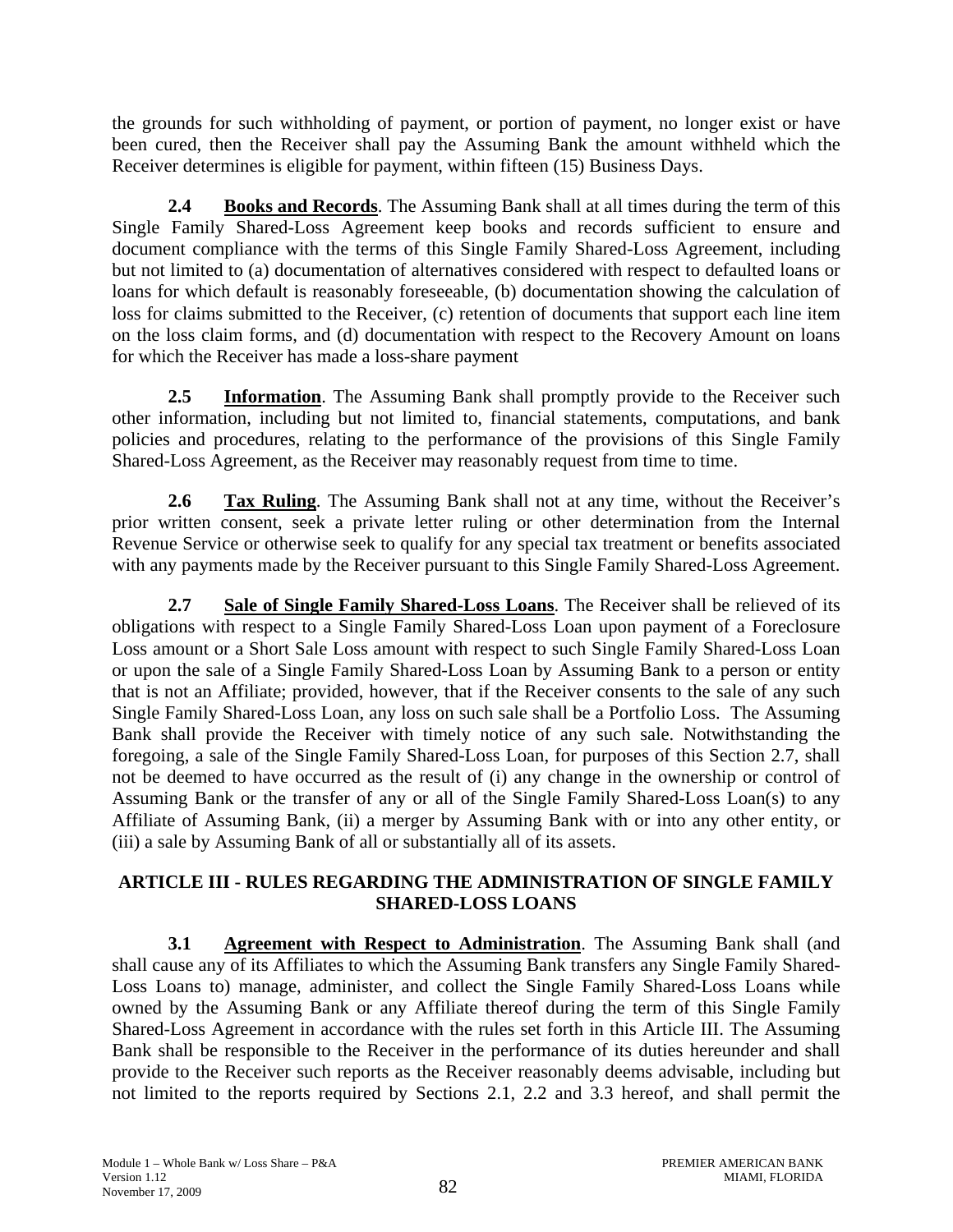Receiver to monitor the Assuming Bank's performance of its duties hereunder.

**3.2 Duties of the Assuming Bank**. (a) In performance of its duties under this Article III, the Assuming Bank shall:

(i) manage and administer each Single Family Shared-Loss Loan in accordance with Assuming Bank's usual and prudent business and banking practices and Customary Servicing Procedures;

(ii) exercise its best business judgment in managing, administering and collecting amounts owed on the Single Family Shared-Loss Loans;

(iii) use commercially reasonable efforts to maximize Recoveries with respect to Losses on Single Family Shared-Loss Loans without regard to the effect of maximizing collections on assets held by the Assuming Bank or any of its Affiliates that are not Single Family Shared-Loss Loans;

(iv) retain sufficient staff (in Assuming Bank's discretion) to perform its duties hereunder; and

(v) other than as provided in Section 2.1(a), comply with the terms of the Modification Guidelines for any Single Family Shared-Loss Loans meeting the requirements set forth therein. For the avoidance of doubt, the Assuming Bank may propose exceptions to Exhibit 5 (the FDIC Loan Modification Program) for a group of Loans with similar characteristics, with the objectives of (1) minimizing the loss to the Assuming Bank and the FDIC and (2) maximizing the opportunity for qualified homeowners to remain in their homes with affordable mortgage payments.

(b) Any transaction with or between any Affiliate of the Assuming Bank with respect to any Single Family Shared-Loss Loan including, without limitation, the execution of any contract pursuant to which any Affiliate of the Assuming Bank will manage, administer or collect any of the Single Family Shared-Loss Loans will be provided to FDIC for informational purposes and if such transaction is not entered into on an arm's length basis on commercially reasonable terms such transaction shall be subject to the prior written approval of the Receiver.

**3.3 Shared-Loss Asset Records and Reports**. The Assuming Bank shall establish and maintain such records as may be appropriate to account for the Single Family Shared-Loss Loans in such form and detail as the Receiver may reasonably require, and to enable the Assuming Bank to prepare and deliver to the Receiver such reports as the Receiver may from time to time request regarding the Single Family Shared-Loss Loans and the Monthly Certificates required by Section 2.1 of this Single Family Shared-Loss Agreement.

# **3.4 Related Loans**.

(a) Assuming Bank shall use its best efforts to determine which loans are "Related Loans", as hereinafter defined. The Assuming Bank shall not manage, administer or collect any "Related Loan" in any manner that would have the effect of increasing the amount of any collections with respect to the Related Loan to the detriment of the Single Family Shared-Loss Loan to which such loan is related. A "Related Loan" means any loan or extension of credit held by the Assuming Bank at any time on or prior to the end of the Final Shared-Loss Month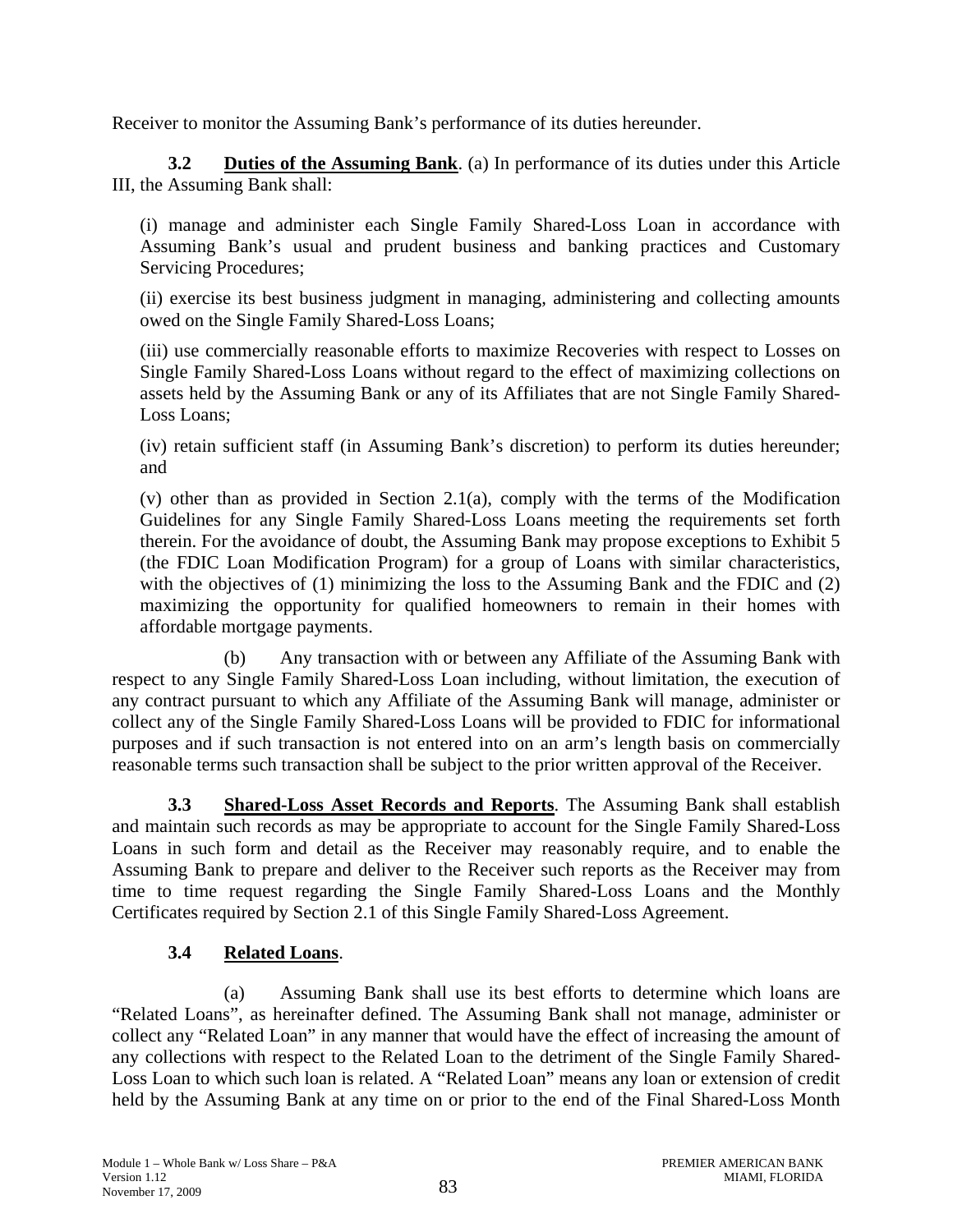that is made to an Obligor of a Single Family Shared-Loss Loan.

(b) The Assuming Bank shall prepare and deliver to the Receiver with the Monthly Certificates for the calendar months ending June 30 and December 31, a schedule of all Related Loans on the Accounting Records of the Assuming Bank as of the end of each such semi-annual period.

**3.5 Legal Action; Utilization of Special Receivership Powers**. The Assuming Bank shall notify the Receiver in writing (such notice to be given in accordance with Article V below and to include all relevant details) prior to utilizing in any legal action any special legal power or right which the Assuming Bank derives as a result of having acquired an asset from the Receiver, and the Assuming Bank shall not utilize any such power unless the Receiver shall have consented in writing to the proposed usage. The Receiver shall have the right to direct such proposed usage by the Assuming Bank and the Assuming Bank shall comply in all respects with such direction. Upon request of the Receiver, the Assuming Bank will advise the Receiver as to the status of any such legal action. The Assuming Bank shall immediately notify the Receiver of any judgment in litigation involving any of the aforesaid special powers or rights.

**3.6** Third Party Servicer. The Assuming Bank may perform any of its obligations and/or exercise any of its rights under this Single Family Shared-Loss Agreement through or by one or more Third Party Servicers, who may take actions and make expenditures as if any such Third Party Servicer was the Assuming Bank hereunder (and, for the avoidance of doubt, such expenses incurred by any such Third Party Servicer on behalf of the Assuming Bank shall be included in calculating Losses to the extent such expenses would be included in such calculation if the expenses were incurred by Assuming Bank); provided, however, that the use thereof by the Assuming Bank shall not release the Assuming Bank of any obligation or liability hereunder.

# **ARTICLE IV – PORTFOLIO SALE**

**4.1 Assuming Bank Portfolio Sales of Remaining Single Family Shared-Loss Loans**. The Assuming Bank shall have the right with the concurrence of the Receiver to liquidate for cash consideration, from time to time in one or more transactions, all or a portion of Single Family Shared-Loss Loans held by the Assuming Bank at any time prior to the Termination Date ("Portfolio Sales"). If the Assuming Bank exercises its option under this Section 4.1, it must give thirty (30) days notice in writing to the Receiver setting forth the details and schedule for the Portfolio Sale which shall be conducted by means of sealed bid sales to third parties, not including any of the Assuming Bank's affiliates, contractors, or any affiliates of the Assuming Bank's contractors. Sales of Restructured Loans shall be sold in a separate pool from Single Family Shared-Loss Loans not restructured. The Receiver's review of the Assuming Bank's proposed Portfolio Sale will be considered in a timely fashion and approval will not be unreasonably withheld, delayed or conditioned.

**4.2 Assuming Bank's Liquidation of Remaining Single Family Shared-Loss Loans**. In the event that the Assuming Bank does not conduct a Portfolio Sale pursuant to Section 4.1, the Receiver shall have the right, exercisable in its sole and absolute discretion, to require the Assuming Bank to liquidate for cash consideration, any Single Family Shared-Loss Loans held by the Assuming Bank at any time after the date that is six months prior to the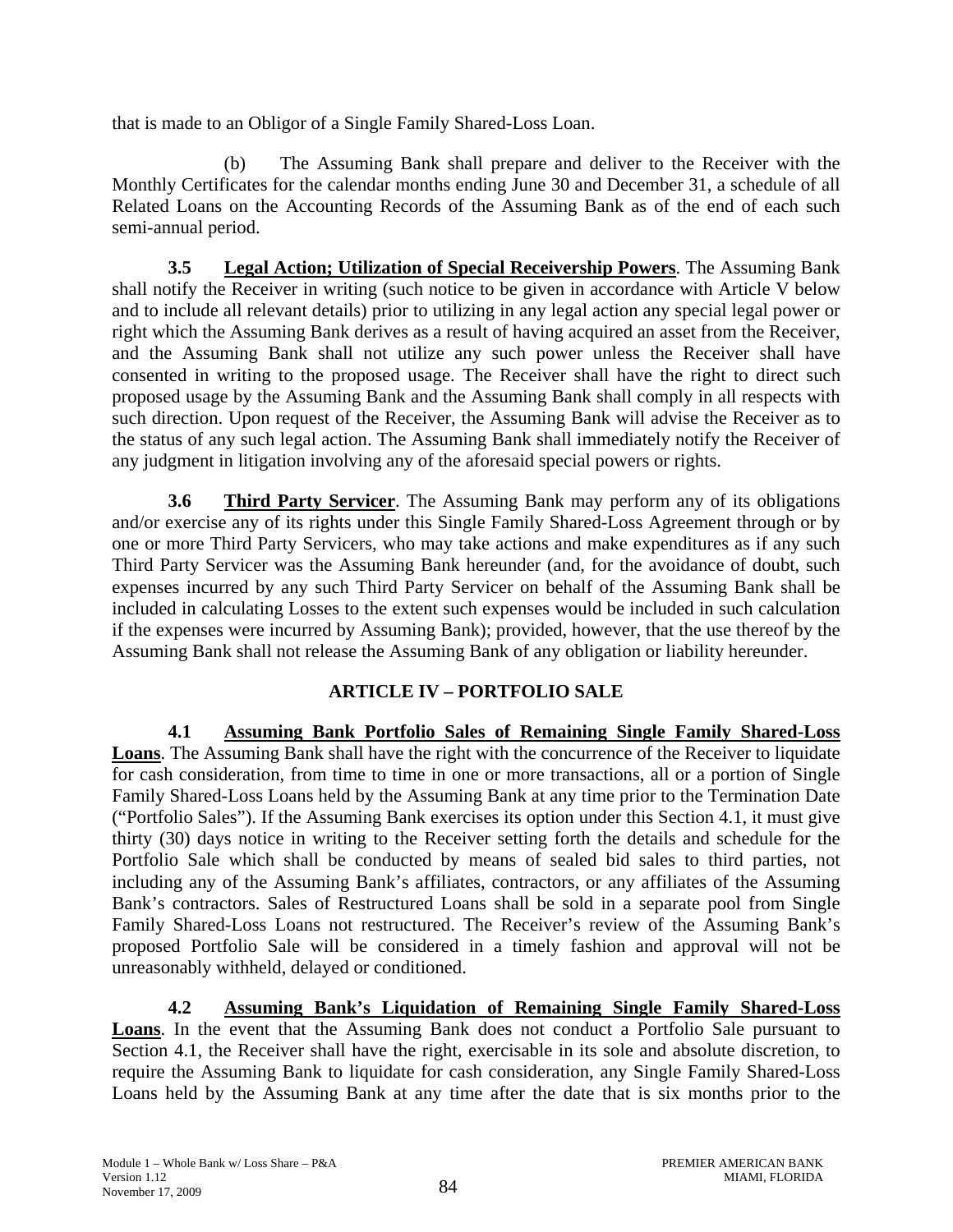Termination Date. If the Receiver exercises its option under this Section 4.2, it must give notice in writing to the Assuming Bank, setting forth the time period within which the Assuming Bank shall be required to liquidate the Single Family Shared-Loss Loans. The Assuming Bank will comply with the Receiver's notice and must liquidate the Single Family Shared-Loss Loans as soon as reasonably practicable by means of sealed bid sales to third parties, not including any of the Assuming Bank's affiliates, contractors, or any affiliates of the Assuming Bank's contractors. The selection of any financial advisor or other third party broker or sales agent retained for the liquidation of the remaining Single Family Shared-Loss Loans pursuant to this Section shall be subject to the prior approval of the Receiver, such approval not to be unreasonably withheld, delayed or conditioned.

**4.3 Calculation of Sale Gain or Loss**. For Single Family Shared-Loss Loans that are not Restructured Loans gain or loss on the sales under Section 4.1 or Section 4.2 will be calculated as the sale price received by the Assuming Bank less the unpaid principal balance of the remaining Single Family Shared-Loss Loans. For any Restructured Loan included in the sale gain or loss on sale will be calculated as (a) the sale price received by the Assuming Bank less (b) the net present value of estimated cash flows on the Restructured Loan that was used in the calculation of the related Restructuring Loss plus (c) Loan principal payments collected by the Assuming Bank from the date the Loan was restructured to the date of sale. (See Exhibit 2d for example calculation).

## **ARTICLE V -- LOSS-SHARING NOTICES GIVEN TO RECEIVER AND PURCHASER**

All notices, demands and other communications hereunder shall be in writing and shall be delivered by hand, or overnight courier, receipt requested, addressed to the parties as follows:

| If to Receiver, to: | Federal Deposit Insurance Corporation as Receiver<br>for PREMIER AMERICAN BANK<br>Division of Resolutions and Receiverships<br>550 17th Street, N.W.<br>Washington, D.C. 20429 |
|---------------------|--------------------------------------------------------------------------------------------------------------------------------------------------------------------------------|
| with a copy to:     | Attention: Ralph Malami, Manager, Capital Markets<br><b>Federal Deposit Insurance Corporation</b><br>as Receiver for <b>PREMIER AMERICAN BANK</b>                              |
|                     | Room E7056<br>3501 Fairfax Drive, Arlington, VA 2226<br>Attn: Special Issues Unit                                                                                              |
|                     | With request to a notice under Costian 2.5 of this Cinele Femily Chanad I ago                                                                                                  |

With respect to a notice under Section 3.5 of this Single Family Shared-Loss Agreement, copies of such notice shall be sent to:

> Federal Deposit Insurance Corporation Legal Division 1601 Bryan St. Dallas, Texas 75201 Attention: Regional Counsel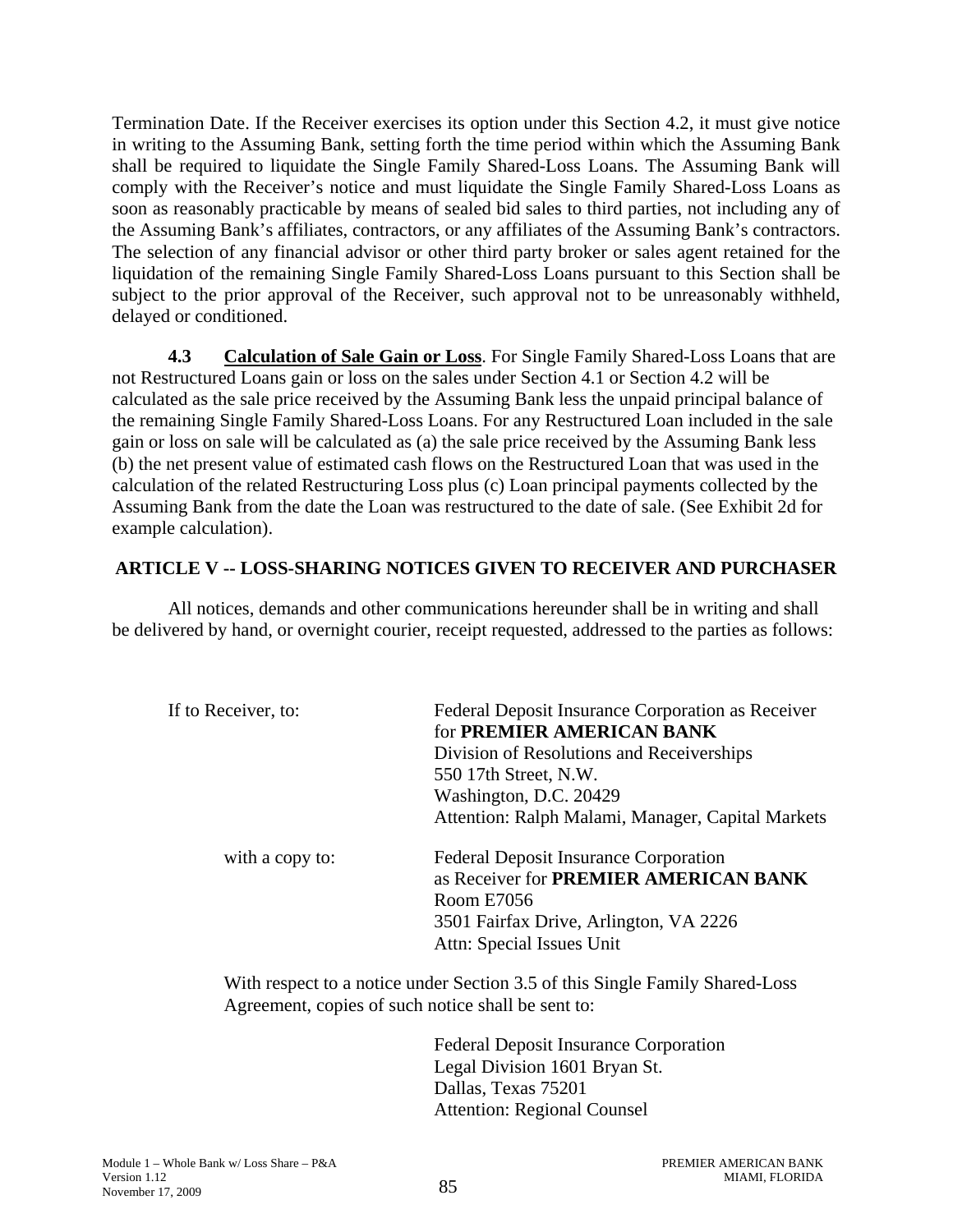If to Assuming Bank, to: Daniel M. Healy Premier American Bank, National Association 5301 Blue Lagoon Drive, Suite 200 Miami, Florida 33126 (917) 975-0205 Dhealy@bondstreetholdings.com

Such Persons and addresses may be changed from time to time by notice given pursuant to the provisions of this Article V. Any notice, demand or other communication delivered pursuant to the provisions of this Article V shall be deemed to have been given on the date actually received.

### **ARTICLE VI -- MISCELLANEOUS**

**6.1. Expenses**. Except as otherwise expressly provided herein, all costs and expenses incurred by or on behalf of a party hereto in connection with this Single Family Shared-Loss Agreement shall be borne by such party whether or not the transactions contemplated herein shall be consummated.

**6.2 Successors and Assigns; Specific Performance.** All terms and provisions of this Single Family Shared-Loss Agreement shall be binding upon and shall inure to the benefit of the parties hereto only; provided, however, that, Receiver may assign or otherwise transfer this Single Family Shared-Loss Agreement (in whole or in part) to the Federal Deposit Insurance Corporation in its corporate capacity without the consent of Assuming Bank. Notwithstanding anything to the contrary contained in this Single Family Shared-Loss Agreement, except as is expressly permitted in this Section 6.2, Assuming Bank may not assign or otherwise transfer this Single Family Shared-Loss Agreement (in whole or in part) without the prior written consent of the Receiver, which consent may be granted or withheld by the Receiver in its sole discretion, and any attempted assignment or transfer in violation of this provision shall be void *ab initio.*  For the avoidance of doubt, a merger or consolidation of the Assuming Bank with and into another financial institution, the sale of all or substantially all of the assets of the Assuming Bank to another financial institution constitutes the transfer of this Single Family Shared-Loss Agreement which requires the consent of the Receiver; and for a period of thirty-six (36) months after Bank Closing, a merger or consolidation shall also include the sale by any individual shareholder, or shareholders acting in concert, of more than 9% of the outstanding shares of the Assuming Bank, or of its holding company, or of any subsidiary holding Shared-Loss Assets, or the sale of shares by the Assuming Bank or its holding company or any subsidiary holding Shared-Loss Assets, in a public or private offering, that increases the number of shares outstanding by more than 9%, constitutes the transfer of this Single Family Shared-Loss Agreement which requires the consent of the Receiver. However, no Loss shall be recognized as a result of any accounting adjustments that are made due to any such merger, consolidation or sale consented to by the FDIC. The FDIC's consent shall not be required if the aggregate outstanding principal balance of Shared-Loss Assets is less than twenty percent (20%) of the initial aggregate balance of Shared-Loss Assets.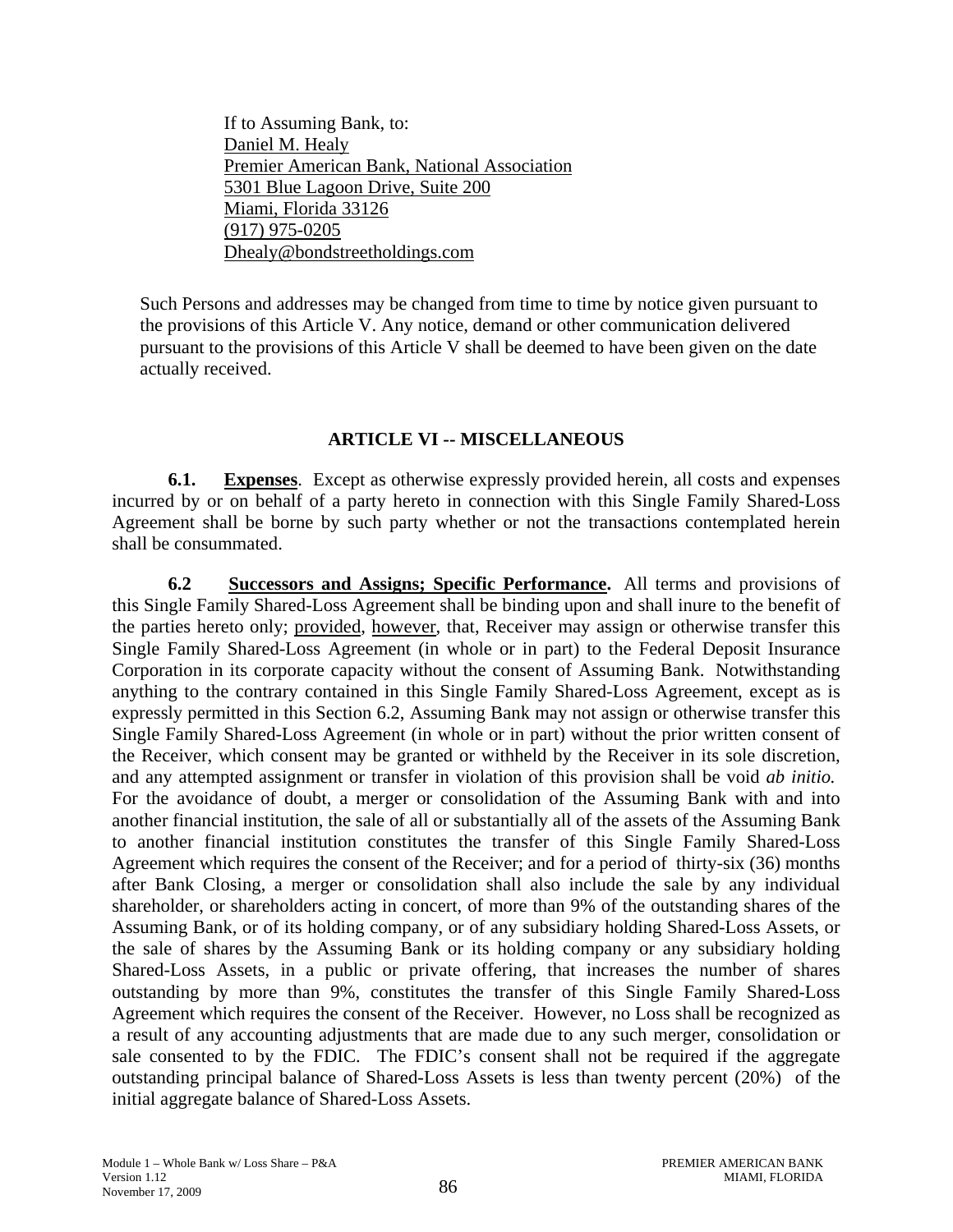**6.3** Governing Law. This Single Family Shared-Loss Agreement shall be construed in accordance with federal law, or, if there is no applicable federal law, the laws of the State of New York, without regard to any rule of conflict of law that would result in the application of the substantive law of any jurisdiction other than the State of New York.

**6.4 WAIVER OF JURY TRIAL**. EACH PARTY HERETO HEREBY IRREVOCABLY AND UNCONDITIONALLY WAIVES ALL RIGHT TO TRIAL BY JURY IN OR TO HAVE A JURY PARTICIPATE IN RESOLVING ANY DISPUTE, ACTION, PROCEEDING OR COUNTERCLAIM, WHETHER SOUNDING IN CONTRACT, TORT OR OTHERWISE, ARISING OUT OF OR RELATING TO OR IN CONNECTION WITH THIS SINGLE FAMILY SHARED-LOSS AGREEMENT OR ANY OF THE TRANSACTIONS CONTEMPLATED HEREBY.

**6.5 Captions**. All captions and headings contained in this Single Family Shared-Loss Agreement are for convenience of reference only and do not form a part of, and shall not affect the meaning or interpretation of, this Single Family Shared-Loss Agreement.

**6.6 Entire Agreement; Amendments**. This Single Family Shared-Loss Agreement, along with the Commercial Shared-Loss Agreement and the Purchase and Assumption Agreement, including the Exhibits and any other documents delivered pursuant hereto or thereto, embody the entire agreement of the parties with respect to the subject matter hereof, and supersede all prior representations, warranties, offers, acceptances, agreements and understandings, written or oral, relating to the subject matter herein. This Single Family Shared-Loss Agreement may be amended or modified or any provision thereof waived only by a written instrument signed by both parties or their respective duly authorized agents.

**6.7 Severability**. Whenever possible, each provision of this Single Family Shared-Loss Agreement shall be interpreted in such manner as to be effective and valid under applicable law, but if any provision of this Single Family Shared-Loss Agreement is held to be prohibited by or invalid, illegal or unenforceable under applicable law, such provision shall be construed and enforced as if it had been more narrowly drawn so as not to be prohibited, invalid, illegal or unenforceable, and the validity, legality and enforceability of the remainder of such provision and the remaining provisions of this Single Family Shared-Loss Agreement shall not in any way be affected or impaired thereby.

**6.8 No Third Party Beneficiary.** This Single Family Shared-Loss Agreement and the Exhibits hereto are for the sole and exclusive benefit of the parties hereto and their respective permitted successors and permitted assigns and there shall be no other third party beneficiaries, and nothing in this Single Family Shared-Loss Agreement or the Exhibits shall be construed to grant to any other Person any right, remedy or Claim under or in respect of this Single Family Shared-Loss Agreement or any provision hereof.

**6.9 Counterparts**. This Single Family Shared-Loss Agreement may be executed separately by Receiver and Assuming Bank in any number of counterparts, each of which when executed and delivered shall be an original, but such counterparts shall together constitute one and the same instrument.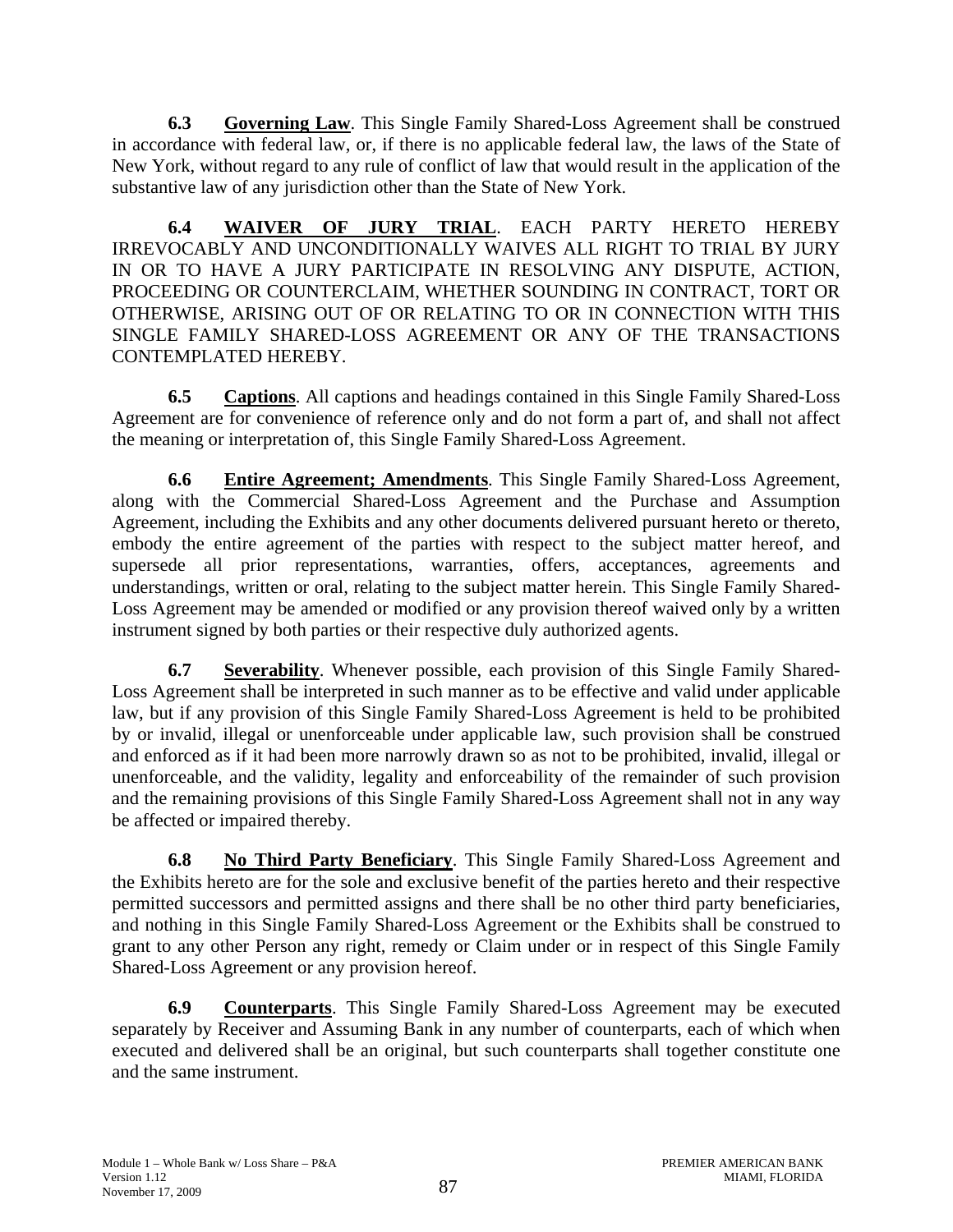**6.10 Consent**. Except as otherwise provided herein, when the consent of a party is required herein, such consent shall not be unreasonably withheld or delayed.

**6.11 Rights Cumulative**. Except as otherwise expressly provided herein, the rights of each of the parties under this Single Family Shared-Loss Agreement are cumulative, may be exercised as often as any party considers appropriate and are in addition to each such party's rights under the Purchase and Sale Agreement and any of the related agreements or under law. Except as otherwise expressly provided herein, any failure to exercise or any delay in exercising any of such rights, or any partial or defective exercise of such rights, shall not operate as a waiver or variation of that or any other such right.

#### **ARTICLE VII DISPUTE RESOLUTION**

# **7.1 Dispute Resolution Procedures.**

(a) In the event a dispute arises about the interpretation, application, calculation of Loss, or calculation of payments or otherwise with respect to this Single Family Shared-Loss Agreement ("SF Shared-Loss Dispute Item"), then the Receiver and the Assuming Bank shall make every attempt in good faith to resolve such items within sixty (60) days following the receipt of a written description of the SF Shared-Loss Dispute Item, with notification of the possibility of taking the matter to arbitration (the date on which such 60-day period expires, or any extension of such period as the parties hereto may mutually agree to in writing, herein called the "Resolution Deadline Date"). If the Receiver and the Assuming Bank resolve all such items to their mutual satisfaction by the Resolution Deadline Date, then within thirty (30) days following such resolution, any payment arising out such resolution shall be made arising from the settlement of the SF Shared-Loss Dispute.

(b) If the Receiver and the Assuming Bank fail to resolve any outstanding SF Shared-Loss Dispute Items by the Resolution Deadline Date, then either party may notify the other of its intent to submit the SF Shared-Loss Dispute Item to arbitration pursuant to the provisions of this Article VII. Failure of either party to notify the other of its intent to submit any unresolved SF Shared-Loss Dispute Item to arbitration within thirty (30) days following the Resolution Deadline Date (the date on which such thirty (30) day period expires is herein called the "Arbitration Deadline Date") shall be deemed an acceptance of such SF Shared-Loss Dispute not submitted to arbitration, as well as a waiver of the submitting party's right to dispute such nonsubmitted SF Shared-Loss Dispute Item but not a waiver of any similar claim which may arise in the future.

(c) If a SF Shared-Loss Dispute Item is submitted to arbitration, it shall be governed by the rules of the American Arbitration Association (the "AAA"), except as otherwise provided herein. Either party may submit a matter for arbitration by delivering a notice, prior to the Arbitration Deadline Date, to the other party in writing setting forth:

> (i) A brief description of each SF Shared-Loss Dispute Item submitted for arbitration;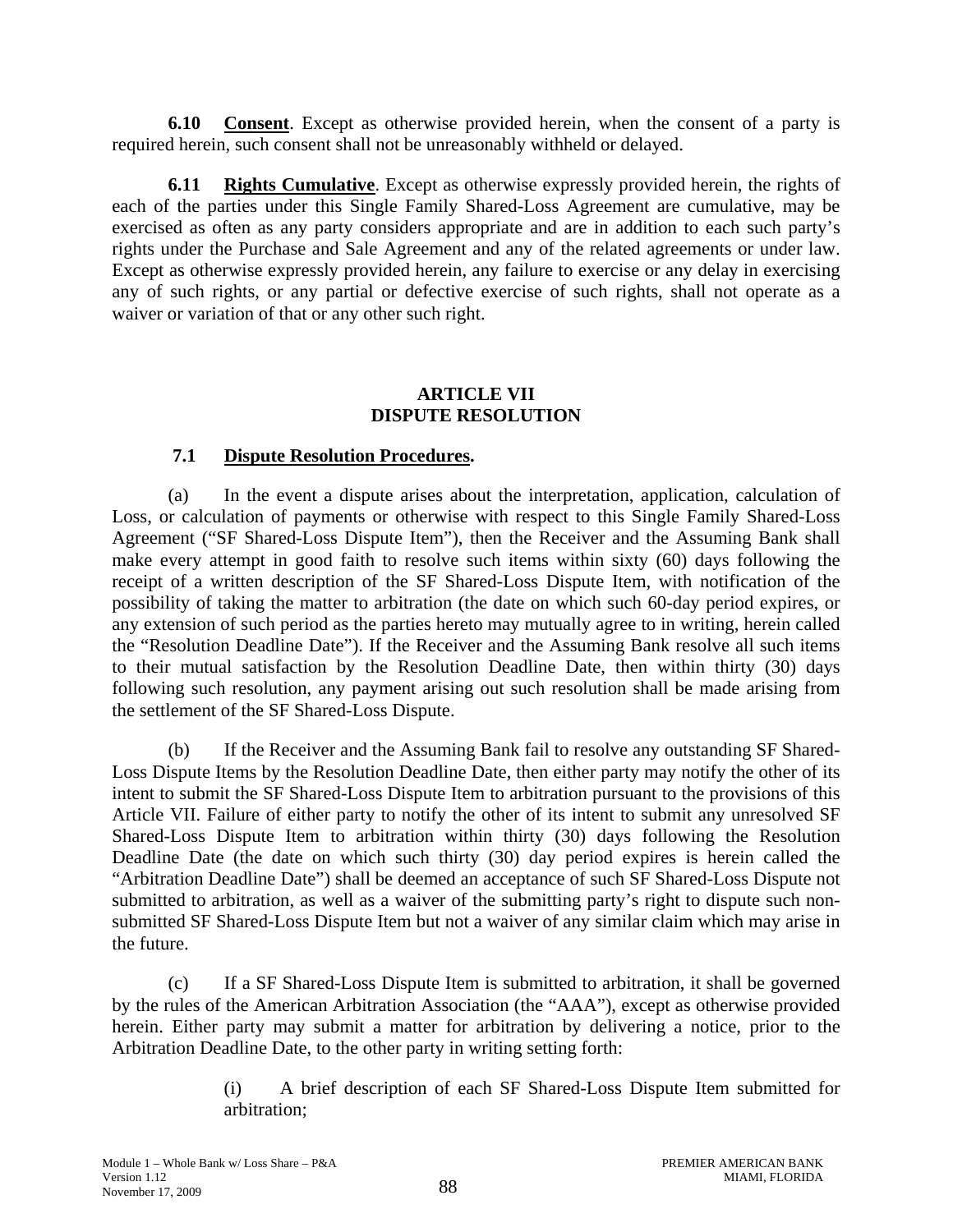(ii) A statement of the moving party's position with respect to each SF Shared-Loss Dispute Item submitted for arbitration;

(iii) The value sought by the moving party, or other relief requested regarding each SF Shared-Loss Dispute Item submitted for arbitration, to the extent reasonably calculable; and

(iv) The name and address of the arbiter selected by the moving party (the "Moving Arbiter"), who shall be a neutral, as determined by the AAA.

Failure to adequately include any information above shall not be deemed to be a waiver of the parties right to arbitrate so long as after notification of such failure the moving party cures such failure as promptly as reasonably practicable.

(d) The non-moving party shall, within thirty (30) days following receipt of a notice of arbitration pursuant to this Section 7.1, deliver a notice to the moving party setting forth:

> (i) The name and address of the arbiter selected by the non-moving party (the "Respondent Arbiter"), who shall be a neutral, as determined by the AAA;

> (ii) A statement of the position of the respondent with respect to each Dispute Item; and

> (iii) The ultimate resolution sought by the respondent or other relief, if any, the respondent deems is due the moving party with respect to each SF Shared-Loss Dispute Item.

Failure to adequately include any information above shall not be deemed to be a waiver of the non-moving party's right to defend such arbitration so long as after notification of such failure the non-moving party cures such failure as promptly as reasonably practicable

(e) The Moving Arbiter and Respondent Arbiter shall select a third arbiter from a list furnished by the AAA. In accordance with the rules of the AAA, the three (3) arbiters shall constitute the arbitration panel for resolution of each SF Loss-Share Dispute Item. The concurrence of any two (2) arbiters shall be deemed to be the decision of the arbiters for all purposes hereunder. The arbitration shall proceed on such time schedule and in accordance with the Rules of Commercial Arbitration of the AAA then in effect, as modified by this Section 7.1. The arbitration proceedings shall take place at such location as the parties thereto may mutually agree, but if they cannot agree, then they will take place at the offices of the Corporation in Washington, DC, or Arlington, Virginia.

(f) The Receiver and Assuming Bank shall facilitate the resolution of each outstanding SF Shared-Loss Dispute Item by making available in a prompt and timely manner to one another and to the arbiters for examination and copying, as appropriate, all documents, books, and records under their respective control and that would be discoverable under the Federal Rules of Civil Procedure.

(g) The arbiters designated pursuant to subsections (c), (d) and (e) hereof shall select, with respect to each Dispute Item submitted to arbitration pursuant to this Section 7.1, either (i) the position and relief submitted by the Assuming Bank with respect to each SF Shared-Loss Dispute Item, or (ii) the position and relief submitted by the Receiver with respect to each SF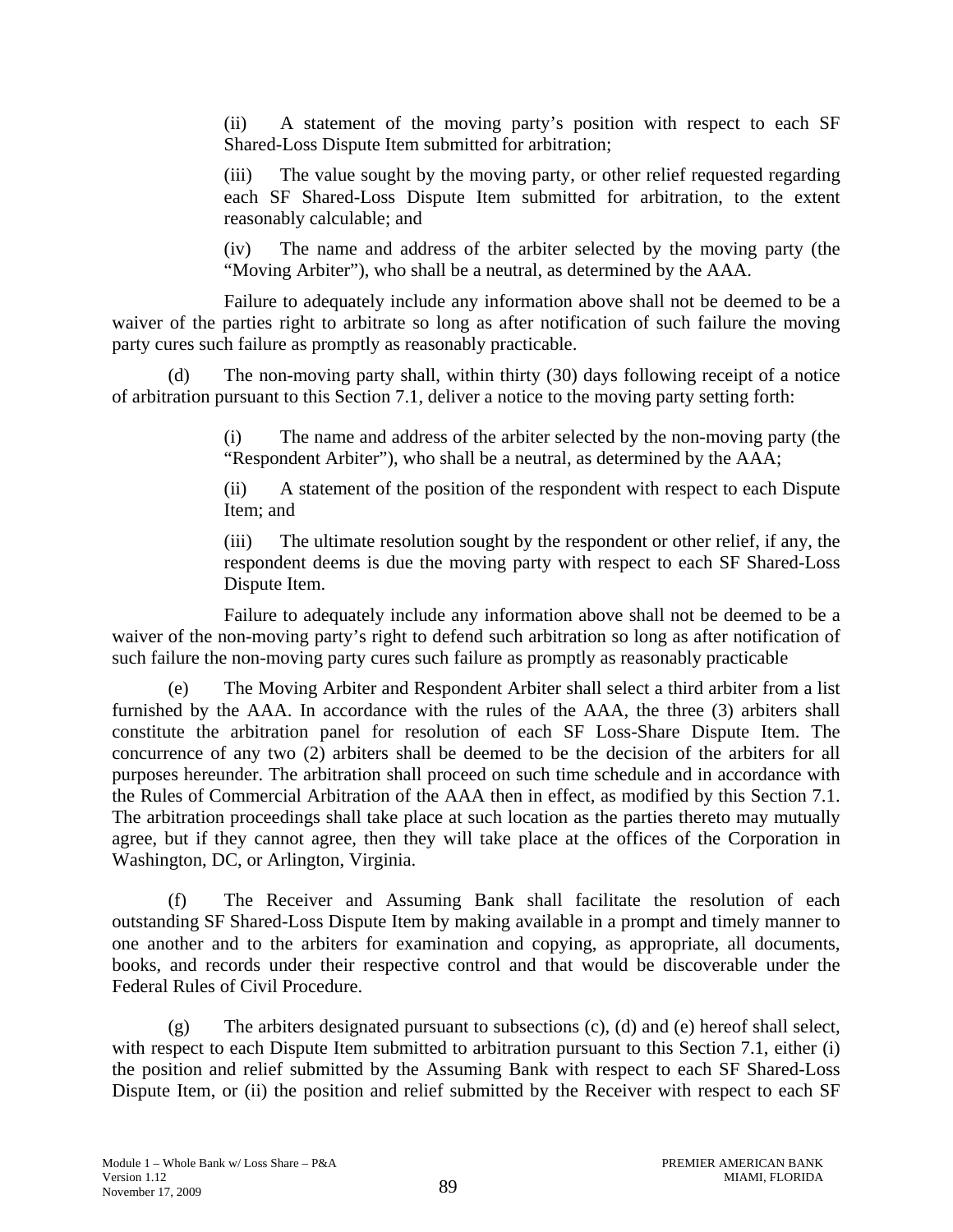Shared-Loss Dispute Item, in either case as set forth in its respective notice of arbitration. The arbiters shall have no authority to select a value for each Dispute Item other than the determination set forth in Section 7.1(c) and Section 7.1(d). The arbitration shall be final, binding and conclusive on the parties.

(h) Any amounts ultimately determined to be payable pursuant to such award shall bear interest at the Settlement Interest Rate from and including the date specified for the arbiters decisions specified in this Section 7.1, without regard to any extension of the finality of such award, to but not including the date paid. All payments required to be made under this Section 7.1 shall be made by wire transfer.

(i) For the avoidance of doubt, to the extent any notice of a SF Shared-Loss Dispute Item(s) is provided prior to the Termination Date, the terms of this Single Family Shared-Loss Agreement shall remain in effect with respect to the Single Family Shared-Loss Loans that are the subject of such SF Shared-Loss Dispute Item(s) until such time as any such dispute is finally resolved.

**7.2 Fees and Expenses of Arbiters.** The aggregate fees and expenses of the arbiters shall be borne equally by the parties. The parties shall pay the aggregate fees and expenses within thirty (30) days after receipt of the written decision of the arbiters (unless the arbiters agree in writing on some other payment schedule).

# Exhibit 1

# **Monthly Certificate**

# **SEE FOLLOWING PAGE**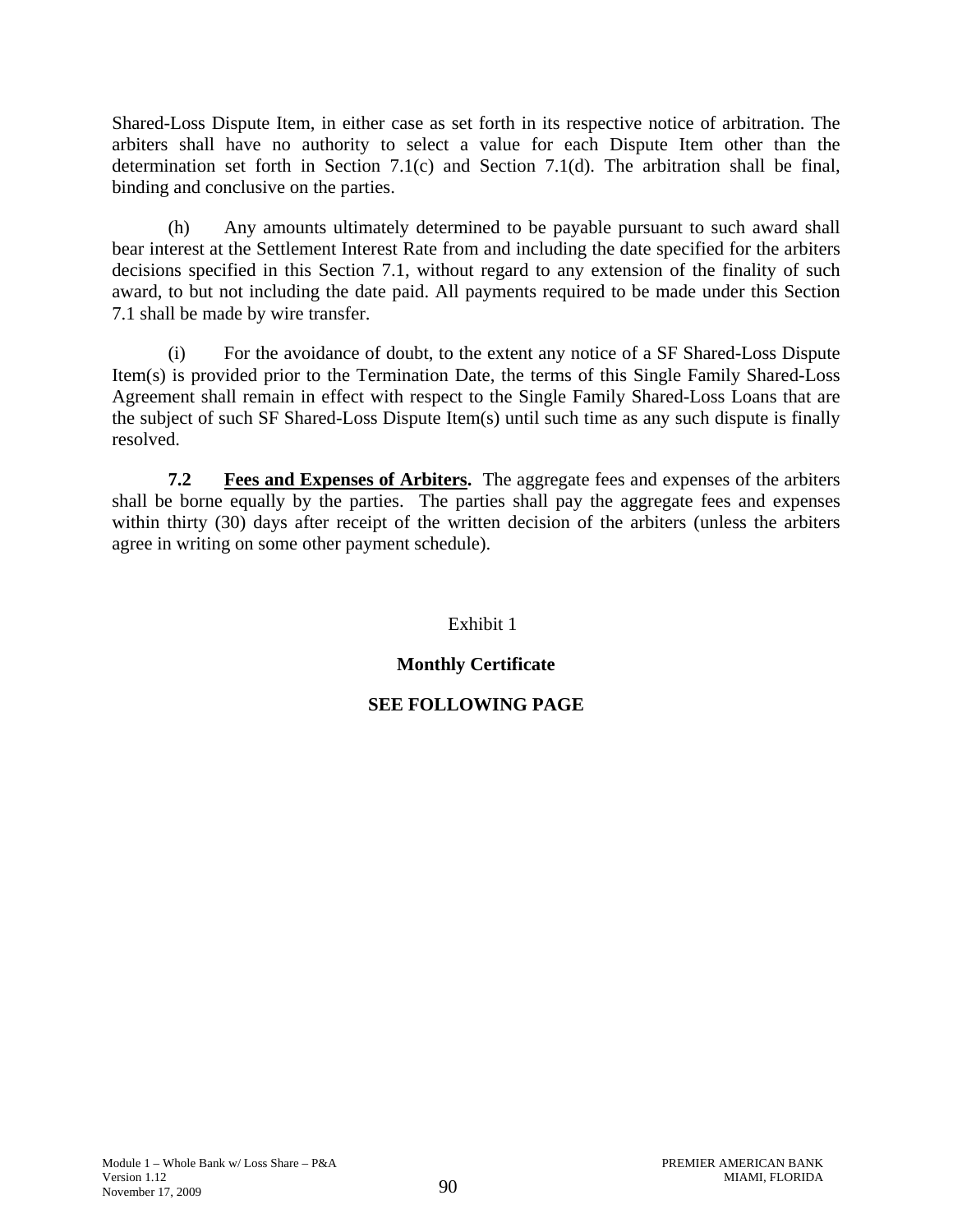| <b>PART 1 - CURRENT MONTH NET LOSS</b> |                      |            |                                   |                             |                             |
|----------------------------------------|----------------------|------------|-----------------------------------|-----------------------------|-----------------------------|
|                                        |                      |            |                                   |                             |                             |
|                                        |                      |            | Specify loss type                 |                             |                             |
| <b>MONTH ENDED:</b>                    | [input report month] |            | as Foreclosure,<br>or Short-Sale. |                             |                             |
| <b>Losses</b>                          |                      |            |                                   |                             |                             |
|                                        |                      | Loss       |                                   |                             |                             |
| Loan No.                               | Loss Type            | Amount     |                                   |                             |                             |
|                                        |                      |            |                                   |                             |                             |
|                                        |                      |            |                                   |                             |                             |
|                                        |                      |            |                                   |                             |                             |
|                                        |                      |            |                                   | <b>Loss Amount</b>          | Loss Month is               |
|                                        |                      |            |                                   | is the amount               | the reporting               |
| <b>TOTAL</b>                           |                      | XX         | $\overline{A}$                    | of Loss                     | month in                    |
|                                        |                      |            |                                   | incurred and<br>reported on | which the<br>Loss was       |
|                                        |                      |            |                                   | the loan in a               | reported.                   |
| <b>Recoveries</b>                      |                      |            |                                   | Ŧ                           |                             |
|                                        |                      | Recovery   | $Loss^{\mathbf{Z}}$               | Loss                        |                             |
| Loan No.                               |                      | Amount     | Amount                            | Month                       |                             |
|                                        |                      |            |                                   |                             |                             |
|                                        |                      |            |                                   |                             |                             |
|                                        |                      |            |                                   |                             |                             |
|                                        |                      |            |                                   |                             |                             |
|                                        |                      |            |                                   |                             |                             |
|                                        |                      |            |                                   |                             |                             |
| <b>TOTAL</b>                           |                      | XX         | B                                 |                             |                             |
|                                        |                      |            |                                   |                             |                             |
| <b>Net Losses</b>                      |                      | XX         | $C = A - B$                       |                             |                             |
| (Recoveries)                           |                      |            |                                   |                             |                             |
|                                        |                      |            |                                   |                             |                             |
|                                        |                      |            |                                   |                             | If Col. D minus Col. E is   |
|                                        |                      |            |                                   |                             | less than zero, enter zero. |
| <b>PART 2 - FIRST LOSS TEST</b>        |                      |            |                                   |                             |                             |
|                                        |                      |            |                                   | Col. D - Col.               |                             |
|                                        |                      | Col. D     | Col. E                            | E                           |                             |
|                                        |                      | Cumulative |                                   | Cumulative                  |                             |
|                                        |                      | Loss       | <b>First Loss</b>                 | Shared-Loss                 |                             |
|                                        |                      | Amount     | Tranche                           | Amount                      |                             |
|                                        |                      |            |                                   |                             |                             |
| Balance, beginning of month            |                      | XX         | XX                                | XX                          | $\mathsf F$                 |
| Current month Net Losses (from Part 1) |                      | XX         |                                   |                             |                             |
| Balance, end of month                  |                      | <u>XX</u>  | XX                                | XX                          | G                           |
|                                        |                      |            |                                   |                             |                             |
|                                        |                      |            |                                   |                             |                             |
| <b>Shared Loss Amount</b>              |                      |            |                                   | XX                          | $G - F$                     |
| Times Loss Share percentage            |                      |            |                                   | 80%                         |                             |
|                                        |                      |            |                                   |                             |                             |
| Amount due from (to) FDIC as Receiver  |                      |            |                                   | XX                          |                             |
|                                        |                      |            |                                   |                             |                             |
|                                        |                      |            |                                   |                             |                             |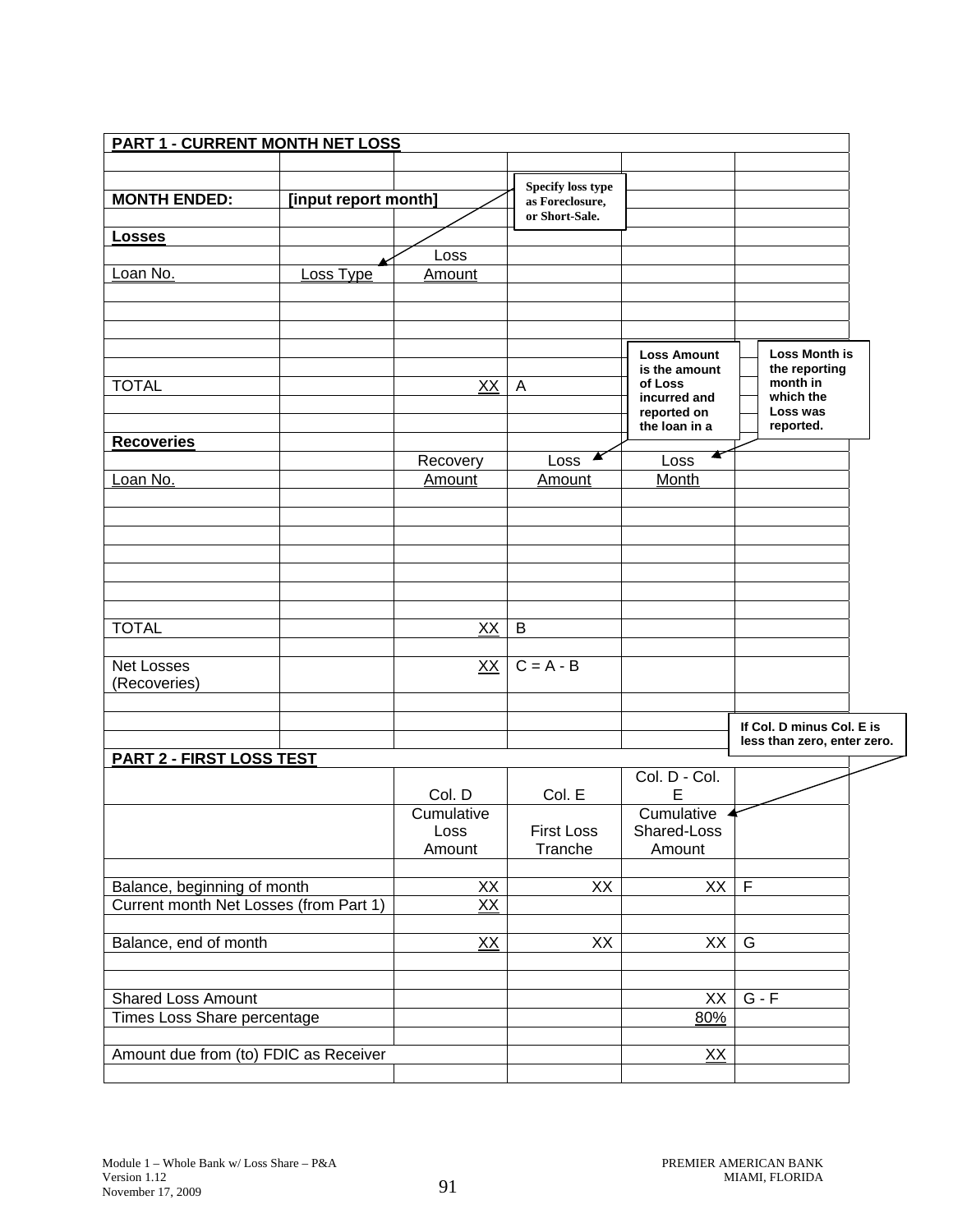| Pursuant to Section 2.1 of the Single Family Shared-Loss Agreement, the undersigned hereby certifies |  |  |  |
|------------------------------------------------------------------------------------------------------|--|--|--|
| the information on this Certificate is true, complete and correct.                                   |  |  |  |
| <b>OFFICER SIGNATURE</b>                                                                             |  |  |  |
| <b>TITLE</b><br><b>OFFICER NAME:</b>                                                                 |  |  |  |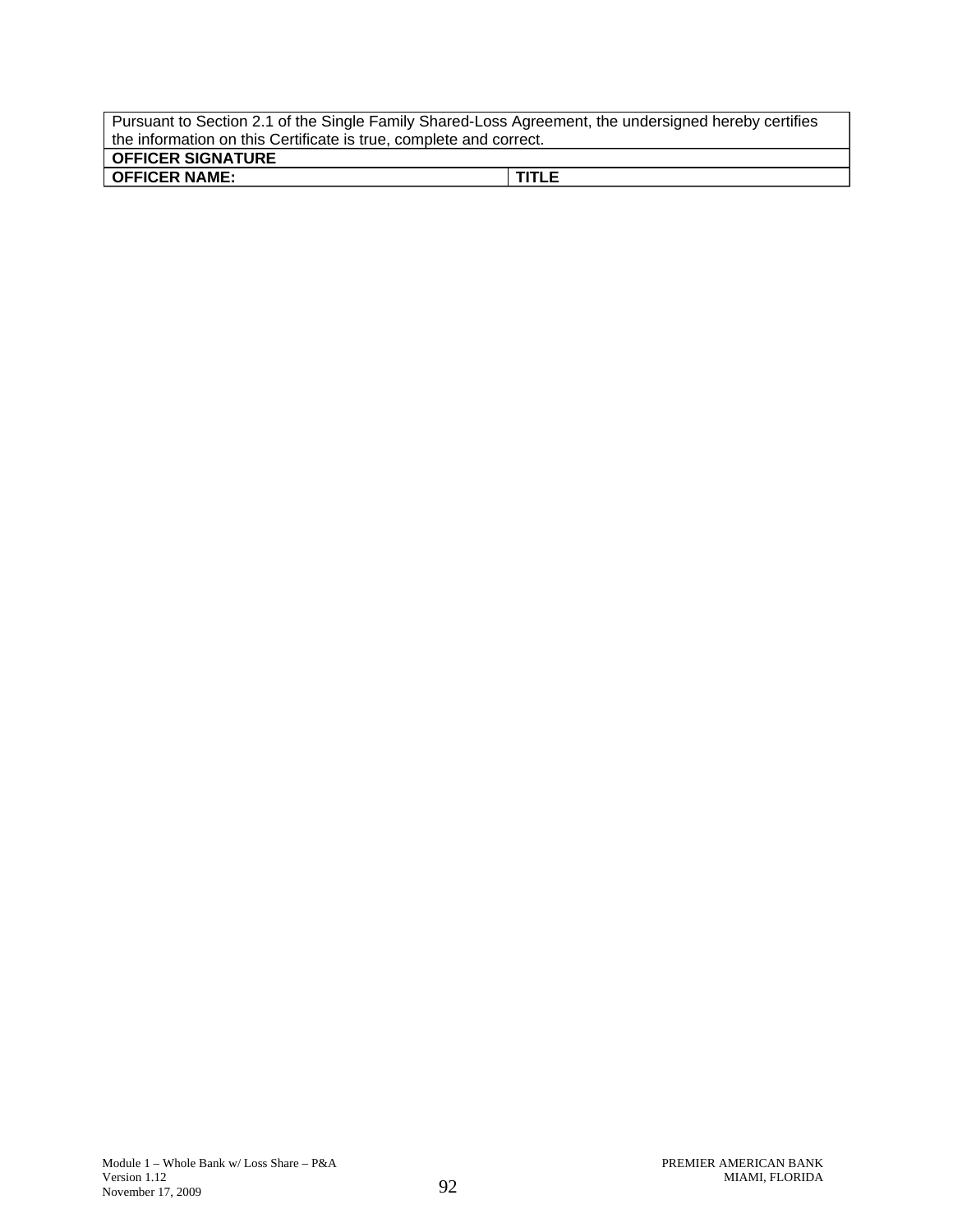### **Exhibit 2a**

This exhibit contains three versions of the loss share calculation for foreclosure, plus explanatory notes.

#### **Exhibit 2a(1) CALCULATION OF FORECLOSURE LOSS Foreclosure Occurred Prior to Loss Share Agreement**

|    | 1 Shared-Loss Month<br>2 Loan no:<br>3 REO #              | May-09<br>364574<br>621 |
|----|-----------------------------------------------------------|-------------------------|
|    |                                                           |                         |
|    | 4 Foreclosure date                                        | 12/18/08                |
|    | 5 Liquidation date                                        | 4/12/09                 |
|    | 6 Note Interest rate                                      | 8.100%                  |
|    | 7 Most recent BPO                                         | 228,000                 |
|    | 8 Most recent BPO date                                    | 1/21/09                 |
|    | <b>Foreclosure Loss calculation</b>                       |                         |
|    | 9 Book value at date of Loss Share agreement              | 244,900                 |
|    | Accrued interest, limited to 90 days or days from failure |                         |
|    | 10 to sale, whichever is less                             | 3,306                   |
|    | 11 Costs incurred after Loss Share agreement in place:    |                         |
| 12 | Attorney's fees                                           | 0                       |
|    | Foreclosure costs, including title search, filing fees,   |                         |
|    | 13 advertising, etc.                                      | 0                       |
| 14 | Property protection costs, maint. and repairs             | 6,500                   |
| 15 | Tax and insurance advances                                | 0                       |
|    | <b>Other Advances</b>                                     |                         |
| 16 | Appraisal/Broker's Price Opinion fees                     | 0                       |
| 17 | Inspections                                               | 0                       |
| 18 | Other                                                     | 0                       |
|    | 19 Gross balance recoverable by Purchaser                 | 254,706                 |
|    | <b>Cash Recoveries:</b>                                   |                         |
|    | 20 Net liquidation proceeds (from HUD-1 settl stmt)       | 219,400                 |
|    | 21 Hazard Insurance proceeds                              | 0                       |
|    | 22 Mortgage Insurance proceeds                            | 0                       |
|    | 23 T & I escrow account balances, if positive             | 0                       |
|    | 24 Other credits, if any (itemize)                        | 0                       |
| 25 | <b>Total Cash Recovery</b>                                | 219,400                 |
|    | 26 Loss Amount                                            | 35,306                  |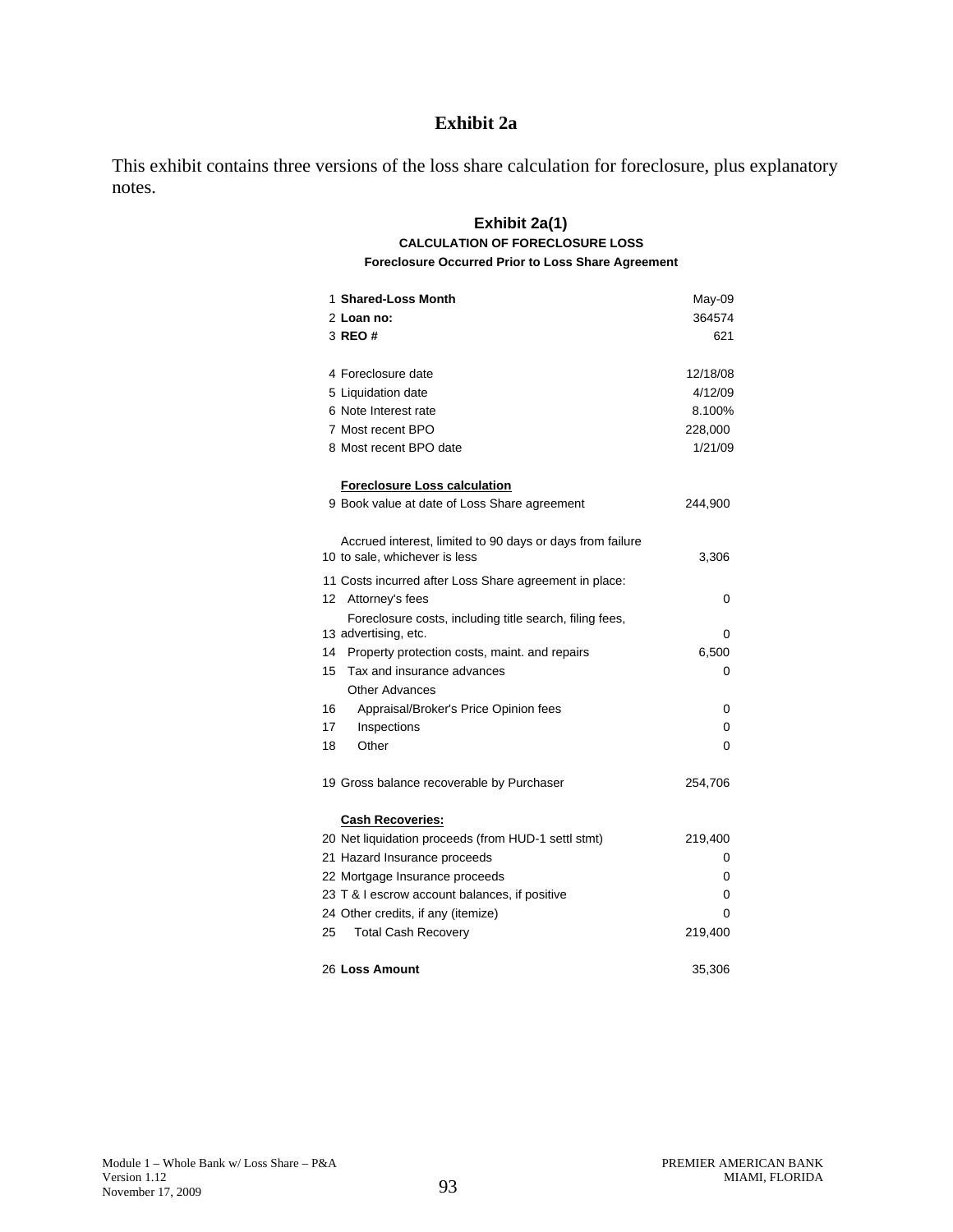#### **Exhibit 2a(2)**

#### **CALCULATION OF FORECLOSURE LOSS**

#### **No Preceeding Loan Mod under Loss Share**

| 1 Shared-Loss Month                                                             | May-09         |
|---------------------------------------------------------------------------------|----------------|
| 2 Loan no:                                                                      | 292334         |
| 3 REO #                                                                         | 477            |
| 4 Interest paid-to-date                                                         | 4/30/08        |
| 5 Foreclosure date                                                              | 1/15/09        |
| 6 Liquidation date                                                              | 4/12/09        |
| 7 Note Interest rate                                                            | 8.000%         |
| 8 Owner occupied?                                                               | Yes            |
| 9 If owner-occupied:                                                            |                |
| 10<br>Borrower current gross annual income                                      | 42,000         |
| Estimated NPV of loan mod<br>11                                                 | 195,000        |
| 12 Most recent BPO                                                              | 235,000        |
| 13 Most recent BPO date                                                         | 1/21/09        |
| <b>Foreclosure Loss calculation</b>                                             |                |
| 16 Loan Principal balance after last paid installment                           | 300,000        |
| 17 Accrued interest, limited to 90 days                                         | 6,000          |
| 18 Attorney's fees                                                              | 0              |
| Foreclosure costs, including title search, filing fees,<br>19 advertising, etc. |                |
| 20 Property protection costs, maint. and repairs                                | 4,000<br>5,500 |
| 21 Tax and insurance advances                                                   | 1,500          |
| <b>Other Advances</b>                                                           |                |
| 22<br>Appraisal/Broker's Price Opinion fees                                     | 0              |
| 23<br>Inspections                                                               | 50             |
| 24<br>Other                                                                     | 0              |
| 25 Gross balance recoverable by Purchaser                                       | 317,050        |
| <b>Cash Recoveries:</b>                                                         |                |
| 26 Net liquidation proceeds (from HUD-1 settl stmt)                             | 205,000        |
| 27 Hazard Insurance proceeds                                                    | 0              |
| 28 Mortgage Insurance proceeds                                                  | 0              |
| 29 T & I escrow account balances, if positive                                   | 0              |
| 30 Other credits, if any (itemize)                                              | 0              |
| 31<br><b>Total Cash Recovery</b>                                                | 205,000        |
| 32 Loss Amount                                                                  | 112,050        |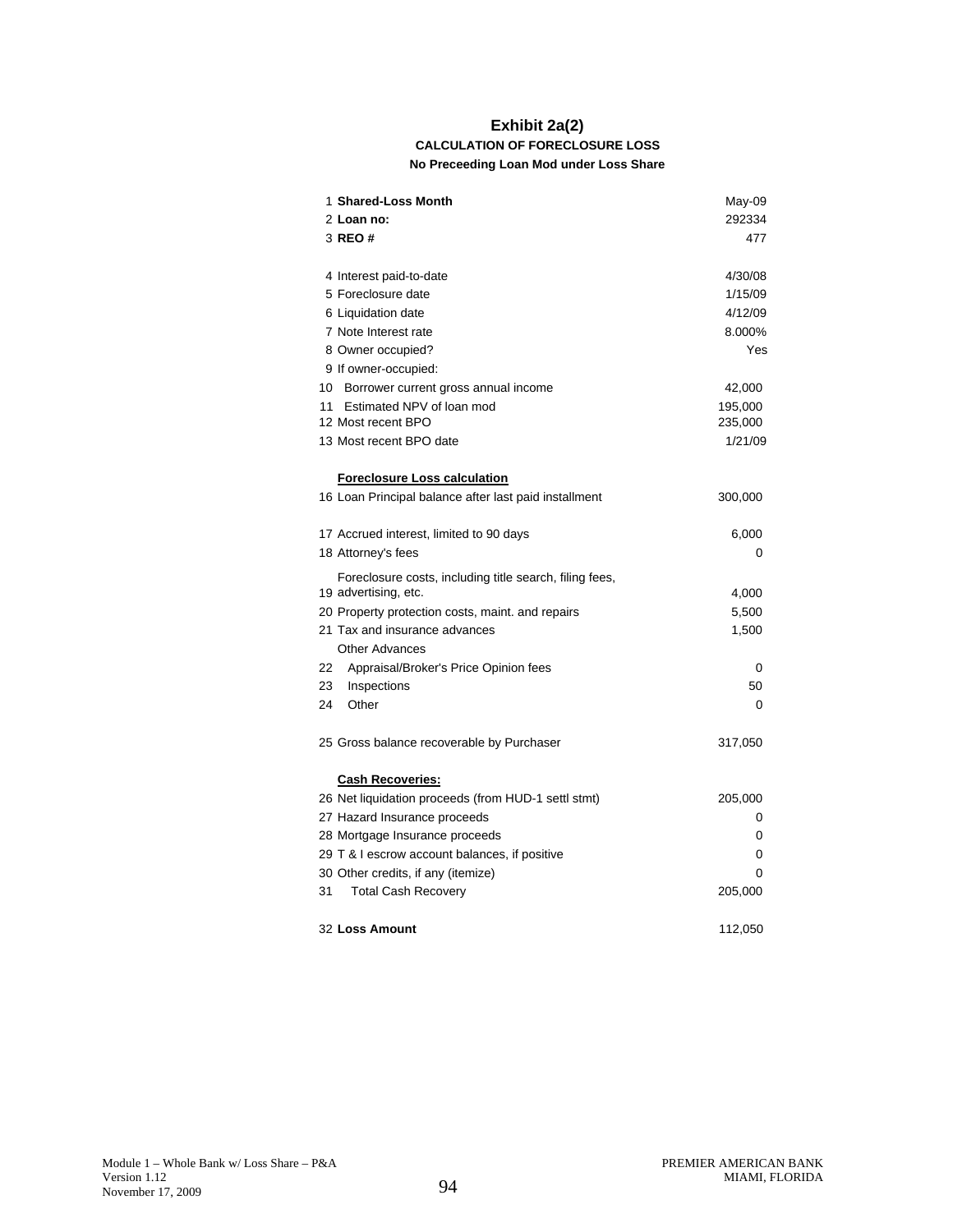# **Exhibit 2a(3)**

#### **CALCULATION OF FORECLOSURE LOSS Foreclosure after a Covered Loan Mod**

| 1 Shared-Loss Month                                                  | May-09  |
|----------------------------------------------------------------------|---------|
| 2 Loan no:                                                           | 138554  |
| 3 REO #                                                              | 843     |
|                                                                      |         |
| 4 Loan mod date                                                      | 1/17/08 |
| 5 Interest paid-to-date                                              | 4/30/08 |
| 6 Foreclosure date                                                   | 1/15/09 |
| 7 Liquidation date                                                   | 4/12/09 |
| 8 Note Interest rate                                                 | 4.000%  |
| 9 Most recent BPO                                                    | 210,000 |
| 10 Most recent BPO date                                              | 1/20/09 |
|                                                                      |         |
| <b>Foreclosure Loss calculation</b>                                  |         |
| 11 NPV of projected cash flows at loan mod                           | 285,000 |
| 12 Less: Principal payments between loan mod and deliquency          | 2,500   |
| 13 Plus:                                                             |         |
| 14<br>Attorney's fees                                                | 0       |
| Foreclosure costs, including title search, filing fees, advertising, |         |
| 15 etc.                                                              | 4,000   |
| 16<br>Property protection costs, maint. and repairs                  | 7,000   |
| 17<br>Tax and insurance advances                                     | 2,000   |
| 18<br><b>Other Advances</b>                                          |         |
| 19<br>Appraisal/Broker's Price Opinion fees                          | 0       |
| 20<br>Inspections                                                    | 0       |
| 21<br>Other                                                          | 0       |
|                                                                      |         |
| 22 Gross balance recoverable by Purchaser                            | 295,500 |
|                                                                      |         |
| <b>Cash Recoveries:</b>                                              |         |
| 23 Net liquidation proceeds (from HUD-1 settl stmt)                  | 201,000 |
| 24 Hazard Insurance proceeds                                         | 0       |
| 25 Mortgage Insurance proceeds                                       | 0       |
| 26 T & I escrow account balances, if positive                        | 0       |
| 27 Other credits, if any (itemize)                                   | 0       |
| 28<br><b>Total Cash Recovery</b>                                     | 201,000 |
|                                                                      |         |
| 29 Loss Amount                                                       | 94,500  |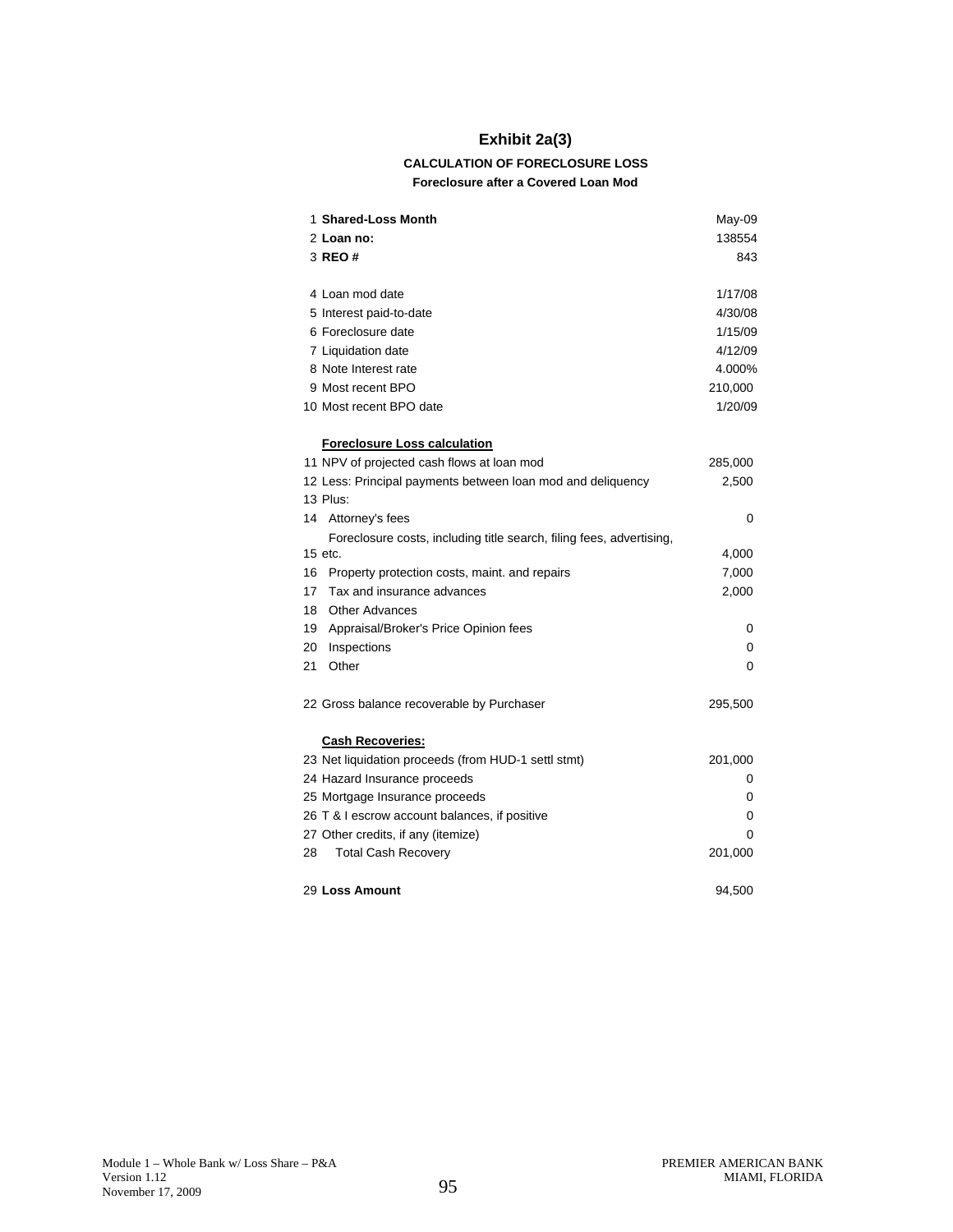## **Notes to Exhibit 2a (foreclosure)**

- 1. The data shown are for illustrative purpose. The figures will vary for actual restructurings.
- 2. The covered loss is the difference between the gross balance recoverable by Purchaser and the total cash recovery. There are three methods of calculation for covered losses from foreclosures, depending upon the circumstances. They are shown below:
	- a. If foreclosure occurred prior to the beginning of the Loss Share agreement, use Exhibit  $2a(1)$ . This version uses the book value of the REO as the starting point for the covered loss.
	- b. If foreclosure occurred after the Loss Share agreement was in place, and if the loan was not restructured when the Loss Share agreement was in place, use Exhibit 2a(2). This version uses the unpaid balance of the loan as of the last payment as the starting point for the covered loss.
	- c. If the loan was restructured when the Loss Share agreement was in place, and then foreclosure occurred, use Exhibit 2a(3). This version uses the Net Present Value (NPV) of the modified loan as the starting point for the covered loss.
- 3. For Exhibit  $2a(1)$ , the gross balance recoverable by the purchaser is calculated as the sum of lines  $9 - 18$ ; it is shown in line 19. For Exhibit 2a(2), the gross balance recoverable by the purchaser is calculated as the sum of lines  $16 - 24$ ; it is shown in line 25. For Exhibit 2a(3), the gross balance recoverable by the purchaser is calculated as line 11 minus line 12 plus lines  $13 - 21$ ; it is shown in line 22.
- 4. For Exhibit 2a(1), the total cash recovery is calculated as the sum of lines  $20 24$ ; it is shown in line 25. For Exhibit 2a(2), the total cash recovery is calculated as the sum of lines  $26 - 30$ ; it is shown in line 31. For Exhibit 2a(3), the total cash recovery is calculated as the sum of lines  $23 - 27$ ; it is shown in line 28.
- 5. Reasonable and customary third party attorney's fees and expenses incurred by or on behalf of Assuming Bank in connection with any enforcement procedures, or otherwise with respect to such loan, are reported under Attorney's fees.
- 6. Assuming Bank's (or Third Party Servicer's) reasonable and customary out-of-pocket costs paid to either a third party or an affiliate (if affiliate is pre-approved by the FDIC) for foreclosure, property protection and maintenance costs, repairs, assessments, taxes, insurance and similar items are treated as part of the gross recoverable balance, to the extent they are not paid from funds in the borrower's escrow account. Allowable costs are limited to amounts per Freddie Mac and Fannie Mae guidelines (as in effect from time to time), where applicable, provided that this limitation shall not apply to costs or expenses relating to environmental conditions.
- 7. Do not include late fees, prepayment penalties, or any similar lender fees or charges by the Failed Bank or Assuming Bank to the loan account, any allocation of Assuming Bank's servicing costs, or any allocations of Assuming Bank's general and administrative (G&A) or other operating costs.
- 8. If Exhibit  $2a(3)$  is used, then no accrued interest may be included as a covered loss. Otherwise, the amount of accrued interest that may be included as a covered loss is limited to the minimum of:
	- a. 90 days
	- b. The number of days that the loan is delinguent when the property was sold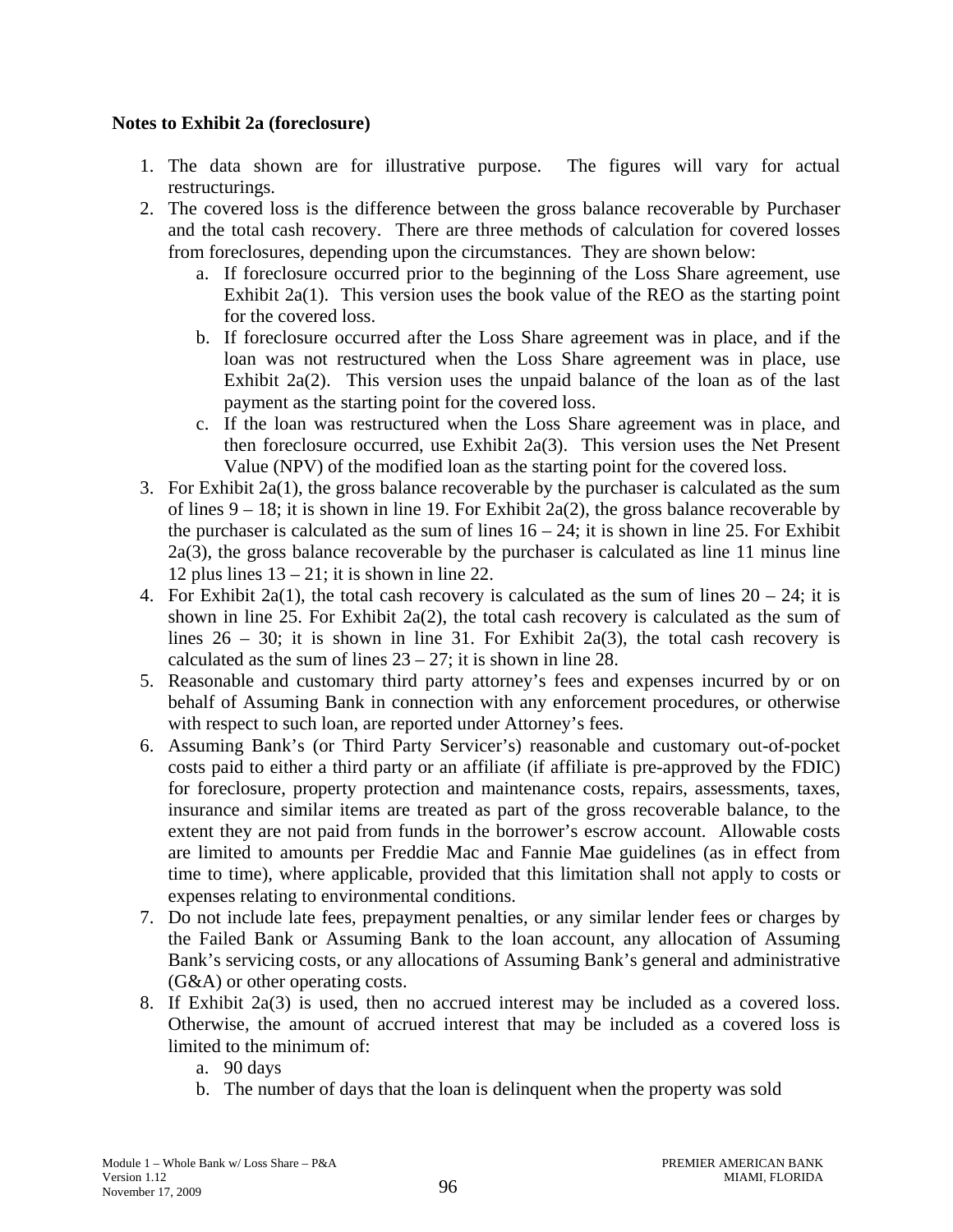c. The number of days between the resolution date and the date when the property was sold

To calculate accrued interest, apply the note interest rate that would have been in effect if the loan were performing to the principal balance after application of the last payment made by the borrower.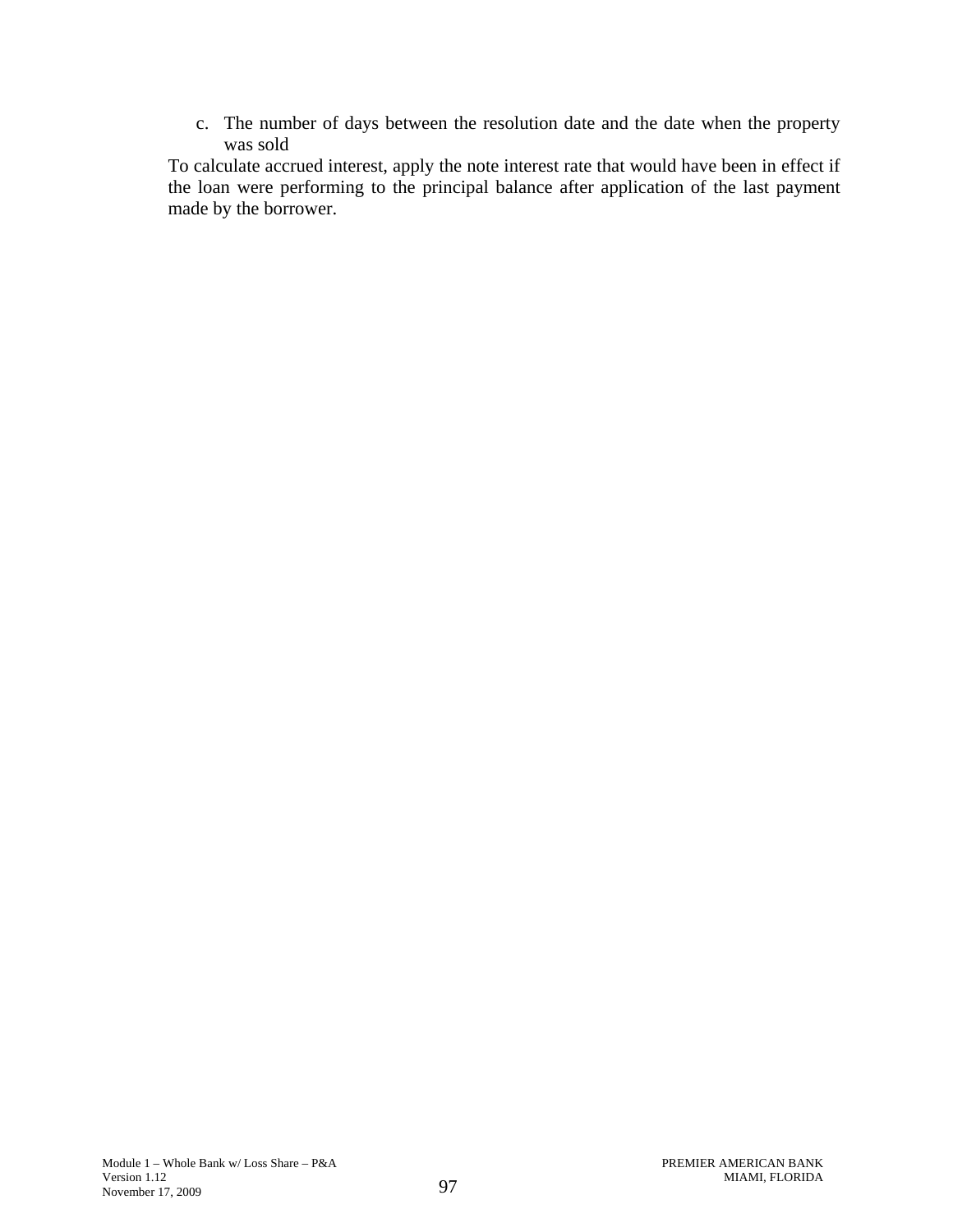# **Exhibit 2b**

This exhibit contains the loss share calculation for restructuring (loan mod), plus explanatory notes.

#### **Exhibit 2b CALCULATION OF RESTRUCTURING LOSS**

| 1 Shared-Loss Month                                   | May-09                                            |
|-------------------------------------------------------|---------------------------------------------------|
| 2 Loan no:                                            | 123456                                            |
|                                                       |                                                   |
| <b>Loan before Restructuring</b>                      |                                                   |
| 3 Original loan amount                                | 500,000                                           |
| 4 Current unpaid principal balance                    | 450,000                                           |
| 5 Remaining term                                      | 298                                               |
| 6 Interest rate                                       | 7.500%                                            |
| 7 Interest Paid-To-Date                               | 2/29/08                                           |
| 8 Monthly payment - P&I                               | 3,333                                             |
| 9 Monthly payment - T&I                               | 1,000                                             |
| 10 Total monthly payment                              | 4,333                                             |
| 11 Loan type (fixed-rate, ARM, I/O, Option ARM, etc.) | Option ARM                                        |
| 12 Borrower current annual income                     | 82,000                                            |
| <b>Terms of Modified/Restructured Loan</b>            |                                                   |
| 13 Closing date on modified/restructured loan         | 4/19/09                                           |
| 14 New Principal balance                              | 461,438                                           |
| 15 Remaining term                                     | 313                                               |
| 16 Interest rate                                      | 3.500%                                            |
| 17 Monthly payment - P&I                              | 1,346                                             |
| 18 Monthly payment - T&I                              | 800                                               |
| 19 Total monthly payment                              | 2,146                                             |
| 20 Loan type (fixed-rate, ARM, I/O, Option ARM, etc.) | IO Hybrid                                         |
| 21 Lien type (1st, 2nd)                               | 1st                                               |
| If adjustable:                                        |                                                   |
| 22<br>Initial interest rate                           | 3.500%                                            |
| 23<br>Term - initial interest rate                    | 60 Months                                         |
| 24 Initial payment amount                             | 2,146                                             |
|                                                       | 60 Months                                         |
| 25 Term-initial payment amount                        | No                                                |
| 26 Negative amortization?                             |                                                   |
| 27 Rate reset frequency after first adjustment        | 6 Months                                          |
| 28 Next reset date                                    | 5/1/14                                            |
| 29 Index                                              | <b>LIBOR</b>                                      |
| 30 Margin                                             | 2.750%                                            |
| 31 Cap per adjustment                                 | 2.000%                                            |
| 32 Lifetime Cap                                       | 9.500%                                            |
| 33 Floor                                              | 2.750%                                            |
| 34 Front end DTI                                      | 31%                                               |
| 35 Back end DTI                                       | 45%                                               |
| <b>Restructuring Loss Calculation</b>                 |                                                   |
| 36 Loan Principal balance before restructuring        | 450,000                                           |
| 37 Accrued interest, limited to 90 days               | 8,438                                             |
| 38 Tax and insurance advances                         | 3,000                                             |
| 39 3rd party fees due                                 |                                                   |
| 40 Total loan balance due before restructuring        | 461,438                                           |
| Assumptions for NPV Calculation, Restructured Loan:   |                                                   |
| 41 Discount rate for projected cash flows             | 5.530%                                            |
| 42 Loan prepayment in full                            | 120 Months                                        |
| NPV of projected cash flows<br>43                     | 403,000                                           |
| 44 Loss Amount<br>- P&A<br>ഹ                          | 58,438<br>PREMIER AMERICAN BANK<br>MIAMI, FLORIDA |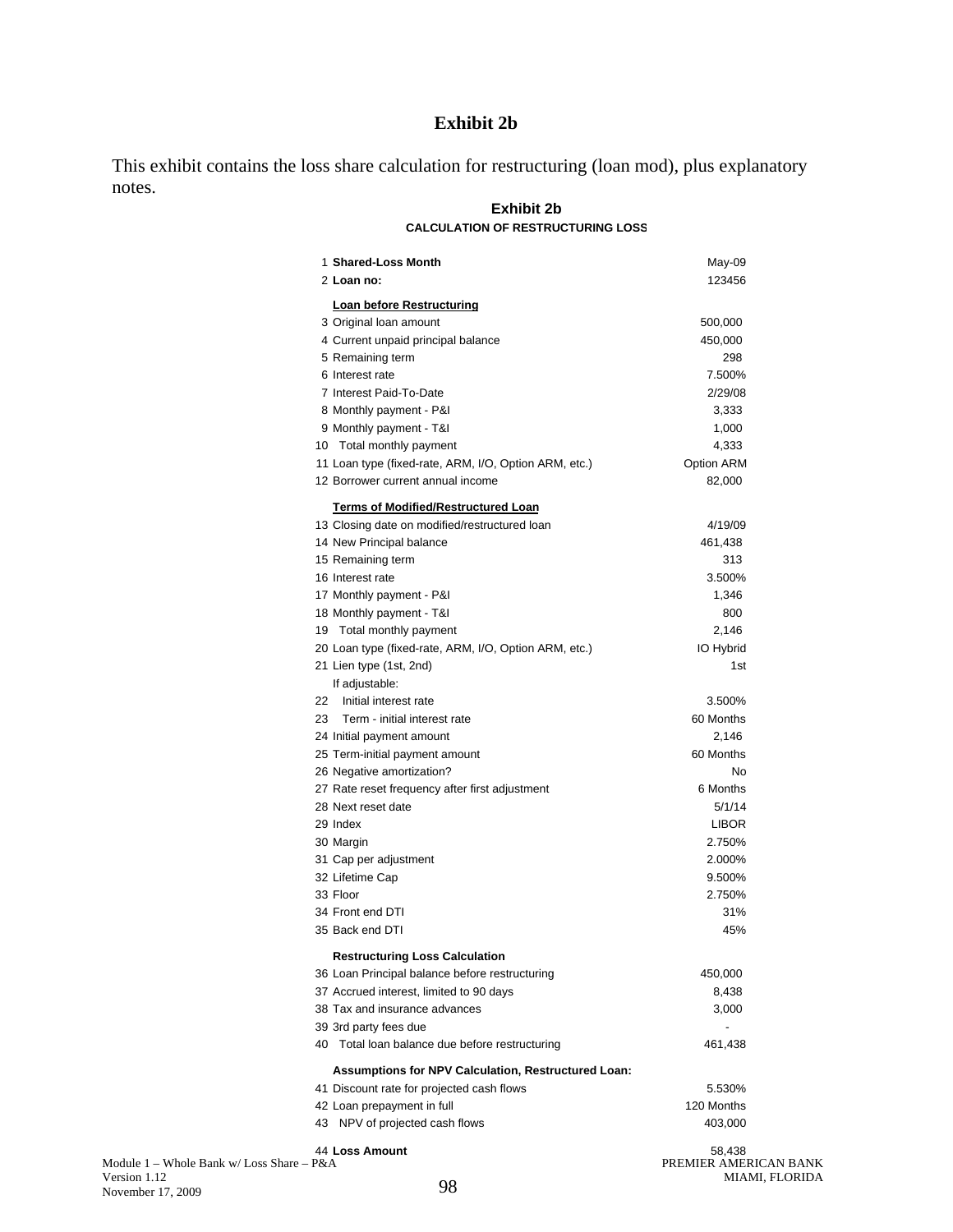## **Notes to Exhibit 2b (restructuring)**

- 1. The data shown are for illustrative purpose. The figures will vary for actual restructurings.
- 2. For purposes of loss sharing, losses on restructured loans are calculated as the difference between:
	- a. The principal, accrued interest, advances due on the loan, and allowable  $3<sup>rd</sup>$  party fees prior to restructuring (lines 36-39), and
	- b. The Net Present Value (NPV) of the estimated cash flows (line 43). The cash flows should assume no default or prepayment for 10 years, followed by prepayment in full at the end of 10 years (120 months).
- 3. For owner-occupied residential loans, the NPV is calculated using the most recently published Freddie Mac survey rate on 30-year fixed rate loans as of the restructure date.
- 4. For investor owned or non-owner occupied residential loans, the NPV is calculated using commercially reasonable rate on 30-year fixed rate loans as of the restructure date.
- 5. If the new loan is an adjustable-rate loan, interest rate resets and related cash flows should be projected based on the index rate in effect at the date of the loan restructuring. If the restructured loan otherwise provides for specific charges in monthly P&I payments over the term of the loan, those changes should be reflected in the projected cash flows. Assuming Bank must retain supporting schedule of projected cash flows as required by Section 2.1 of the Single Family Shared-Loss Agreement and provide it to the FDIC if requested for a sample audit.
- 6. Do not include late fees, prepayment penalties, or any similar lender fees or charges by the Failed Bank or Assuming Bank to the loan account, any allocation of Assuming Bank's servicing costs, or any allocations of Assuming Bank's general and administrative (G&A) or other operating costs.
- 7. The amount of accrued interest that may be added to the balance of the loan is limited to the minimum of:
	- a. 90 days
	- b. The number of days that the loan is delinquent at the time of restructuring
	- c. The number of days between the resolution date and the restructuring

To calculate accrued interest, apply the note interest rate that would have been in effect if the loan were performing to the principal balance after application of the last payment made by the borrower.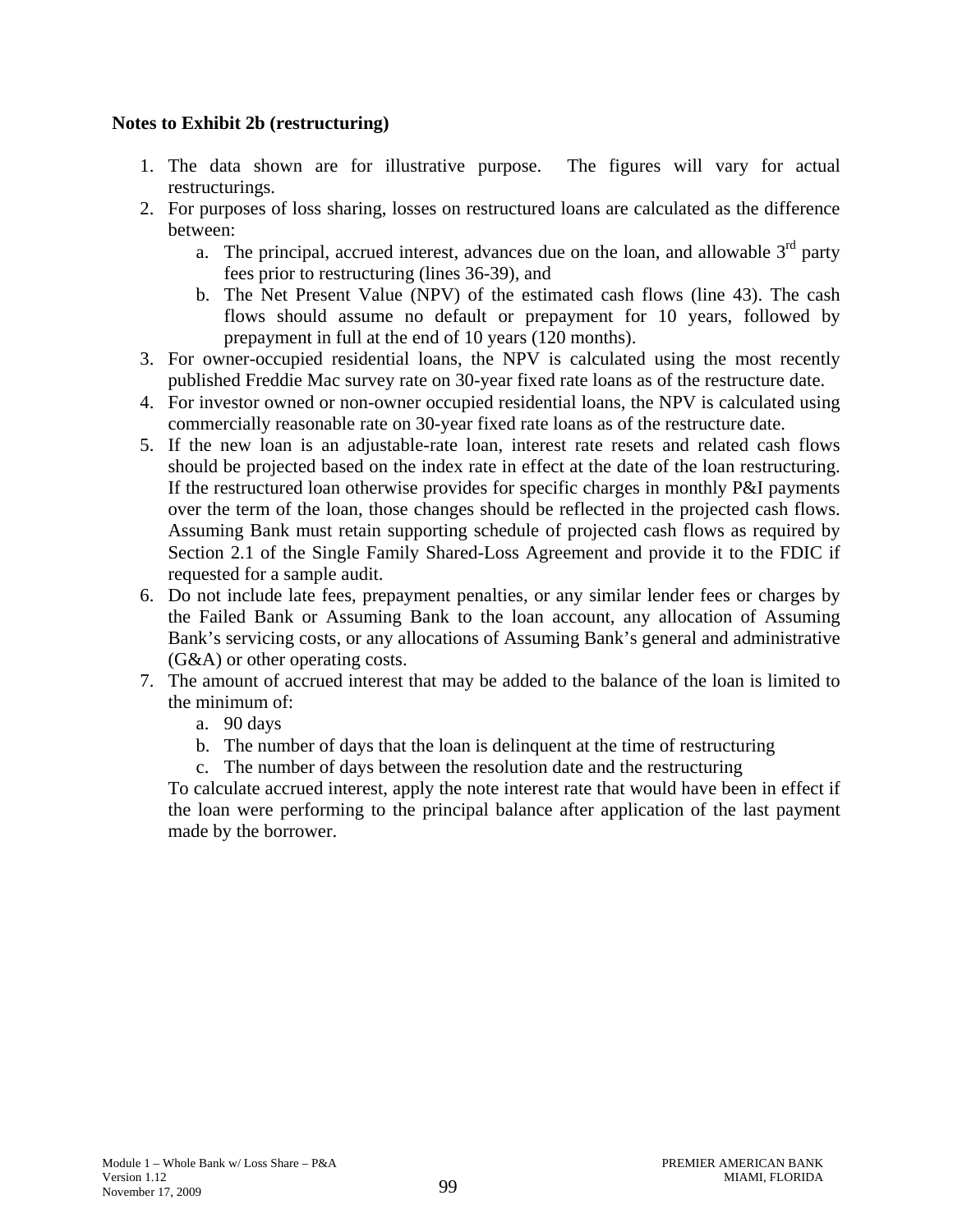### **Exhibit 2c**

This exhibit contains two versions of the loss share calculation for short sales, plus explanatory notes.

#### **Exhibit 2c(1) CALCULATION OF LOSS FOR SHORT SALE LOANS No Preceeding Loan Mod under Loss Share**

| 1 Shared-Loss Month:                      | May-09  |
|-------------------------------------------|---------|
| 2 Loan #                                  | 58776   |
| 3 RO #                                    | 542     |
|                                           |         |
| 4 Interest paid-to-date                   | 7/31/08 |
| 5 Short Payoff Date                       | 4/17/09 |
| 6 Note Interest rate                      | 7.750%  |
| 7 Owner occupied?                         | Yes     |
| If so:                                    |         |
| Borrower current gross annual income<br>8 | 38,500  |
| Estimated NPV of loan mod<br>9            | 200,000 |
| 10 Most recent BPO                        | 380,000 |
| 11 Most recent BPO date                   | 1/31/06 |
|                                           |         |
| <b>Short-Sale Loss calculation</b>        |         |
| 12 Loan Principal balance                 | 375,000 |
|                                           |         |
| 13 Accrued interest, limited to 90 days   | 7,266   |
| 14 Attorney's fees                        | 0       |
| 15 Tax and insurance advances             | 0       |
| 16 3rd party fees due                     | 2,800   |
| 17 Incentive to borrower                  | 2,000   |
| 18 Gross balance recoverable by Purchaser | 387,066 |
|                                           |         |
| 19 Amount accepted in Short-Sale          | 255,000 |
| 20 Hazard Insurance                       | 0       |
| 21 Mortgage Insurance                     | 0       |
|                                           |         |
| 22 Total Cash Recovery                    | 255,000 |
|                                           |         |
| 23 Loss Amount                            | 132,066 |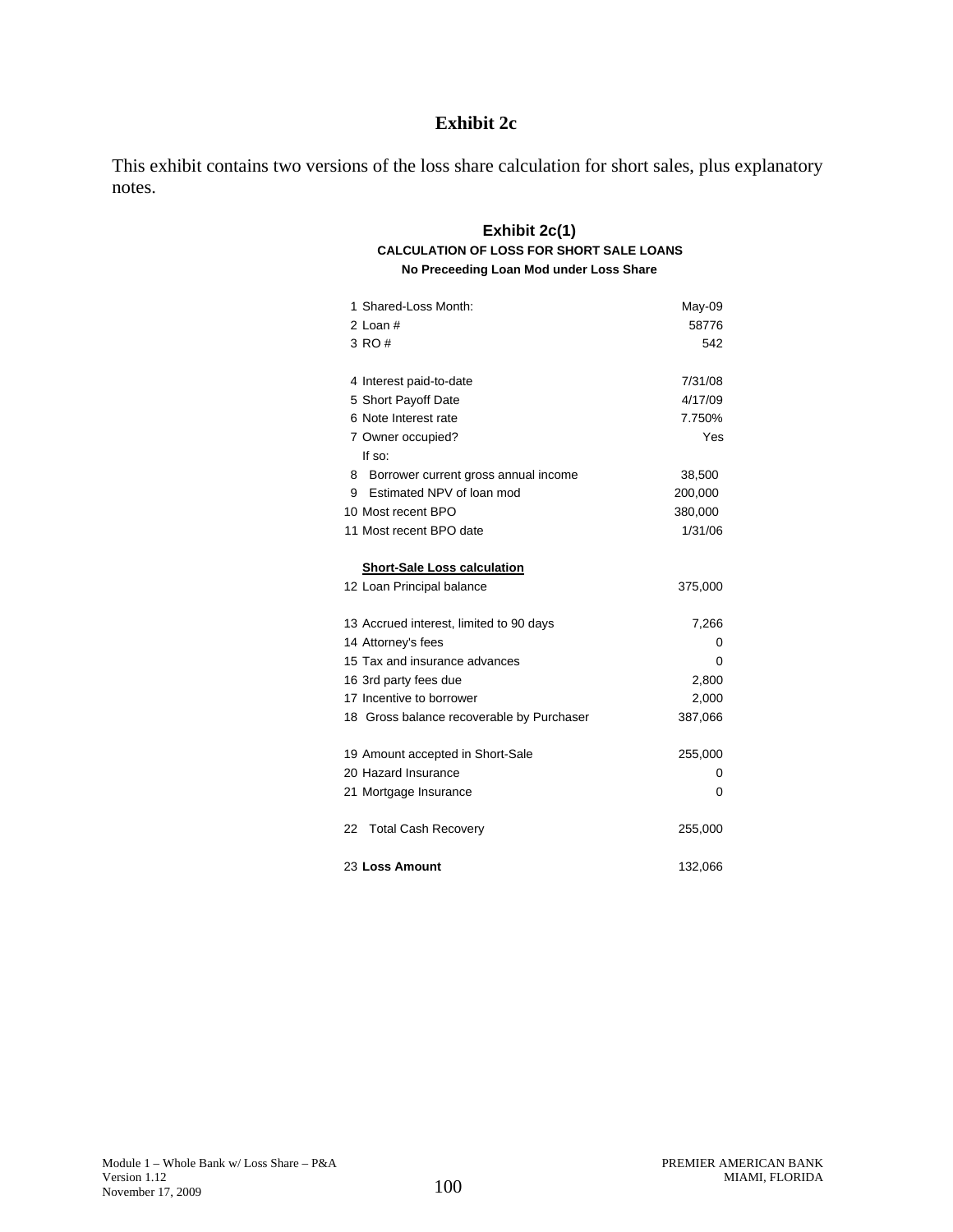#### **Exhibit 2c(2) CALCULATION OF LOSS FOR SHORT SALE LOANS Short Sale after a Covered Loan Mod**

| 1 Shared-Loss Month:                                        | May-09   |
|-------------------------------------------------------------|----------|
| 2 Loan $#$                                                  | 20076    |
| 3 REO #                                                     | 345      |
|                                                             |          |
| 4 Loan mod date                                             | 5/12/08  |
| 5 Interest paid-to-date                                     | 9/30/08  |
| 6 Short Payoff Date                                         | 4/2/09   |
| 7 Note Interest rate                                        | 7.500%   |
| 8 Most recent BPO                                           | 230,000  |
| 9 Most recent BPO date                                      | 1/21/09  |
|                                                             |          |
| <b>Short-Sale Loss calculation</b>                          |          |
| 11 NPV of projected cash flows at loan mod                  | 311,000  |
| 12 Less: Principal payments between loan mod and deliquency | 1,000    |
| Plus:                                                       |          |
| Attorney's fees<br>13                                       | $\Omega$ |
| Tax and insurance advances<br>14                            | 1,500    |
| 3rd party fees due<br>15                                    | 2,600    |
| Incentive to borrower<br>16                                 | 3,500    |
| 17 Gross balance recoverable by Purchaser                   | 317,600  |
|                                                             |          |
| 18 Amount accepted in Short-Sale                            | 234,000  |
| 19 Hazard Insurance                                         | 0        |
| 20 Mortgage Insurance                                       | 0        |
|                                                             |          |
| <b>Total Cash Recovery</b><br>21                            | 234,000  |
|                                                             |          |
| 22 Loss Amount                                              | 83,600   |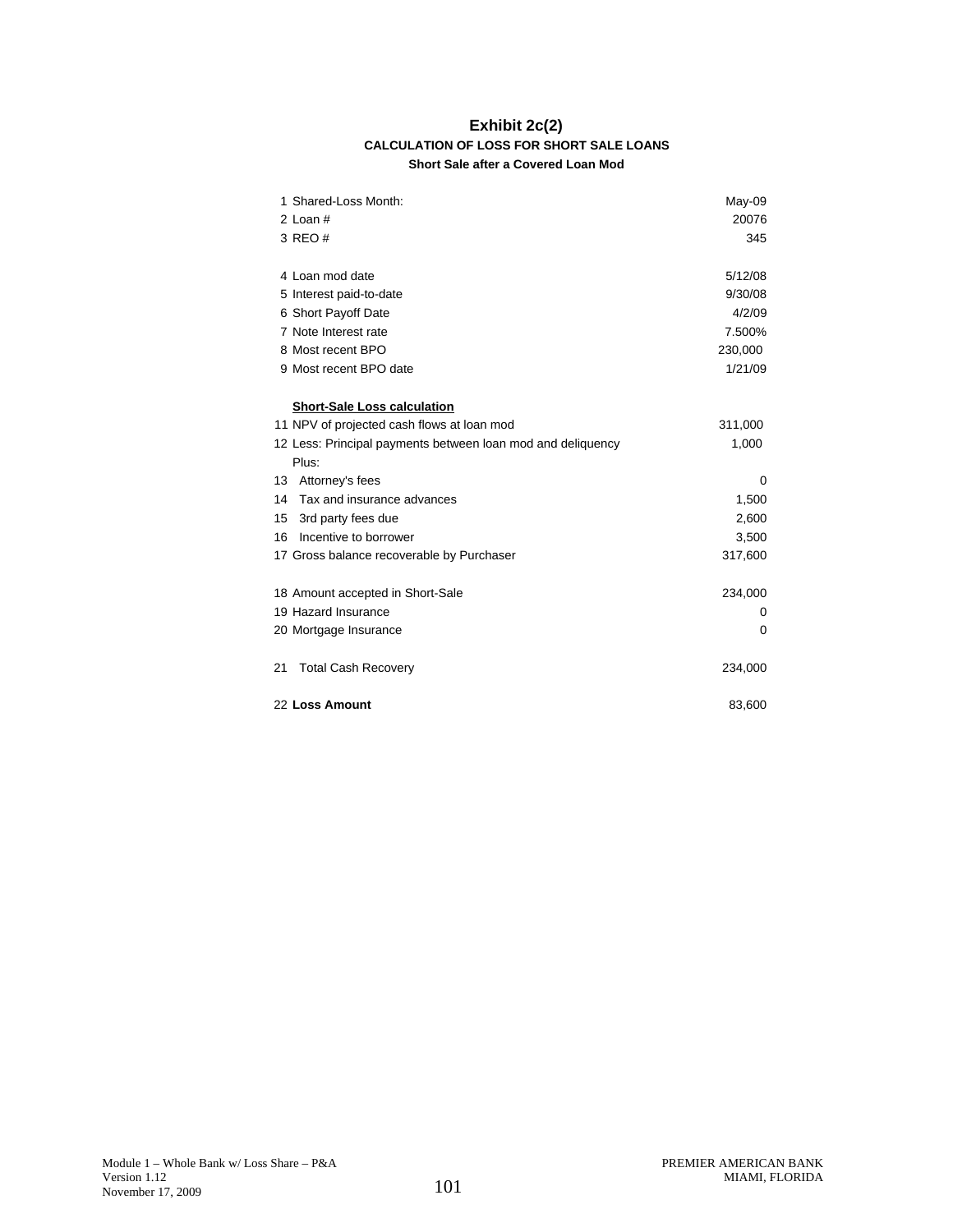## **Notes to Exhibit 2c (short sale)**

- 1. The data shown are for illustrative purpose. The figures will vary for actual short sales.
- 2. The covered loss is the difference between the gross balance recoverable by Purchaser and the total cash recovery. There are two methods of calculation for covered losses from short sales, depending upon the circumstances. They are shown below:
	- a. If the loan was restructured when the Loss Share agreement was in place, and then the short sale occurred, use Exhibit  $2c(2)$ . This version uses the Net Present Value (NPV) of the modified loan as the starting point for the covered loss.
	- b. Otherwise, use Exhibit  $2c(1)$ . This version uses the unpaid balance of the loan as of the last payment as the starting point for the covered loss.
- 3. For Exhibit  $2c(1)$ , the gross balance recoverable by the purchaser is calculated as the sum of lines  $12 - 17$ ; it is shown in line 18. For Exhibit 2a(2), the gross balance recoverable by the purchaser is calculated as line 11 minus line  $12$  plus lines  $13 - 16$ ; it is shown in line 17.
- 4. For Exhibit 2c(1), the total cash recovery is calculated as the sum of lines  $19 21$ ; it is shown in line 22. For Exhibit  $2c(2)$ , the total cash recovery is calculated as the sum of lines  $18 - 20$ ; it is shown in line 21.
- 5. Reasonable and customary third party attorney's fees and expenses incurred by or on behalf of Assuming Bank in connection with any enforcement procedures, or otherwise with respect to such loan, are reported under Attorney's fees.
- 6. Do not include late fees, prepayment penalties, or any similar lender fees or charges by the Failed Bank or Assuming Bank to the loan account, any allocation of Assuming Bank's servicing costs, or any allocations of Assuming Bank's general and administrative (G&A) or other operating costs.
- 7. If Exhibit  $2c(2)$  is used, then no accrued interest may be included as a covered loss. Otherwise, the amount of accrued interest that may be included as a covered loss is limited to the minimum of:
	- d. 90 days
	- e. The number of days that the loan is delinquent when the property was sold
	- f. The number of days between the resolution date and the date when the property was sold

To calculate accrued interest, apply the note interest rate that would have been in effect if the loan were performing to the principal balance after application of the last payment made by the borrower.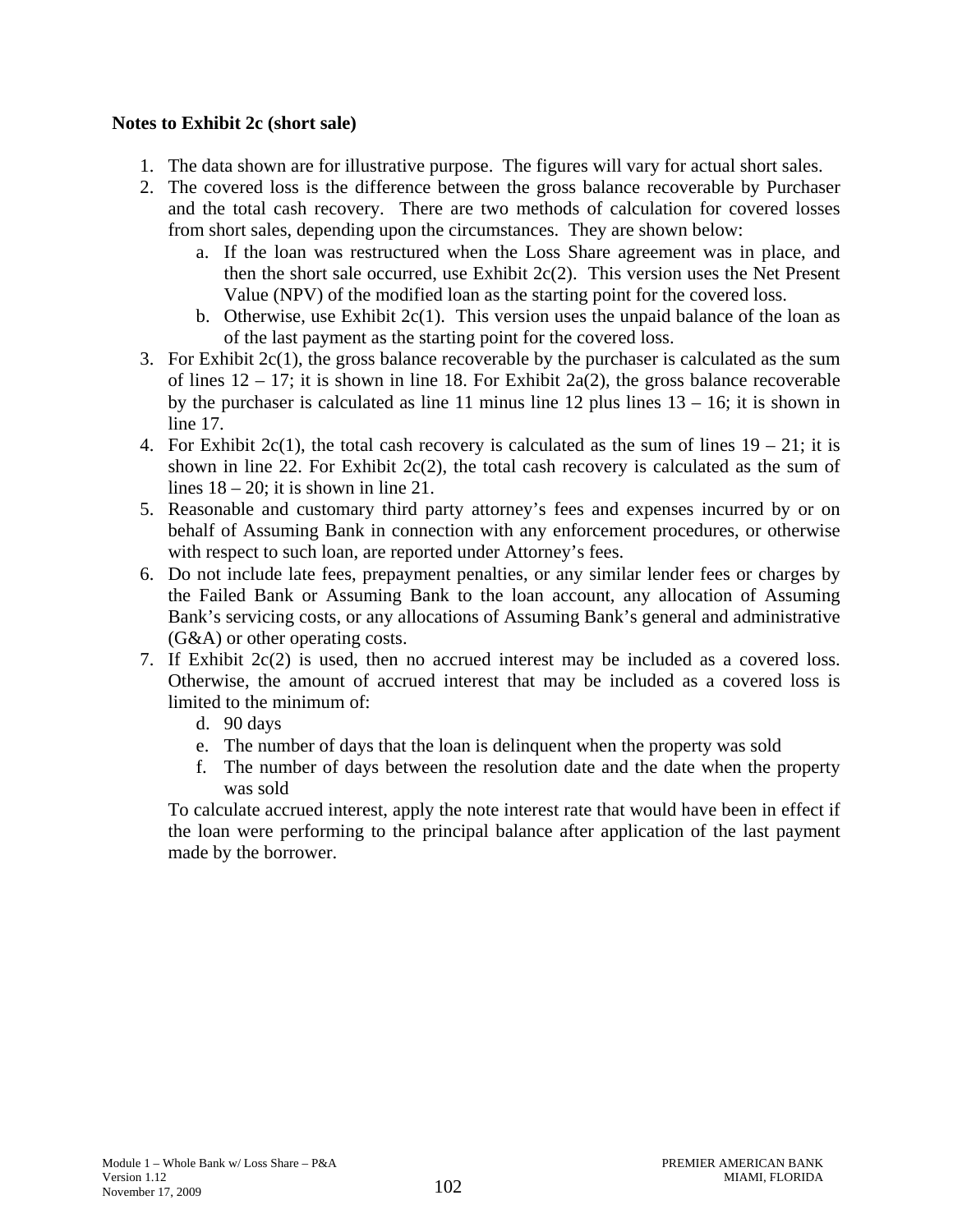# **Exhibit 2d**

| <b>Shared-Loss Month:</b>                                                                                                                                 |     | [input month]    |         |
|-----------------------------------------------------------------------------------------------------------------------------------------------------------|-----|------------------|---------|
| Loan no.:                                                                                                                                                 |     | [input loan no.) |         |
|                                                                                                                                                           |     |                  |         |
|                                                                                                                                                           |     |                  |         |
| <b>NOTE</b>                                                                                                                                               |     |                  |         |
| The calculation of recovery on a loan for which a Restructuring Loss has been paid will only apply if the                                                 |     |                  |         |
| loan is sold.                                                                                                                                             |     |                  |         |
|                                                                                                                                                           |     |                  |         |
| <b>EXAMPLE CALCULATION</b>                                                                                                                                |     |                  |         |
|                                                                                                                                                           |     |                  |         |
| <b>Restructuring Loss Information</b>                                                                                                                     |     |                  |         |
| Loan principal balance before restructuring                                                                                                               |     | \$200,000        | A       |
| NPV, restructured loan                                                                                                                                    |     | 165,000          | B       |
| Loss on restructured loan                                                                                                                                 |     | \$35,000         | $A - B$ |
| Times FDIC applicable loss share % (80% or 95%)                                                                                                           |     | 80%              |         |
| Loss share payment to purchaser                                                                                                                           |     | \$28,000         | C       |
|                                                                                                                                                           |     |                  |         |
| Calculation - Recovery amount due to Receiver                                                                                                             |     |                  |         |
| Loan sales price                                                                                                                                          |     | \$190,000        |         |
| NPV of restructured loan at mod date                                                                                                                      |     | 165,000          |         |
| Gain - step 1                                                                                                                                             |     | 25,000           | D       |
| <b>PLUS</b>                                                                                                                                               |     |                  |         |
| Loan UPB after restructuring                                                                                                                              | (1) | 200,000          |         |
| Loan UPB at liquidation date                                                                                                                              |     | 192,000          | Е       |
| Gain - step 2 (principal collections after restructuring)<br>Recovery amount                                                                              |     | 8,000<br>33,000  | $D + E$ |
| Times FDIC loss share %                                                                                                                                   |     | 80%              |         |
| <b>Recovery due to FDIC</b>                                                                                                                               |     | \$26,400         | F       |
|                                                                                                                                                           |     |                  |         |
| Net loss share paid to purchaser $(C - F)$                                                                                                                |     | \$<br>1,600      |         |
|                                                                                                                                                           |     |                  |         |
| <b>Proof Calculation</b>                                                                                                                                  | (2) |                  |         |
| Loan principal balance                                                                                                                                    |     | \$200,000        | G       |
|                                                                                                                                                           |     |                  |         |
| Principal collections on loan                                                                                                                             |     | 8,000            |         |
| Sales price for loan                                                                                                                                      |     | 190,000          |         |
| Total collections on loan                                                                                                                                 |     | 198,000          | H       |
| Net loss on loan                                                                                                                                          |     | \$<br>2,000      | G – H   |
| Times FDIC applicable loss share % (80% or 95%)                                                                                                           |     | 80%              |         |
| Loss share payment to purchaser                                                                                                                           |     | 1,600<br>\$      |         |
|                                                                                                                                                           |     |                  |         |
|                                                                                                                                                           |     |                  |         |
| (1) This example assumes that the FDIC loan modification program as shown in Exhibit 5 is applied and                                                     |     |                  |         |
| the loan restructuring does not result in a reduction in the loan principal balance due from the                                                          |     |                  |         |
| borrower.                                                                                                                                                 |     |                  |         |
| (2) This proof calculation is provided to illustrate the concept and the Assuming Bank is not required to<br>provide this with its Recovery calculations. |     |                  |         |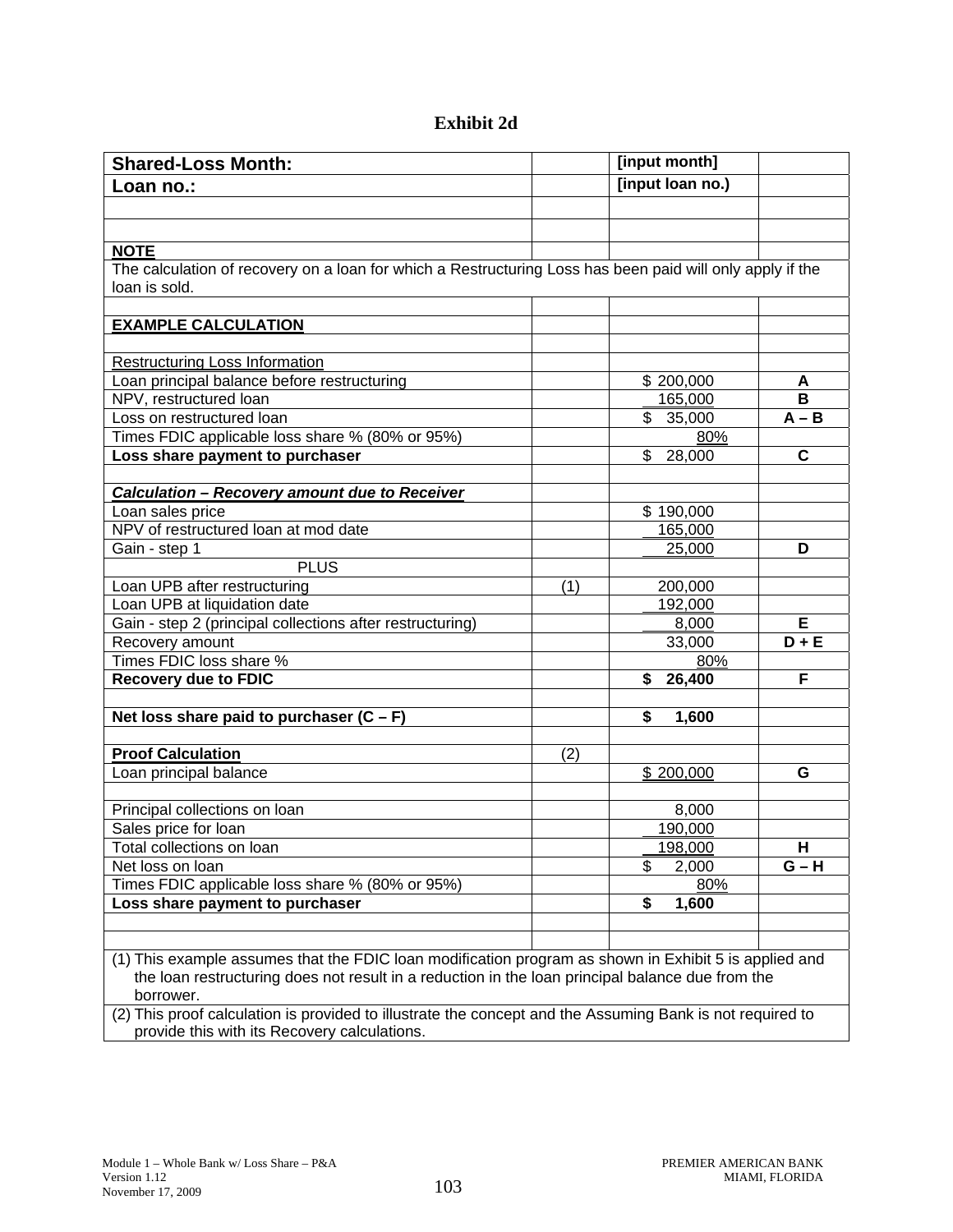| <b>SHARED-LOSS LOANS</b><br>PORTFOLIO PERFORMANCE AND SUMMARY SCHEDULE |                      |    |                  |
|------------------------------------------------------------------------|----------------------|----|------------------|
| <b>MONTH ENDED:</b>                                                    | [input report month] |    |                  |
|                                                                        |                      |    |                  |
|                                                                        |                      |    |                  |
| <b>POOL SUMMARY</b>                                                    |                      |    |                  |
|                                                                        | $\#$                 | \$ |                  |
| Loans at Sale Date                                                     | XX                   | XX |                  |
|                                                                        |                      |    |                  |
| Loans as of this month-end                                             | XX                   | XX |                  |
| <b>STATED THRESHOLD TRACKING</b>                                       | $\#$                 | \$ |                  |
| <b>Stated Threshold amount</b>                                         |                      |    | A                |
|                                                                        |                      |    |                  |
| Cumulative loss payments, prior month                                  |                      |    |                  |
| Loss payment for current month                                         |                      |    |                  |
| Cumulative loss payment, this month                                    |                      |    |                  |
| Cumulative Commercial & Other Loans Net Charge-Offs                    |                      |    |                  |
|                                                                        |                      |    | B                |
| Remaining to Stated Threshold                                          |                      |    | $A - B$          |
|                                                                        |                      |    |                  |
|                                                                        |                      |    | Percent of Total |
| <b>PORTFOLIO PERFORMANCE STATUS</b>                                    | $\#$                 | \$ | $\#$             |
| Current                                                                |                      |    |                  |
| $30 - 59$ days past due                                                |                      |    |                  |
| $60 - 89$ days past due                                                |                      |    |                  |
| $90 - 119$ days past due                                               |                      |    |                  |
| 120 and over days past due                                             |                      |    |                  |
| In foreclosure                                                         |                      |    |                  |
| <b>ORE</b>                                                             |                      |    |                  |
| Total                                                                  |                      |    |                  |
|                                                                        |                      |    |                  |
| Memo Item:                                                             |                      |    |                  |
| Loans in process of restructuring - total                              |                      |    |                  |
| Loans in bankruptcy                                                    |                      |    |                  |
|                                                                        |                      |    |                  |
| Loans in process of restructuring by delinguency status                |                      |    |                  |
| Current                                                                |                      |    |                  |
| 30 - 59 days past due                                                  |                      |    |                  |
| 60 - 89 days past due                                                  |                      |    |                  |
| 90 - 119 days past due                                                 |                      |    |                  |
| 120 and over days past due In foreclosure                              |                      |    |                  |
| Total                                                                  |                      |    |                  |
|                                                                        |                      |    |                  |

**Exhibit 3 Portfolio Performance and Summary Schedule**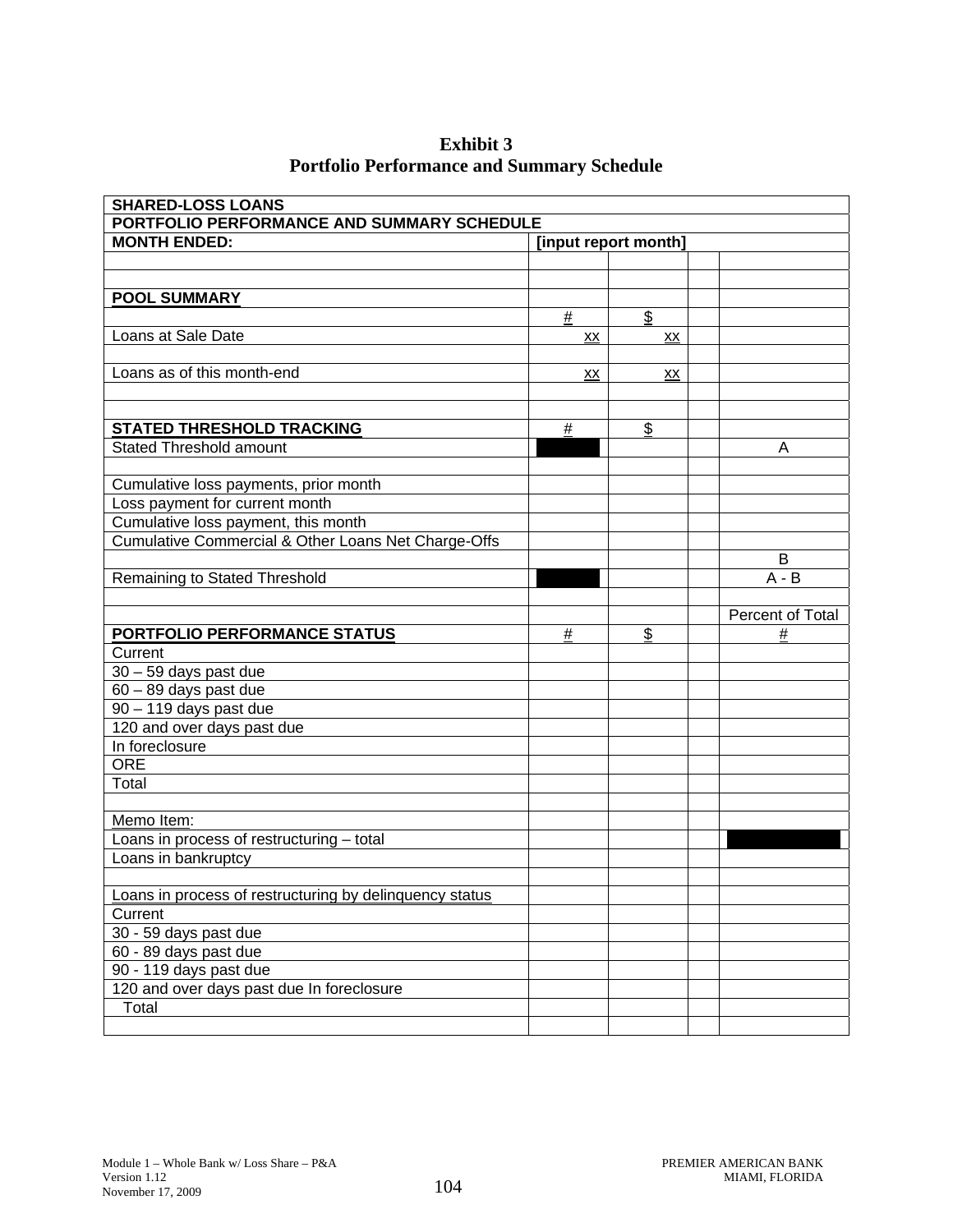| List of Loans Paid Off During Month    |                      |  |  |
|----------------------------------------|----------------------|--|--|
|                                        | Principal            |  |  |
| Loan #                                 | Balance              |  |  |
|                                        |                      |  |  |
| <b>List of Loans Sold During Month</b> |                      |  |  |
|                                        |                      |  |  |
|                                        | Principal<br>Balance |  |  |
| Loan #                                 |                      |  |  |
|                                        |                      |  |  |
|                                        |                      |  |  |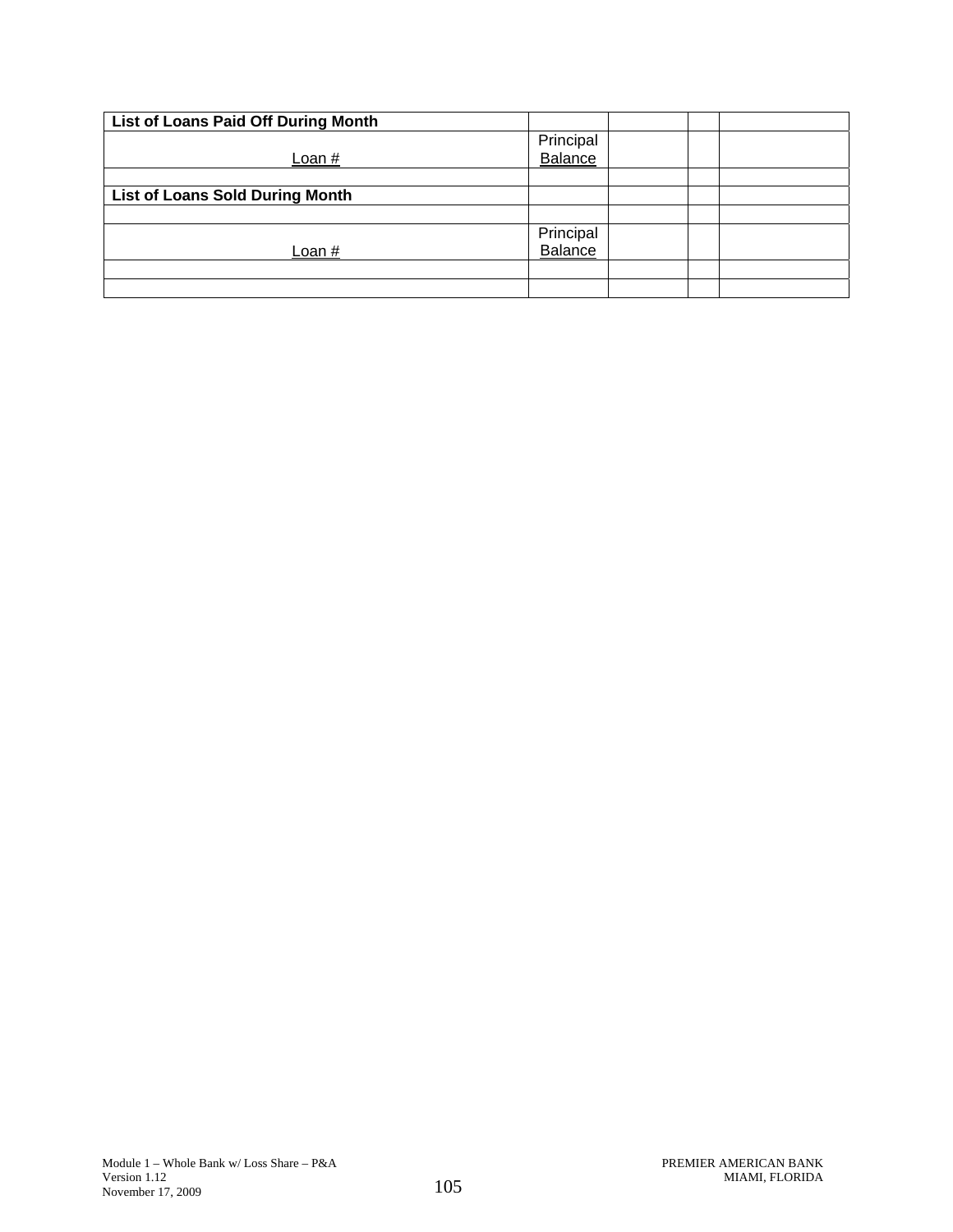#### **Exhibit 4 Wire Transfer Instructions**

# **PURCHASER WIRING INSTRUCTIONS**

| <b>BANK RECEIVING WIRE</b>               |  |
|------------------------------------------|--|
|                                          |  |
| <b>9 DIGIT ABA ROUTING NUMBER</b>        |  |
|                                          |  |
| <b>ACCOUNT NUMBER</b>                    |  |
|                                          |  |
| <b>NAME OF ACCOUNT</b>                   |  |
|                                          |  |
| <b>ATTENTION TO WHOM</b>                 |  |
| <b>PURPOSE OF WIRE</b>                   |  |
|                                          |  |
| <b>FDIC RECEIVER WIRING INSTRUCTIONS</b> |  |
|                                          |  |
| <b>BANK RECEIVING WIRE</b>               |  |
|                                          |  |
| <b>SHORT NAME</b>                        |  |
|                                          |  |
| <b>ADDRESS OF BANK RECEIVING WIRE</b>    |  |
|                                          |  |
| <b>9 DIGIT ABA ROUTING NUMBER</b>        |  |
|                                          |  |
| <b>ACCOUNT NUMBER</b>                    |  |
|                                          |  |
| <b>NAME OF ACCOUNT</b>                   |  |
| <b>ATTENTION TO WHOM</b>                 |  |
|                                          |  |
| <b>PURPOSE OF WIRE</b>                   |  |
|                                          |  |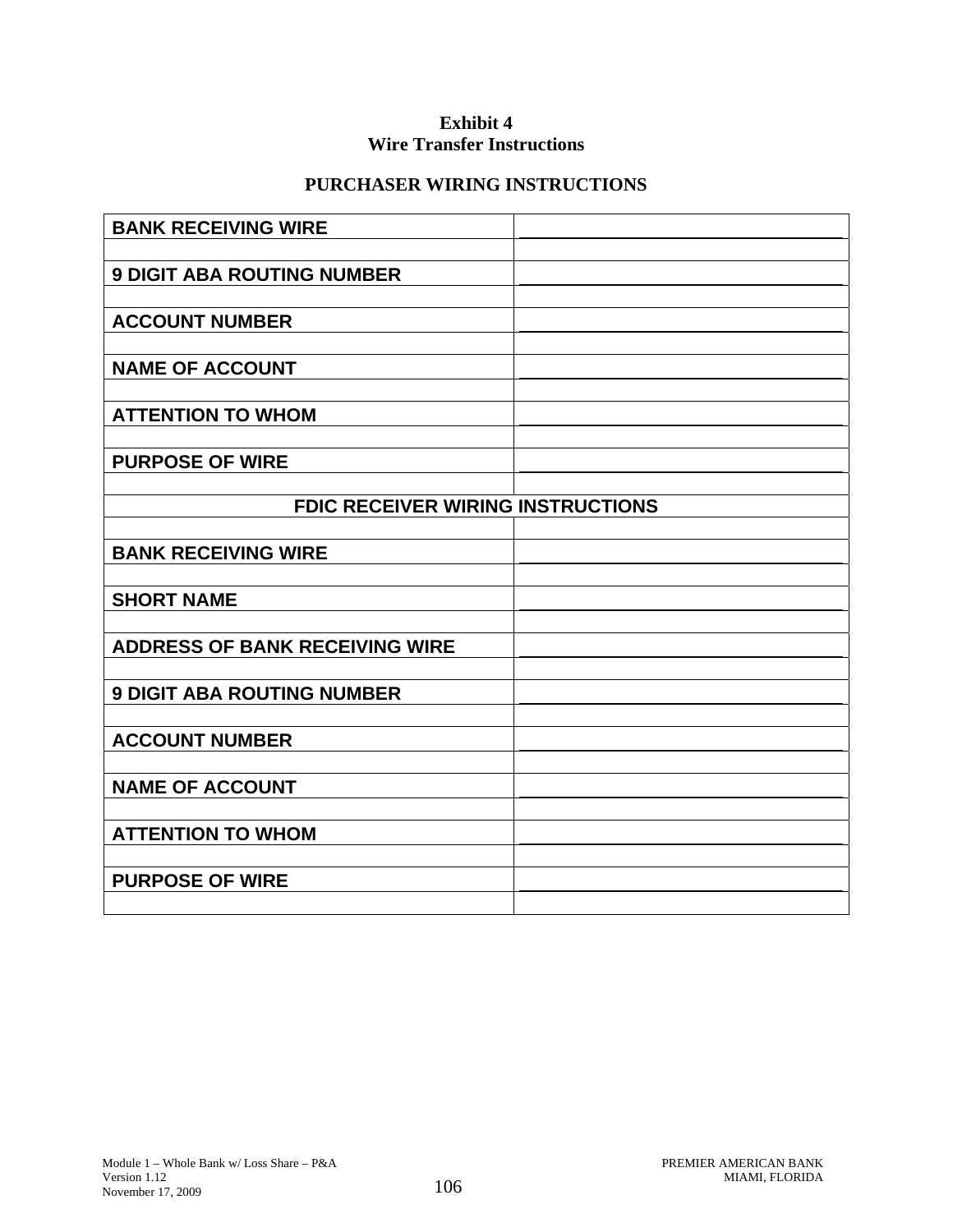## **EXHIBIT 5**

# **FDIC MORTGAGE LOAN MODIFICATION PROGRAM**

### **Objective**

The objective of this FDIC Mortgage Loan Modification Program ("Program") is to modify the terms of certain residential mortgage loans so as to improve affordability, increase the probability of performance, allow borrowers to remain in their homes and increase the value of the loans to the FDIC and assignees. The Program provides for the modification of Qualifying Loans (as defined below) by reducing the borrower's monthly housing debt to income ratio ("DTI Ratio") to no more than 31% at the time of the modification and eliminating adjustable interest rate and negative amortization features.

### Qualifying Mortgage Loans

In order for a mortgage loan to be a Qualifying Loan it must meet all of the following criteria, which must be confirmed by the lender:

- The collateral securing the mortgage loan is owner-occupied and the owner's primary residence; and
- The mortgagor has a first priority lien on the collateral; and
- Either the borrower is at least 60 days delinquent or a default is reasonably foreseeable.

#### Modification Process

The lender shall undertake a review of its mortgage loan portfolio to identify Qualifying Loans. For each Qualifying Loan, the lender shall determine the net present value of the modified loan and, if it will exceed the net present value of the foreclosed collateral upon disposition, then the Qualifying Loan shall be modified so as to reduce the borrower's monthly DTI Ratio to no more than 31% at the time of the modification. To achieve this, the lender shall use a combination of interest rate reduction, term extension and principal forbearance, as necessary.

The borrower's monthly DTI Ratio shall be a percentage calculated by dividing the borrower's monthly income by the borrower's monthly housing payment (including principal, interest, taxes and insurance). For these purposes, (1) the borrower's monthly income shall be the amount of the borrower's (along with any co-borrowers') documented and verified gross monthly income, and (2) the borrower's monthly housing payment shall be the amount required to pay monthly principal and interest plus one-twelfth of the then current annual amount required to pay real property taxes and homeowner's insurance with respect to the collateral.

In order to calculate the monthly principal payment, the lender shall capitalize to the outstanding principal balance of the Qualifying Loan the amount of all delinquent interest, delinquent taxes, past due insurance premiums, third party fees and (without duplication) escrow advances (such amount, the "Capitalized Balance").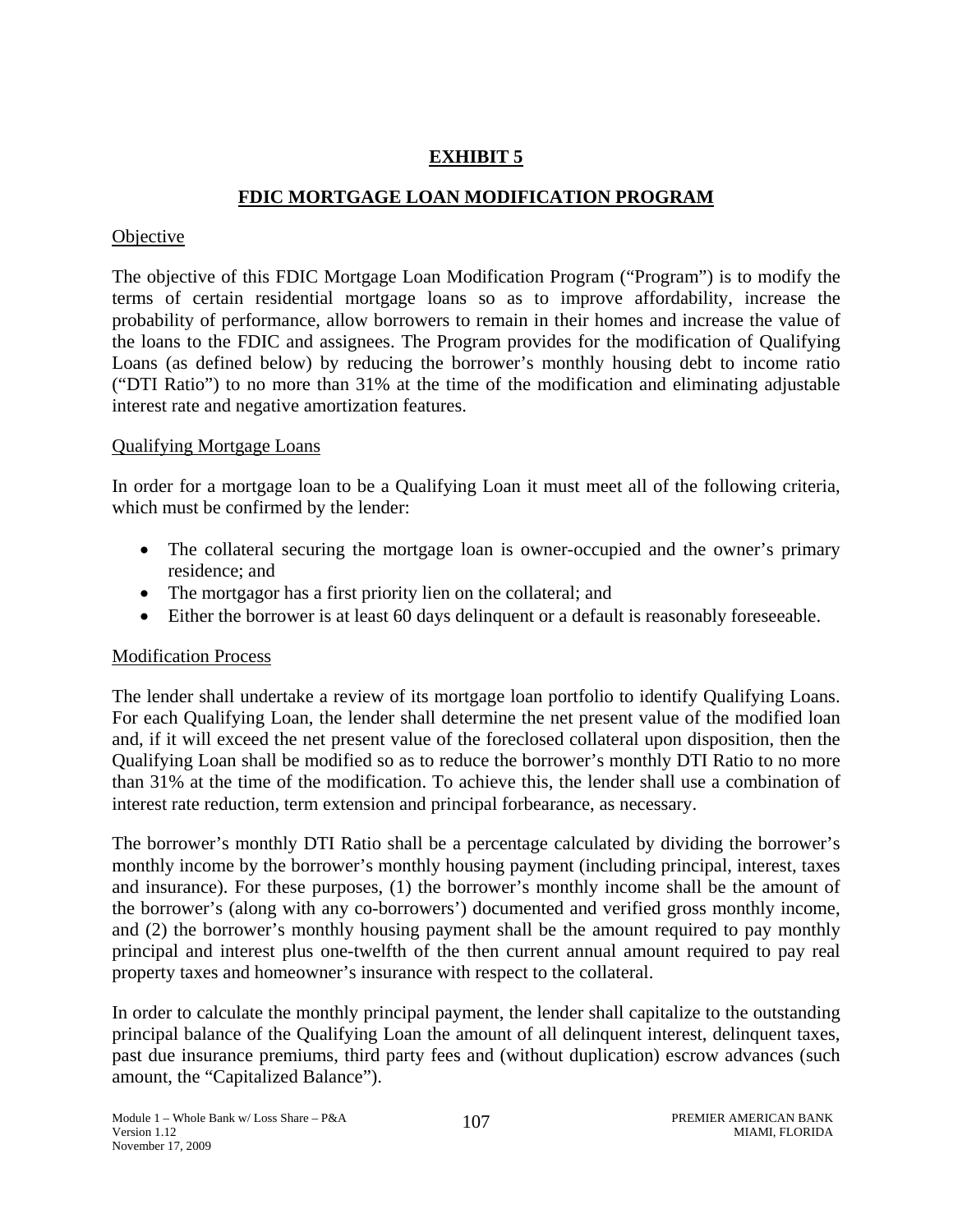In order to achieve the goal of reducing the DTI Ratio to 31%, the lender shall take the following steps in the following order of priority with respect to each Qualifying Loan:

- 1. Reduce the interest rate to the then current Freddie Mac Survey Rate for 30-year fixed rate mortgage loans, and adjust the term to 30 years.
- 2. If the DTI Ratio is still in excess of 31%, reduce the interest rate further, but no lower than 3%, until the DTI ratio of 31% is achieved.
- 3. If the DTI Ratio is still in excess of 31% after adjusting the interest rate to 3%, extend the remaining term of the loan by 10 years.
- 4. If the DTI Ratio is still in excess of 31%, calculate a new monthly payment (the "Adjusted Payment Amount") that will result in the borrower's monthly DTI Ratio not exceeding 31%. After calculating the Adjusted Payment Amount, the lender shall bifurcate the Capitalized Balance into two portions – the amortizing portion and the non-amortizing portion. The amortizing portion of the Capitalized Balance shall be the mortgage amount that will fully amortize over a 40-year term at an annual interest rate of 3% and monthly payments equal to the Adjusted Payment Amount. The nonamortizing portion of the Capitalized Balance shall be the difference between the Capitalized Balance and the amortizing portion of the Capitalized Balance. If the amortizing portion of the Capitalized Balance is less than 75% of the current estimated value of the collateral, then the lender may choose not to restructure the loan. If the lender chooses to restructure the loan, then the lender shall forbear on collecting the non-amortizing portion of the Capitalized Balance, and such amount shall be due and payable only upon the earlier of (i) maturity of the modified loan, (ii) a sale of the property or (iii) a pay-off or refinancing of the loan. No interest shall be charged on the non-amortizing portion of the Capitalized Balance, but repayment shall be secured by a first lien on the collateral.

#### Special Note:

The net present value calculation used to determine whether a loan should be modified based on the modification process above is distinct and different from the net present value calculation used to determine the covered loss if the loan is modified. Please refer only to the net present value calculation described in this exhibit for the modification process, with its separate assumptions, when determining whether to provide a modification to a borrower. Separate assumptions may include, without limitation, Assuming Bank's determination of a probability of default without modification, a probability of default with modification, home price forecasts, prepayment speeds, and event timing. These assumptions are applied to different projected cash flows over the term of the loan, such as the projected cash flow of the loan performing or defaulting without modification and the projected cash flow of the loan performing or defaulting with modification.

change, the net present value calculation for determining the covered loss remains constant.<br>
Module 1 – Whole Bank w/ Loss Share – P&A PREMIER AMERICAN BANK PREMIER AMERICAN BANK Version 1.12 By contrast, the net present value for determining the covered loss is based on a 10 year period. While the assumptions in the net present value calculation used in the modification process may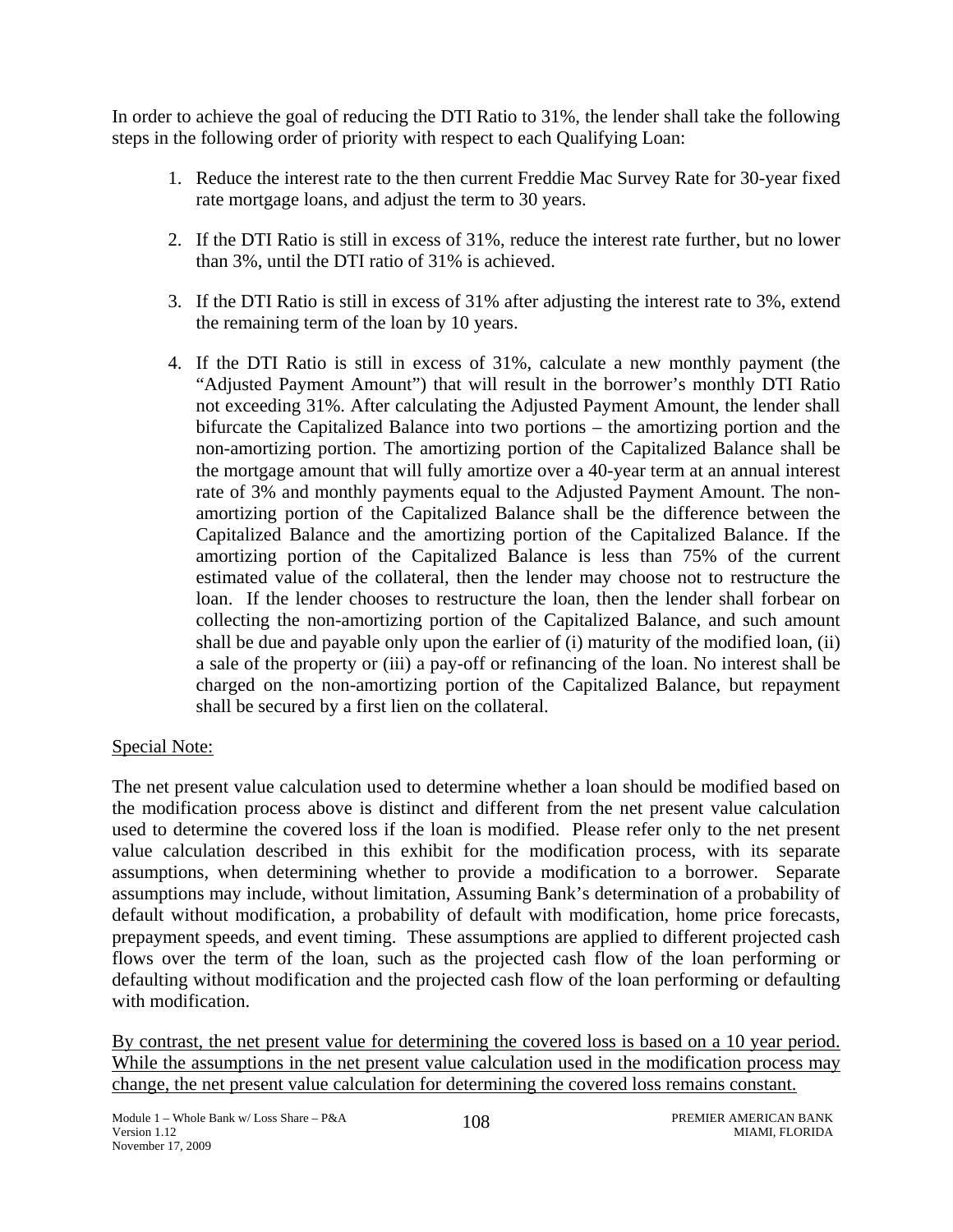#### **EXHIBIT 4.15B**

#### **COMMERCIAL AND OTHER ASSETS SHARED-LOSS AGREEMENT**

This agreement for reimbursement of loss sharing expenses on certain loans and other assets (the "Commercial Shared-Loss Agreement") shall apply when the Assuming Bank purchases Shared-Loss Assets as that term is defined herein. The terms hereof shall modify and supplement, as necessary, the terms of the Purchase and Assumption Agreement to which this Commercial Shared-Loss Agreement is attached as Exhibit 4.15B and incorporated therein. To the extent any inconsistencies may arise between the terms of the Purchase and Assumption Agreement and this Commercial Shared-Loss Agreement with respect to the subject matter of this Commercial Shared-Loss Agreement, the terms of this Commercial Shared-Loss Agreement shall control. References in this Commercial Shared-Loss Agreement to a particular Section shall be deemed to refer to a Section in this Commercial Shared-Loss Agreement unless the context indicates that a Section of the Purchase and Assumption Agreement is intended.

#### **ARTICLE I -- DEFINITIONS**

Capitalized terms used in this Commercial Shared-Loss Agreement that are not defined in this Commercial Shared-Loss Agreement are defined in the Purchase and Assumption Agreement In addition to the terms defined above, defined below are certain additional terms relating to loss-sharing, as used in this Commercial Shared-Loss Agreement.

"AAA" means the American Arbitration Association as provided in Section 2.1(f)(iii) of this Commercial Shared-Loss Agreement.

**"Accrued Interest"** means, with respect to any Shared-Loss Loan, Permitted Advance or Shared-Loss Loan Commitment Advance at any time, the amount of earned and unpaid interest, taxes, credit life and/or disability insurance premiums (if any) payable by the Obligor accrued on or with respect to such Shared-Loss Loan, Permitted Advance or Shared-Loss Loan Commitment Advance, all as reflected on the Accounting Records of the Failed Bank or the Assuming Bank (as applicable); provided, that Accrued Interest shall not include any amount that accrues on or with respect to any Shared-Loss Loan, Permitted Advance or Shared-Loss Loan Commitment Advance after that Asset has been placed on non-accrual or nonperforming status by either the Failed Bank or the Assuming Bank (as applicable).

"**Additional ORE**" means Shared-Loss Loans that become Other Real Estate after Bank Closing Date.

"**Affiliate**" shall have the meaning set forth in the Purchase and Assumption Agreement; provided, that, for purposes of this Commercial Shared-Loss Agreement, no Third Party Servicer shall be deemed to be an Affiliate of the Assuming Bank.

**Examplicable Anniversary of the Commencement Date**" means the fifth (5th) anniversary of the Commencement Date.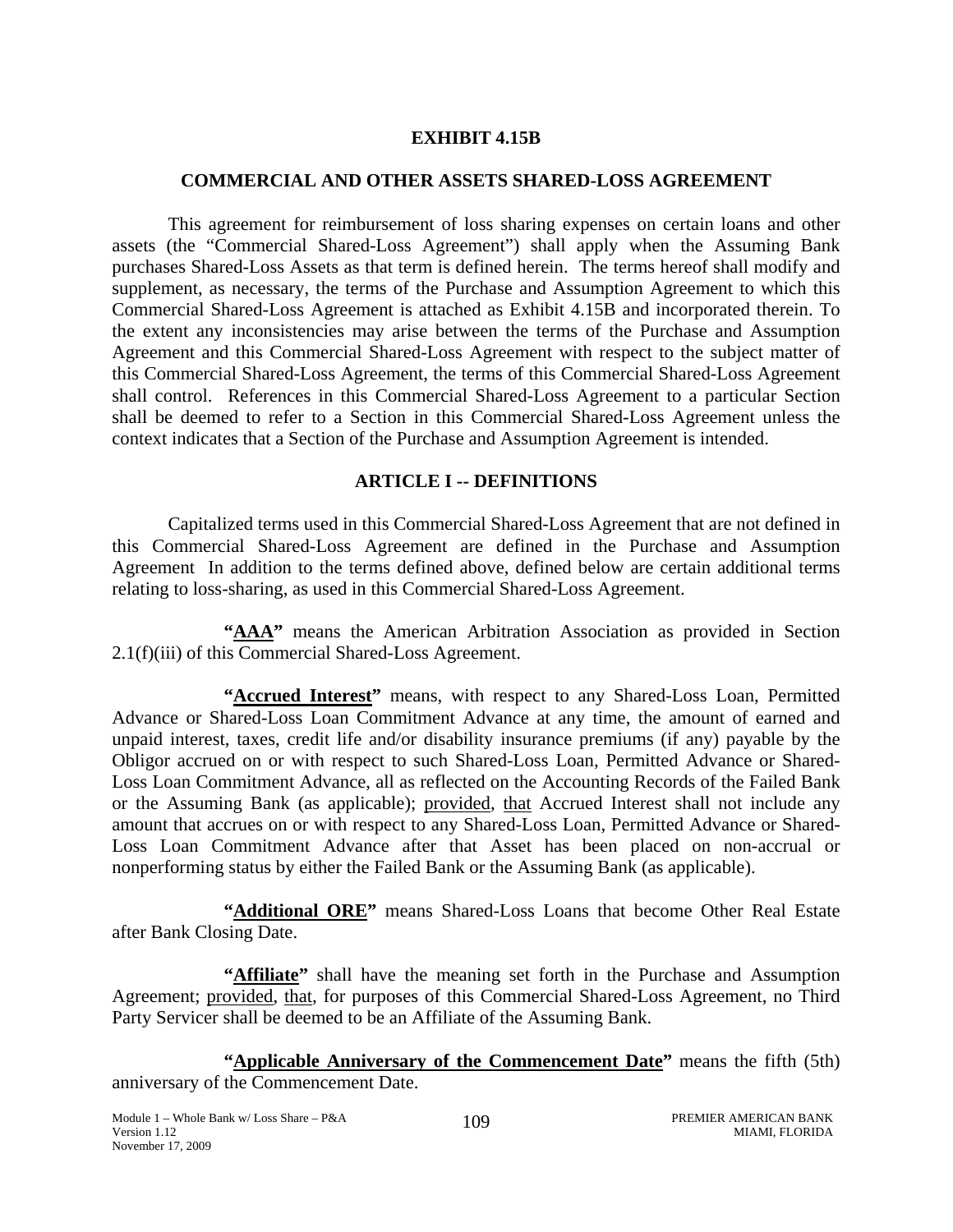"Calendar Quarter" means a quarterly period (a) for the first such period, beginning on the Commencement Date and ending on the last calendar day of either March, June, September or December, whichever is the first to occur after the Commencement Date, and (b) for quarterly periods thereafter, beginning on the first calendar day of the calendar month immediately after the month that ended the prior period and ending on the last calendar day of each successive three-calendar-month period thereafter (i.e., each March, June, September and December, starting in the applicable order depending on the ending date of first such period) of any year.

**"Capitalized Expenditures"** means those expenditures that (i) would be capitalized under generally accepted accounting principles, and (ii) are incurred with respect to Shared-Loss Loans, Other Real Estate, Additional ORE or Subsidiary ORE. Capitalized Expenditures shall not include expenses related to environmental conditions including, but not limited to, remediation, storage or disposal of any hazardous or toxic substances or any pollutant or contaminant.

**"Charge-Offs"** means, with respect to any Shared-Loss Assets for any period, an amount equal to the aggregate amount of loans or portions of loans classified as "Loss" under the Examination Criteria, including (a) charge-offs of (i) the principal amount of such assets net of unearned interest (including write-downs associated with Other Real Estate, Additional ORE, Subsidiary ORE or loan modification(s)) (ii) Accrued Interest, and (iii) Capitalized Expenditures plus (b) Pre-Charge-Off Expenses incurred on the respective Shared-Loss Loans, all as effected by the Assuming Bank during such period and reflected on the Accounting Records of the Assuming Bank; provided, that: (i) the aggregate amount of Accrued Interest (including any reversals thereof) for the period after Bank Closing that shall be included in determining the amount of Charge-Offs for any Shared-Loss Loan shall not exceed ninety (90) days' Accrued Interest; (ii) no Charge-Off shall be taken with respect to any anticipated expenditure by the Assuming Bank until such expenditure is actually incurred; (iii) any financial statement adjustments made in connection with the purchase of any Assets pursuant to this Purchase and Assumption Agreement or any future purchase, merger, consolidation or other acquisition of the Assuming Bank shall not constitute "Charge-Offs"; and (iv) except for Portfolio Sales or any other sales or dispositions consented to by the Receiver, losses incurred on the sale or other disposition of Shared-Loss Assets to any Person (other than the sale or other disposition of Other Real Estate, Additional ORE or Subsidiary ORE to a Person other than an Affiliate of the Assuming Bank which is conducted in a commercially reasonable and prudent manner) shall not constitute Charge-Offs.

**"Commencement Date"** means the first calendar day following Bank Closing.

**"Consumer Loans"** means Loans to individuals for household, family and other personal expenditures (including United States and/or State-guaranteed student loans and extensions of credit pursuant to a credit card plan or debit card plan).

**"Cumulative Servicing Amount"** means the sum of the Period Servicing Amounts for every consecutive twelve-month period prior to and ending on the True-Up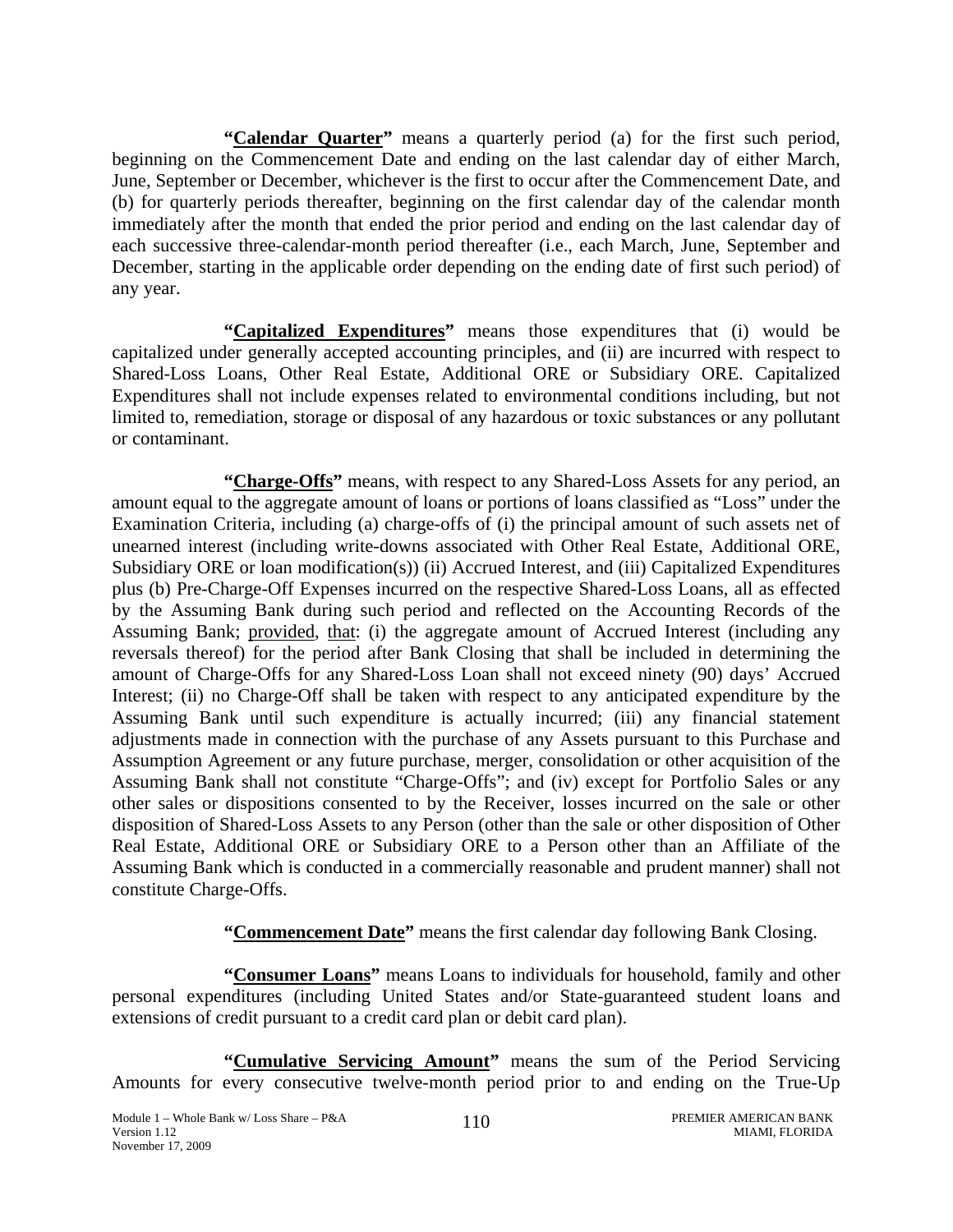Measurement Date in respect of each of the Shared-Loss Agreements during which the losssharing provisions of the applicable Shared-Loss Agreement is in effect.

**"Cumulative Shared-Loss Payments"** means (i) the aggregate of all of the payments made or payable to the Assuming Bank under the Shared-Loss Agreements minus (ii) the aggregate of all of the payments made or payable to the Receiver under the Shared-Loss Agreements.

**"Environmental Assessment"** means an assessment of the presence, storage or release of any hazardous or toxic substance, pollutant or contaminant with respect to the collateral securing a Shared-Loss Loan that has been fully or partially charged off.

**"Examination Criteria"** means the loan classification criteria employed by, or any applicable regulations of, the Assuming Bank's Chartering Authority at the time such action is taken, as such criteria may be amended from time to time.

**"Failed Bank Charge-Offs/Write-Downs"** means, with respect to any Shared-Loss Asset, an amount equal to the aggregate amount of reversals or charge-offs of Accrued Interest and charge-offs and write-downs of principal effected by the Failed Bank with respect to that Shared-Loss Asset as reflected on the Accounting Records of the Failed Bank.

**"Fair Value"** means the value of a Shared Loss MTM Asset as stated on the books and records of the Failed Bank as of Bank Closing, inclusive of all adjustments.

**"FDIC Party"** has the meaning provided in Section 2.1(f)(ii) of this Commercial Shared-Loss Agreement.

**"Net Charge-Offs"** means, with respect to any period, an amount equal to the aggregate amount of Charge-Offs for such period less the amount of Recoveries for such period.

 Commercial Shared-Loss Agreement. "Neutral Member" has the meaning provided in Section 2.1(f)(ii) of this

**"New Shared-Loss Loans"** means loans that would otherwise be subject to loss sharing under this Commercial Shared-Loss Agreement that were originated after **October 27, 2009** and before Bank Closing.

**"Notice of Dispute"** has the meaning provided in Section 2.1(f)(iii) of this Commercial Shared-Loss Agreement.

**"ORE Subsidiary"** means any Subsidiary of the Assuming Bank that engages solely in holding, servicing, managing or liquidating interests of a type described in clause (A) of the definition of "Other Real Estate," which interests have arisen from the collection or settlement of a Shared-Loss Loan.

**"Other Real Estate"** means all of the following (including any of the following fully or partially charged off the books and records of the Failed Bank or the Assuming Bank)<br>Module 1 – Whole Bank w/Loss Share – P&A<br>111 Module 1 – Whole Bank w/ Loss Share – P&A  $111$  PREMIER AMERICAN BANK MIAMI, FLORIDA November 17, 2009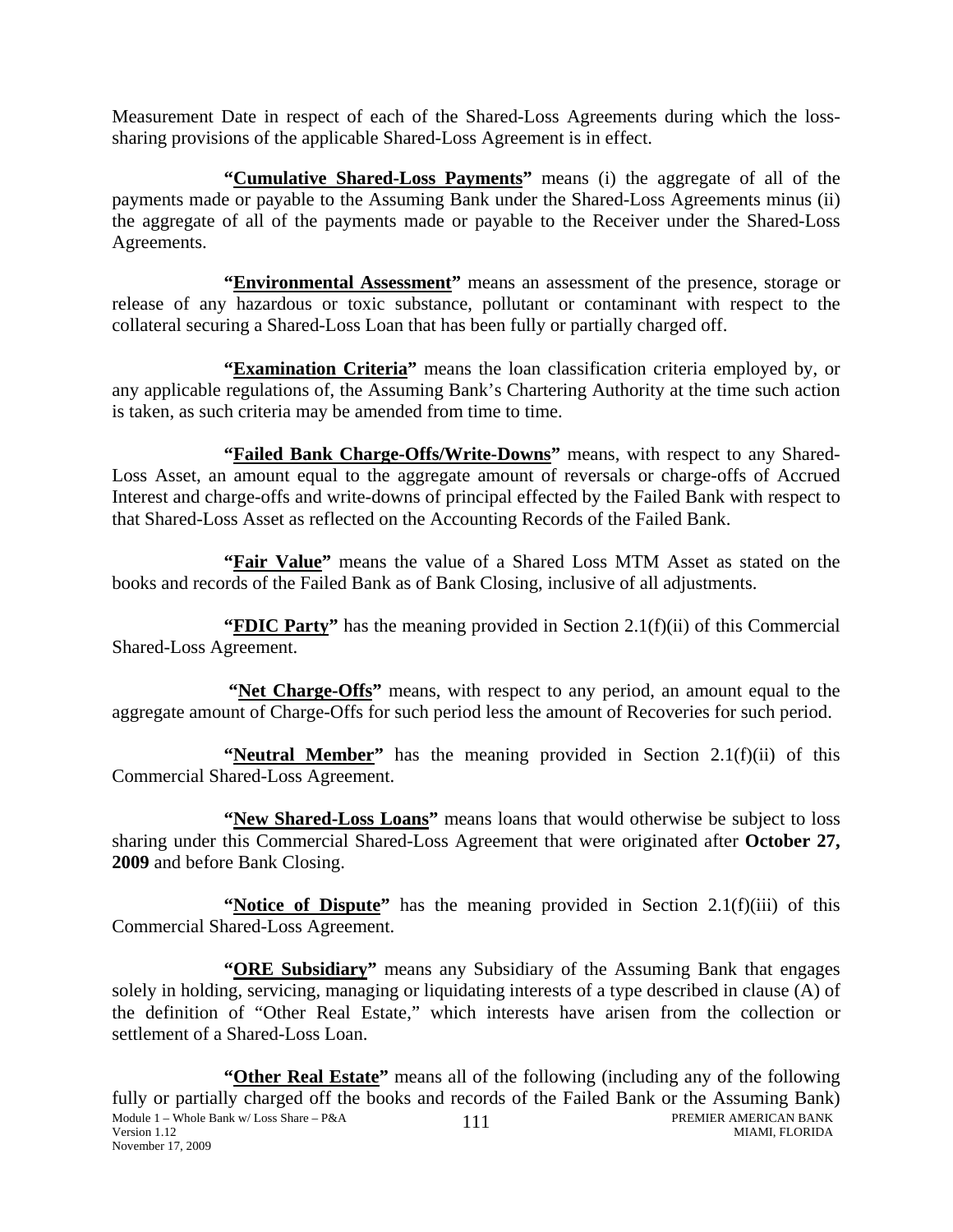that (i) are owned by the Failed Bank as of Bank Closing and are purchased pursuant to the Purchase and Assumption Agreement or (ii) have arisen subsequent to Bank Closing from the collection or settlement by the Assuming Bank of a Shared-Loss Loan:

(A) all interests in real estate (other than Bank Premises and Fixtures), including but not limited to mineral rights, leasehold rights, condominium and cooperative interests, air rights and development rights; and

(B) all other assets (whether real or personal property) acquired by foreclosure or in full or partial satisfaction of judgments or indebtedness.

**"Period Servicing Amount"** means, for any twelve month period with respect to each of the Shared-Loss Agreements during which the loss-sharing provisions of the applicable Shared-Loss Agreement are in effect, the product of (i) the simple average of the principal amount of Shared-Loss Loans and Shared-Loss Assets (other than the Shared-Loss Securities) (in each case as defined in the Shared-Loss Agreements), as the case may be, at the beginning of such period and at the end of such period times (ii) one percent (1%).

**"Permitted Advance"** means an advance of funds by the Assuming Bank with respect to a Shared-Loss Loan, or the making of a legally binding commitment by the Assuming Bank to advance funds with respect to a Shared-Loss Loan, that (i) in the case of such an advance, is actually made, and, in the case of such a commitment, is made and all of the proceeds thereof actually advanced, within one (1) year after the Commencement Date, (ii) does not cause the sum of (A) the book value of such Shared-Loss Loan as reflected on the Accounting Records of the Assuming Bank after any such advance has been made by the Assuming Bank plus (B) the unfunded amount of any such commitment made by the Assuming Bank related thereto, to exceed 110% of the Book Value of such Shared-Loss Loan, (iii) is not made with respect to a Shared-Loss Loan with respect to which (A) there exists a related Shared-Loss Loan Commitment or (B) the Assuming Bank has taken a Charge-Off and (iv) is made in good faith, is supported at the time it is made by documentation in the Credit Files and conforms to and is in accordance with the applicable requirements set forth in Article III of this Commercial Shared-Loss Agreement and with the then effective written internal credit policy guidelines of the Assuming Bank; provided, that the limitations in subparagraphs (i), (ii) and (iii) of this definition shall not apply to any such action (other than to an advance or commitment related to the remediation, storage or final disposal of any hazardous or toxic substance, pollutant or contaminant) that is taken by Assuming Bank in its reasonable discretion to preserve or secure the value of the collateral for such Shared-Loss Loan.

"Permitted Amendment" means, with respect to any Shared-Loss Loan Commitment or Shared-Loss Loan, any amendment, modification, renewal or extension thereof, or any waiver of any term, right, or remedy thereunder, made by the Assuming Bank in good faith and otherwise in accordance with the applicable requirements set forth in Article III of this Commercial Shared-Loss Agreement and the then effective written internal credit policy guidelines of the Assuming Bank; provided, that:

(i) with respect to a Shared-Loss Loan Commitment or a Shared-Loss Loan that is not a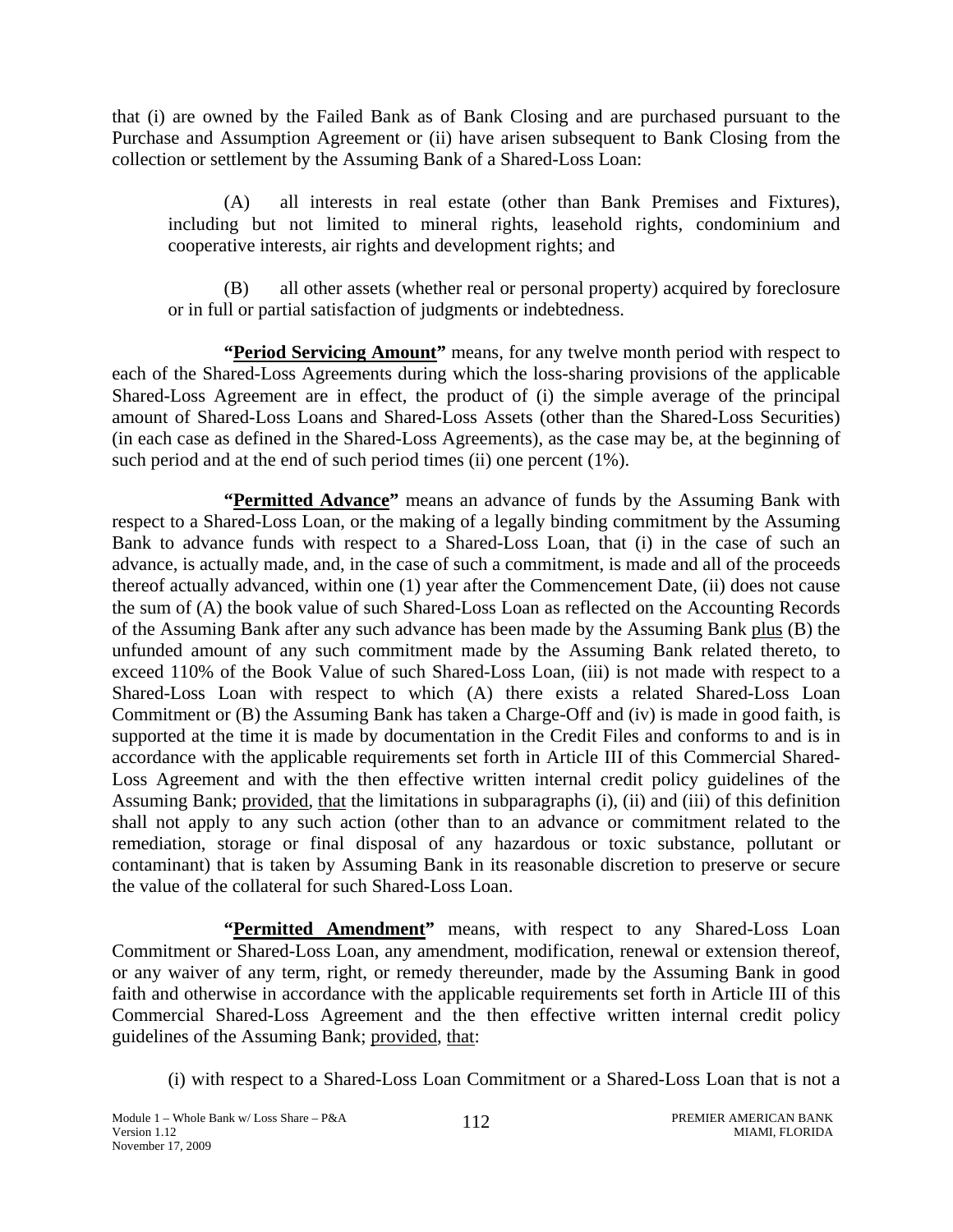revolving line of credit, no such amendment, modification, renewal, extension, or waiver, except as allowed under the definition of Permitted Advance, shall operate to increase the amount of principal (A) then remaining available to be advanced by the Assuming Bank under the Shared-Loss Loan Commitment or (B) then outstanding under the Shared-Loss Loan;

(ii) with respect to a Shared-Loss Loan Commitment or a Shared-Loss Loan that is a revolving line of credit, no such amendment, modification, renewal, extension, or waiver, except as allowed under the definition of Permitted Advance, shall operate to increase the maximum amount of principal authorized as of Bank Closing to be outstanding at any one time under the underlying revolving line of credit relationship with the debtor (regardless of the extent to which such revolving line of credit may have been funded as of Bank Closing or may subsequently have been funded and/or repaid); and

(iii) no such amendment, modification, renewal, extension or waiver shall extend the term of such Shared-Loss Loan Commitment or Shared-Loss Loan beyond the end of the final Shared-Loss Quarter unless the term of such Shared-Loss Loan Commitment or Shared-Loss Loan as existed on Bank Closing was beyond the end of the final Shared-Loss Quarter, in which event no such amendment, modification, renewal, extension or waiver shall extend such term beyond the term as existed as of Bank Closing.

"**Pre-Charge-Off Expenses"** means those expenses incurred in the usual and prudent management of a Shared-Loss Loan that would qualify as a Reimbursable Expense or Recovery Expense if incurred after a Charge-Off of the related Shared-Loss Asset had occurred.

**"Quarterly Certificate"** has the meaning provided in Section 2.1(a)(i) of this Commercial Shared-Loss Agreement.

**"Recoveries"** (I)(A) In addition to any sums to be applied as Recoveries pursuant to subparagraph (II) below, "Recoveries" means, with respect to any period, the sum of (without duplication):

**Shared-Loss Quarter; plus** (i) the amount of collections during such period by the Assuming Bank on Charge-Offs of Shared-Loss Assets effected by the Assuming Bank prior to the end of the final

(ii) the amount of collections during such period by the Assuming Bank on Failed Bank Charge-Offs/Write-Downs; plus

(iii) the amount of gain on any sale or other disposition during such period by the Assuming Bank of Shared Loss Loans, Other Real Estate, Additional ORE or Subsidiary ORE (provided, that the amount of any such gain included in Recoveries shall not exceed the aggregate amount of the related Failed Bank Charge-Offs/Write-Downs and Charge-Offs taken and any related Reimbursable Expenses and Recovery Expenses); plus

(iv) the amount of collections during such period by the Assuming Bank of any Reimbursable Expenses or Recovery Expenses; plus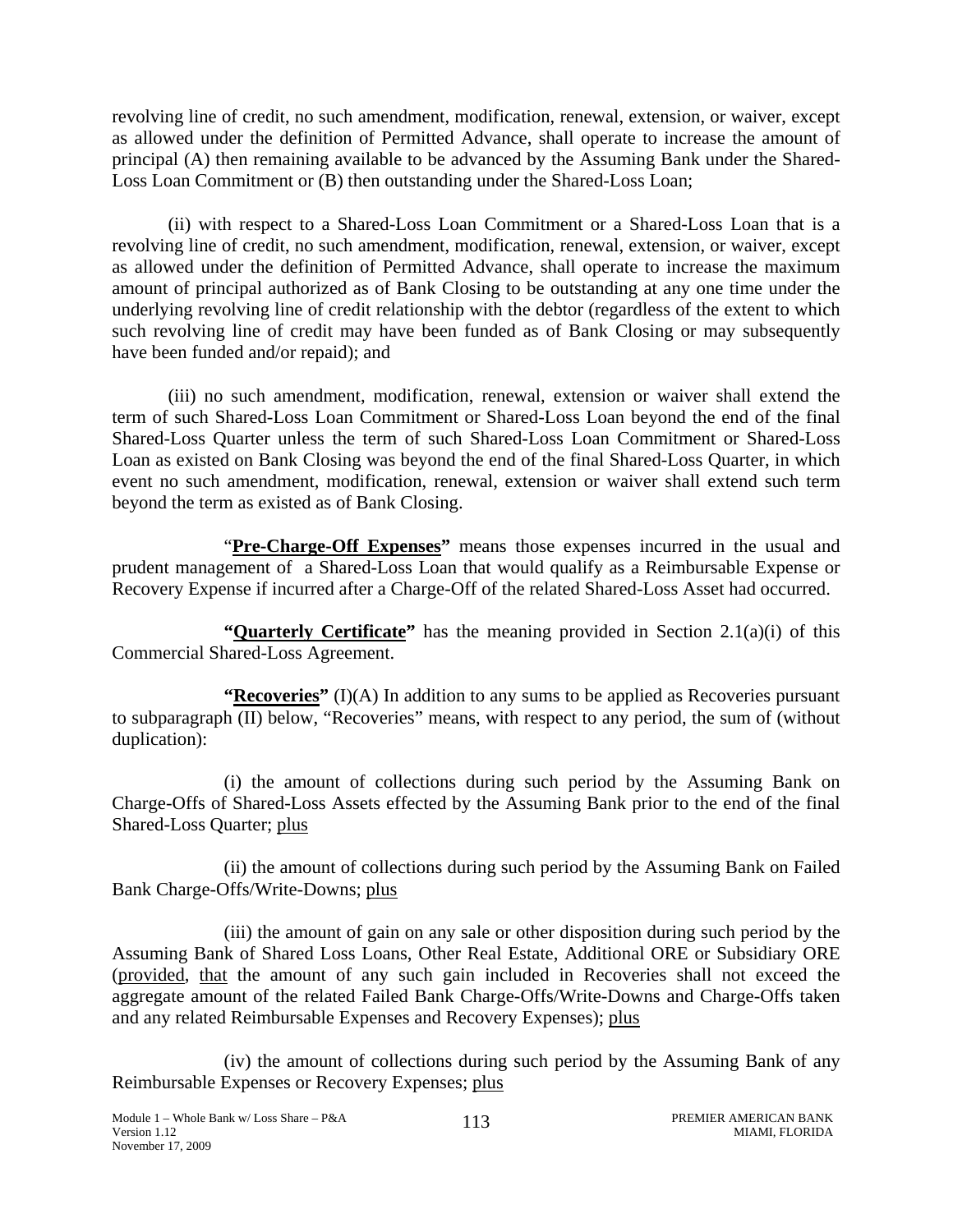(v) the amount of any fee or other consideration received by the Assuming Bank during or prior to such period in connection with any amendment, modification, renewal, extension, refinance, restructure, commitment or other similar action taken by the Assuming Bank with respect to a Shared-Loss Asset with respect to which there exists a Failed Bank Charge-Off/Write-Down or a Shared-Loss Loan as to which a Charge-Off has been effected by the Assuming Bank during or prior to such period (provided, that the amount of any such fee or other consideration included in Recoveries shall not exceed the aggregate amount of the related Failed Bank Charge-Offs/Write-Downs and Charge-Offs taken and any related Reimbursable Expenses and Recovery Expenses).

(I)(B) For the purpose of determining the amounts to be applied as Recoveries pursuant to subparagraph (I)(A) above, the Assuming Bank shall apply amounts received on the Assets that are not otherwise applied to reduce the book value of principal of a Shared-Loss Loan (or, in the case of Other Real Estate, Additional ORE, Subsidiary ORE and Capitalized Expenditures, that are not otherwise applied to reduce the book value thereof) in the following order: first to Charge-Offs and Failed Bank Charge-Offs/Write Downs; then to Reimbursable Expenses and Recovery Expenses; then to interest income; and then to other expenses incurred by the Assuming Bank.

(II) If there occurs an amendment, modification, renewal, extension, refinance, restructure, commitment, sale or other similar action with respect to a Shared-Loss Loan as to which there exists a Failed Bank Charge-Off/Write Down or as to which a Charge-Off has been effected by the Assuming Bank during or prior to such period, and if, as a result of such occurrence, the Assuming Bank recognizes any interest income for financial accounting purposes on that Shared-Loss Loan, then "Recoveries" shall also include the portion of the total amount of any such interest income recognized by the Assuming Bank which is derived by multiplying:

(A) the total amount of any such interest income recognized by the Assuming Bank during such period with respect to that Shared-Loss Loan as described above, by

(B) a fraction, the numerator of which is the aggregate principal amount (excluding reversals or charge-offs of Accrued Interest) of all such Failed Bank Charge-Offs/Write-Downs and Charge-Offs effected by the Assuming Bank with respect to that Shared-Loss Loan plus the principal amount of that Shared-Loss Loan that has not yet been chargedoff but has been placed on nonaccrual status, all of which occurred at any time prior to or during the period in which the interest income referred to in subparagraph (II)(A) immediately above was recognized, and the denominator of which is the total amount of principal indebtedness (including all such prior Failed Bank Charge-Offs/Write-Downs and Charge-Offs as described above) due from the Obligor on that Shared-Loss Loan as of the end of such period;

provided, however, that the amount of any interest income included as Recoveries for a particular Shared-Loss Loan shall not exceed the aggregate amount of (a) Failed Bank Charge-Offs/Write-Downs, (b) Charge-Offs effected by the Assuming Bank during or prior to the period in which the amount of Recoveries is being determined, plus (c) any Reimbursable Expenses and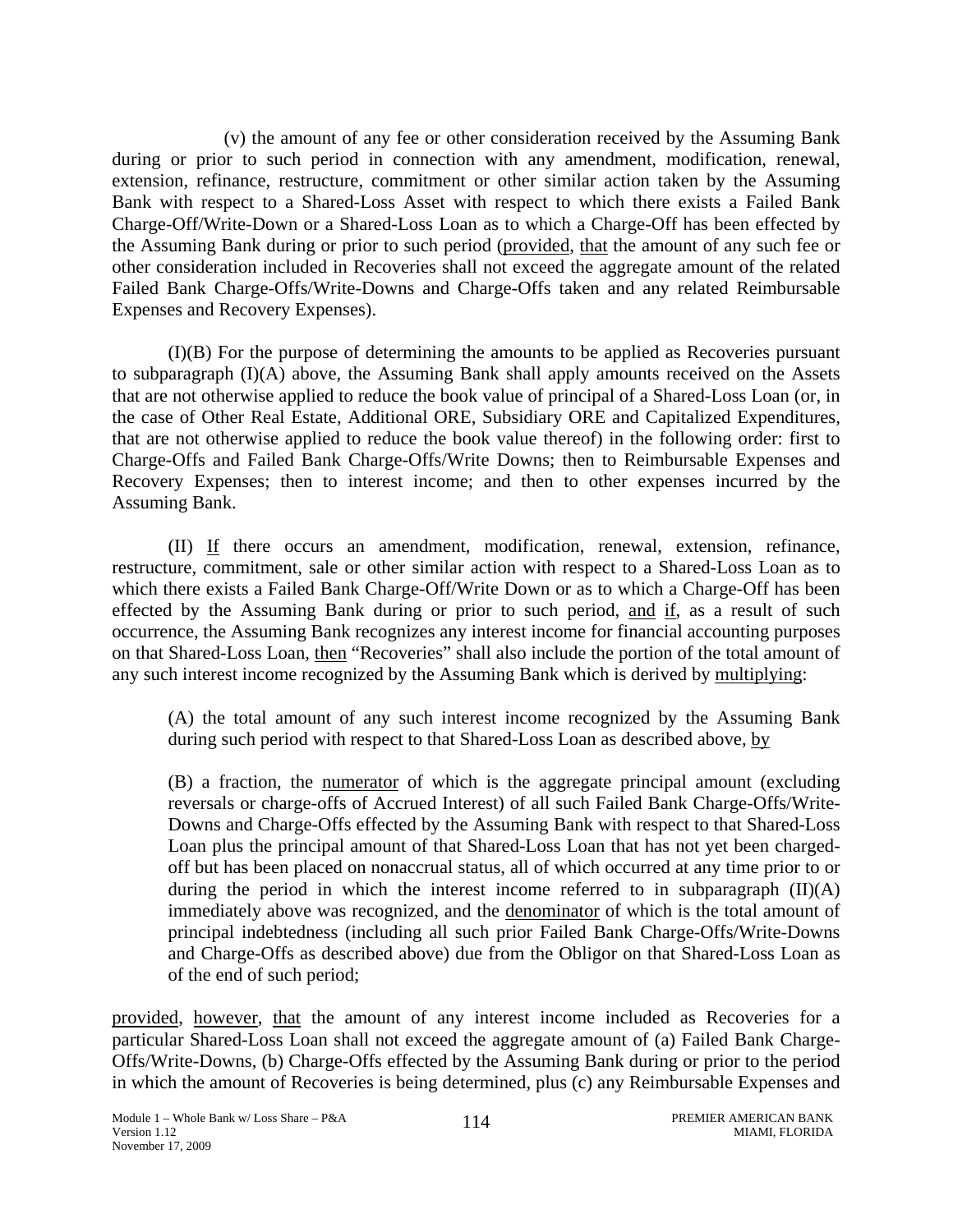Recovery Expenses paid to the Assuming Bank pursuant to this Commercial Shared-Loss Agreement during or prior to the period in which the amount of Recoveries is being determined, all with respect to that particular Shared-Loss Loan; and, provided, further, that any collections on any such Shared-Loss Loan that are not applied to reduce book value of principal or recognized as interest income shall be applied pursuant to subparagraph (I) above.

(III) Notwithstanding subparagraphs (I) and (II) above, the term "Recoveries" shall not include: (a) any amounts paid to the Assuming Bank by the Receiver pursuant to Section 2.1 of this Commercial Shared-Loss Agreement, (b) amounts received with respect to Charge-Offs effected by the Assuming Bank after the final Shared-Loss Quarter, (c) after the final Shared-Loss Quarter, income received by the Assuming Bank from the operation of, and any gains recognized by the Assuming Bank on the disposition of, Other Real Estate, Additional ORE or Subsidiary ORE (such income and gains being hereinafter together referred to as "ORE Income"), except to the extent that aggregate ORE Income exceeds the aggregate expenses paid to third parties by or on behalf of the Assuming Bank after the final Shared-Loss Quarter to manage, operate and maintain Other Real Estate, Additional ORE or Subsidiary ORE (such expenses being hereinafter referred to as "ORE Expenses"). In determining the extent aggregate ORE Income exceeds aggregate ORE Expenses for any Recovery Quarter as set forth immediately above in subparagraph (c), the Assuming Bank will subtract (i) ORE Expenses paid to third parties during such Recovery Quarter (provided, that, in the case of the final Recovery Quarter only, the Assuming Bank will subtract ORE Expenses paid to third parties from the beginning of the final Recovery Quarter up to the date the Assuming Bank is required to deliver the final Quarterly Certificate pursuant to this Commercial Shared-Loss Agreement) from (ii) ORE Income received during such Recovery Quarter, to calculate net ORE income ("Net ORE Income") for that Recovery Quarter. If the amount of Net ORE Income so calculated for a Recovery Quarter is positive, such amount shall be reported as Recoveries on the Quarterly Certificate for such Recovery Quarter. If the amount of Net ORE Income so calculated for a Recovery Quarter is negative ("Net ORE Loss Carryforward"), such amount shall be added to any ORE Expenses paid to third parties in the next succeeding Recovery Quarter, which sum shall then be subtracted from ORE Income for that next succeeding Recovery Quarter, for the purpose of determining the amount of Net ORE Income (or, if applicable, Net ORE Loss Carryforward) for that next succeeding Recovery Quarter. If, as of the end of the final Recovery Quarter, a Net ORE Loss Carryforward exists, then the amount of the Net ORE Loss Carryforward that does not exceed the aggregate amount of Net ORE Income reported as Recoveries on Quarterly Certificates for all Recovery Quarters may be included as a Recovery Expense on the Quarterly Certificate for the final Recovery Quarter.

**"Recovery Amount"** has the meaning provided in Section 2.1(b)(ii) of this Commercial Shared-Loss Agreement.

**"Recovery Expenses"** means, for any Recovery Quarter, the amount of actual, reasonable and necessary out-of-pocket expenses (other than Capitalized Expenditures) paid to third parties (other than Affiliates of the Assuming Bank) by or on behalf of the Assuming Bank, as limited by Sections 3.2(c) and (d) of Article III to this Commercial Shared-Loss Agreement, to recover amounts owed with respect to (i) any Shared-Loss Asset as to which a Charge-Off was effected prior to the end of the final Shared-Loss Quarter (provided that such amounts were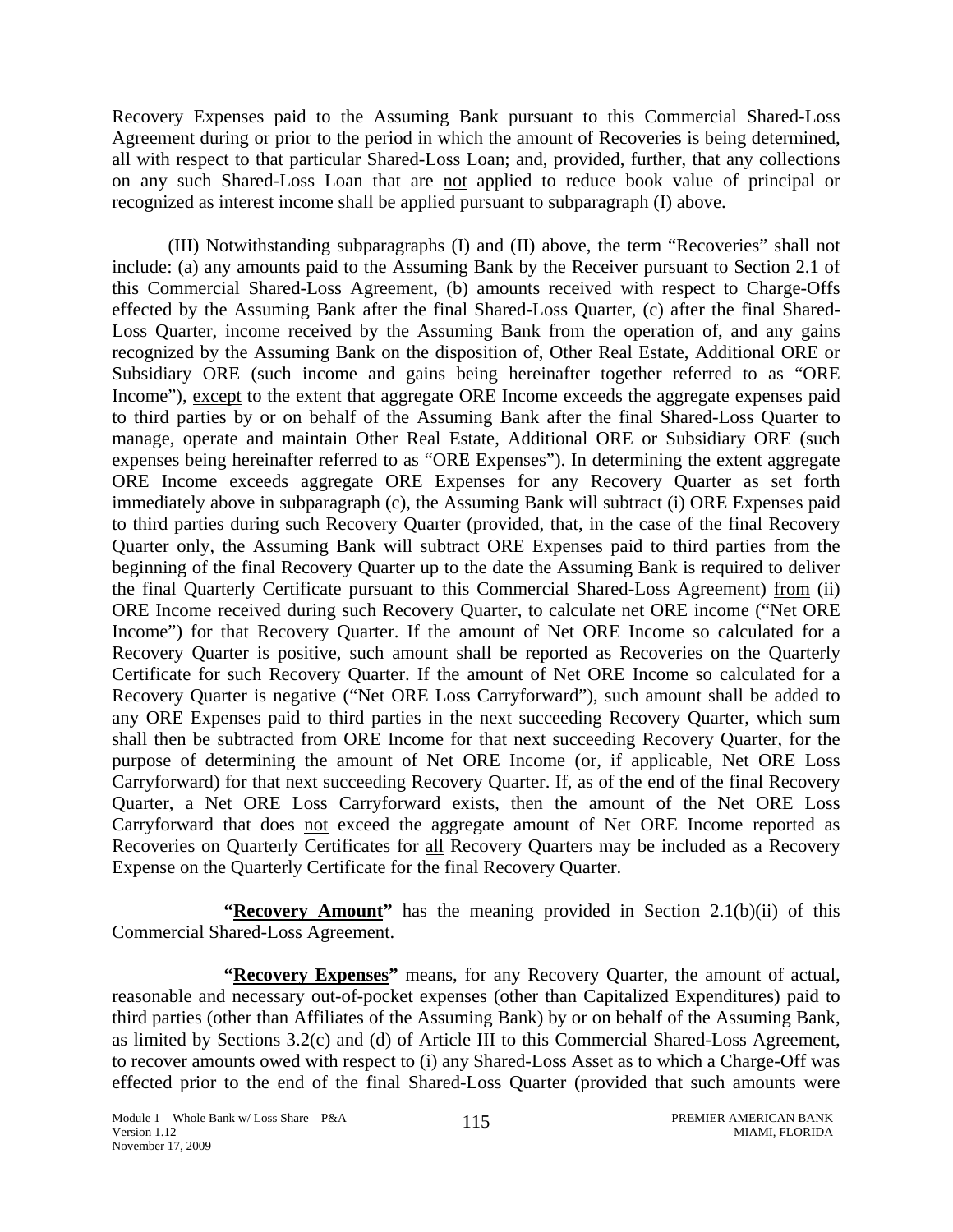incurred no earlier than the date the first Charge-Off on such Shared-Loss Asset could have been reflected on the Accounting Records of the Assuming Bank), and (ii) Failed Bank Charge-Offs/Write-Downs (including, in each case, all costs and expenses related to an Environmental Assessment and any other costs or expenses related to any environmental conditions with respect to the Shared-Loss Assets (it being understood that any remediation expenses for any such pollutant or contaminant are not recoverable if in excess of \$200,000 per Shared-Loss Asset, without the Assuming Bank having obtained the prior consent of the Receiver for such expenses); provided, that, so long as income with respect to a Shared-Loss Loan is being prorated pursuant to the arithmetical formula in subsection (II) of the definition of "Recoveries", the term "Recovery Expenses" shall not include that portion of any such expenses paid during such Recovery Quarter to recover any amounts owed on that Shared-Loss Loan that is derived by:

subtracting (1) the product derived by multiplying:

(A) the total amount of any such expenses paid by or on behalf of the Assuming Bank during such Recovery Quarter with respect to that Shared-Loss Loan, by

(B) a fraction, the numerator of which is the aggregate principal amount (excluding reversals or charge-offs of Accrued Interest) of all such Failed Bank Charge-Offs/Write-Downs and Charge-Offs effected by the Assuming Bank with respect to that Shared-Loss Loan plus the principal amount of that Shared-Loss Loan that has not yet been charged-off but has been placed on nonaccrual status, all of which occurred at any time prior to or during the period in which the interest income referred to in subparagraph (II)(A) of the definition of "Recoveries" was recognized, and the denominator of which is the total amount of principal indebtedness (including all such prior Failed Bank Charge-Offs/Write-Downs and Charge-Offs as described above) due from the Obligor on that Shared-Loss Loan as of the end of such period;

from (2) the total amount of any such expenses paid during that Recovery Quarter with respect to that Shared-Loss Loan.

**"Recovery Quarter"** has the meaning provided in Section 2.1(a)(ii) of this Commercial Shared-Loss Agreement.

**"Reimbursable Expenses"** means, for any Shared-Loss Quarter, the amount of actual, reasonable and necessary out-of-pocket expenses (other than Capitalized Expenditures), paid to third parties (other than Affiliates of the Assuming Bank) by or on behalf of the Assuming Bank, as limited by Sections 3.2(c) and (d) of Article III of this Commercial Shared-Loss Agreement, to:

(i) recover amounts owed with respect to any Shared-Loss Asset as to which a Charge-Off has been effected prior to the end of the final Shared-Loss Quarter (provided that such amounts were incurred no earlier than the date the first Charge-Off on such Shared-Loss Asset could have been reflected on the Accounting Records of the Assuming Bank) and recover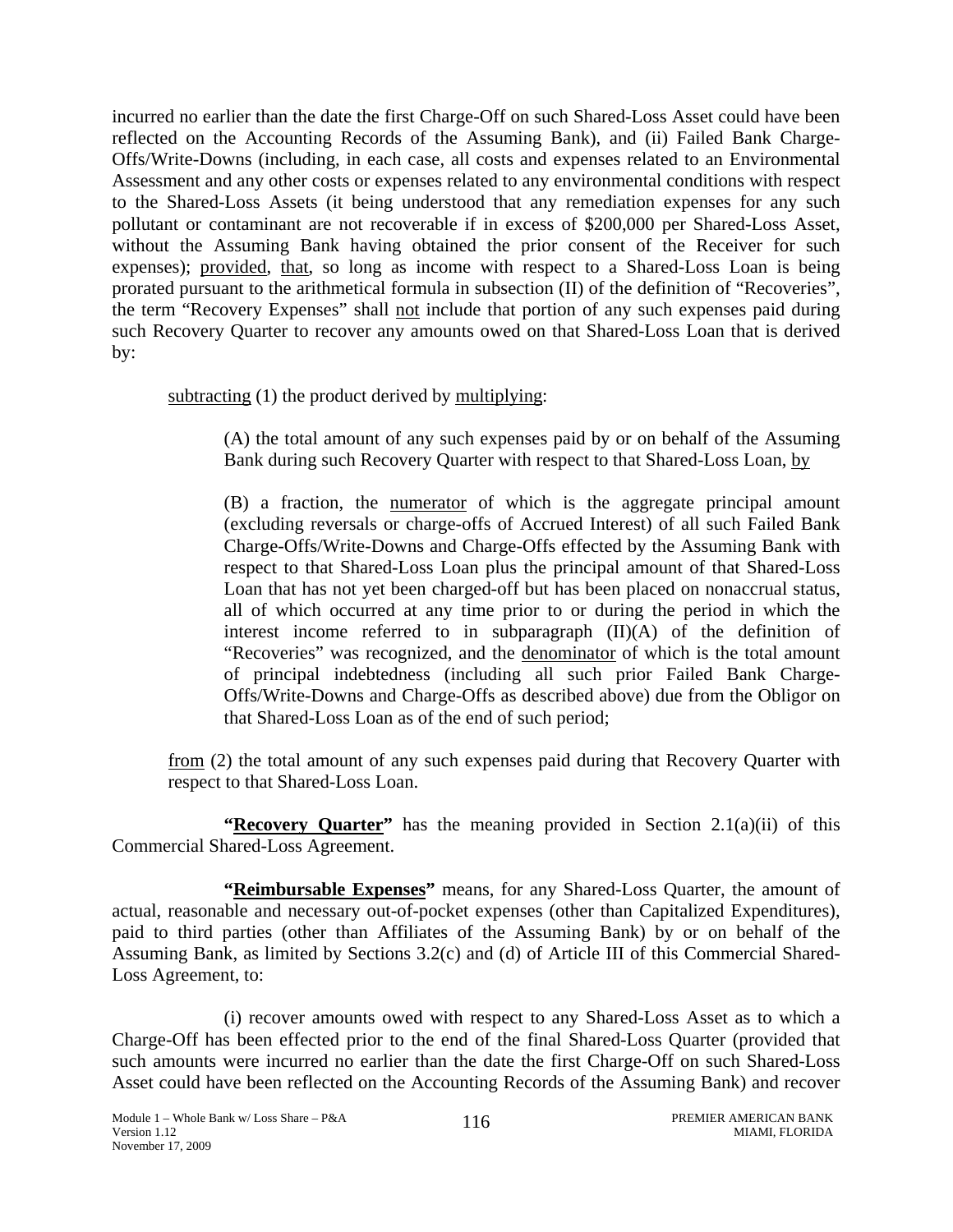amounts owed with respect to Failed Bank Charge-Offs/Write-Downs (including, in each case, all costs and expenses related to an Environmental Assessment and any other costs or expenses related to any environmental conditions with respect to the Shared-Loss Assets (it being understood that any such remediation expenses for any such pollutant or contaminant are not recoverable if in excess of \$200,000 per Shared-Loss Asset, without the Assuming Bank having obtained the prior consent of the Receiver for such expenses); provided, that, so long as income with respect to a Shared-Loss Loan is being pro-rated pursuant to the arithmetical formula in subsection (II) of the definition of "Recoveries", the term "Reimbursable Expenses" shall not include that portion of any such expenses paid during such Shared-Loss Quarter to recover any amounts owed on that Shared-Loss Loan that is derived by:

subtracting (1) the product derived by multiplying:

(A) the total amount of any such expenses paid by or on behalf of the Assuming Bank during such Shared-Loss Quarter with respect to that Shared-Loss Loan, by

(B) a fraction, the numerator of which is the aggregate principal amount (excluding reversals or charge-offs of Accrued Interest) of all such Failed Bank Charge-Offs/Write-Downs and Charge-Offs effected by the Assuming Bank with respect to that Shared-Loss Loan plus the principal amount of that Shared-Loss Loan that has not yet been charged-off but has been placed on nonaccrual status, all of which occurred at any time prior to or during the period in which the interest income referred to in subparagraph (II)(A) of the definition of "Recoveries" was recognized, and the denominator of which is the total amount of principal indebtedness (including all such prior Failed Bank Charge-Offs/Write-Downs and Charge-Offs as described above) due from the Obligor on that Shared-Loss Loan as of the end of such period;

from (2) the total amount of any such expenses paid during that Shared-Loss Quarter with respect to that Shared-Loss Loan; and

(ii) manage, operate or maintain Other Real Estate, Additional ORE or Subsidiary ORE less the amount of any income received by the Assuming Bank during such Shared-Loss Quarter with respect to such Other Real Estate, Additional ORE or Subsidiary ORE (which resulting amount under this clause (ii) may be negative).

**"Review Board"** has the meaning provided in Section 2.1(f)(i) of this Commercial Shared-Loss Agreement.

**"Shared-Loss Amount"** has the meaning provided in Section 2.1(b)(i) of this Commercial Shared-Loss Agreement.

**"Shared-Loss Asset Repurchase Price"** means, with respect to any Shared-Loss Asset, the principal amount thereof plus any other fees or penalties due from an Obligor (including, subject to the limitations discussed below, the amount of any Accrued Interest) stated on the Accounting Records of the Assuming Bank, as of the date as of which the Shared-Loss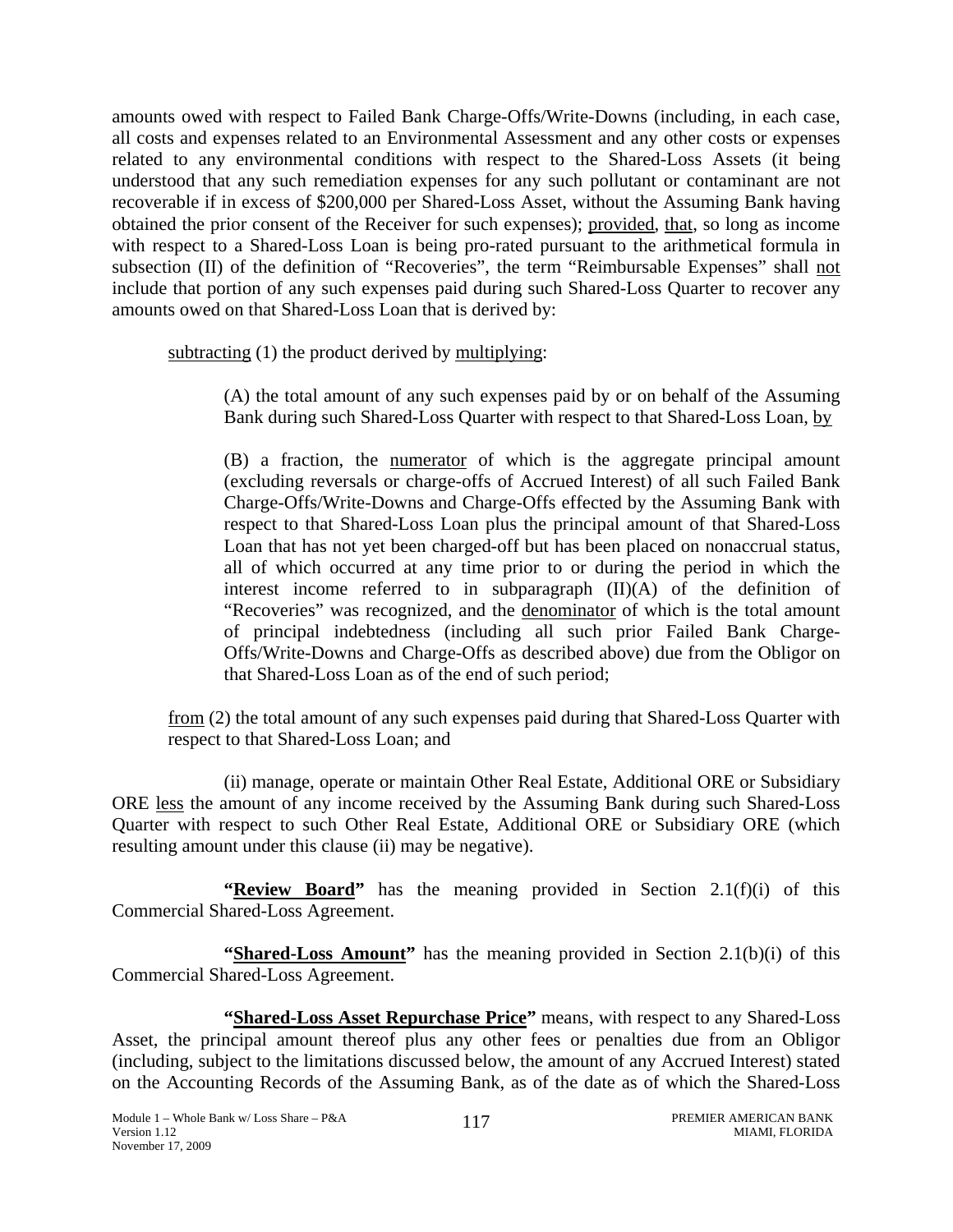Asset Repurchase Price is being determined (regardless, in the case of a Shared-Loss Loan, of the Legal Balance thereof) plus all Reimbursable Expenses and Recovery Expenses incurred up to and through the date of consummation of purchase of such Shared-Loss Asset; provided, that (i) in the case of a Shared-Loss Loan there shall be excluded from such amount the amount of any Accrued Interest accrued on or with respect to such Shared-Loss Loan prior to the ninety (90)-day period ending on the day prior to the purchase date determined pursuant to Sections  $2.1(e)(i)$  or  $2.1(e)(iii)$  of this Commercial Shared-Loss Agreement, except to the extent such Accrued Interest was included in the Book Value of such Shared-Loss Loan, and (ii) any collections on a Shared-Loss Loan received by the Assuming Bank after the purchase date applicable to such Shared-Loss Loan shall be applied (without duplication) to reduce the Shared-Loss Asset Repurchase Price of such Shared-Loss Loan on a dollar-for-dollar basis. For purposes of determining the amount of unpaid interest which accrued during a given period with respect to a variable-rate Shared-Loss Loan, all collections of interest shall be deemed to be applied to unpaid interest in the chronological order in which such interest accrued.

**"Shared-Loss Assets"** means Shared-Loss Loans, Other Real Estate purchased by the Assuming Bank, Additional ORE, Subsidiary ORE and Capitalized Expenditures, but does not include Shared Loss MTM Assets.

#### "Shared-Loss Loan Commitment" means:

(i) any Commitment to make a further extension of credit or to make a further advance with respect to an existing Shared-Loss Loan; and

(ii) any Shared-Loss Loan Commitment (described in subparagraph (i) immediately preceding) with respect to which the Assuming Bank has made a Permitted Amendment.

"Shared-Loss Loan Commitment Advance" means an advance pursuant to a Shared-Loss Loan Commitment with respect to which the Assuming Bank has not made a Permitted Advance.

## **"Shared-Loss Loans"** means:

(i)(A) Loans purchased by the Assuming Bank pursuant to the Purchase and Assumption Agreement set forth on Exhibit 4.15(b) to the Purchase and Assumption Agreement, (B) New Shared-Loss Loans purchased by the Assuming Bank pursuant to the Purchase and Assumption Agreement, (C) Permitted Advances and (D) Shared-Loss Loan Commitment Advances, if any; provided, that Shared-Loss Loans shall not include Loans, New Shared-Loss Loans, Permitted Advances and Shared-Loss Loan Commitment Advances with respect to which an Acquired Subsidiary, or a constituent Subsidiary thereof, is an Obligor; (E) Loans owned by any Subsidiary which are not Shared-Loss Loans under the Single Family Shared-Loss Agreement; and (F) Consumer Loans; and

(ii) any Shared-Loss Loans (described in subparagraph (i) immediately preceding) with respect to which the Assuming Bank has made a Permitted Amendment.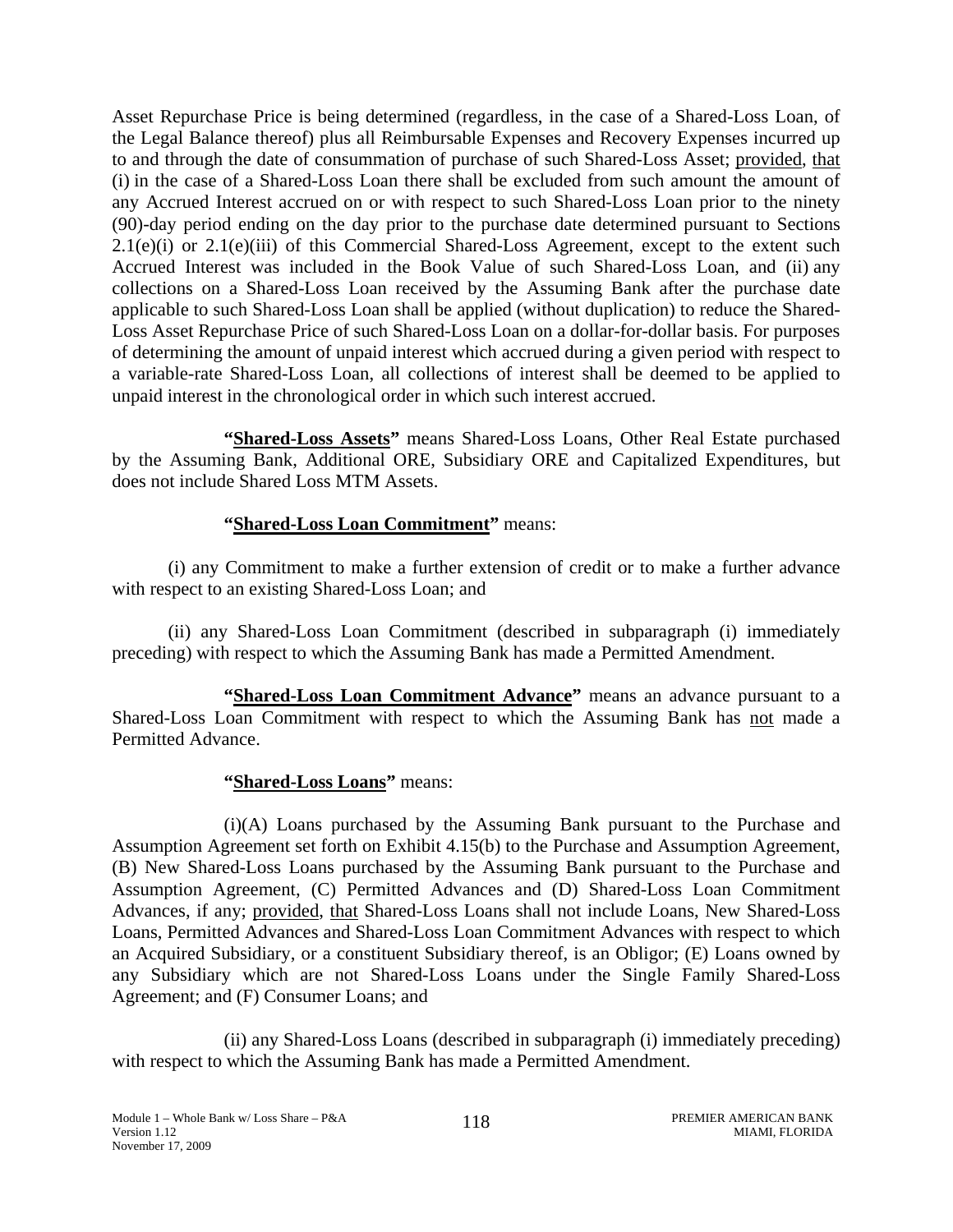"**Shared-Loss MTM Assets"** means those securities and other assets listed on Exhibit  $4.15(C)$ .

**"Shared-Loss Payment Trigger"** means when the sum of the Cumulative Loss Amount under the Single Family Shared-Loss Agreement and the cumulative Net Charge-Offs under this Commercial Shared-Loss Agreement, exceeds the First Loss Tranche. If the First Loss Tranche is zero or a negative number, the Shared-Loss Payment Trigger shall be deemed to have been reached upon Bank Closing.

**"Shared-Loss Quarter"** has the meaning provided in Section 2.1(a)(i) of this Commercial Shared-Loss Agreement.

**"Stated Threshold"** means total losses under the shared loss agreements in the amount of **\$94,000,000.00.** 

"Subsidiary ORE" means all assets owned by ORE Subsidiaries that would constitute Additional ORE if such assets were on the books of the Assuming Bank.

**"Termination Date"** means the eighth (8th) anniversary of the Commencement Date.

**"Third Party Servicer"** means any servicer appointed from time to time by the Assuming Bank or any Affiliate of the Assuming Bank to service the Shared-Loss Assets on behalf of the Assuming bank, the identity of which shall be given to the Receiver prior to or concurrent with the appointment thereof.

#### **ARTICLE II** -- **SHARED-LOSS ARRANGEMENT**

#### **2.1 Shared-Loss Arrangement.**

**(a) Quarterly Certificates.** (i) Not later than thirty (30) days after the end of each Calendar Quarter from and including the initial Calendar Quarter to and including the Calendar Quarter in which the Applicable Anniversary of the Commencement Date falls (each of such Calendar Quarters being referred to herein as a "Shared-Loss Quarter"), the Assuming Bank shall deliver to the Receiver a certificate, signed by the Assuming Bank's chief executive officer and its chief financial officer, setting forth in such form and detail as the Receiver may specify (a "Quarterly Certificate"):

> (A) the amount of Charge-Offs, the amount of Recoveries and the amount of Net Charge-Offs (which amount may be negative) during such Shared-Loss Quarter with respect to the Shared-Loss Assets (and for Recoveries, with respect to the Assets for which a charge-off was effected by the Failed Bank prior to Bank Closing); and

(B) the aggregate amount of Reimbursable Expenses (which amount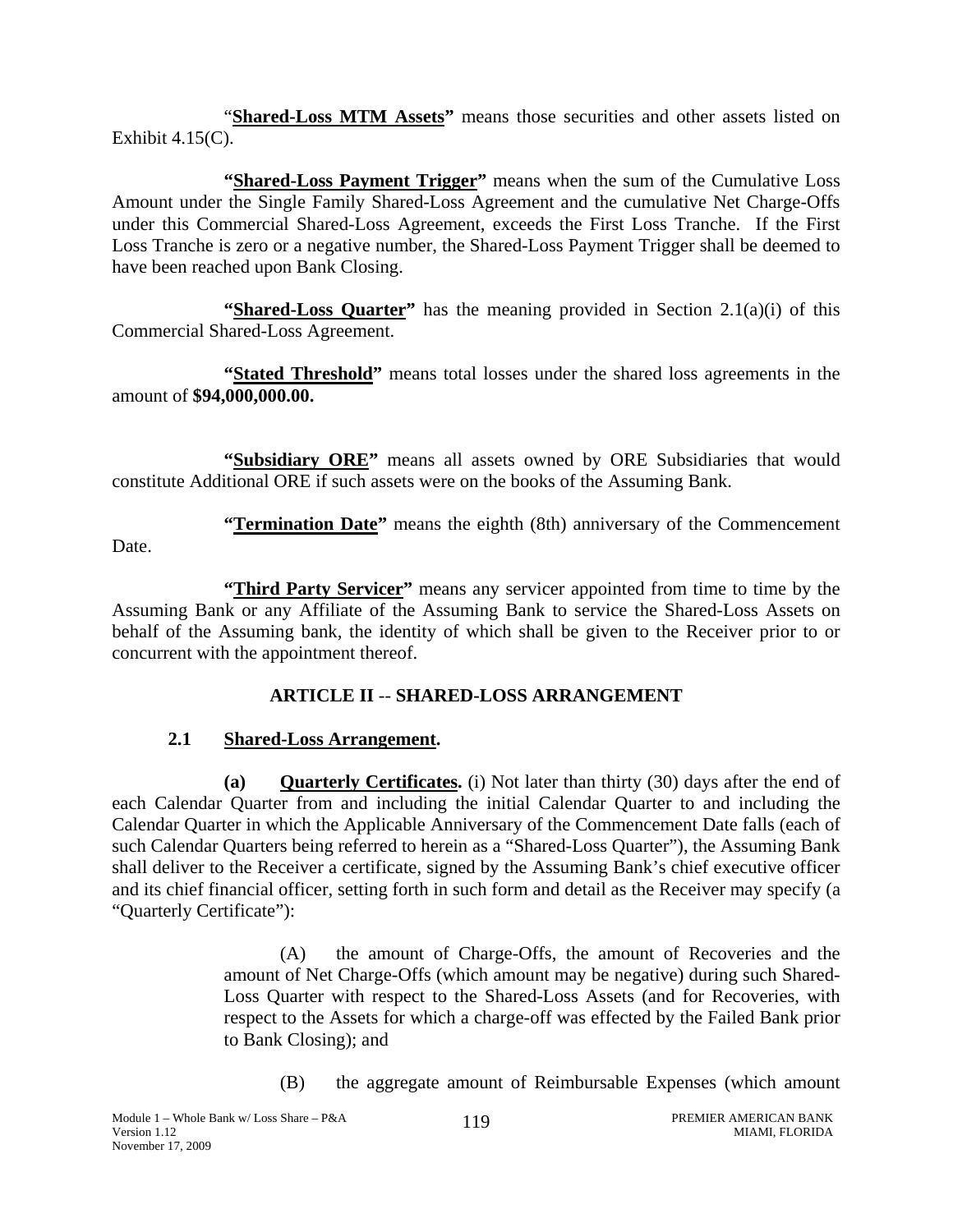may be negative) during such Shared-Loss Quarter; and

(C) net realized loss on the Shared Loss MTM Assets determined pursuant to FAS 115, expressed as a positive number (MTM Net Realized Loss), or net realized gain on the Shared Loss MTM assets, expressed as a negative number (MTM Net Realized Gain); and

(D) any other than temporary impairment of the Shared Loss MTM Assets, determined pursuant to FAS 115, expressed as a positive number ("OTTI Loss") or reversals of OTTI Loss, expressed as a negative number (for the avoidance of doubt, normal and customary unrealized mark-to-market changes by reason of the application of fair value accounting do not qualify for loss sharing payments).

(ii) Not later than thirty (30) days after the end of each Calendar Quarter from and including the first Calendar Quarter following the final Shared-Loss Quarter to and including the Calendar Quarter in which the Termination Date falls (each of such Calendar Quarters being referred to herein as a "Recovery Quarter"), the Assuming Bank shall deliver to the Receiver a Quarterly Certificate setting forth, in such form and detail as the Receiver may specify

> (A) the amount of Recoveries and Recovery Expenses during such Recovery Quarter. On the Quarterly Certificate for the first Recovery Quarter only, the Assuming Bank may report as a separate item, in such form and detail as the Receiver may specify, the aggregate amount of any Reimbursable Expenses that: (a) were incurred prior to or during the final Shared-Loss Quarter, and (b) had not been included in any Quarterly Certificate for any Shared-Loss Quarter because they had not been actually paid by or on behalf of the Assuming Bank (in accordance with the terms of this Commercial Shared-Loss Agreement) during any Shared-Loss Quarter and (c) were actually paid by or on behalf of the Assuming Bank (in accordance with the terms of this Commercial Shared-Loss Agreement) during the first Recovery Quarter; and

(B) net realized gain on the Shared Loss MTM Assets.

## **(b) Payments With Respect to Shared-Loss Assets.**

(i) For purposes of this Section 2.1(b), the Assuming Bank shall initially record the Shared-Loss Assets on its Accounting Records at Book Value, and initially record the Shared Loss MTM Assets on its Accounting Records at Fair Value, and adjust such amounts as such values may change after the Bank Closing. If the amount of all Net Charge-Offs during any Shared-Loss Quarter plus Reimbursable Expenses, plus MTM Net Realized Gain or MTM Net Realized Loss, plus OTTI Loss during such Shared-Loss Quarter (the "Shared-Loss Amount") is positive, then, except as provided in Sections 2.1(c) and (e) below, and subject to the provisions of Section 2.1(b)(vi) below, not later than fifteen (15) days after the date on which the Receiver receives the Quarterly Certificate with respect to such Shared-Loss Quarter, the Receiver shall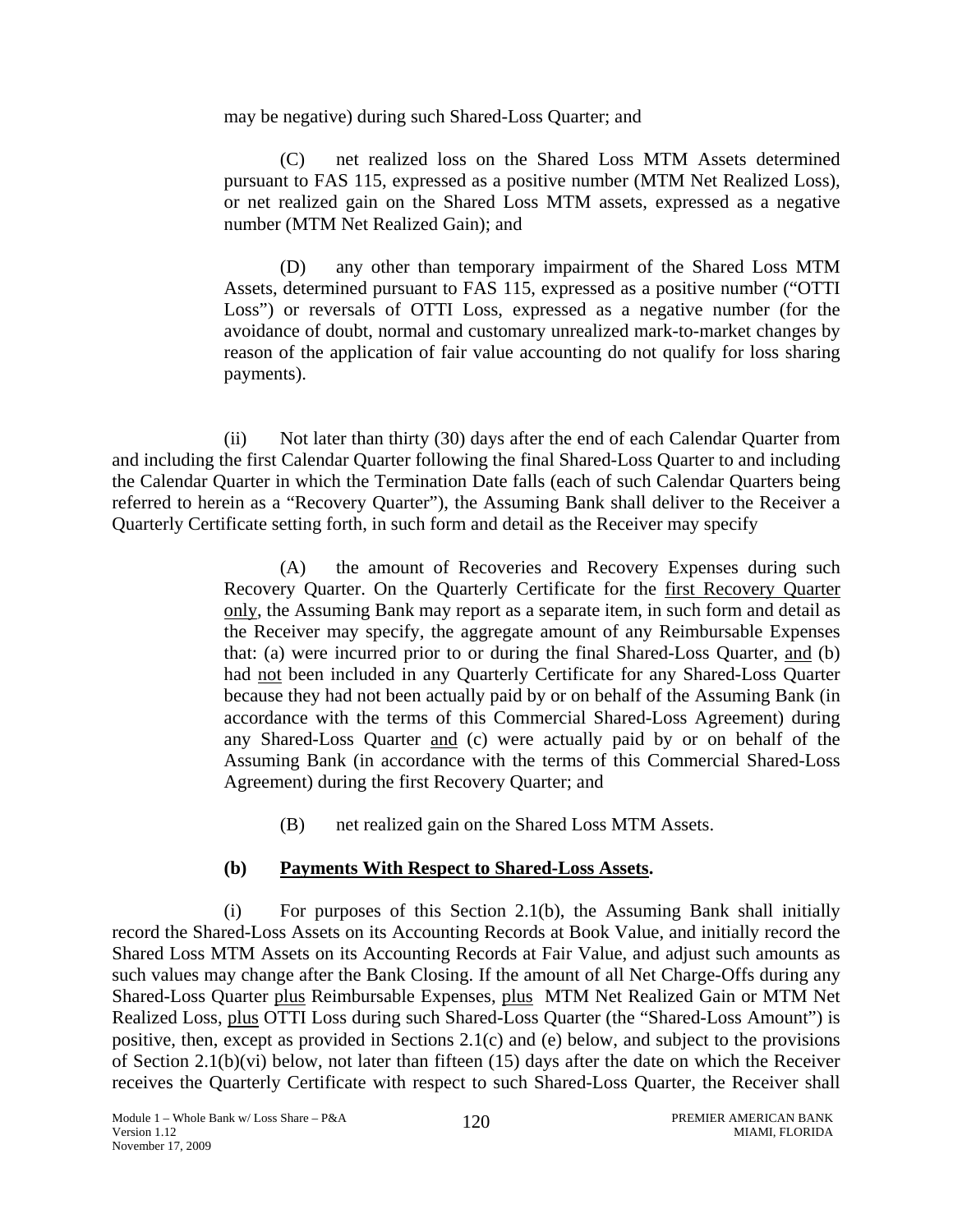pay to the Assuming Bank an amount equal to eighty percent (80%) of the Shared-Loss Amount for such Shared-Loss Quarter. If the Shared-Loss Amount during any Shared-Loss Quarter is negative, the Assuming Bank shall pay to the Receiver an amount equal to eighty percent (80%) of the Shared-Loss Amount for such Shared-Loss Quarter, which payment shall be delivered to the Receiver together with the Quarterly Certificate for such Shared-Loss Quarter. When the cumulative Shared-Loss Amounts for all Shared-Loss Quarters plus the Cumulative Loss Amount under the Single Family Shared-Loss Agreement equals or exceeds the Stated Threshold, the Receiver shall pay to the Assuming Bank an amount equal to ninety-five percent ((95%) of the Shared-Loss Amount for each Shared-Loss Quarter, until such time as the cumulative Shared-Loss Amount for all Shared-Loss Quarters is less than the Stated Threshold, when the percentage shall revert back to eighty percent (80%).

(ii) If the amount of gross Recoveries during any Recovery Quarter less Recovery Expenses during such Recovery Quarter plus net realized gains or reversals of OTTI Loss on Shared Loss MTM Assets (the "Recovery Amount") is positive, then, simultaneously with its delivery of the Quarterly Certificate with respect to such Recovery Quarter, the Assuming Bank shall pay to the Receiver an amount equal to eighty percent (80%) of the Recovery Amount for such Recovery Quarter. If the Recovery Amount is negative, then such negative amount shall be subtracted from the amount of gross Recoveries during the next succeeding Recovery Quarter in determining the Recovery Amount in such next succeeding Recovery Quarter; provided, that this Section 2.1(b)(ii) shall operate successively in the event that the Recovery Amount (after giving effect to this Section 2.1(b)(ii)) in such next succeeding Recovery Quarter is negative. The Assuming Bank shall specify, in the Quarterly Certificate for the final Recovery Quarter, the aggregate amount for all Recovery Quarters only, as of the end of, and including, the final Recovery Quarter of (A) Recoveries plus net realized gains or reversals of OTTI Loss on Shared Loss MTM Assets ("Aggregate Recovery Period Recoveries"), (B) Recovery Expenses ("Aggregate Recovery Expenses"), and (C) only those Recovery Expenses that have been actually "offset" against Aggregate Recovery Period Recoveries (including those so "offset" in that final Recovery Quarter) ("Aggregate Offset Recovery Expenses"); as used in this sentence, the term "offset" means the amount that has been applied to reduce gross Recoveries in any Recovery Quarter pursuant to the methodology set forth in this Section 2.1(b)(ii). If, at the end of the final Recovery Quarter the amount of Aggregate Recovery Expenses exceeds the amount of Aggregate Recovery Period Recoveries, the Receiver shall have no obligation to pay to the Assuming Bank all or any portion of such excess. Subsequent to the Assuming Bank's calculation of the Recovery Amount (if any) for the final Recovery Quarter, the Assuming Bank shall also show on the Quarterly Certificate for the final Recovery Quarter the results of the following three mathematical calculations: (i) Aggregate Recovery Period Recoveries minus Aggregate Offset Recovery Expenses; (ii) Aggregate Recovery Expenses minus Aggregate Offset Recovery Expenses; and (iii) the lesser of the two amounts calculated in (i) and (ii) immediately above ("Additional Recovery Expenses") multiplied by 80% (the amount so calculated in (iii) being defined as the "Additional Recovery Expense Amount"). If the Additional Recovery Expense Amount is greater than zero, then the Assuming Bank may request in the Quarterly Certificate for the final Recovery Quarter that the Receiver reimburse the Assuming Bank the amount of the Additional Recovery Expense Amount and the Receiver shall pay to the Assuming Bank the Additional Recovery Expense Amount within fifteen (15) days after the date on which the Receiver receives that Quarterly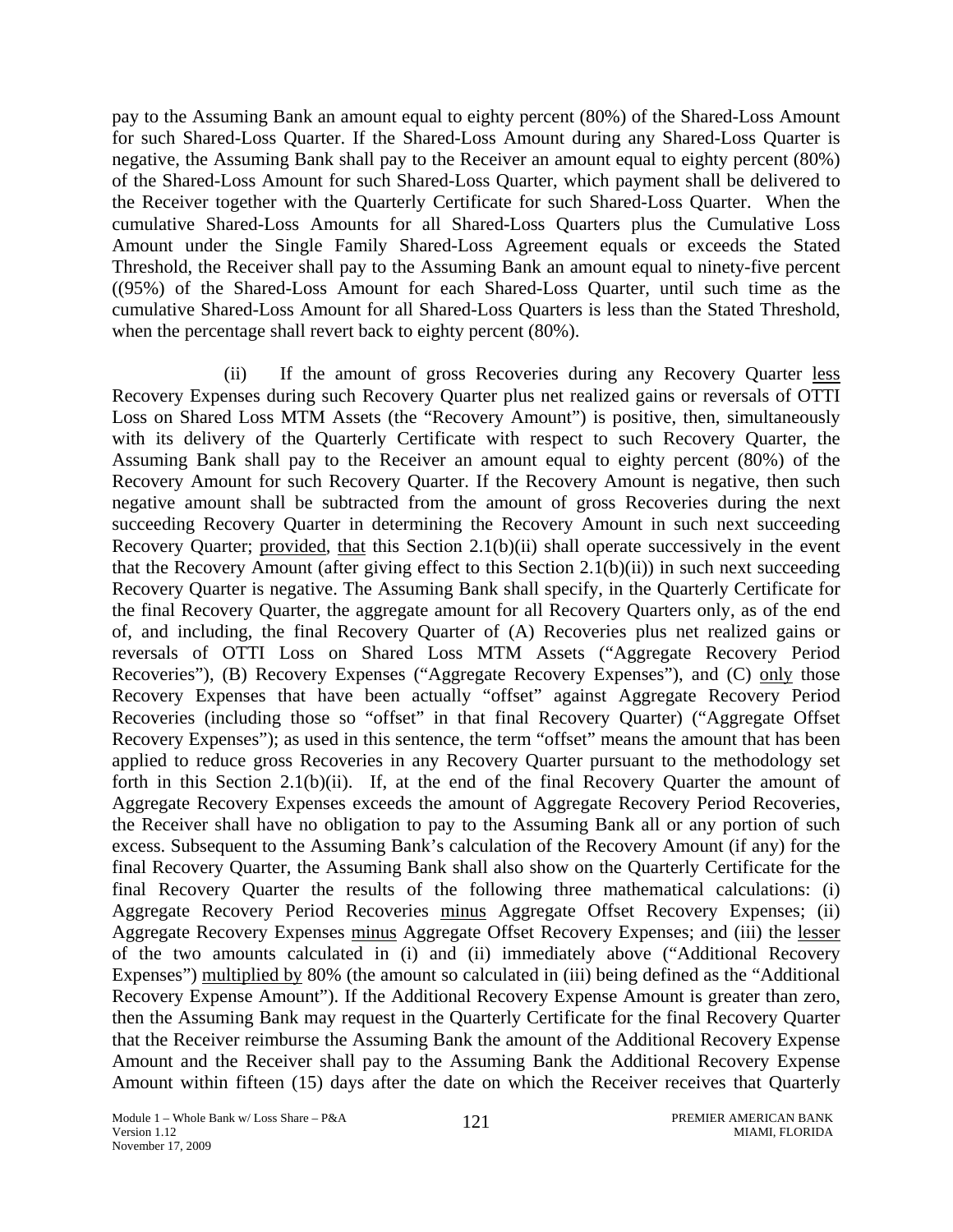Certificate. On the Quarterly Certificate for the final Recovery Quarter only, the Assuming Bank may include, in addition to any Recovery Expenses for that Recovery Quarter that were paid by or on behalf of the Assuming Bank in that Recovery Quarter, those Recovery Expenses that: (a) were incurred prior to or during the final Recovery Quarter, and (b) had not been included in any Quarterly Certificate for any Recovery Quarter because they had not been actually paid by or on behalf of the Assuming Bank (in accordance with the terms of this Commercial Shared-Loss Agreement) during any Recovery Quarter, and (c) were actually paid by or on behalf of the Assuming Bank (in accordance with the terms of this Commercial Shared-Loss Agreement) prior to the date the Assuming Bank is required to deliver that final Quarterly Certificate to the Receiver under the terms of Section 2.1(a)(ii).

(iii) With respect to each Shared-Loss Quarter and Recovery Quarter, collections by or on behalf of the Assuming Bank on any charge-off effected by the Failed Bank prior to Bank Closing on an Asset other than a Shared-Loss Asset or Shared-Loss MTM Assets shall be reported as Recoveries under this Section 2.1 only to the extent such collections exceed the Book Value of such Asset, if any. For any Shared-Loss Quarter or Recovery Quarter in which collections by or on behalf of the Assuming Bank on such Asset are applied to both Book Value and to a charge-off effected by the Failed Bank prior to Bank Closing, the amount of expenditures incurred by or on behalf of the Assuming Bank attributable to the collection of any such Asset, that shall be considered a Reimbursable Expense or a Recovery Expense under this Section 2.1 will be limited to a proportion of such expenditures which is equal to the proportion derived by dividing (A) the amount of collections on such Asset applied to a charge-off effected by the Failed Bank prior to Bank Closing, by (B) the total collections on such Assets.

(iv) If the Assuming Bank has duly specified an amount of Reimbursable Expenses on the Quarterly Certificate for the first Recovery Quarter as described above in the last sentence of Section 2.1(a)(ii), then, not later than fifteen (15) days after the date on which the Receiver receives that Quarterly Certificate, the Receiver shall pay to the Assuming Bank an amount equal to eighty percent (80%) (or, if the Cumulative Loss Amount under the Single Family Shared-Loss Agreement plus the cumulative Shared-Loss Amount for all Shared-Loss Quarters equals or exceeds the Stated Threshold, ninety-five percent (95%)) of the amount of such Reimbursable Expenses.

(v) If the First Loss Tranche as determined under the Purchase and Assumption Agreement is a positive number, Receiver has no obligation to make payment for any Shared Loss Quarters until the Shared-Loss Payment Trigger is satisfied.

(vi) Payments from the Receiver with respect to this Commercial Shared-Loss Agreement are administrative expenses of the Receiver. To the extent the Receiver needs funds for shared-loss payments respect to this Commercial Shared-Loss Agreement, the Receiver shall request funds under the Master Loan and Security Agreement, as amended ("MLSA"), from FDIC in its corporate capacity. The Receiver will not agree to any amendment of the MLSA that would prevent the Receiver from drawing on the MLSA to fund shared-loss payments.

**(c) Limitation on Shared-Loss Payment.** The Receiver shall not be required to make any payments pursuant to this Section 2.1 with respect to any Charge-Off of a Shared-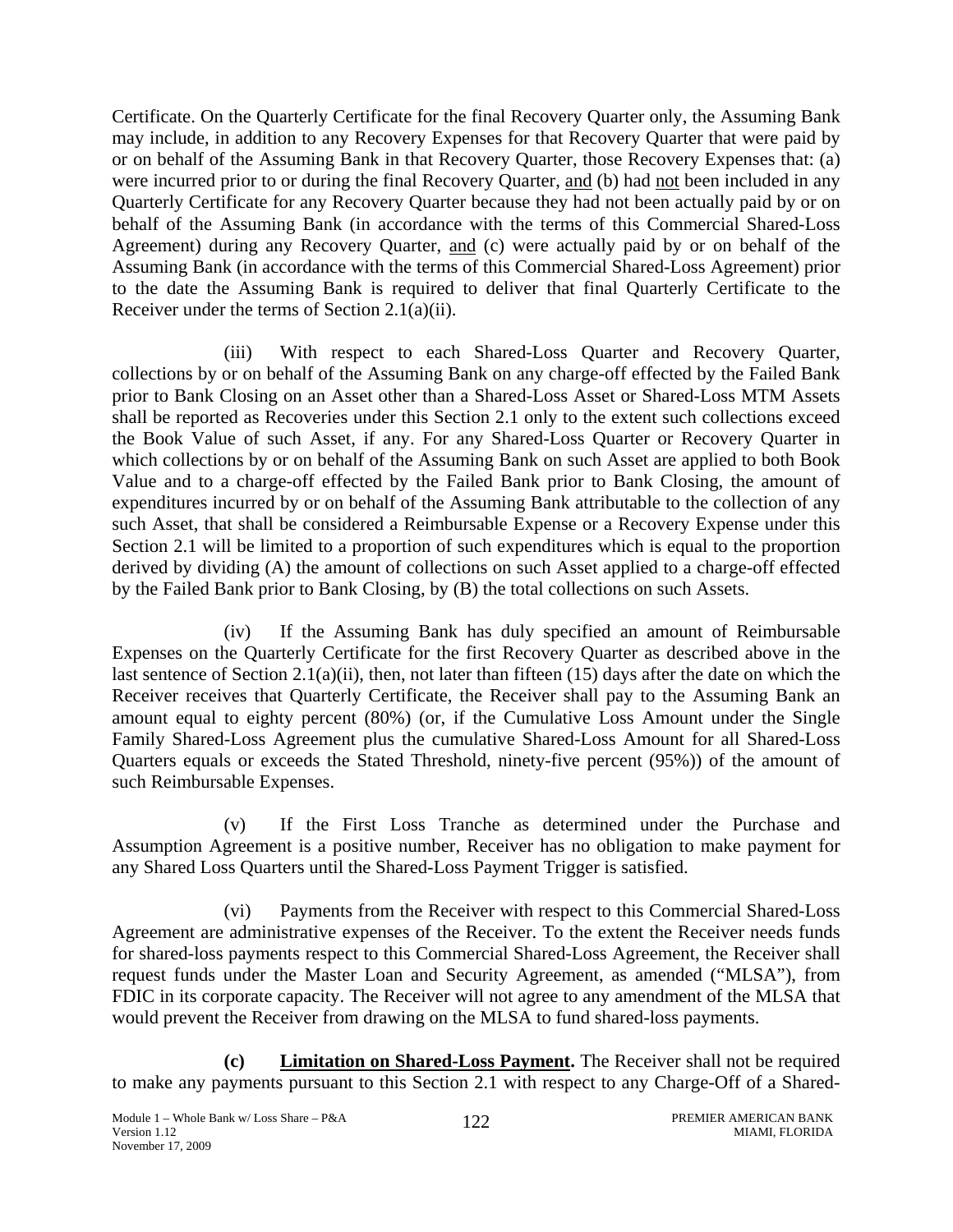Loss Asset that the Receiver or the Corporation determines, based upon the Examination Criteria, should not have been effected by the Assuming Bank; provided, (x) the Receiver must provide notice to the Assuming Bank detailing the grounds for not making such payment, (y) the Receiver must provide the Assuming Bank with a reasonable opportunity to cure any such deficiency and (z) (1) to the extent curable, if cured, the Receiver shall make payment with respect to any properly effected Charge-Off and (2) to the extent not curable, the Receiver shall make a payment as to all Charge-Offs (or portion of Charge-Offs) that were effected which would have been payable as a Charge-Off if the Assuming Bank had properly effected such Charge-Off. In the event that the Receiver does not make any payments with respect to any Charge-Off of a Shared-Loss Asset pursuant to this Section 2.1 or determines that a payment was improperly made, the Assuming Bank and the Receiver shall, upon final resolution, make such accounting adjustments and payments as may be necessary to give retroactive effect to such corrections.

Loan to the detriment of such Shared-Loss Asset to which such loan is related; provided, that **(d) Sale of, or Additional Advances or Amendments with Respect to, Shared-Loss Loans and Administration of Related Loans.** No Shared-Loss Loan shall be treated as a Shared-Loss Asset pursuant to this Section 2.1 (i) if the Assuming Bank sells or otherwise transfers such Shared-Loss Loan or any interest therein (whether with or without recourse) to any Person, (ii) after the Assuming Bank makes any additional advance, commitment or increase in the amount of a commitment with respect to such Shared-Loss Loan that does not constitute a Permitted Advance or a Shared-Loss Loan Commitment Advance, (iii) after the Assuming Bank makes any amendment, modification, renewal or extension to such Shared-Loss Loan that does not constitute a Permitted Amendment, or (iv) after the Assuming Bank has managed, administered or collected any "Related Loan" (as such term is defined in Section 3.4 of Article III of this Commercial Shared-Loss Agreement) in any manner which would have the effect of increasing the amount of any collections with respect to the Related any such Shared-Loss Loan that has been the subject of Charge-Offs prior to the taking of any action described in clause (i), (ii), (iii) or (iv) of this Section 2.1(d) by the Assuming Bank shall be treated as a Shared-Loss Asset pursuant to this Section 2.1 solely for the purpose of treatment of Recoveries on such Charge-Offs until such time as the amount of Recoveries with respect to such Shared-Loss Asset equals such Charge-Offs.

#### **(e) Option to Purchase.**

(i) In the event that the Assuming Bank determines that there is a substantial likelihood that continued efforts to collect a Shared-Loss Asset or an Asset for which a chargeoff was effected by the Failed Bank with, in either case, a Legal Balance of \$500,000 or more on the Accounting Records of the Assuming Bank will result in an expenditure, after Bank Closing, of funds by on behalf of the Assuming Bank to a third party for a specified purpose (the expenditure of which, in its best judgment, will maximize collections), which do not constitute Reimbursable Expenses or Recovery Expenses, and such expenses will exceed ten percent (10%) of the then book value thereof as reflected on the Accounting Records of the Assuming Bank, the Assuming Bank shall (i) promptly so notify the Receiver and (ii) request that such expenditure be treated as a Reimbursable Expense or Recovery Expense for purposes of this Section 2.1. (Where the Assuming Bank determines that there is a substantial likelihood that the previously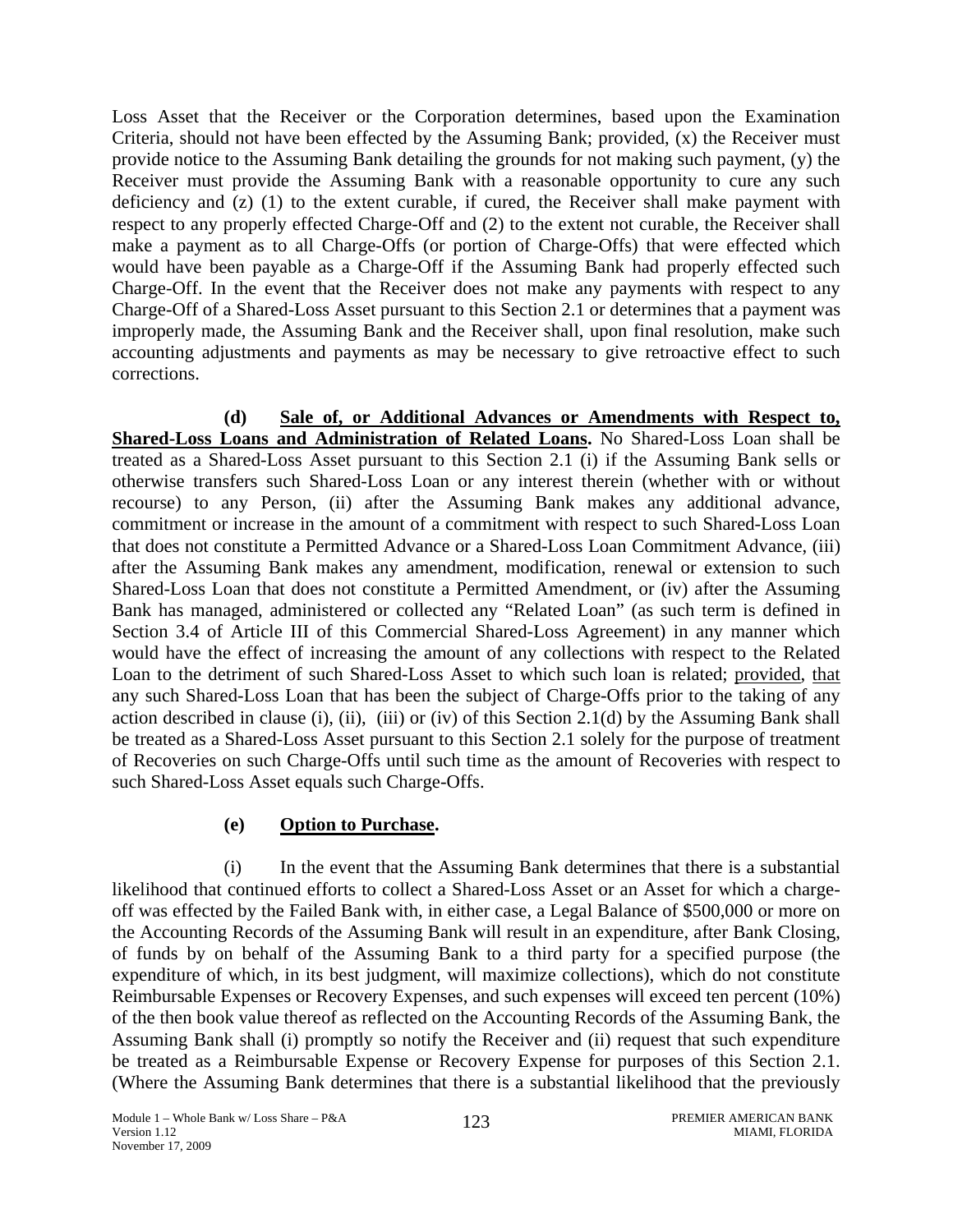mentioned situation exists with respect to continued efforts to collect a Shared-Loss Asset or an Asset for which a charge-off was effected by the Failed Bank with, in either case, a Legal Balance of less than \$1,000,000 on the Accounting Records of the Assuming Bank, the Assuming Bank may so notify the Receiver and request that such expenditure be treated as a Reimbursable Expense or Recovery Expense.) Within thirty (30) days after its receipt of such a notice, the Receiver will advise the Assuming Bank of its consent or denial, that such expenditures shall be treated as a Reimbursable Expense or Recovery Expense, as the case may be. Notwithstanding the failure of the Receiver to give its consent with respect to such expenditures, the Assuming Bank shall continue to administer such Shared-Loss Asset in accordance with Section 2.2, except that the Assuming Bank shall not be required to make such expenditures. At any time after its receipt of such a notice and on or prior to the Termination Date the Receiver shall have the right to purchase such Shared-Loss Asset or Asset as provided in Section 2.1(e)(iii), notwithstanding any consent by the Receiver with respect to such expenditure.

(ii) During the period prior to the Termination Date, the Assuming Bank shall notify the Receiver within fifteen (15) days after any of the following becomes fully or partially charged-off:

> (A) a Shared-Loss Loan having a Legal Balance (or, in the case of more than one (1) Shared-Loss Loan made to the same Obligor, a combined Legal Balance) of \$500,000 or more in circumstances in which the legal claim against the relevant Obligor survives; or

> (B) a Shared-Loss Loan to a director, an "executive officer" as defined in 12 C.F.R. 215.2(d), a "principal shareholder" as defined in 12 C.F.R. 215.2(l), or an Affiliate of the Assuming Bank.

(iii) If the Receiver determines in its discretion that the Assuming Bank is not diligently pursuing collection efforts with respect to any Shared-Loss Asset which has been fully or partially charged-off or written-down (including any Shared-Loss Asset which is identified or required to be identified in a notice pursuant to Section 2.1(e)(ii)) or any Asset for which there exists a Failed Bank Charge-Off/Write-Down, the Receiver may at its option, exercisable at any time on or prior to the Termination Date, require the Assuming Bank to assign, transfer and convey such Shared-Loss Asset or Asset to and for the sole benefit of the Receiver for a price equal to the Shared-Loss Asset Repurchase Price thereof less the Related Liability Amount with respect to any Related Liabilities related to such Shared-Loss Asset or Asset.

(iv) Not later than ten (10) days after the date upon which the Assuming Bank receives notice of the Receiver's intention to purchase or require the assignment of any Shared-Loss Asset or Asset pursuant to Section 2.1(e)(i) or (iii), the Assuming Bank shall transfer to the Receiver such Shared-Loss Asset or Asset and any Credit Files relating thereto and shall take all such other actions as may be necessary and appropriate to adequately effect the transfer of such Shared-Loss Asset or Asset from the Assuming Bank to the Receiver. Not later than fifteen (15) days after the date upon which the Receiver receives such Shared-Loss Asset or Asset and any Credit Files relating thereto, the Receiver shall pay to the Assuming Bank an amount equal to the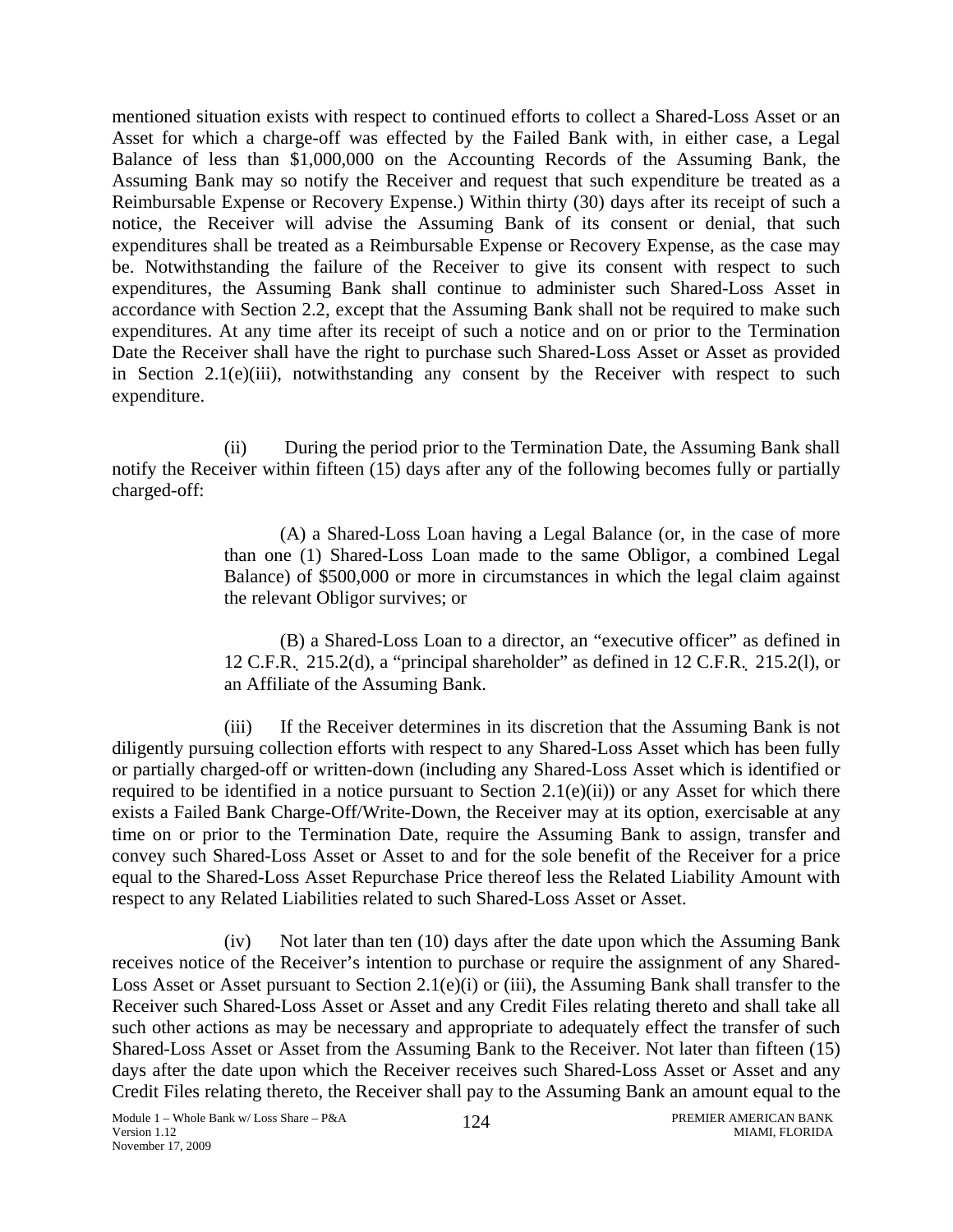Shared-Loss Asset Repurchase Price of such Shared-Loss Asset or Asset less the Related Liability Amount.

(v) The Receiver shall assume all Related Liabilities with respect to any Shared-Loss Asset or Asset set forth in the notice described in Section 2.1(e)(iv).

#### **(f) Dispute Resolution.**

(i) (A) Any dispute as to whether a Charge-Off of a Shared-Loss Asset was made in accordance with Examination Criteria shall be resolved by the Assuming Bank's Chartering Authority. (B) With respect to any other dispute arising under the terms of this Commercial Shared-Loss Agreement which the parties hereto cannot resolve after having negotiated such matter, in good faith, for a thirty (30) day period, other than a dispute the Corporation is not permitted to submit to arbitration under the Administrative Dispute Resolution Act of 1996 ("ADRA"), as amended, such other dispute shall be resolved by determination of a review board (a "Review Board") established pursuant to Section 2.1(f). Any Review Board under this Section 2.1(f) shall follow the provisions of the Federal Arbitration Act and shall follow the provisions of the ADRA. (C) Any determination by the Assuming Bank's Chartering Authority or by a Review Board shall be conclusive and binding on the parties hereto and not subject to further dispute, and judgment may be entered on said determination in accordance with applicable arbitration law in any court having jurisdiction thereof.

(ii) A Review Board shall consist of three (3) members, each of whom shall have such expertise as the Corporation and the Assuming Bank agree is relevant. As appropriate, the Receiver or the Corporation (the "FDIC Party") will select one member, one member will be selected by the Assuming Bank and the third member (the "Neutral Member") will be selected by the other two members. The member of the Review Board selected by a party may be removed at any time by such party upon two (2) days' written notice to the other party of the selection of a replacement member. The Neutral Member may be removed by unanimous action of the members appointed by the FDIC Party and the Assuming Bank after two (2) days' prior written notice to the FDIC Party and the Assuming Bank of the selection of a replacement Neutral Member. In addition, if a Neutral Member fails for any reason to serve or continue to serve on the Review Board, the other remaining members shall so notify the parties to the dispute and the Neutral Member in writing that such Neutral Member will be replaced, and the Neutral Member shall thereafter be replaced by the unanimous action of the other remaining members within twenty (20) business days of that notification.

(iii) No dispute may be submitted to a Review Board by any of the parties to this Commercial Shared-Loss Agreement unless such party has provided to the other party a written notice of dispute ("Notice of Dispute"). During the forty-five (45)-day period following the providing of a Notice of Dispute, the parties to the dispute will make every effort in good faith to resolve the dispute by mutual agreement. As part of these good faith efforts, the parties should consider the use of less formal dispute resolution techniques, as judged appropriate by each party in its sole discretion. Such techniques may include, but are not limited to, mediation, settlement conference, and early neutral evaluation. If the parties have not agreed to a resolution of the dispute by the end of such forty-five (45)-day period, then, subject to the discretion of the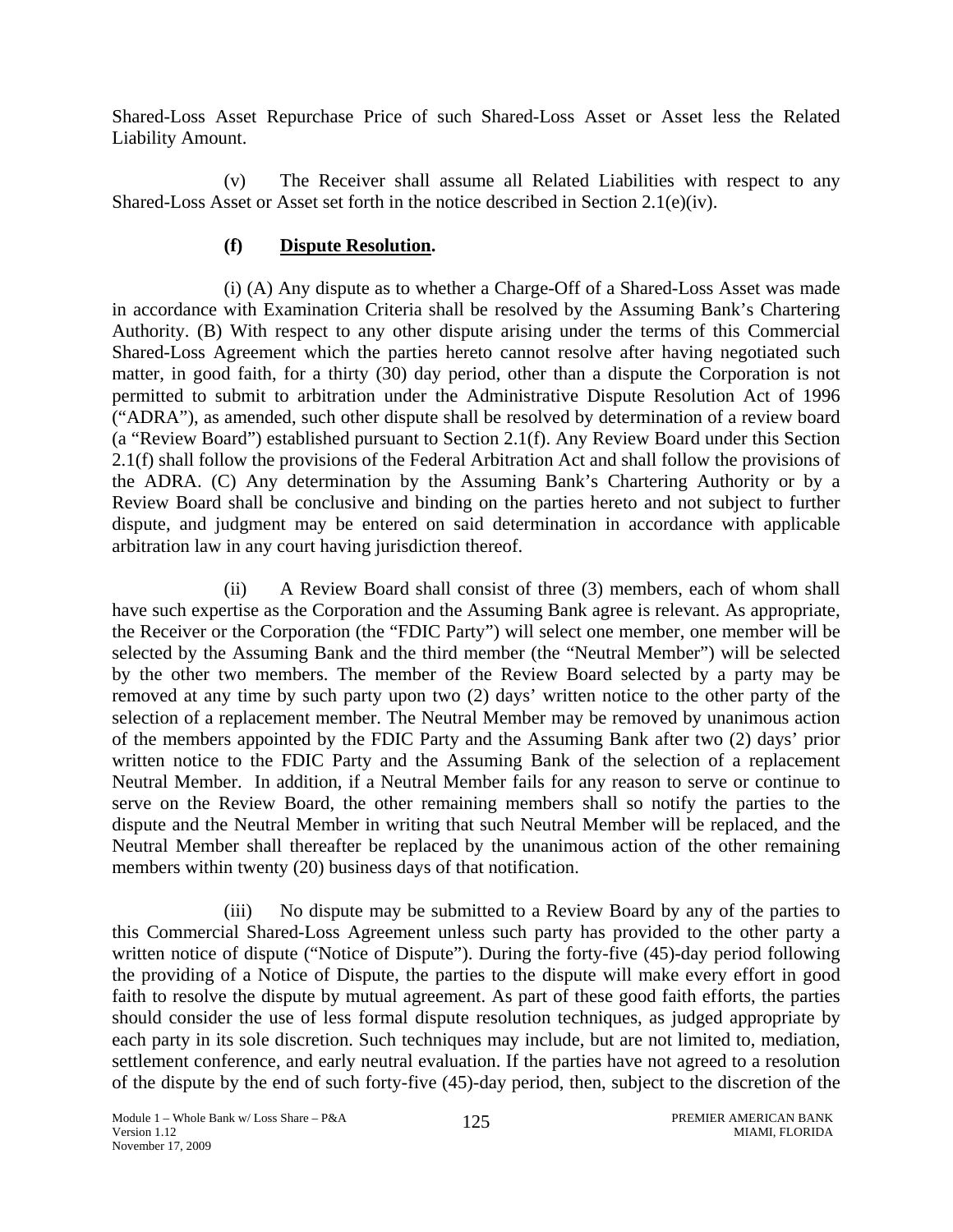Corporation and the written consent of the Assuming Bank as set forth in Section  $2.1(f)(i)(B)$ above, on the first day following the end of such period, the FDIC Party and the Assuming Bank shall notify each other of its selection of its member of the Review Board and such members shall be instructed to promptly select the Neutral Member of the Review Board. If the members appointed by the FDIC Party and the Assuming Bank are unable to promptly agree upon the initial selection of the Neutral Member, or a timely replacement Neutral Member as set forth in Section 2.1(f)(ii) above, the two appointed members shall apply to the American Arbitration Association ("AAA"), and such Neutral Member shall be appointed in accordance with the Commercial Arbitration Rules of the AAA.

(iv) The resolution of a dispute pursuant to this Section 2.1(f) shall be governed by the Commercial Arbitration Rules of the AAA to the extent that such rules are not inconsistent with this Section 2.1(f). The Review Board may modify the procedures set forth in such rules from time to time with the prior approval of the FDIC Party and the Assuming Bank.

(v) Within fifteen (15) days after the last to occur of the final written submissions of both parties, the presentation of witnesses, if any, and oral presentations, if any, the Review Board shall adopt the position of one of the parties and shall present to the parties a written award regarding the dispute. The determination of any two (2) members of a Review Board will constitute the determination of such Review Board.

(vi) The FDIC Party and the Assuming Bank will each pay the fees and expenses of the member of the Review Board selected by it. The FDIC Party and Assuming Bank will share equally the fees and expenses of the Neutral Member. No such fees or expenses incurred by or on behalf of the Assuming Bank shall be subject to reimbursement by the FDIC Party under this Commercial Shared-Loss Agreement or otherwise.

(vii) Each party will bear all costs and expenses incurred by it in connection with the submission of any dispute to a Review Board. No such costs or expenses incurred by or on behalf of the Assuming Bank shall be subject to reimbursement by the FDIC Party under this Commercial Shared-Loss Agreement or otherwise. The Review Board shall have no authority to award costs or expenses incurred by either party to these proceedings.

(viii) Any dispute resolution proceeding held pursuant to this Section 2.1(f) shall not be public. In addition, each party and each member of any Review Board shall strictly maintain the confidentiality of all issues, disputes, arguments, positions and interpretations of any such proceeding, as well as all information, attachments, enclosures, exhibits, summaries, compilations, studies, analyses, notes, documents, statements, schedules and other similar items associated therewith, except as the parties agree in writing or such disclosure is required pursuant to law, rule or regulation. Pursuant to ADRA, dispute resolution communications may not be disclosed either by the parties or by any member of the Review board unless:

(1) all parties to the dispute resolution proceeding agree in writing;

- (2) the communication has already been made public;
- (3) the communication is required by statute, rule or regulation to be made public;

or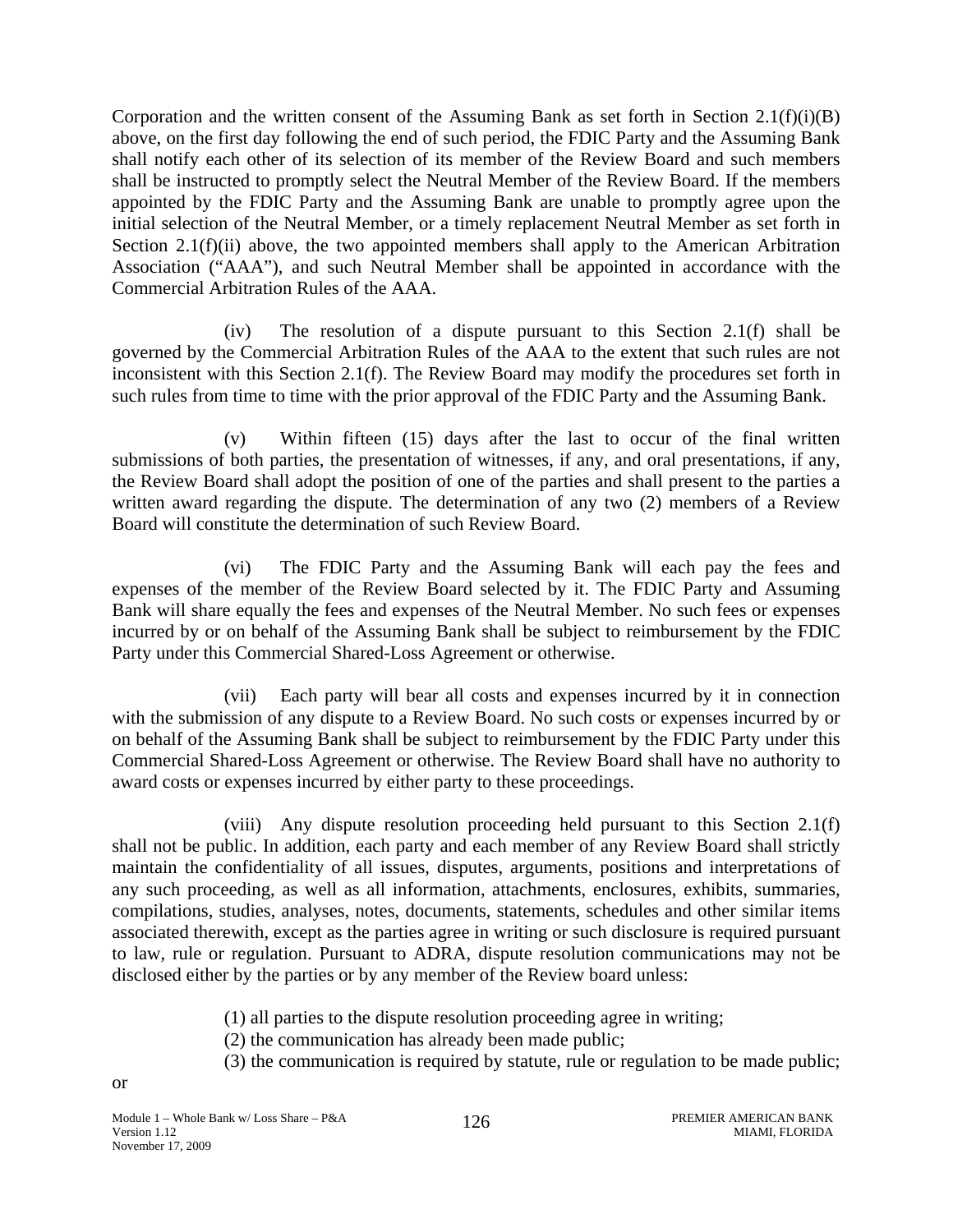(4) a court determines that such testimony or disclosure is necessary to prevent a manifest injustice, help establish a violation of the law or prevent harm to the public health or safety, or of sufficient magnitude in the particular case to outweigh the integrity of dispute resolution proceedings in general by reducing the confidence of parties in future cases that their communications will remain confidential.

(ix) Any dispute resolution proceeding pursuant to this Section 2.1(f) (whether as a matter of good faith negotiations, by resort to a Review Board, or otherwise) is a compromise negotiation for purposes of the Federal Rules of Evidence and state rules of evidence. The parties agree that all proceedings, including any statement made or document prepared by any party, attorney or other participants are privileged and shall not be disclosed in any subsequent proceeding or document or construed for any purpose as an admission against interest. Any document submitted and any statements made during any dispute resolution proceeding are for settlement purposes only. The parties further agree not to subpoena any of the members of the Review Board or any documents submitted to the Review Board. In no event will the Neutral Member voluntarily testify on behalf of any party.

(x) No decision, interpretation, determination, analysis, statement, award or other pronouncement of any Review Board shall constitute precedent as regards any subsequent proceeding (whether or not such proceeding involves dispute resolution under this Commercial Shared-Loss Agreement) nor shall any Review Board be bound to follow any decision, interpretation, determination, analysis, statement, award or other pronouncement rendered by any previous Review Board or any other previous dispute resolution panel which may have convened in connection with a transaction involving other failed financial institutions or Federal assistance transactions.

(xi) The parties may extend any period of time in this Section 2.1(f) by mutual agreement. Notwithstanding anything above to the contrary, no dispute shall be submitted to a Review Board until each member of the Review Board, and any substitute member, if applicable, agrees to be bound by the provisions of this Section 2.1(f) as applicable to members of a Review Board. Prior to the commencement of the Review Board proceedings, or, in the case of a substitute Neutral Member, prior to the re-commencement of such proceedings subsequent to that substitution, the Neutral Member shall provide a written oath of impartiality.

(xii) For the avoidance of doubt, and notwithstanding anything herein to the contrary, in the event any notice of dispute is provided to a party under this Section 2.1(g) prior to the Termination Date, the terms of this Commercial Shared-Loss Agreement shall remain in effect with respect to any such items set forth in such notice until such time as any such dispute with respect to such item is finally resolved.

 (g) **Payment in the Event Losses Fail to Reach Expected Level**. On the date that is 45 days following the last day (such day, the "True-Up Measurement Date") of the calendar month in which the tenth anniversary of the calendar day following the Bank Closing occurs, the Assuming Bank shall pay to the Receiver fifty percent (50%) of the excess, if any, of (i) twenty percent (20%) of the Stated Threshold less (ii) the sum of (A) twenty-five percent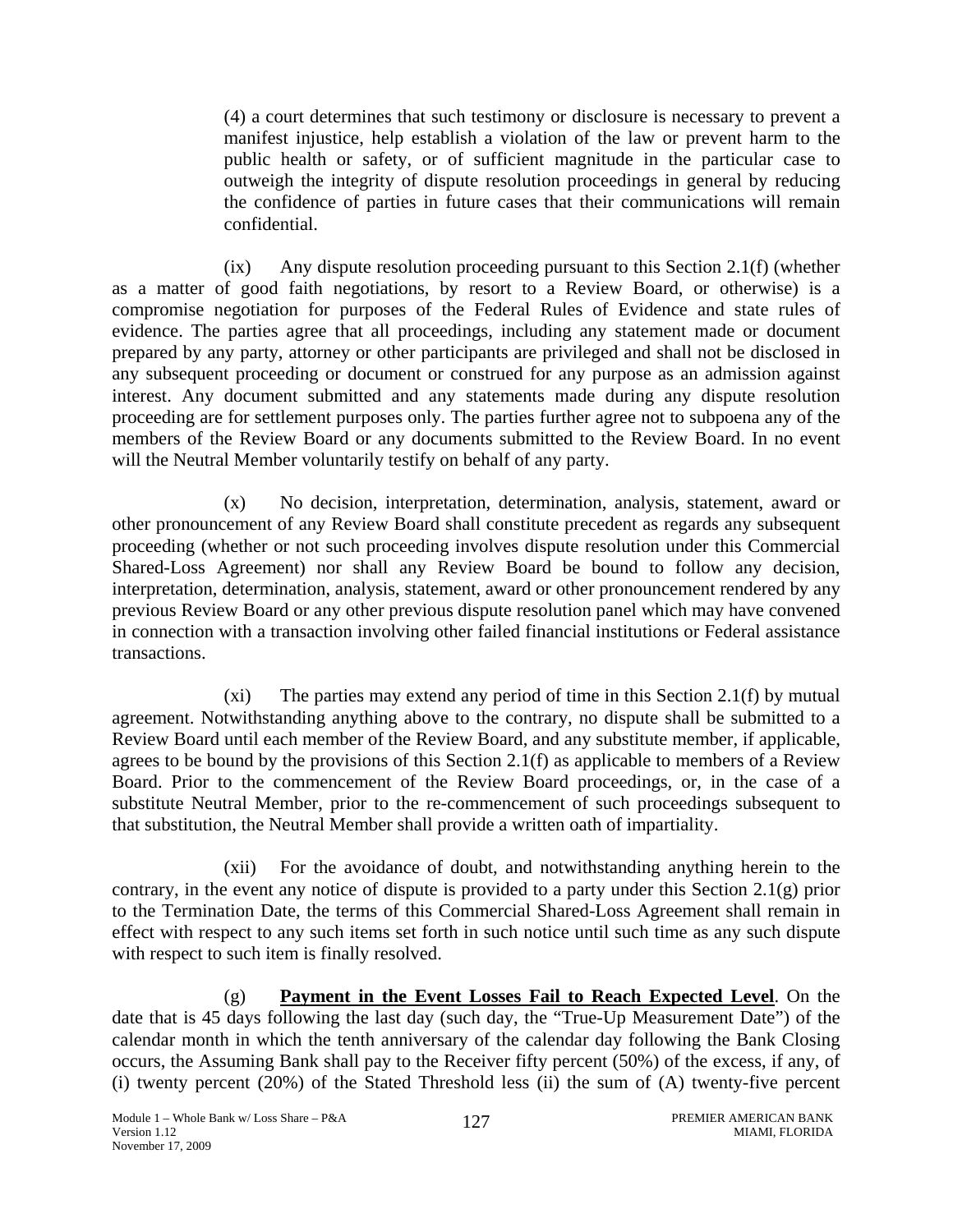(25%) of the asset premium (discount) plus (B) twenty-five percent (25%) of the Cumulative Shared-Loss Payments plus (C) the Cumulative Servicing Amount. The Assuming Bank shall deliver to the Receiver not later than 30 days following the True-Up Measurement Date, a schedule, signed by an officer of the Assuming Bank, setting forth in reasonable detail the calculation of the Cumulative Shared-Loss Payments and the Cumulative Servicing Amount.

**2.2 Administration of Shared-Loss Assets.** The Assuming Bank shall at all times prior to the Termination Date comply with the Rules Regarding the Administration of Shared-Loss Assets as set forth in Article III of this Commercial Shared-Loss Agreement.

## **2.3 Auditor Report; Right to Audit.**

(a) Within ninety (90) days after the end of each fiscal year from and including the fiscal year during which Bank Closing falls to and including the calendar year during which the Termination Date falls, the Assuming Bank shall deliver to the Corporation and to the Receiver a report signed by its independent public accountants stating that they have reviewed the terms of this Commercial Shared-Loss Agreement and that, in the course of their annual audit of the Assuming Bank's books and records, nothing has come to their attention suggesting that any computations required to be made by the Assuming Bank during such year by this Article II were not made by the Assuming Bank in accordance herewith. In the event that the Assuming Bank cannot comply with the preceding sentence, it shall promptly submit to the Receiver corrected computations together with a report signed by its independent public accountants stating that, after giving effect to such corrected computations, nothing has come to their attention suggesting that any computations required to be made by the Assuming Bank during such year by this Article II were not made by the Assuming Bank in accordance herewith. In such event, the Assuming Bank and the Receiver shall make all such accounting adjustments and payments as may be necessary to give effect to each correction reflected in such corrected computations, retroactive to the date on which the corresponding incorrect computation was made. It is the intention of this provision to align the timing of the audit required under this Commercial Shared-Loss Agreement with the examination audit required pursuant to 12 CFR Section 363.

(b) The Assuming Bank shall perform on an annual basis an internal audit of its compliance with the provisions of this Article II and shall provide the Receiver and the Corporation with copies of the internal audit reports and access to internal audit workpapers related to such internal audit.

(c) The Receiver or the Corporation may perform an audit to determine the Assuming Bank's compliance with the provisions of this Commercial Shared-Loss Agreement, including this Article II, at any time by providing not less than ten (10) Business Days prior written notice. The scope and duration of any such audit shall be within the discretion of the Receiver or the Corporation, as the case may be, but shall in no event be administered in a manner that unreasonably interferes with the operation of the Assuming Bank's business. The Receiver or the Corporation, as the case may be, shall bear the expense of any such audit. In the event that any corrections are necessary as a result of such an audit, the Assuming Bank and the Receiver shall make such accounting adjustments and payments as may be necessary to give retroactive effect to such corrections.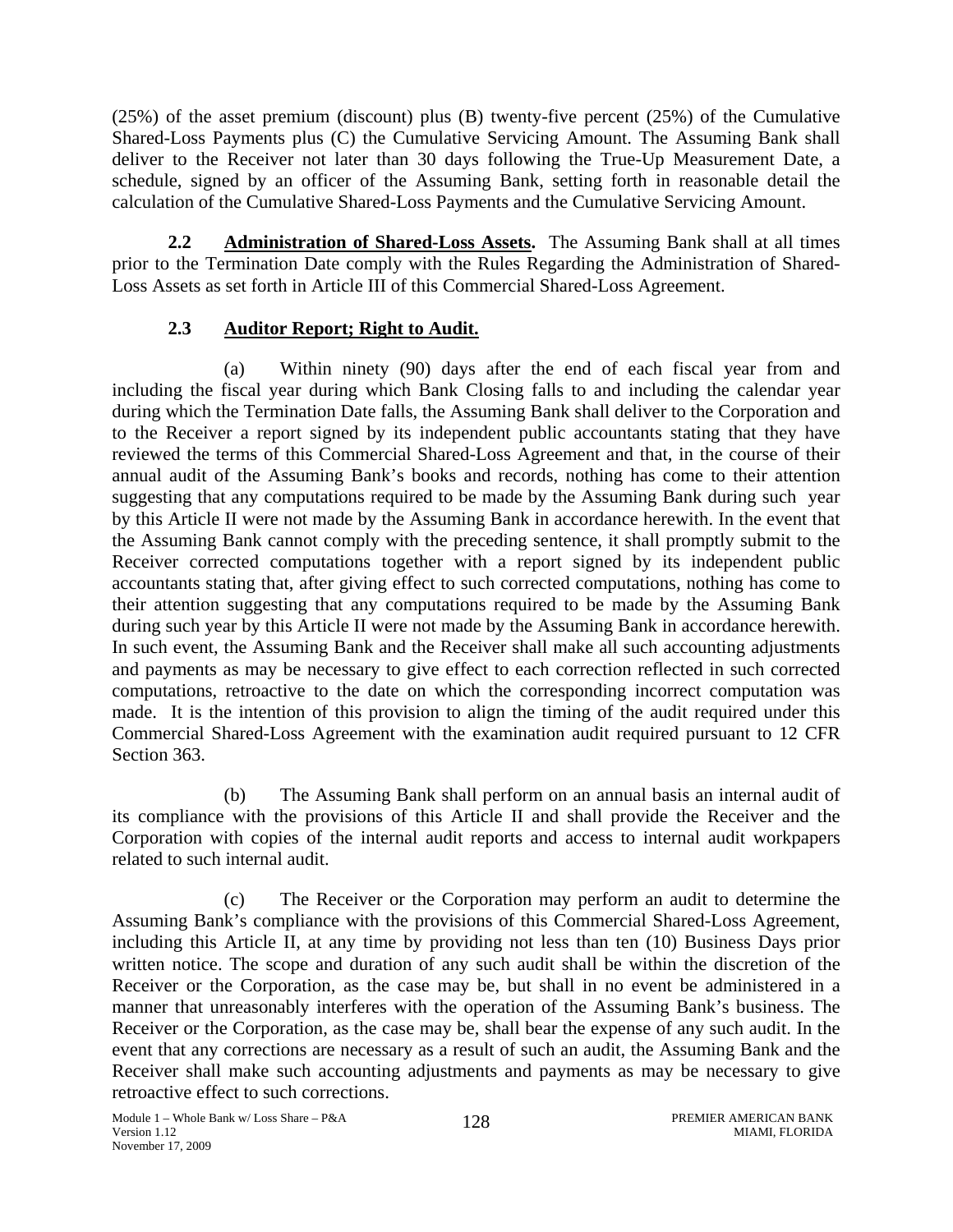**2.4 Withholdings.** Notwithstanding any other provision in this Article II, the Receiver, upon the direction of the Director (or designee) of the Corporation's Division of Resolutions and Receiverships, may withhold payment for any amounts included in a Quarterly Certificate delivered pursuant to Section 2.1, if, in its judgment, there is a reasonable basis under the terms of this Commercial Shared-Loss Agreement for denying the eligibility of an item for which reimbursement or payment is sought under such Section. In such event, the Receiver shall provide a written notice to the Assuming Bank detailing the grounds for withholding such payment. At such time as the Assuming Bank demonstrates to the satisfaction of the Receiver that the grounds for such withholding of payment, or portion of payment, no longer exist or have been cured, then the Receiver shall pay the Assuming Bank the amount withheld which the Receiver determines is eligible for payment, within fifteen (15) Business Days. In the event the Receiver or the Assuming Bank elects to submit the issue of the eligibility of the item for reimbursement or payment for determination under the dispute resolution procedures of Section 2.1(f), then (i) if the dispute is settled by the mutual agreement of the parties in accordance with Section 2.1(f)(iii), the Receiver shall pay the amount withheld (to the extent so agreed) within fifteen (15) Business Days from the date upon which the dispute is determined by the parties to be resolved by mutual agreement, and (ii) if the dispute is resolved by the determination of a Review Board, the Receiver shall pay the amount withheld (to the extent so determined) within fifteen (15) Business Days from the date upon which the Receiver is notified of the determination by the Review Board of its obligation to make such payment. Any payment by the Receiver pursuant to this Section 2.4 shall be made together with interest on the amount thereof from the date the payment was agreed or determined otherwise to be due, at the interest rate per annum determined by the Receiver to be equal to the coupon equivalent of the three (3)-month U.S. Treasury Bill Rate in effect as of the first Business Day of each Calendar Quarter during which such interest accrues as reported in the Federal Reserve Board's Statistical Release for Selected Interest Rates H.15 opposite the caption "Auction Average - 3-Month" or, if not so reported for such day, for the next preceding Business Day for which such rate was so reported.

**2.5 Books and Records**. The Assuming Bank shall at all times during the term of this Commercial Shared-Loss Agreement keep books and records which fairly present all dealings and transactions carried out in connection with its business and affairs. Except as otherwise provided for in the Purchase and Assumption Agreement or this Commercial Shared-Loss Agreement, all financial books and records shall be kept in accordance with generally accepted accounting principles, consistently applied for the periods involved and in a manner such that information necessary to determine compliance with any requirement of the Purchase and Assumption Agreement or this Commercial Shared-Loss Agreement will be readily obtainable, and in a manner such that the purposes of the Purchase and Assumption Agreement or this Commercial Shared-Loss Agreement may be effectively accomplished. Without the prior written approval of the Corporation, the Assuming Bank shall not make any change in its accounting principles adversely affecting the value of the Shared-Loss Assets except as required by a change in generally accepted accounting principles. The Assuming Bank shall notify the Corporation of any change in its accounting principles affecting the Shared-Loss Assets which it believes are required by a change in generally accepted accounting principles.

**2.6 Information**. The Assuming Bank shall promptly provide to the Corporation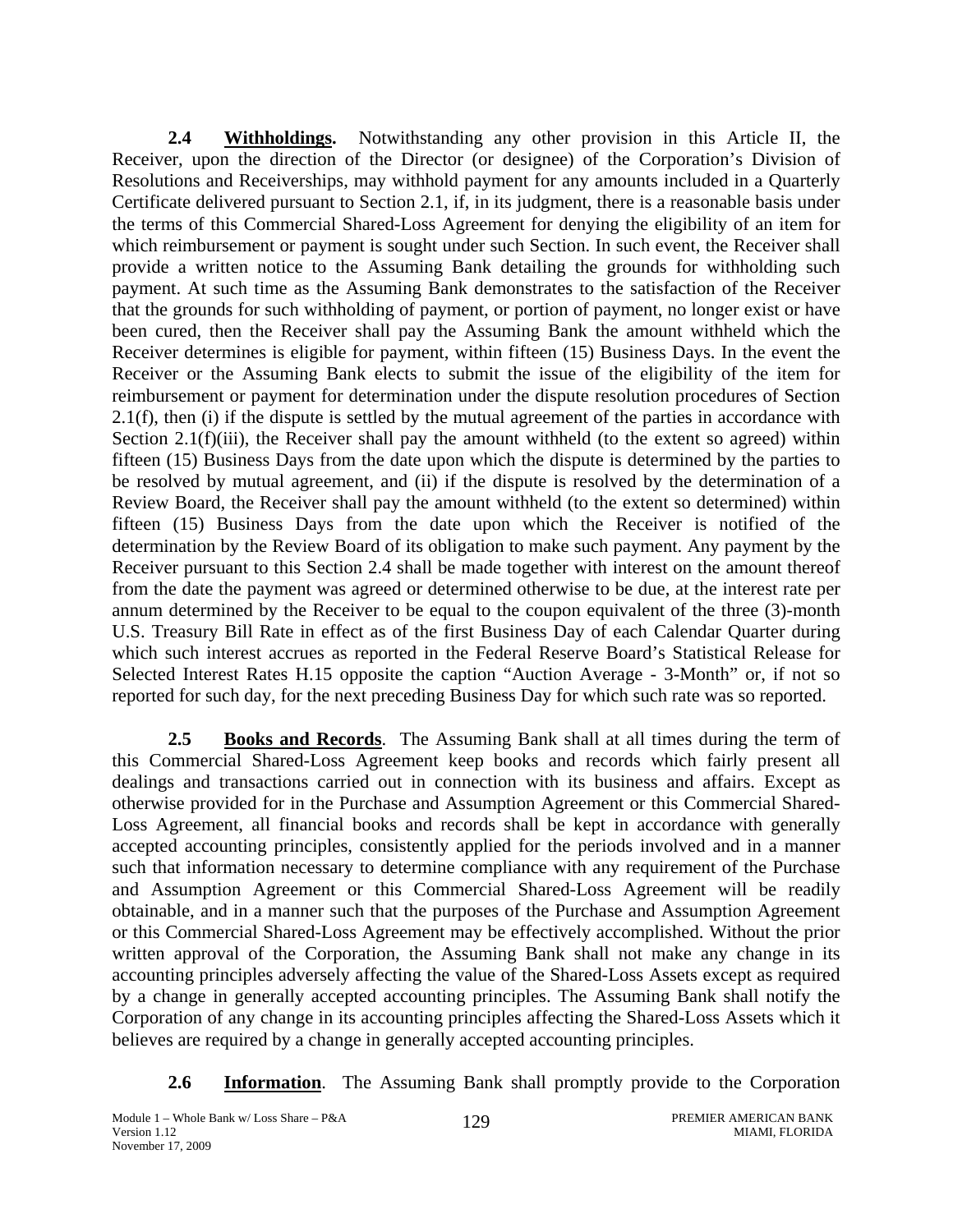such other information, including financial statements and computations, relating to the performance of the provisions of the Purchase and Assumption Agreement or otherwise relating to its business and affairs or this Commercial Shared-Loss Agreement, as the Corporation or the Receiver may request from time to time.

**2.7 Tax Ruling.** The Assuming Bank shall not at any time, without the Corporation's prior written consent, seek a private letter ruling or other determination from the Internal Revenue Service or otherwise seek to qualify for any special tax treatment or benefits associated with any payments made by the Corporation pursuant to the Purchase and Assumption Agreement or this Commercial Shared-Loss Agreement.

### **ARTICLE III - RULES REGARDING THE ADMINISTRATION OF SHARED-LOSS ASSETS AND SHARED-LOSS MTM ASSETS**

**3.1 Agreement with Respect to Administration.** The Assuming Bank shall (and shall cause any of its Affiliates to which the Assuming Bank transfers any Shared-Loss Assets or Shared-Loss MTM Assets) to, or a Third Party Servicer to, manage, administer, and collect the Shared-Loss Assets and Shared-Loss MTM Assets while owned by the Assuming Bank or any Affiliate thereof during the term of this Commercial Shared-Loss Agreement in accordance with the rules set forth in this Article III ("Rules"). The Assuming Bank shall be responsible to the Receiver and the Corporation in the performance of its duties hereunder and shall provide to the Receiver and the Corporation such reports as the Receiver or the Corporation reasonably deems advisable, including but not limited to the reports required by Section 3.3 hereof, and shall permit the Receiver and the Corporation at all times to monitor the Assuming Bank's performance of its duties hereunder.

## **3.2 Duties of the Assuming Bank with Respect to Shared-Loss Assets.**

(a) In performance of its duties under these Rules, the Assuming Bank shall:

(i) manage, administer, collect and effect Charge-Offs and Recoveries with respect to each Shared-Loss Asset in a manner consistent with (A) usual and prudent business and banking practices; (B) the Assuming Bank's (or, in the case a Third Party Servicer is engaged, the Third Party Servicer's) practices and procedures including, without limitation, the then-effective written internal credit policy guidelines of the Assuming Bank, with respect to the management, administration and collection of and taking of charge-offs and write-downs with respect to loans, other real estate and repossessed collateral that do not constitute Shared Loss Assets;

(ii) exercise its best business judgment in managing, administering, collecting and effecting Charge-Offs with respect to Shared-Loss Assets;

(iii) use its best efforts to maximize collections with respect to Shared-Loss Assets and, if applicable for a particular Shared-Loss Asset, without regard to the effect of maximizing collections on assets held by the Assuming Bank or any of its Affiliates that are not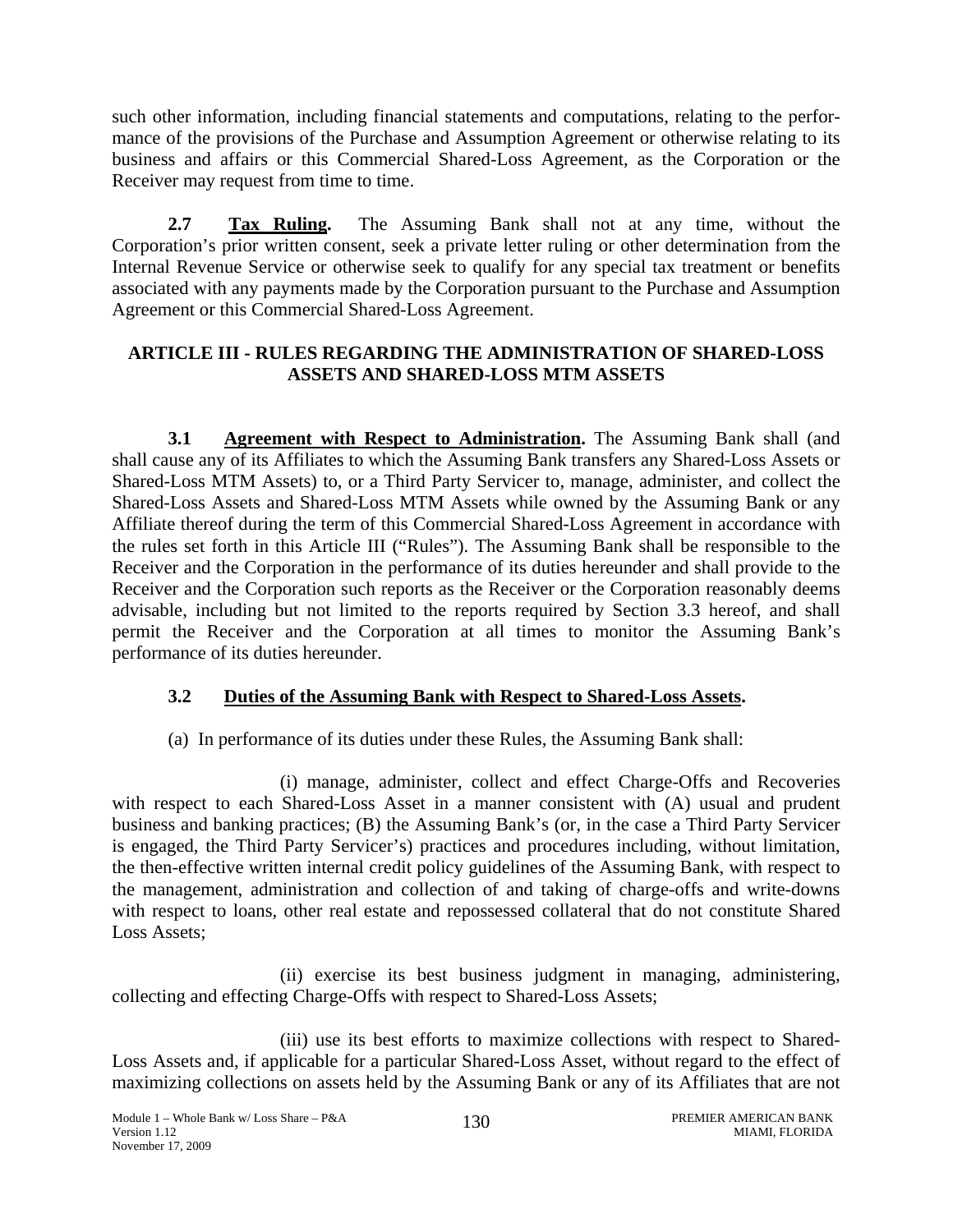Shared-Loss Assets;

(iv) adopt and implement accounting, reporting, record-keeping and similar systems with respect to the Shared-Loss Assets, as provided in Section 3.4 hereof;

(v) retain sufficient staff to perform its duties hereunder; and

(vi) provide written notification in accordance with Article IV of this Commercial Shared-Loss Agreement immediately after the execution of any contract pursuant to which any third party (other than an Affiliate of the Assuming Bank) will manage, administer or collect any of the Shared-Loss Assets, together with a copy of that contract.

(b) Any transaction with or between any Affiliate of the Assuming Bank with respect to any Shared-Loss Asset including, without limitation, the execution of any contract pursuant to which any Affiliate of the Assuming Bank will manage, administer or collect any of the Shared-Loss Assets, or any other action involving self-dealing, shall be subject to the prior written approval of the Receiver or the Corporation.

(c) The following categories of expenses shall not be deemed to be Reimbursable Expenses or Recovery Expenses:

(i) Federal, State, or local income taxes and expenses related thereto;

(ii) salaries or other compensation and related benefits of Assuming Bank employees and the employees of its Affiliates including, without limitation, any bonus, commission or severance arrangements, training, payroll taxes, dues, or travel- or relocationrelated expenses,;

(iii) the cost of space occupied by the Assuming Bank, any Affiliate thereof and their staff, the rental of and maintenance of furniture and equipment, and expenses for data processing including the purchase or enhancement of data processing systems;

(iv) except as otherwise provided herein, fees for accounting and other independent professional consultants (other than consultants retained to assess the presence, storage or release of any hazardous or toxic substance, or any pollutant or contaminant with respect to the collateral securing a Shared-Loss Loan that has been fully or partially charged-off); provided, that for purposes of this Section 3.2(c)(iv), fees of attorneys and appraisers engaged as necessary to assist in collections with respect to Shared-Loss Assets shall not be deemed to be fees of other independent consultants;

(v) allocated portions of any other overhead or general and administrative expense other than any fees relating to specific assets, such as appraisal fees or environmental audit fees, for services of a type the Assuming Bank does not normally perform internally;

(vi) any expense not incurred in good faith and with the same degree of care that the Assuming Bank normally would exercise in the collection of troubled assets in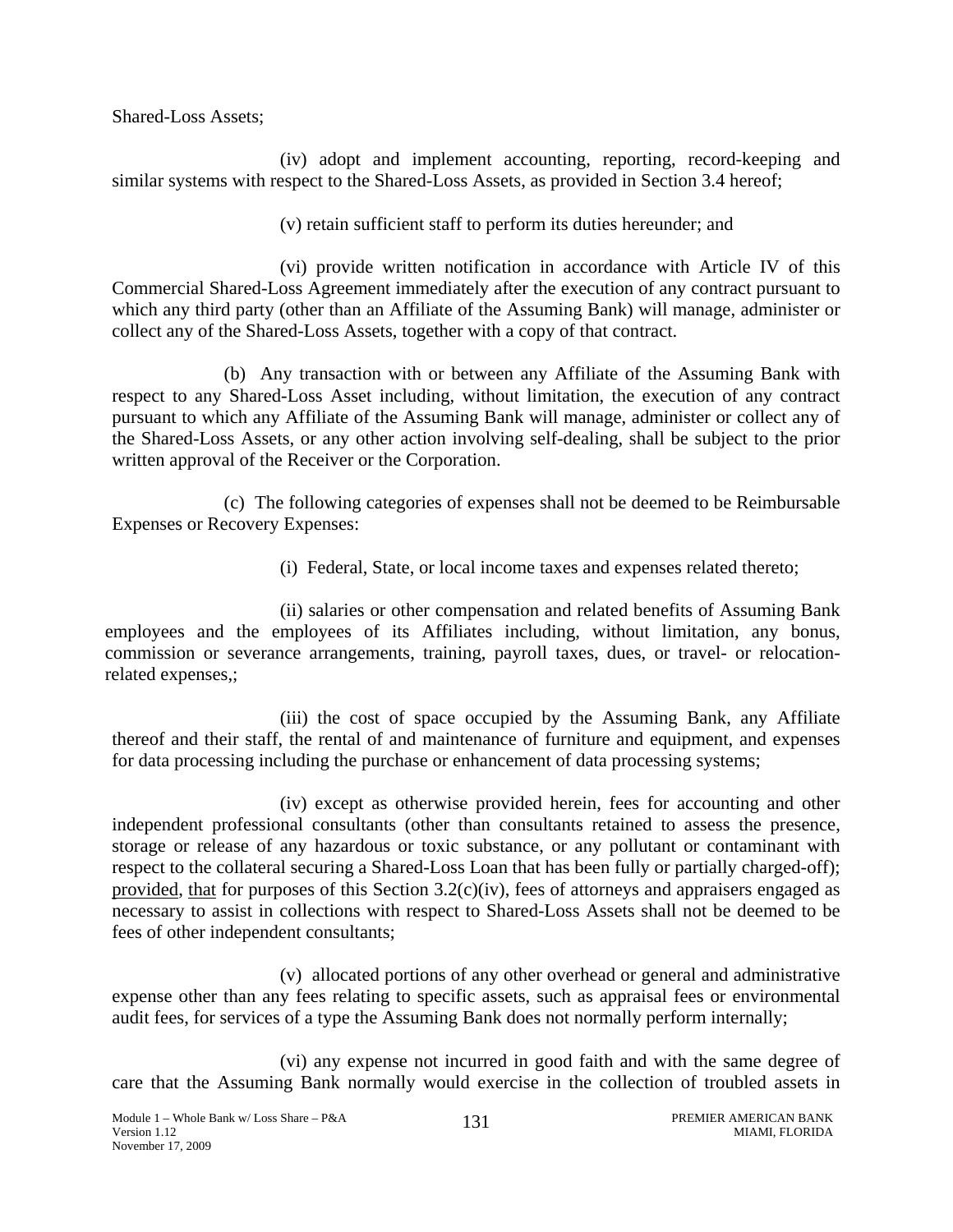which it alone had an interest; and

(vii) any expense incurred for a product, service or activity that is of an extravagant nature or design.

(d) Subject to Section 3.7, the Assuming Bank shall not contract with third parties to provide services the cost of which would be a Reimbursable Expense or Recovery Expense if the Assuming Bank would have provided such services itself if the relevant Shared-Loss Assets were not subject to the loss-sharing provisions of Section 2.1 of this Commercial Shared-Loss Agreement.

### **3.3 Duties of the Assuming Bank with Respect to Shared-Loss MTM Assets.**

(a) In performance of its duties under these Rules, the Assuming Bank shall:

(i) manage, administer, collect and each Shared-Loss MTM Asset in a manner consistent with  $(A)$  usual and prudent business and banking practices;  $(B)$  the Assuming Bank's practices and procedures including, without limitation, the then-effective written internal credit policy guidelines of the Assuming Bank, with respect to the management, administration and collection of similar assets that are not Shared-Loss MTM Assets;

(ii) exercise its best business judgment in managing, administering, collecting and effecting Charge-Offs with respect to Shared-Loss MTM Assets;

(iii) use its best efforts to maximize collections with respect to Shared-Loss MTM Assets and, if applicable for a particular Shared-Loss MTM Asset, without regard to the effect of maximizing collections on assets held by the Assuming Bank or any of its Affiliates that are not Shared-Loss MTM Assets, provided that, any sale of a Shared-Loss MTM Asset shall only be made with the prior approval of the Receiver or the Corporation;

(iv) adopt and implement accounting, reporting, record-keeping and similar systems with respect to the Shared-Loss MTM Assets, as provided in Section 3.4 hereof;

(v) retain sufficient staff to perform its duties hereunder; and

(vi) provide written notification in accordance with Article IV of this Commercial Shared-Loss Agreement immediately after the execution of any contract pursuant to which any third party (other than an Affiliate of the Assuming Bank) will manage, administer or collect any of the Shared-Loss MTM Assets, together with a copy of that contract.

(b) Any transaction with or between any Affiliate of the Assuming Bank with respect to any Shared-Loss MTM Asset including, without limitation, the execution of any contract pursuant to which any Affiliate of the Assuming Bank will manage, administer or collect any of the Shared-Loss Assets, or any other action involving self-dealing, shall be subject to the prior written approval of the Receiver or the Corporation.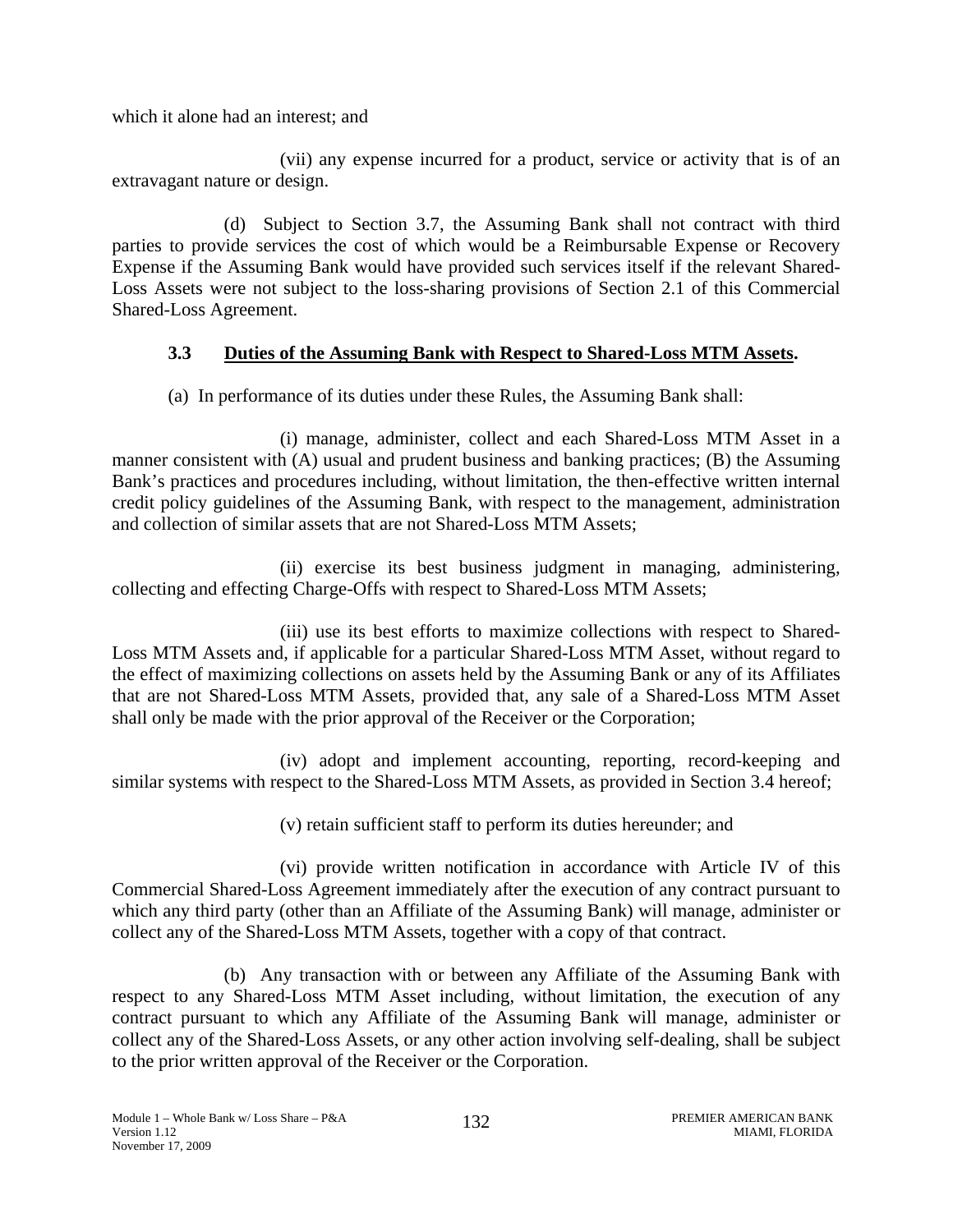(c) The Assuming Bank shall not contract with third parties to provide services the cost of which would be a Reimbursable Expense or Recovery Expense if the Assuming Bank would have provided such services itself if the relevant Shared-Loss Assets were not subject to the loss-sharing provisions of Section 2.1 of this Commercial Shared-Loss Agreement.

**3.4 Records and Reports**. The Assuming Bank shall establish and maintain records on a separate general ledger, and on such subsidiary ledgers as may be appropriate to account for the Shared-Loss Assets and the Shared-Loss MTM Assets, in such form and detail as the Receiver or the Corporation may require, to enable the Assuming Bank to prepare and deliver to the Receiver or the Corporation such reports as the Receiver or the Corporation may from time to time request regarding the Shared-Loss Assets, the Shared-Loss MTM Assets and the Quarterly Certificates required by Section 2.1 of this Commercial Shared-Loss Agreement.

# **3.5 Related Loans**.

(a) The Assuming Bank shall not manage, administer or collect any "Related Loan" in any manner which would have the effect of increasing the amount of any collections with respect to the Related Loan to the detriment of the Shared-Loss Asset to which such loan is related. A "Related Loan" means any loan or extension of credit held by the Assuming Bank at any time on or prior to the end of the final Recovery Quarter that is: (i) made to the same Obligor with respect to a Loan that is a Shared-Loss Asset or with respect to a Loan from which Other Real Estate, Additional ORE or Subsidiary ORE derived, or (ii) attributable to the same primary Obligor with respect to any Loan described in clause (i) under the rules of the Assuming Bank's Chartering Authority concerning the legal lending limits of financial institutions organized under its jurisdiction as in effect on the Commencement Date, as applied to the Assuming Bank.

(b) The Assuming Bank shall prepare and deliver to the Receiver with the Quarterly Certificates for the Calendar Quarters ending June 30 and December 31 for all Shared-Loss Quarters and Recovery Quarters, a schedule of all Related Loans which are commercial loans or commercial real estate loans with Legal Balances of \$500,000 or more on the Accounting Records of the Assuming Bank as of the end of each such semi-annual period, and all other commercial loans or commercial real estate loans attributable to the same Obligor on such loans of \$500,000 or more.

**3.6 Legal Action; Utilization of Special Receivership Powers**. The Assuming Bank shall notify the Receiver in writing (such notice to be given in accordance with Article IV below and to include all relevant details) prior to utilizing in any legal action any special legal power or right which the Assuming Bank derives as a result of having acquired a Shared-Loss Asset from the Receiver, and the Assuming Bank shall not utilize any such power unless the Receiver shall have consented in writing to the proposed usage. The Receiver shall have the right to direct such proposed usage by the Assuming Bank and the Assuming Bank shall comply in all respects with such direction. Upon request of the Receiver, the Assuming Bank will advise the Receiver as to the status of any such legal action. The Assuming Bank shall immediately notify the Receiver of any judgment in litigation involving any of the aforesaid special powers or rights.

**3.7 Third Party Servicer**. The Assuming Bank may perform any of its obligations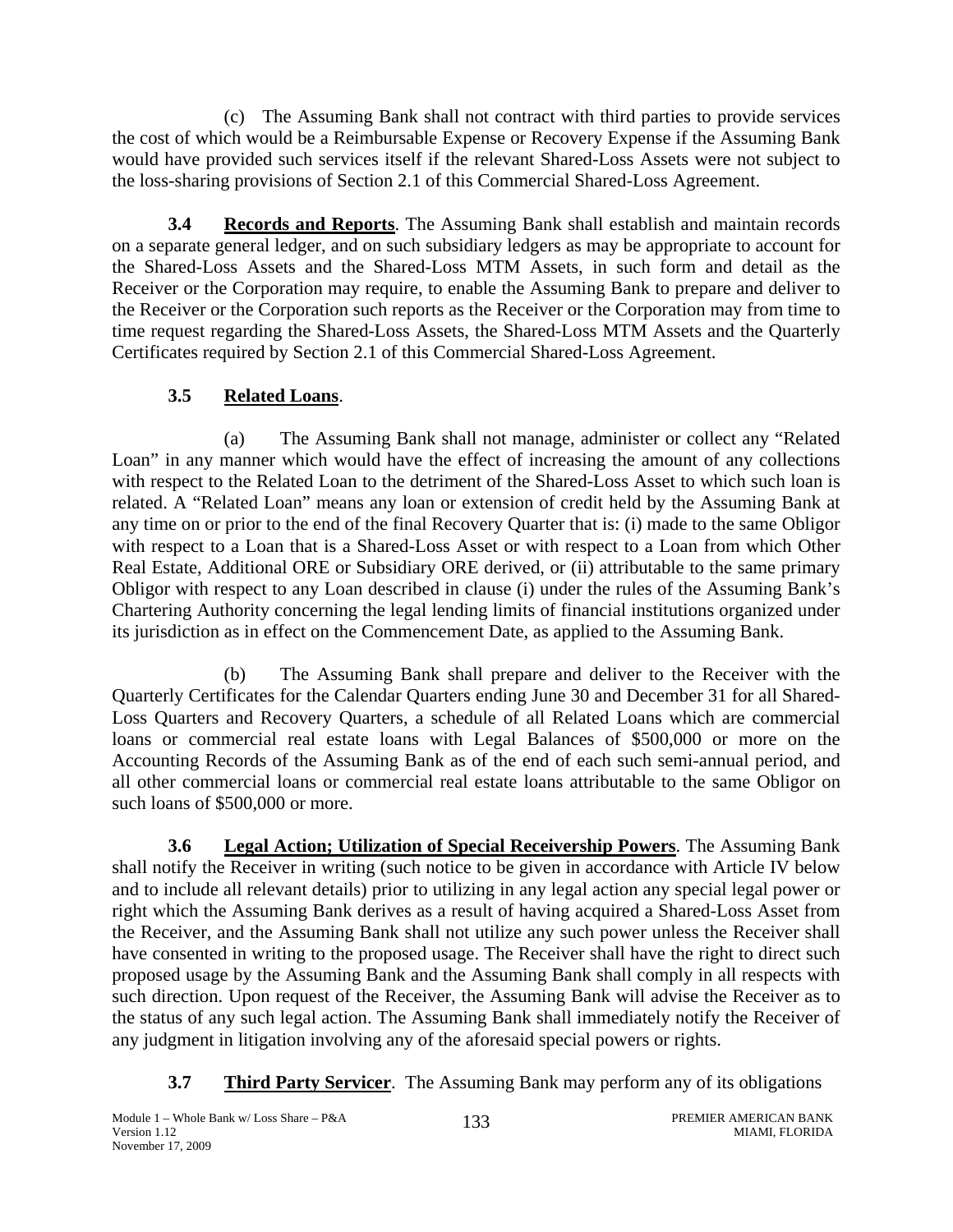and/or exercise any of its rights under this Commercial Shared-Loss Agreement through or by one or more Third Party Servicers, who may take actions and make expenditures as if any such Third Party Servicer was the Assuming Bank hereunder (and, for the avoidance of doubt, such expenses incurred by any such Third Party Servicer on behalf of the Assuming Bank shall be Reimbursable Expenses or Recovery Expenses, as the case may be, to the same extent such expenses would so qualify if incurred by the Assuming Bank); provided, however, that the use thereof by the Assuming Bank shall not release the Assuming Bank of any obligation or liability hereunder.

### **ARTICLE IV -- PORTFOLIO SALE**

**4.1 Assuming Bank Portfolio Sales of Remaining Shared-Loss Assets**. The Assuming Bank shall have the right with the concurrence of the Receiver, commencing as of the first day of the third to last Shared-Loss Quarter, to liquidate for cash consideration, in one or more transactions, all or a portion of Shared-Loss Assets held by the Assuming Bank ("Portfolio Sales"). If the Assuming Bank exercises its option under this Section 4.1, it must give thirty (30) days notice in writing to the Receiver setting forth the details and schedule for the Portfolio Sale which shall be conducted by means of sealed bid sales to third parties, not including any of the Assuming Bank's affiliates, contractors, or any affiliates of the Assuming Bank's contractors.

**4.2 Calculation of Sale Gain or Loss**. For Shared-Loss Assets gain or loss on the sales under Section 4.1 will be calculated as the sale price received by the Assuming Bank less the book value of the remaining Shared-Loss Assets.

#### **ARTICLE V -- LOSS-SHARING NOTICES GIVEN TO CORPORATION AND/OR RECEIVER**

As a supplement to the notice provisions contained in Section 13.7 of the Purchase and Assumption Agreement, any notice, request, demand, consent, approval, or other communication (a "Notice") given to the Corporation and/or the Receiver in the loss-sharing context shall be given as follows:

**5.1** With respect to a Notice under Section 2 and Sections 3.1-3.5 of this Commercial Shared-Loss Agreement:

> Federal Deposit Insurance Corporation Division of Resolutions and Receiverships 550 17th Street, N.W. Washington, D.C. 20429

Attention: Assistant Director, Franchise and Asset Marketing

**5.2** With respect to a Notice under Section 3.6 of this Commercial Shared-Loss Agreement:

Federal Deposit Insurance Corporation Legal Division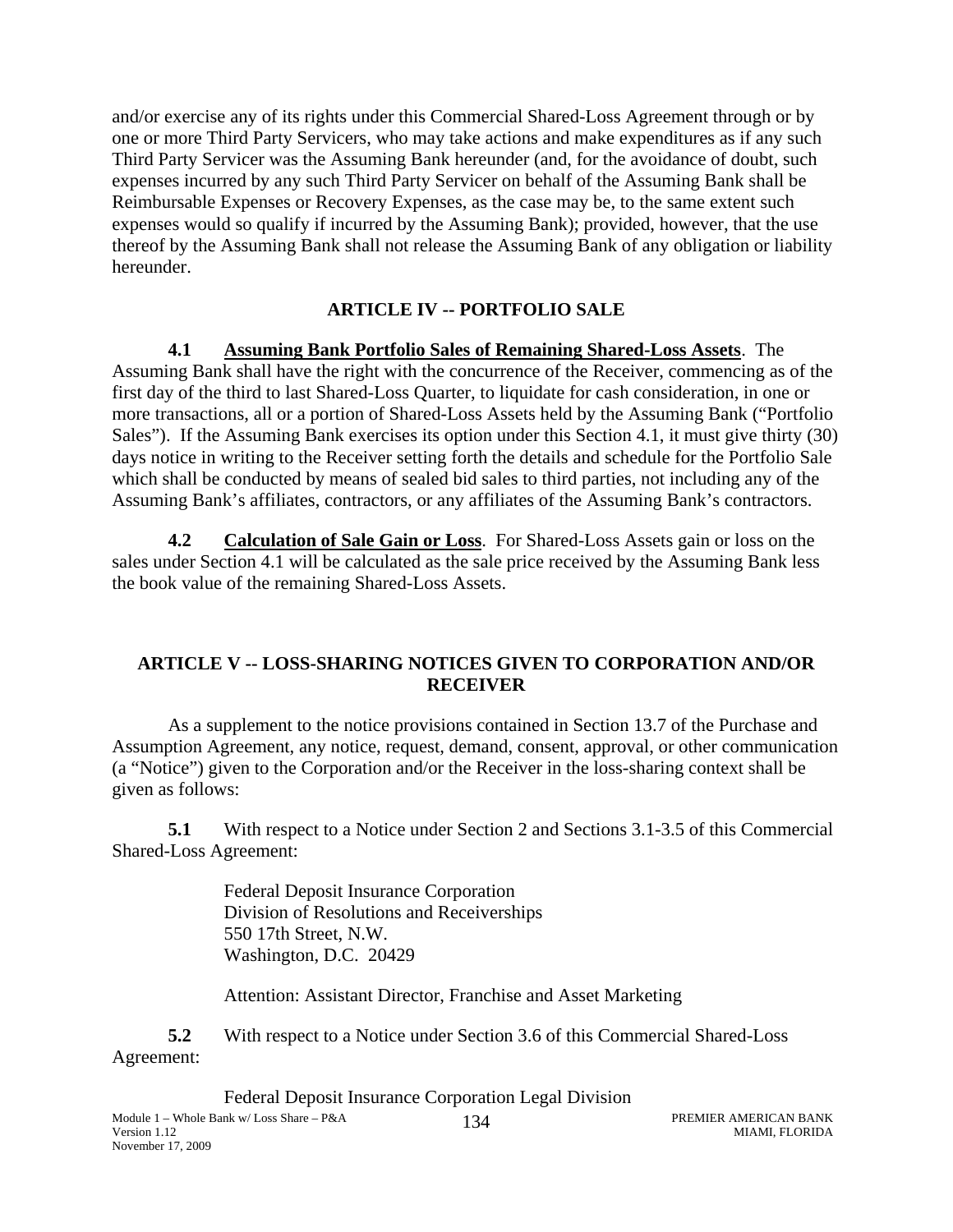1601 Bryan Street Dallas, Texas 75201 Attention: Regional Counsel

with a copy to:

Federal Deposit Insurance Corporation Legal Division 550 17th Street, N.W. Washington, D.C. 20429 Attention: Senior Counsel (Special Issues Group)

## **ARTICLE VI – MISCELLANEOUS**

**6.1** Expenses. Except as otherwise expressly provided herein, all costs and expenses incurred by a party hereto in connection with this Commercial Shared-Loss Agreement shall be borne by such party whether or not the transactions contemplated herein shall be consummated.

**6.2 Successors and Assigns; Specific Performance.** All terms and provisions of this Commercial Shared-Loss Agreement shall be binding upon and shall inure to the benefit of the parties hereto only; provided, however, that, Receiver may assign or otherwise transfer this Commercial Shared-Loss Agreement (in whole or in part) to the Federal Deposit Insurance Corporation in its corporate capacity without the consent of Assuming Bank. Notwithstanding anything to the contrary contained in this Commercial Shared-Loss Agreement, except as is expressly permitted in this Section 6.2, Assuming Bank may not assign or otherwise transfer this Commercial Shared-Loss Agreement (in whole or in part) without the prior written consent of the Receiver, which consent may be granted or withheld by the Receiver in its sole discretion, and any attempted assignment or transfer in violation of this provision shall be void *ab initio.*  For the avoidance of doubt, a merger or consolidation of the Assuming Bank with and into another financial institution, the sale of all or substantially all of the assets of the Assuming Bank to another financial institution constitutes the transfer of this Commercial Shared-Loss Agreement which requires the consent of the Receive; and for a period of thirty-six (36) months after Bank Closing, a merger or consolidation shall also include the sale by any individual shareholder, or shareholders acting in concert, of more than 9% of the outstanding shares of the Assuming Bank, or of its holding company, or of any subsidiary holding Shared-Loss Assets, or the sale of shares by the Assuming Bank or its holding company or any subsidiary holding Shared-Loss Assets, in a public or private offering, that increases the number of shares outstanding by more than 9%, constitutes the transfer of thisCommercial Shared-Loss Agreement which requires the consent of the Receiver. However, no Loss shall be recognized as a result of any accounting adjustments that are made due to any such merger, consolidation or sale consented to by the FDIC. The FDIC's consent shall not be required if the aggregate outstanding principal balance of Shared-Loss Assets is less than twenty percent (20%) of the initial aggregate balance of Shared-Loss Assets.

**6.3** Governing Law. This Commercial Shared-Loss Agreement shall be construed in accordance with federal law, or, if there is no applicable federal law, the laws of the State of New York, without regard to any rule of conflict of law that would result in the application of the substantive law of any jurisdiction other than the State of New York.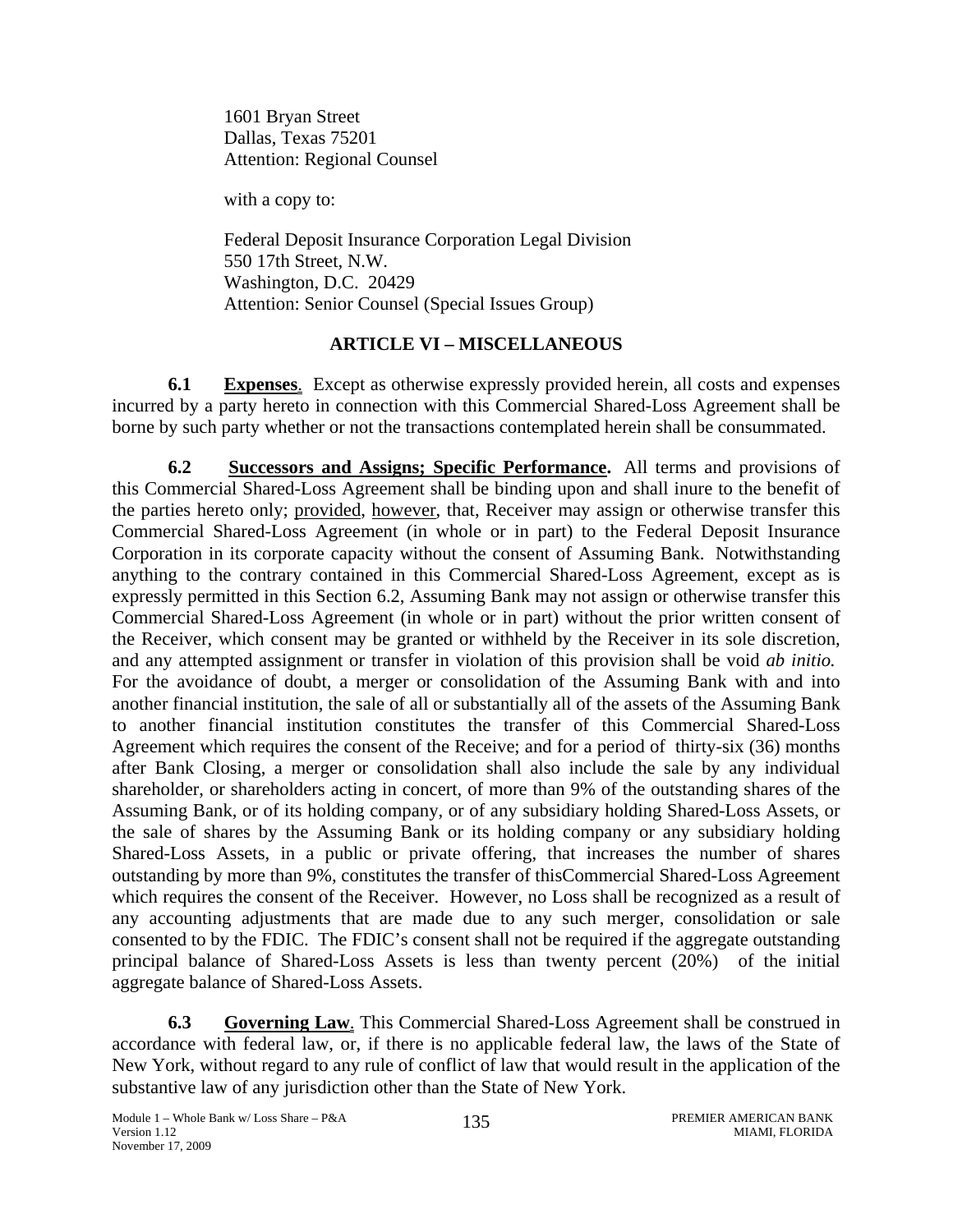**6.4 WAIVER OF JURY TRIAL**. EACH PARTY HERETO HEREBY IRREVOCABLY AND UNCONDITIONALLY WAIVES ALL RIGHT TO TRIAL BY JURY IN OR TO HAVE A JURY PARTICIPATE IN RESOLVING ANY DISPUTE, ACTION, PROCEEDING OR COUNTERCLAIM, WHETHER SOUNDING IN CONTRACT, TORT OR OTHERWISE, ARISING OUT OF OR RELATING TO OR IN CONNECTION WITH THIS COMMERCIAL SHARED-LOSS AGREEMENT OR ANY OF THE TRANSACTIONS CONTEMPLATED HEREBY.

**6.5 Captions**. All captions and headings contained in this Commercial Shared-Loss Agreement are for convenience of reference only and do not form a part of, and shall not affect the meaning or interpretation of, this Commercial Shared-Loss Agreement.

**6.6 Entire Agreement; Amendments**. This Commercial Shared-Loss Agreement, along with the Single Family Shared-Loss Agreement and the Purchase and Assumption Agreement, including the Exhibits and any other documents delivered pursuant hereto, embody the entire agreement of the parties with respect to the subject matter hereof, and supersede all prior representations, warranties, offers, acceptances, agreements and understandings, written or oral, relating to the subject matter herein. This Commercial Shared-Loss Agreement may be amended or modified or any provision thereof waived only by a written instrument signed by both parties or their respective duly authorized agents.

**6.7 Severability**. Whenever possible, each provision of this Commercial Shared-Loss Agreement shall be interpreted in such manner as to be effective and valid under applicable law, but if any provision of this Commercial Shared-Loss Agreement is held to be prohibited by or invalid, illegal or unenforceable under applicable law, such provision shall be construed and enforced as if it had been more narrowly drawn so as not to be prohibited, invalid, illegal or unenforceable, and the validity, legality and enforceability of the remainder of such provision and the remaining provisions of this Commercial Shared-Loss Agreement shall not in any way be affected or impaired thereby.

**6.8 No Third Party Beneficiary.** This Commercial Shared-Loss Agreement and the Exhibits hereto are for the sole and exclusive benefit of the parties hereto and their respective permitted successors and permitted assigns and there shall be no other third party beneficiaries, and nothing in Commercial Shared-Loss Agreement or the Exhibits shall be construed to grant to any other Person any right, remedy or claim under or in respect of this Commercial Shared-Loss Agreement or any provision hereof.

**6.9** Consent. Except as otherwise provided herein, when the consent of a party is required herein, such consent shall not be unreasonably withheld or delayed.